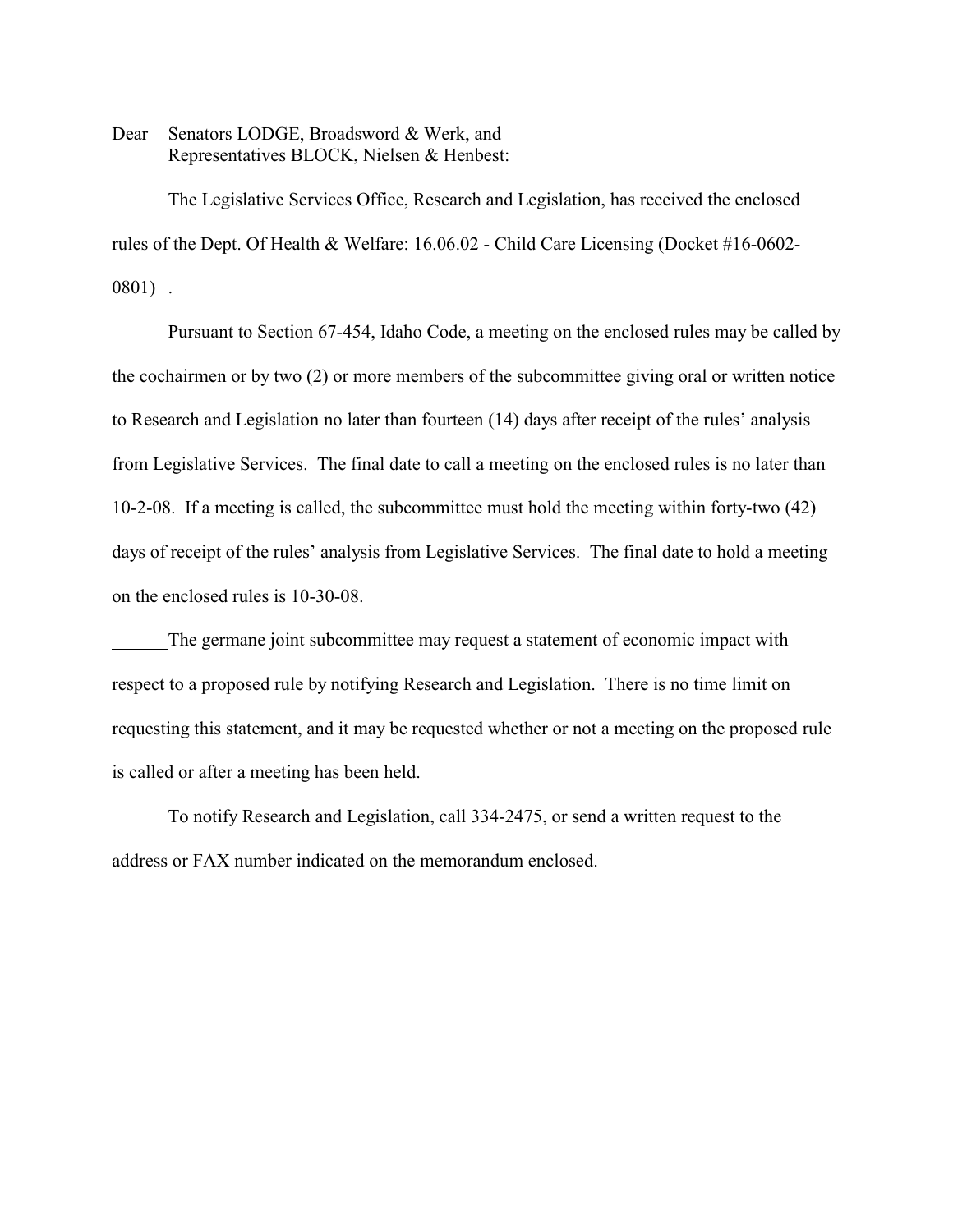### **REVISED MEMORANDUM**

| TO:             | Rules Review Subcommittee of the Senate Health & Welfare Committee and the<br>House Health & Welfare Committee |
|-----------------|----------------------------------------------------------------------------------------------------------------|
| <b>FROM:</b>    | Research & Legislation Staff - Paige Alan Parker                                                               |
| <b>DATE:</b>    | September 11, 2008                                                                                             |
| <b>SUBJECT:</b> | Department of Health and Welfare - IDAPA 16.06.02 - Child Care Licensing                                       |

(Docket No. 16-0602-0801 (Proposed))

By this Proposed Rule docket, the Department of Health and Welfare amends chapter 06.02 of title 16, Idaho Administrative Code (Docket No. 16-0602-0801)(hereinafter, "proposed rule"). The published version of the proposed rule varies from the version of this rule that was reviewed in the memorandum dated August 27, 2008. The **bolded** language in this memorandum addresses the differences between the previous reviewed proposed rule and the published proposed rule.

The Department states that the purpose of the proposed rule is to reflect current policy and practices in child care licensing standards for child care agencies and facilities, including aligning rules with the Children's Behavioral Health rules, removing obsolete and unenforceable language, updating rules to reflect current standards for child health and safety trends and best practices, and adding enforcement language to ensure processes provide protection for the health and safety of children in the care organizations licensed by the Department.

The Department states that the proposed rule is authorized by sections 39-1111, 39-1209, 39-1210, 39-1211, 39-1213, 56-1003, 56-1004A and 56-1005(8), Idaho Code. Chapter 11, title 39, Idaho Code, deals with basic day care license. Section 39-1111(3), Idaho Code, authorizes and directs the Idaho board of health and welfare to establish procedures necessary to implement the chapter provisions. Chapter 12, title 39, Idaho Code, is the Child Care Licensing Reform Act. Sections 39-1209, 39-1210, 39-1211 and 39-1213, Idaho Code, grants the Idaho board of health and welfare the power to promulgate appropriate rules to implement and force listed standards with regard to licensing children's agencies, children's residential care facilities, private foster homes and children's therapeutic outdoor programs. Chapter 10, title 56, Idaho Code, deals generally with the Department. Section 56-1003, Idaho Code, provides the Board of Health and Welfare broad rulemaking authority. Section 56-1004A, Idaho Code, adopted in 2005 and amended in 2006, deals specifically with criminal history and background checks.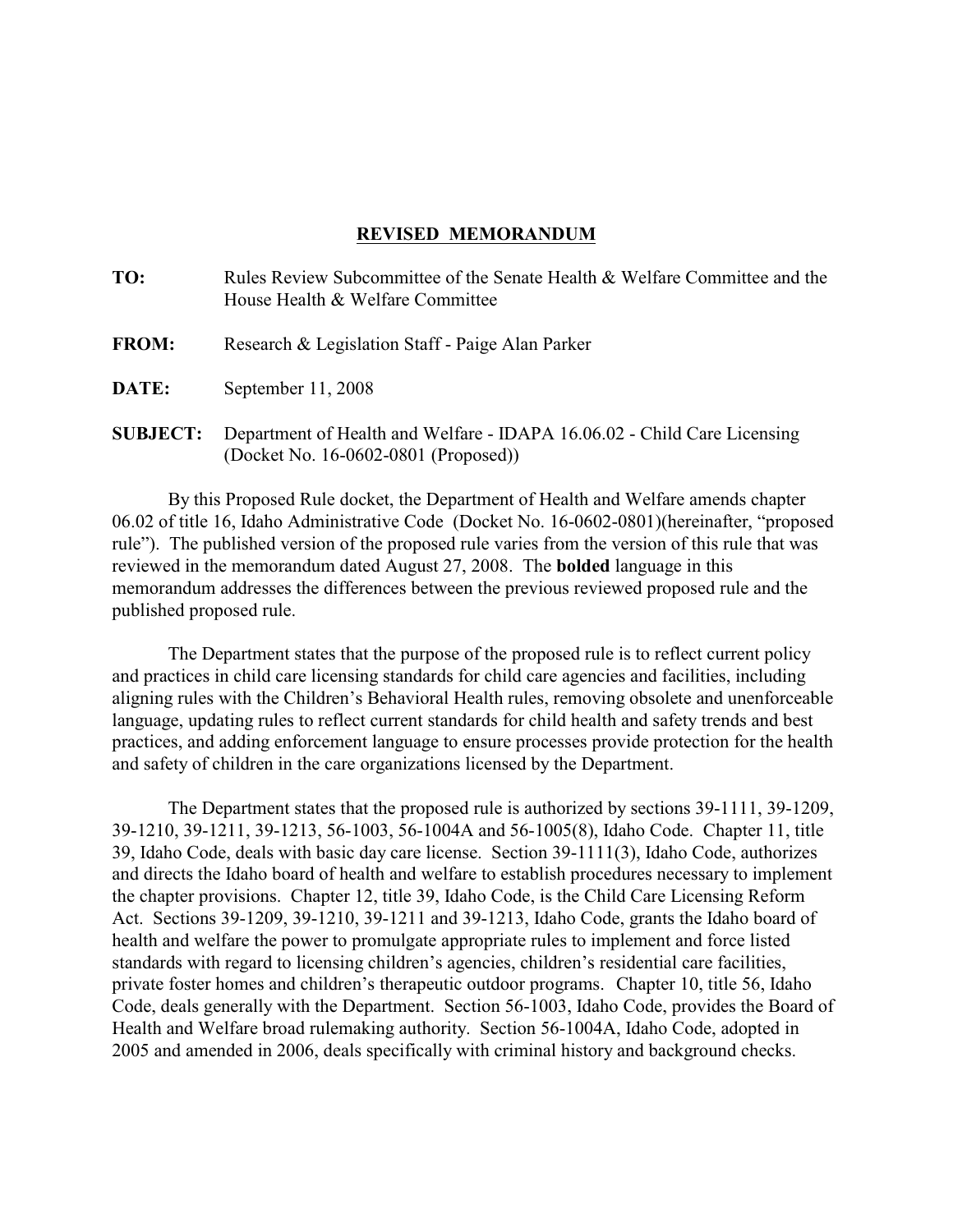Subsection 56-1005(8), Idaho Code, permits the Board to adopt, amend or repeal rules of the Department.

According to the Department, no fee or charge imposed by the proposed rule. The Department does not anticipated a fiscal impact to the General Fund. The Departments states that negotiated rulemaking was conducted but does not provide details.

The Department states a public hearing will be held on Wednesday, September 10, 2008 at 1:30 p.m. in room 7-A of the Pete T. Cenarrusa Building, 450 West State Street, Boise. All written comments must be delivered to the Department on or before September 24, 2008.

# **ANALYSIS**

Many of the changes in the proposed rule are stylistic (such as use of "must" in place of shall" and "authority" in place of "agency'), clarifying (use of the term "Licensing Authority" in place of "Department") and organizational (such as moving the policy statement from section 007 to section 001.03). Purely stylistic changes will not be discussed herein.

The Department now states that the child care licensing authority for children's residential treatment facilities, children's agencies and children's outdoor therapeutic programs is located at 450 West State Street in Boise. Section 005.06.

# A. Definitions

Four new definitions are added by the proposed rule (Chief Administrator, Licensing Authority, Service Worker and Social Worker) and several definitions are modified (Child Care, Continued Care, Foster Care, Foster Home, Variance and Waiver).

"Chief administrator" is the "duly authorized representative of an organization responsible for day-to-day operations, management and compliance with these rules and Title 39, Chapter 12, Idaho Code." "Licensing authority" is the "Department's child care licensing unit responsible for licensure or certification of Children's Residential Treatment Facilities, Children's Agencies, and children's Outdoor Therapeutic Program." "Service Worker" is "an employee of an organization who has obtained at a minimum a Bachelor's degree in a behavioral science, including social work, sociology, psychology, criminal justice, counseling, or a related field, whose duties may include assessment, service planning, supervision and supportive counseling." These new definitions are consistent with the authorizing statutes.

The new definition for "social worker" ("a social worker licensed by the state of Idaho") is not identical but does not conflict with the definition of "social worker" stated in the Social Work Licensing Act at section 54-3203(5), Idaho Code ("an individual who has a baccalaureate degree in social work or related fields from a college or university approved by the board and is licensed under this chapter  $\dots$ ").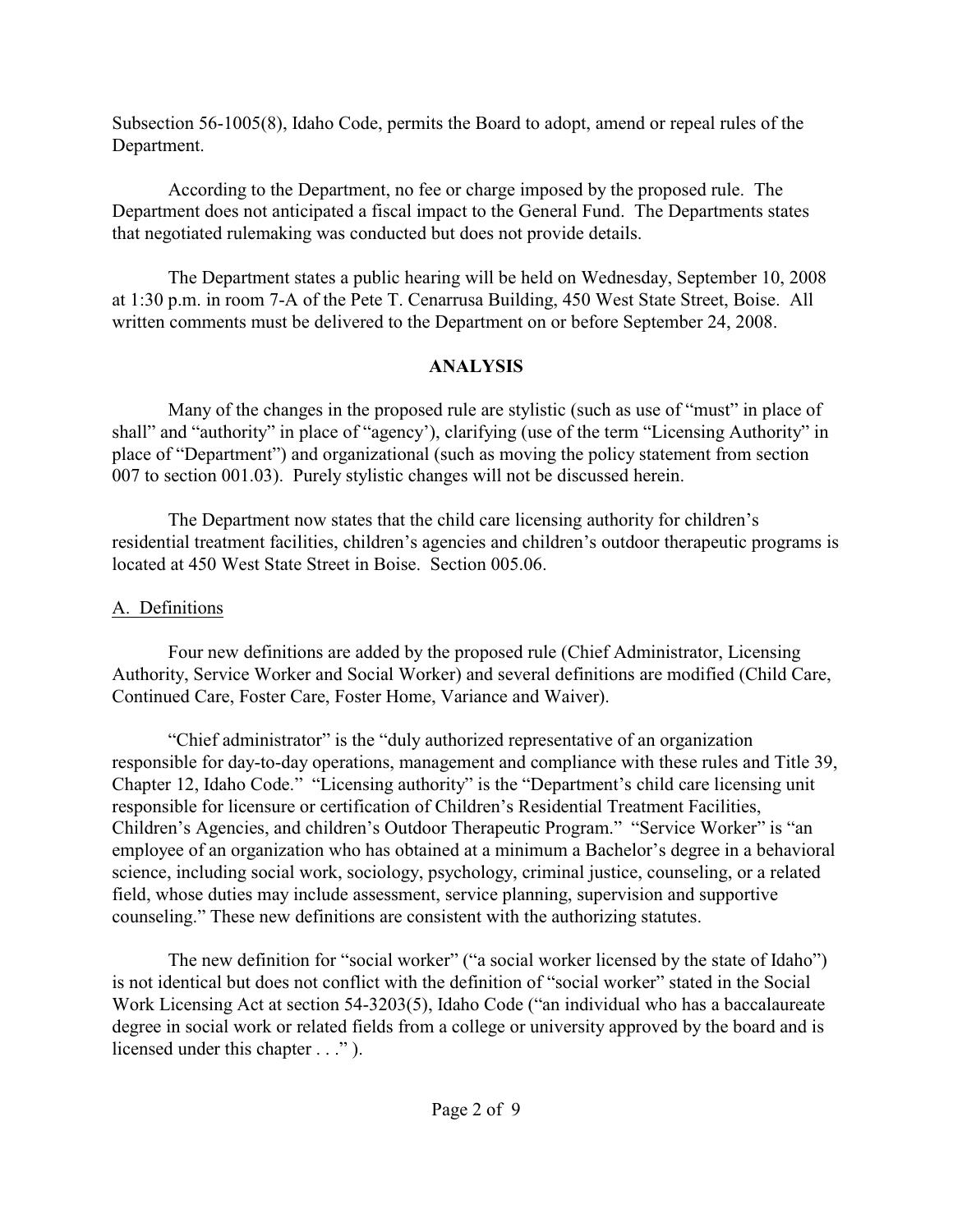"Child care" (section 010.06) and "continued care" (section 010.12) have been modified by the proposed rule and no longer match their statutory definitions found at section 39-1202, Idaho Code. "Child care" has replaced "an alternative to parental care" with "substitute parental care." "Continued care" has added the "outdoor treatment program" to the list of ongoing placement environments. While these changes may make sense to the Department, the result is a variance between the statutory definitions and the rule definitions. The rule definitions for "foster care" and "foster home" were not identical to the statutory definitions prior to the proposed rule. However, the proposed rule definition has further deviated from the statutory definitions by deleting the term "in lieu of parental care in a foster home" from the definition of "foster care."

Having rule definitions that vary from statutory definitions contained in the authorizing statutes creates legal issues. Since the statute provides the authority upon which the rulemaking is based, questions may arise as to whether the deviant rule definition has gone beyond what has been authorized. If the Department is concerned that the statutory definition is confusing or incomplete, the better course of action would be to seek an amendment to the statute.

# B. Licensing and certification

The Department has modified the purpose of licensing and certification to "set minimum standards and to monitor compliance" and to clarify that the "persons applying for licensure need to be" physically and emotionally suited to protect the health, safety and well-being of children "in their care." Section 100.

# **[The Department informs that section 300 of the proposed rule, as published, has not been altered by Docket No. 16-0602-0801. Thus, the review of that section as contained in the August 27, 2008, version of this memorandum has been removed. The Department informs that section 300 will be the subject of a separate rulemaking docket.]**

Section 101.01 of the proposed rule requires that the applicant request and "obtain" a sanitation inspection and written report from the applicable Idaho Public Health District rather than from the Health Department. Section 101.05 now requires that the applicant provide documentation demonstrating that it meets the city or county planning and zoning requirements.

The proposed rule deletes "foster home" from the subsection 102.05, which permits the issuance of provisional license or certification with "children's agency, or children's therapeutic outdoor program" being added. A new subsection 102.08, dealing with the Failure to Complete Application Process, has been added. This subsection provides a six-month deadline to complete the application process and a one-year waiting period for reapplication following a failure to complete denial.

"Children's therapeutic outdoor program" has been added to the list of organizations that must remedy a nonconformity when circumstances outside the control of the foster parent or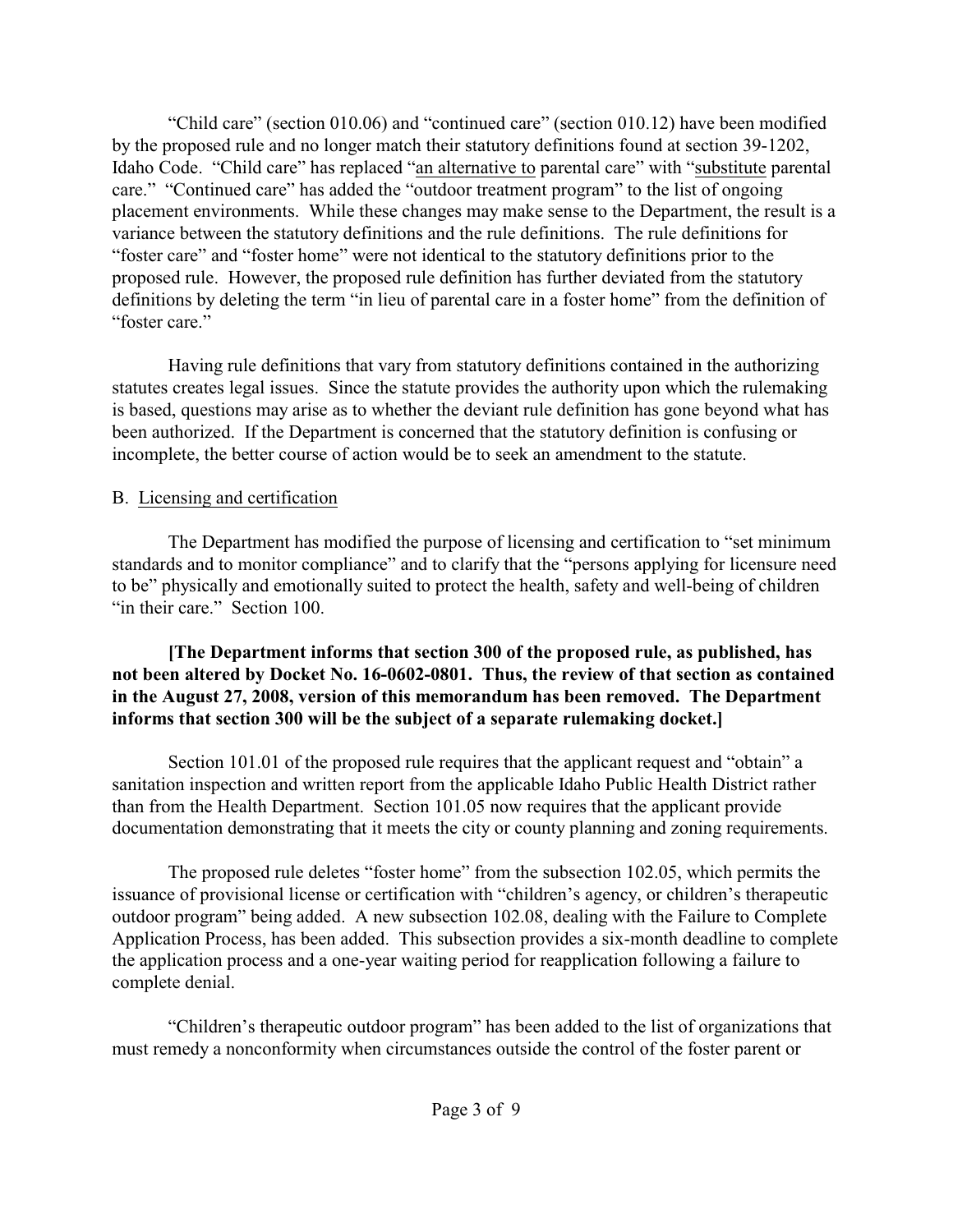operator occur (section 107) or are subject to license or certificate denial, suspension, revocation or nonrenewal for failure or refusal to comply with the specified statutes and rules, including refusal to comply with criminal history check requirements. Section 109.

Three new enforcement sections have been added by the proposed rule: Section 110, dealing with Enforcement Remedy of Ban on Admissions; Section 111, dealing with Enforcement Remedy of Summary Suspension and Transfer of Residents; and Section 112, dealing with Enforcement Remedy Revocation of License. Under the proposed rule, the Department may summarily ban admissions, in whole or in part, pending satisfactory correction of all deficiencies, may summarily suspend the organization's license and require the program to transfer residents when the Department has determined a resident's health and safety are in immediate jeopardy, and may revoke the license when the Department determines the provider is not in compliance with the rules or in circumstance involving: any condition that endangers the health or safety of any resident, lack of substantial compliance with the rules, failure to comply with a program requirement within thirty days after noncompliance has been determined, failure to make progress in correcting deficiencies within thirty days after the Department has accepted a plan of correction, repeated violations, knowing misrepresentation or omitted information, refusal to allowing Department representatives full access to the facility, its grounds or its records, or violation of any conditions of a provisional license.

Under the proposed rule, the Department will not review an application from any person, corporation or partnership, including any owner with ten percent or more interest, who has had a license denied or revoked, until five years have elapsed from the date of denial, revocation or conclusion of a final appeal, whichever occurred last. Section 113.

# C. Children's Agencies and Children's Residential Care Facilities

The Department's representatives must be provided access to foster homes, children's therapeutic outdoor programs and children's residential care facilities, grounds and records, including for investigations of complaints. Section 501. The Licensing Authority must be notified within one working day if an employee is the subject of an investigation for child abuse or neglect, section 504, or immediately upon the death of a child in care, section 506.

Under the proposed rule, the organization must have an organizational chart identifying the job positions and lines of authority. Section 523. Gone from this section is the requirement that the organization develop and follow written policies and procedures governing the rule requirements on staffing, records, restraints, client grievances, suicide prevention, visitation, correspondence, religion and culture, personal possessions and money and emergencies and the requirement that children's agencies maintain and follow policies and procedures for the foster Page 5 of 10 care service it provides, behavior management, substitute care and unusual incidents.

New to the Quality of Services Environment section 525 is the requirement that an organization's administration must assess compliance with the applicable rules "annually."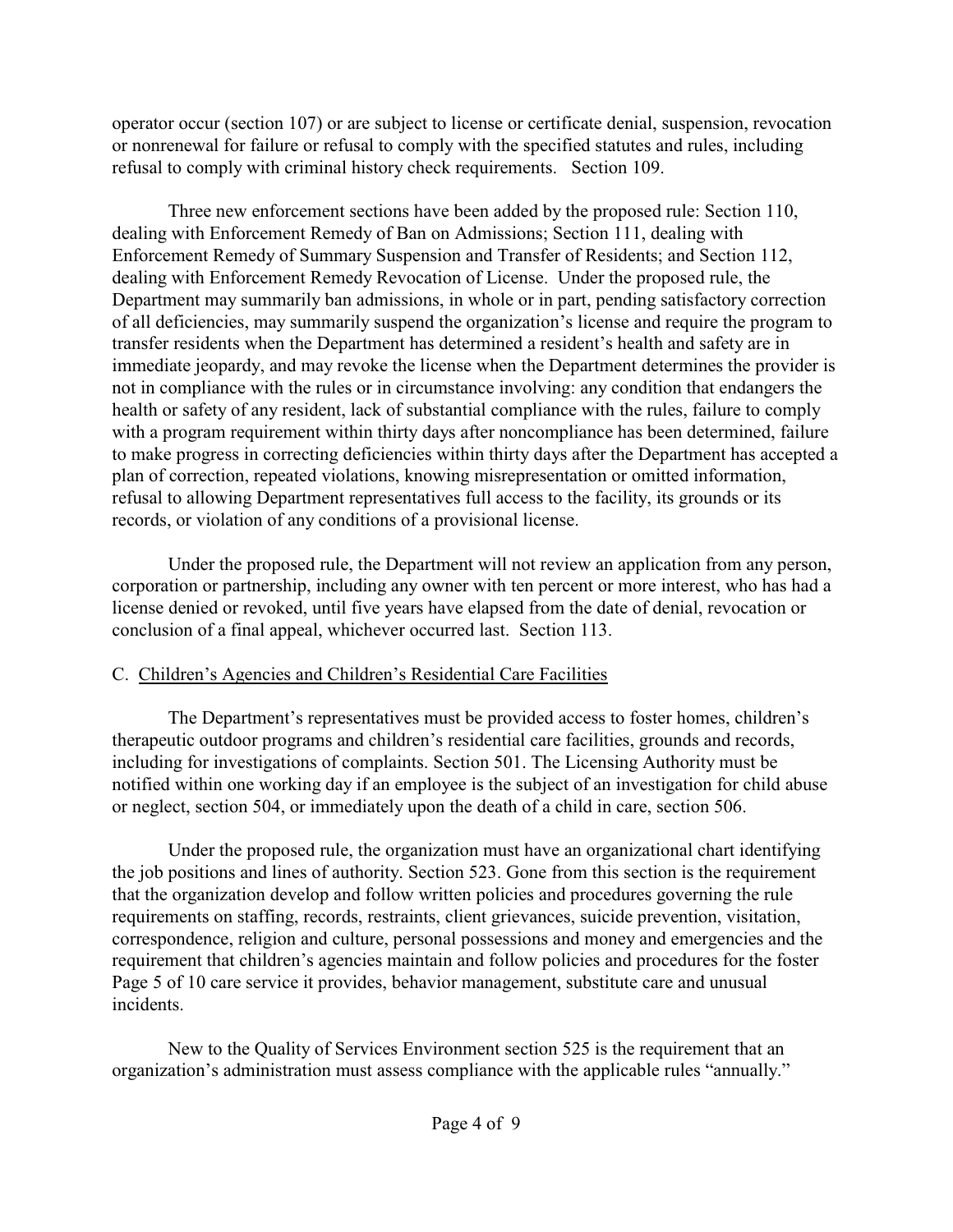A new section 530 on Continued Care is provided under the proposed rule. Curiously, section 530 begins with the statement: "Continued care is permitted as defined and authorized in the Idaho Child Care Licensing Reform Act Sections 39-1201 and 39-1213, Idaho Code . . . ." "Continued care" is not defined at either section 39-1201 or 39-1213, although section 39-1213 does contain a statement that the Department is "authorized to establish rules allowing for continued care for appropriate individuals eighteen (18) to twenty-one (21) years of age who have been receiving services by, through, or with the authorization of the department of health and welfare or the department of juvenile corrections prior to their eighteenth birthday." (That statement is incorporated into the proposed rule.) The statutory definition of "continued care" is provided at section 39-1202(9), Idaho Code, and, as noted above, has been modified at section 010.12 of the proposed rule. Under the proposed rule, continued care for individuals who are in the care of a licensed child care program prior to turning eighteen years may remain in the program up to ninety days after their eighteenth birthday or until the close of the current school year for those attending school.

Section 531 of the proposed rule provides additional requirements for continued care, including a signed voluntary agreement or a copy of an authorizing court order, a plan that prohibits individuals from sharing a bedroom or other sleeping quarters with a child and that assures that the continued care does not jeopardized the health, safety and well being of the children in care of the organization, and documentation verifying that the individual was in the care of the organization prior to the eighteenth birthday and needs to remain in order to complete treatment, education or other similar needs.

Gone from the Annual Audit section 536 is the requirements that the annual audit be of the previous fiscal year's financial statements from an independent auditor and that the Licensing Authority be provided with a copy of the current year's budget showing projected income and expenditures. Added to the section is the clarification that the Licensing Authority be provided with a copy of the "current annual" federal tax return.

New section 545 of the proposed rule requires that an organization employ at least one service or social worker for a minimum of thirty-two hours per week. An organization must have a personnel record for every employee and volunteer that contains verification of "child care" work history. Section 546.02.d. Eliminated by the proposed rule is the "grandfather" statement that an employee who is qualified for a position prior to the effective date of theses rules is deemed qualified to that position (except for an alcohol drug counselor). Section 548.

The child's record at the time of placement no longer is required to contain (1) known previous out-of-home placements, including names, addresses and dates of placement, (2) the mother's maiden name, (3) the known names, addresses and ages of siblings, (4) applicable service plans, including the dates the plans were developed, (5) medical, psychological, vision, hearing tests and dental records, (6) the child's medical provider's name, address and telephone number, or (7) school reports including grades and adjustment. That child's record must now contain previous grade level, current grade level and scholastic performance for the last school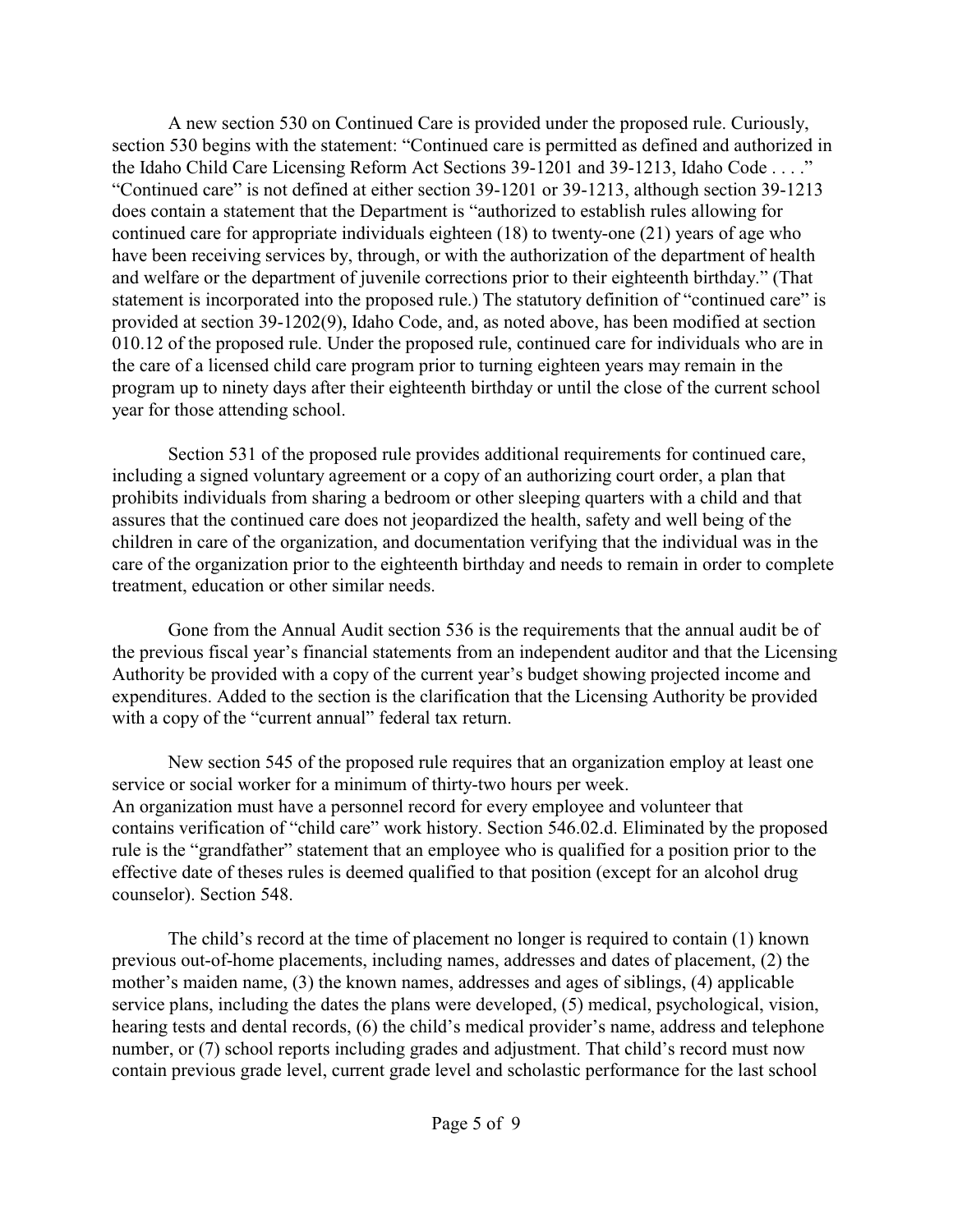attended. Section 561.

The service plan requirement exception for a child in care with its parents of adoptive parents has been eliminated by the proposed rule. Sections 563 and 563.03.

The initial service plan is no longer required to (1) assess the appropriateness of the current placement and project the length of stay in care, (2) assess the child's and family's strengths and needs in the applicable areas of permanency, education, mental health, socialization, health care and dental care, (3) identify plans for parent and child visitation unless documented as contra indicted, (4) specify treatment goals, methods and time frames for each treatment goal to meet the identified needs of the child and family, (5) specify the behavior management techniques to be used by the persons providing the child's care and supervision, (6) identify the barriers and the techniques to be used to overcome the barriers to the child's returning home, being placed with a relative, or another permanent placement and document why returning home or being places with a relative is not a goal, or (7) specify the projected next placement. Under the proposed rule, the service plan is required to (1) document services the organization will provide to assure the safety, health, permanency and well-being of the child, and (2) demonstrate the service plan was developed in a process that included participation of the child's parent, guardian or legal custodian and the child when the child is over eight years and is capable of understanding the purpose of the planned services. Section 563.01.

The updated service plan now is required to (1) assess the appropriate of continuing the current placement, (2) document services the organization will provided to assure the safety, health, permanency and well-being of the child, (3) demonstrate progress towards achieving the goals in the service plan, and (4) demonstrate review of the plan similarly to the initial plan. Section 563.02.

The organization's written policies and procedures for the maintenance and security of records no longer needs to specify who may have access to the records. Section 565. Under the proposed rule, all suspected incidents of child abandonment must be immediately reported. Section 570. To be included among the non-violent physical restraint intervention strategies under the proposed rule is the prohibition on the use of prone restraints. Section 573.05.

# D. Additional Standards for Children's Agencies

The proposed rule eliminates the requirement that a service worker supervisor be responsible for providing ongoing supervision to the designated social workers and ensure that the delivery of services complies with licensing requirements for a children's agency. Section 603.

A children's agency that does not employ or contract for a social worker must employ or contract for a service worker under the proposed rule. Eliminated from the minimum qualifications for a service worker is a bachelor's degree in a behavioral science such as social work, psychology, marriage and family counseling or a closely related field with at least twentyone semester credit hours in those areas. Section 605. Apparently, the Department feels that the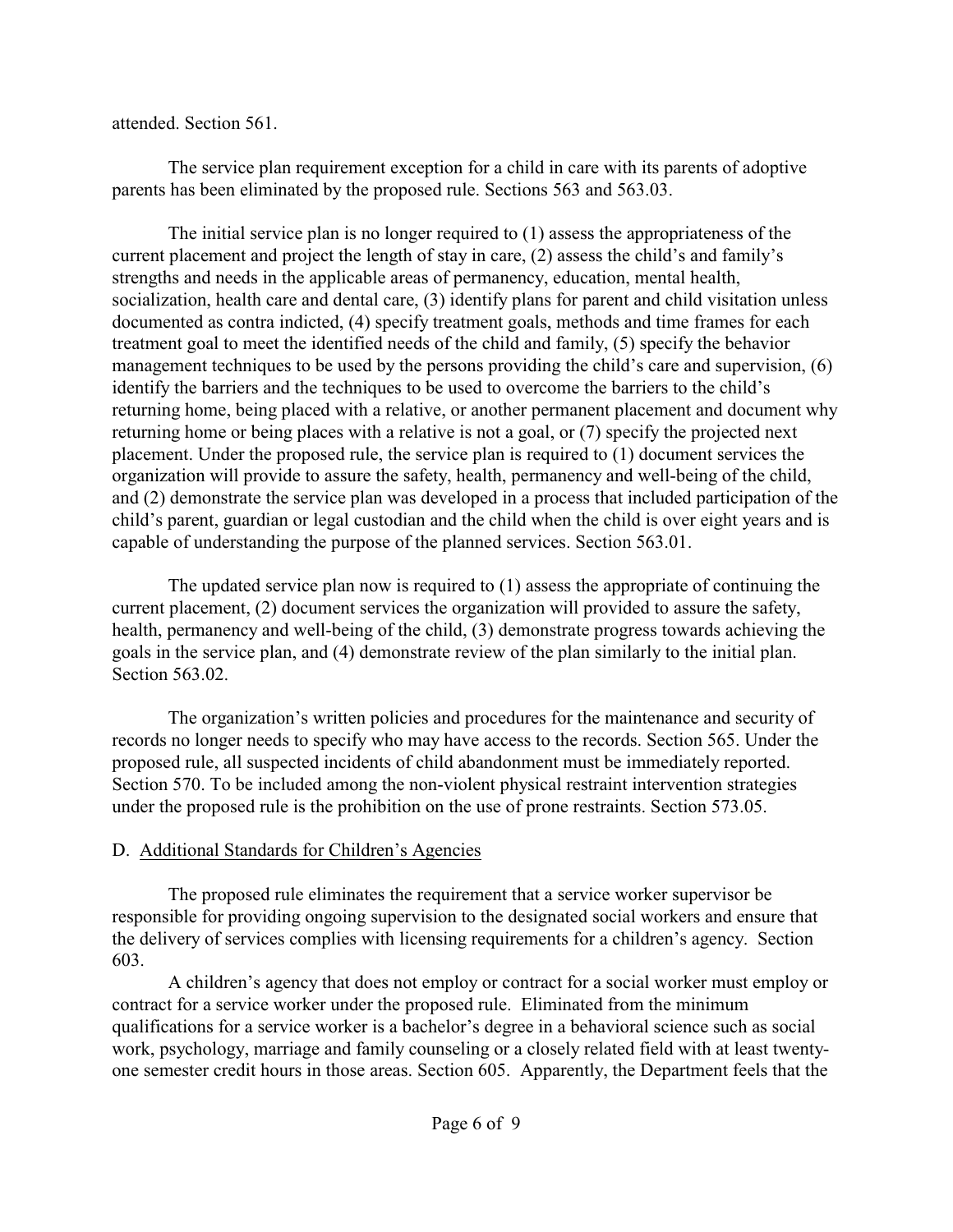definition of "service worker" which contains minimum qualifications makes the listing of such qualifications in section 605 redundant.

The responsibilities of the social worker or the service worker have been reworked and streamlined under the proposed rule to include child assessment, service plan development, child placement, foster or adoptive home assessment, supportive services for children and families, and transitional living services. Section 606. Eliminated under the proposed rule is the requirement that a children's agency ensure that a social worker or service worker who performs foster home licensing or certification functions receives training appropriate to his level of functioning. Section 609. Section 619, which under the existing rule provided foster home application processing requirements for children's agencies, has been eliminated by the proposed rule.

# E. Additional Standards for Children's Residential Care Facilities

The proposed rule permits an individual to qualify as a chief administrator through a completed career development program which includes a combination of work-related experience, training and college credits provided that the work experience includes two years of experience working with children and three years of experience in staff supervision and administration. Section 705. The qualification requirements for a chief administrator is confusing due to the lack of a disjunctive "or" between the alternative Bachelor's Degree and Career Development Program requirements.

Under the proposed rule, neither a service worker supervisor, a direct care staff supervisor nor a service worker need be at least twenty-one years of age at the time of appointment. Section 706, 707 and 708. For the service worker supervisor, a bachelor's degree must be in the areas of social work, sociology, psychology, criminal justice, counseling or a related field rather than in "human" behavioral science as stated in the existing rule. At least one service worker or social worker needs to be available for every twenty children in care. Section 710.06.

The proposed rule lists specific laws with which a children's residential care facility must comply: a sanitation inspection and written report from the applicable Public Health District, a fire safety inspection and written report from the Idaho State Fire Marshall, and documentation demonstrating that the facility meets planning and zoning requirements from the applicable city or county. The applicant must correct all deficiencies noted in the sanitation and fire reports, document the passing of the inspection and is responsible to pay any fees charged. Section 715. Deleted by the proposed rule is the requirement that the children's residential care facility building be constructed or arranged so children can be grouped in accordance with a classification plan. Section 716.

The proposed rule removes specific Group R-3, Group R-1 and Secure Group Uniform Fire Code designations. Instead, it simply requires compliance with the applicable Uniform Fire Code. In addition, the proposed rule requires at least one nationally recognized testing laboratory approved smoke detector and carbon monoxide detecting devise on each floor of the facility,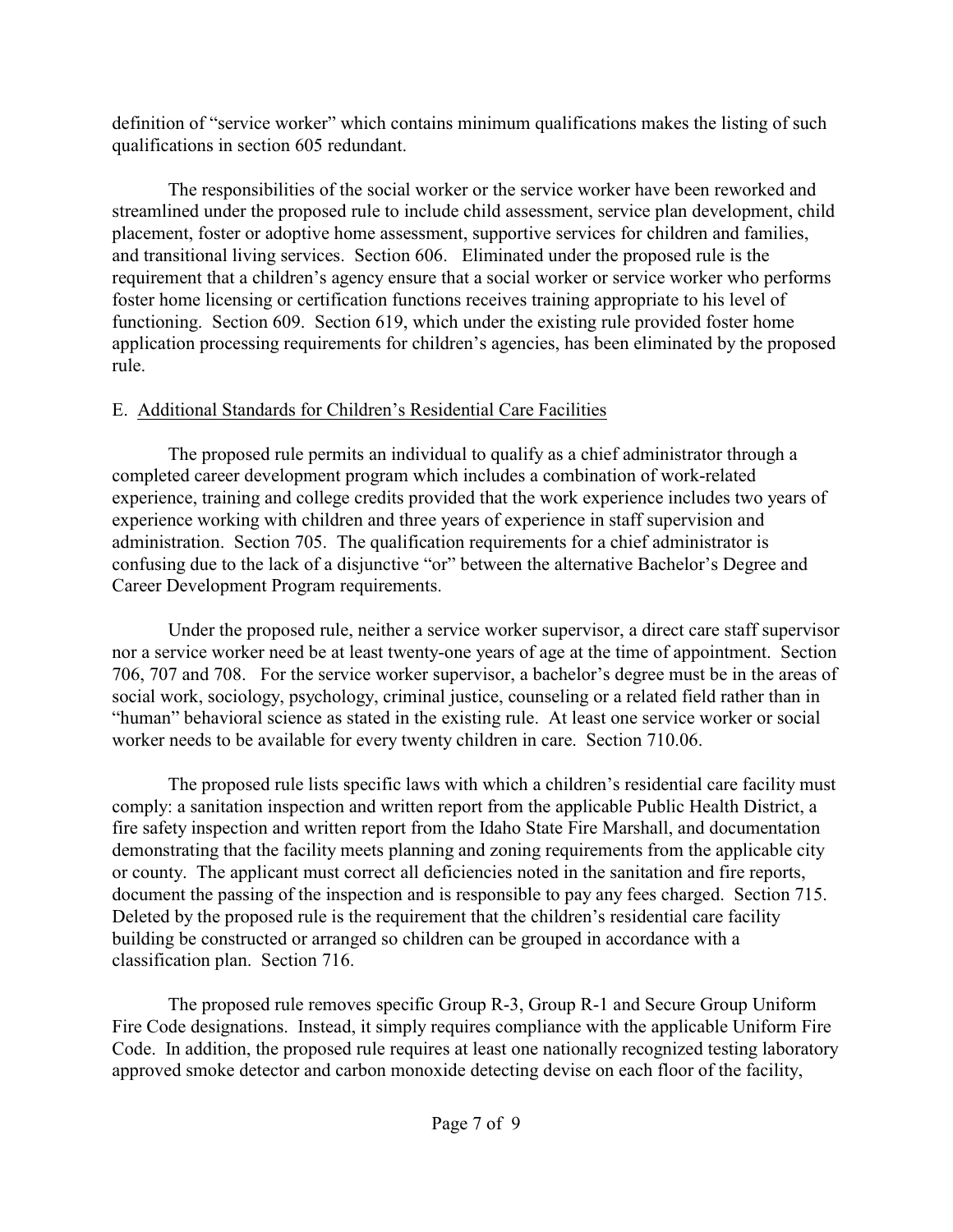installed and maintained as recommended by the manufacturer. A facility that does not have equipment which produces carbon monoxide or does not have an attached garage is exempt from the carbon monoxide detecting devise requirement. Section 718.

The proposed rule clarifies that the required annual disaster drill cannot be a fire drill which is required at a minimum of once every three months. Section 720. The facility must provide documentation of an initial and annual inspection and approval by the "applicable Idaho Public Health District," rather than by the "District Health Department." Deleted by the proposed rule is required compliance with Department of Environmental Quality rules on individual/subsurface sewage disposal and with local Public Health District garbage disposal regulations. Section 721. Under the proposed rule, an organization (i.e., a children's agency or a children's residential care facility) must provide documentation of testing for radon gas, materials containing asbestos and lead paint. Section 726.

Specific lighting and heating requirements have been deleted by the proposed rule. Sections 727 and 728. The exception to the firearm prohibition in children's residential care facilities which use house parents for the direct care of children has been deleted by the proposed rule. Section 734.

[**According to the Department, the education program exception for children in a non-accredited children's residential school has not been deleted in the published version of the proposed rule**.] The proposed rule requires that the teachers must be Idaho certified, but deletes the twenty-one year age requirement for teachers. Section 745. Under the proposed rule, an organization must have a policy requiring children to have the opportunity for daily participation in recreation, physical exercise and leisure time activities and must document both individual and group activities. Participation "must," rather than "may," be encouraged but not forced. Section 747.

The proposed rule prohibits strip searches, deleting detailed procedures for conducting strip searches. Section 760.02. The proposed rule also deletes a description of alternative forms of restraint as including pepper spray, tear gas and medically administered sedatives. Section 767. Transportation of children in restraints is prohibited under the proposed rule. Section 768.

# F. Additional Provisions for Children's Alcohol-Drug Abuse Residential Care Facilities

The rules stated in sections 781 through787, dealing with Diagnosis, Treatment Focus, Care to Children and Adult Residents, Staff Qualifications for Children's Alcohol-Drug Abuse Residential Facilities, After Care Plan, Alcohol-Drug Testing and Confidentiality, have been deleted by the proposed rule. Instead, the proposed rule requires compliance with the rules stated in sections 500 through 599 (Children's Agencies and Children's Residential Care Facilities), 700 through 769 (Additional Standards for Children's Residential Care Facilities), and 800 through 899 (Additional Standards for Children's Outdoor Therapeutic Programs), and approval of the children's alcohol and drug abuse residential care facility under IDAPA 16.07.20, "Alcohol and Substance Use Disorder Treatment Programs." Section 780.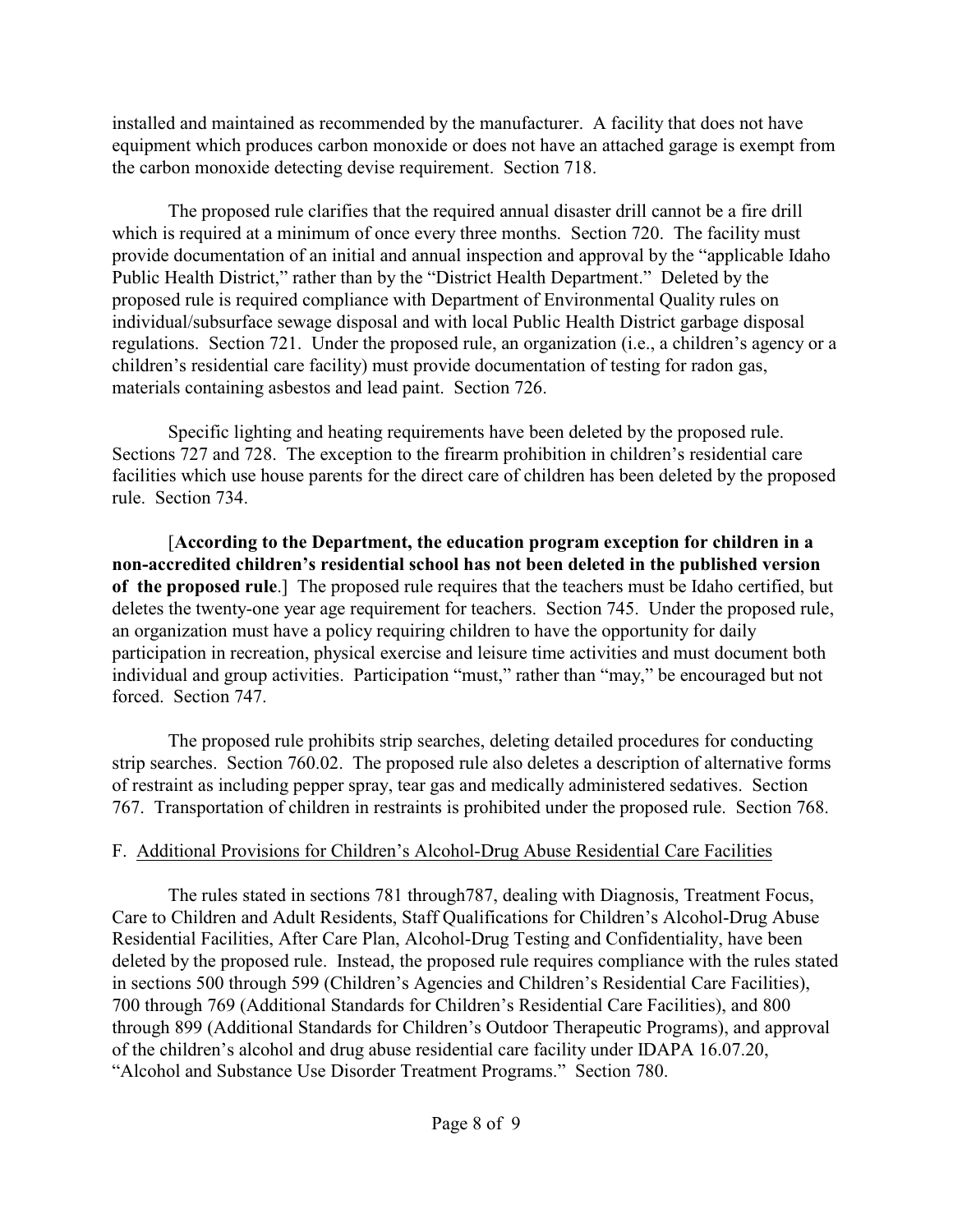## G. Additional Standards for Children's Outdoor Therapeutic Programs

The proposed rule deletes the requirement that every children's therapeutic outdoor program have a detailed, written description of the services and activities provided. Section 801. Also deleted by the proposed rule is the requirement that the base camp have program participant files which include demographics, eligibility criteria, medical forms and medical treatment authorizations. Section 805.

Under the Staff Health Requirements, Section 811, the proposed rule deletes the statement that "at no time shall staff be under the influence of an intoxicating or illegal substance, or any other substance that impairs their ability to function and ensure the health and safety of the children in the program while on duty." This prohibition has been moved to new section 814, Staff Use of Alcohol or Controlled Substances Prohibited, and restated to apply to staff engaging in field activities, whether on or off duty.

Deleted from the standard physical examination and prior physical examination requirements are a complete blood count (CBC) and an electrolyte screen. Section 822.01 and 02. Also deleted is the requirement for written approval if a child is in a risk group for Sickle Cell Anemia or Thalassemia. Section 822.04.

The written description of expedition (i.e., any excursions that will take the children away from the base camp) must be signed by the Chief Administrator, but no longer needs to be provided to the Department under the proposed rule. Section 824.01. The expedition evaluation alternatively must be conducted as detailed in the organization's approved policies and procedures but no longer needs to be conducted through Department approved procedures. Section 824.06. The expedition summary (evaluation of the conditions of the children, interactions of children and staff, briefings, de-briefings and compliance with program policies and procedures) must be retained for seven years. Section 824.09.

As with Children's Residential Care Facilities, strip searches have been prohibited for Children's Outdoor Therapeutic Programs. Section 842.02. The behavioral management and discipline policy must include the "concept" as well as the application of least restrictive effective treatment and positive reinforcement. Section 843.01.

## **SUMMARY**

The noted proposed rule definitions that vary from the statutory definitions should be examined to determine if they comply with legislative intent. Also the treatment of the local option at section 100.01 of the proposed rule should be examined to determine if it meets the legislative intent provided for at section 39-1108, Idaho Code. Otherwise, the proposed rule appears to be authorized by sections 39-1111, 39-1209, 39-1210, 39-1211, 39-1213, 56-1003, 56- 1004A and 56-1005(8), Idaho Code.

cc: Department of Health and Welfare Sherri Kovach & Brent Porges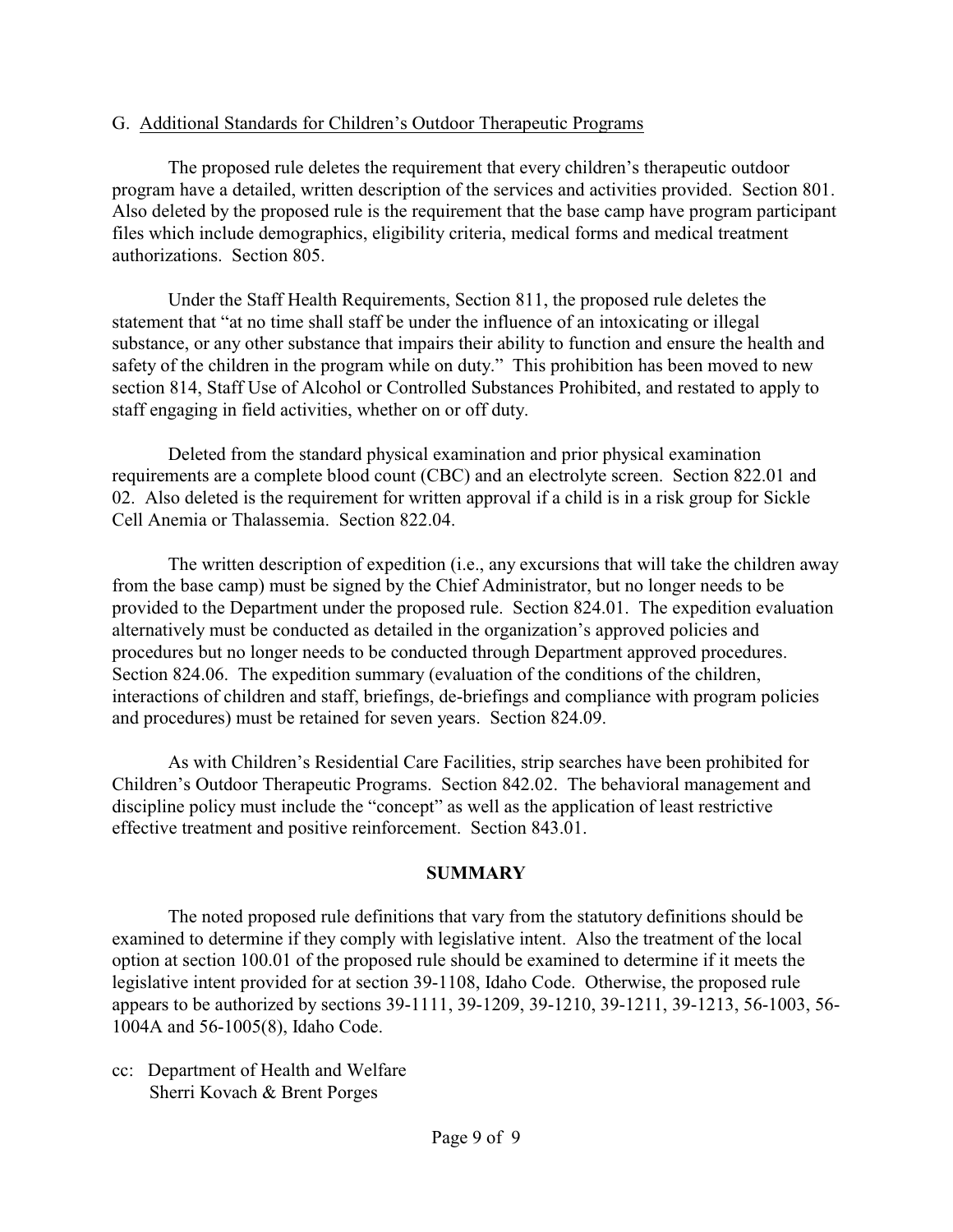# **IDAPA 16 - DEPARTMENT OF HEALTH AND WELFARE 16.06.02 - RULES GOVERNING STANDARDS FOR CHILD CARE LICENSING**

#### **DOCKET NO. 16-0602-0801**

### **NOTICE OF RULEMAKING - PROPOSED RULE**

**AUTHORITY:** In compliance with Section 67-5221(1), Idaho Code, notice is hereby given that this agency has initiated proposed rulemaking procedures. The action is authorized pursuant to Sections 39-1111, 39-1209, 39-1210, 39-1211, 39-1213, 56-1003, 56-1004A, and 56-1005(8), Idaho Code.

**PUBLIC HEARING SCHEDULE:** A public hearing concerning this rulemaking will be held as follows:

#### **Wednesday - September 10, 2008 - 1:30 p.m.**

#### **DEPARTMENT OF HEALTH & WELFARE Pete T. Cenarrusa Building - Rm. 7-A 450 West State Street Boise, ID**

The hearing site will be accessible to persons with disabilities. Requests for accommodation must be made not later than five  $(5)$  days prior to the hearing, to the agency address below.

**DESCRIPTIVE SUMMARY:** The following is a nontechnical explanation of the substance and purpose of the proposed rulemaking:

To better assure the health and safety of children under the Department's care and authority, these rules are being revised to reflect current policy and practices in child care licensing standards for child care agencies and facilities. Changes are being made to address a variety of needs including:

- 1. Aligning rules with the Children's Behavioral Health rules;
- 2. Removal of obsolete and unenforceable language and using plain language guidelines;
- 3. Updating rules to reflect current standards for child health and safety trends and best practices for: client, staff, and financial records; service plans; safety for building, fire and hazardous toxins; strip searches and non-violent physical intervention and mechanical restraint; continued care and transitional living; transportation; and outdoor therapeutic program and expeditions; and
- 4. Addition of enforcement language to ensure processes provide protection for the health and safety of children in the care of organizations licensed by the Department.

**FEE SUMMARY:** The following is a specific description of the fee or charge imposed or increased: N/A

**FISCAL IMPACT:** The following is a specific description, if applicable, of any fiscal impact on the state general fund greater than ten thousand dollars (\$10,000) during the fiscal year:

This rulemaking has no anticipated fiscal impact to the state general fund.

**NEGOTIATED RULEMAKING:** Pursuant to IDAPA 04.11.01.811, negotiated rulemaking was conducted.

[The Notice of Negotiated Rulemaking was published in the June 4, 2008, Idaho Administrative Bulletin, Vol.08-](http://adm.idaho.gov/adminrules/bulletin/bul/08jun.pdf#P.66) 6, page 66.

**ASSISTANCE ON TECHNICAL QUESTIONS, SUBMISSION OF WRITTEN COMMENTS:** For assistance on technical questions concerning the proposed rule, contact Brent Porges at (208) 334-5920.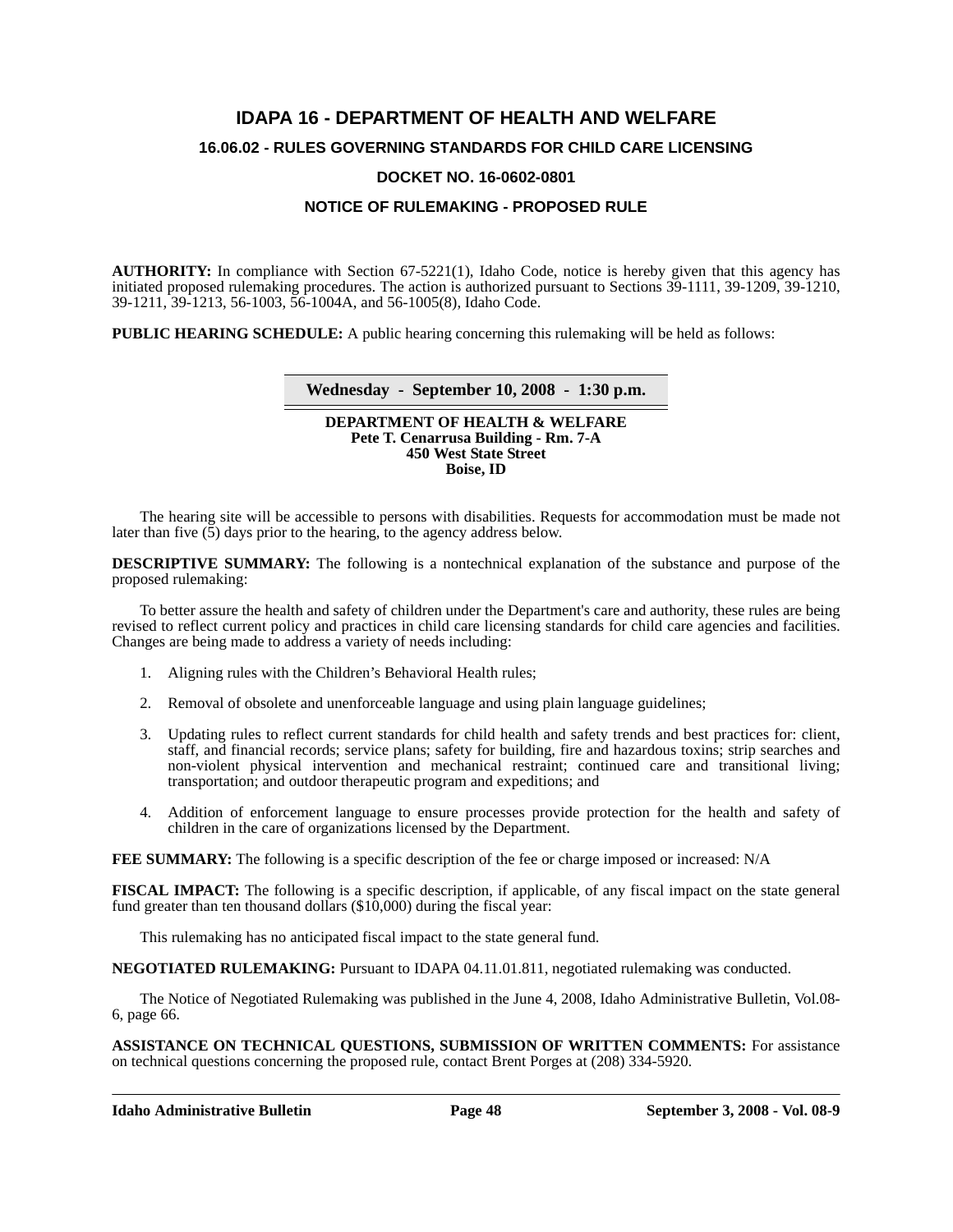Anyone may submit written comments regarding this proposed rulemaking. All written comments must be directed to the undersigned and must be delivered on or before September 24, 2008.

DATED this 5th day of August, 2008.

Administrative Procedures Manager DHW - Administrative Procedures Section 450 West State Street - 10th Floor P.O. Box 83720, Boise, Idaho 83720-0036 (208) 334-5564 phone; (208) 334-6558 fax kovachs@dhw.idaho.gov e-mail

#### **THE FOLLOWING IS THE TEXT FOR DOCKET NO. 16-0602-0801**

#### **000. LEGAL AUTHORITY.**

*Pursuant to* Under Sections 39-1111, 39-1209, 39-1210, 39-1211, 39-1213, 56-1003, 56-1004A, and 56-1005(8), Idaho Code, the Idaho Legislature *has granted authority to* authorizes the Department and Board of Health and Welfare to adopt and enforce rules governing standards for licensure or certification of foster homes, children's agencies and children's residential care facilities in Idaho. *(3-30-07)*( )

#### **001. TITLE** *AND***, SCOPE, AND POLICY.**

**01. Title**. *These rules are to be cited in full as the Idaho Department of Health and Welfare Rules,* The title of this chapter of rules is IDAPA 16.06.02, "Rules Governing Standards for Child Care Licensing."

*(3-30-01)*( )

**02. Scope**. These rules *contained in this Chapter* establish standards and procedures for the licensure or certification of foster homes, children's agencies, and children's residential care facilities, including non-accredited residential schools, children's camps providing child care in Idaho. These standards apply for any one (1) child for more than nine (9) consecutive weeks in any one (1) year period, children's therapeutic outdoor programs, alcoholdrug abuse treatment facilities and facilities specializing in maternity care to minors, day care centers and group day care facilities. Also included are standards and procedures for voluntary compliance for licensing of group day care facilities and family day care homes. facilities and family day care homes.

**03. Policy**. It is the policy of the Department to assure that children of this state receive adequate substitute parental care in the event of absence, temporary or permanent inability of parents to provide care and protection for their children or the parents are seeking alternative twenty-four (24) hour long-term care for their children. This policy is based on the fact that children are vulnerable and not capable of protecting themselves. When parents, for any reason have relinquished their children's care to others, there arises the possibility of certain risks to those children's lives, health and safety which the community as a whole must protect against. This requires the offsetting statutory protection of review and, in certain instances, licensing or registration. ( )

### *(BREAK IN CONTINUITY OF SECTIONS)*

#### **003. ADMINISTRATIVE APPEALS.**

Administrative appeals are governed by the provisions of*,* IDAPA 16.05.03, "Rules Governing Contested Case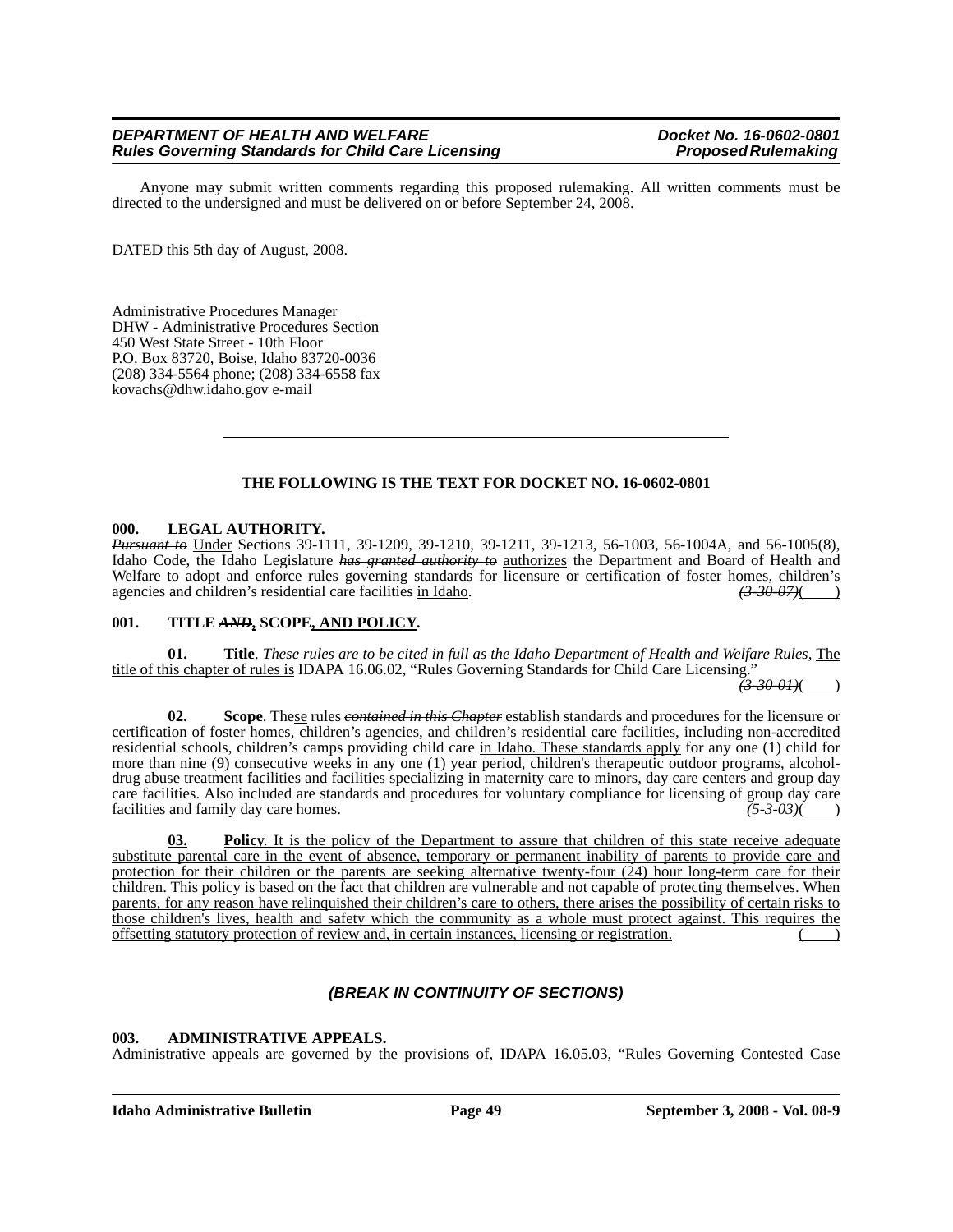Proceedings and Declaratory Rulings." *(4-11-06)* 

**004. INCORPORATION BY REFERENCE.**

|        |     | The following documents are incorporated by reference in this chapter of rules.                          |                        |
|--------|-----|----------------------------------------------------------------------------------------------------------|------------------------|
| rules: | 01. | Idaho Statutes. <i>The following are the Idaho Statutes incorporated by reference in this chapter of</i> | <del>(3-30-01)</del> ( |
| Code.  | a.  | Accreditation of Secondary Schools - Standards for elementary schools, Section 33-119, Idaho             | $(3-30-01)$            |
|        | b.  | Adoption Statutes. Sections 16-1501 through 16-1512, Idaho Code.                                         | $(3-30-01)$            |
|        | c.  | Child Labor Laws. Sections 44-1301 through 44-1308, Idaho Code.                                          | $(3-30-01)$            |
|        | d.  | Termination of Parental Rights. Sections 16-2001 through 16-2015, Idaho Code.                            | $(3-30-01)$            |
|        | e.  | Residential Schools. Section 39-1207, Idaho Code.                                                        | $(3-30-01)$            |
|        |     |                                                                                                          |                        |

**02. Uniform Fire Code**. The Uniform Fire Code as outlined by Section 41-253, Idaho Code. The addition for the year prior to the issuance of the license will be used. Published by Western Fire Chiefs Association and International Conference of Building Officials. A copy is available at any Idaho State Library. (3-3 and International Conference of Building Officials. A copy is available at any Idaho State Library.

**03. Uniform Building Code**. The Uniform Building Codes as outlined in Section 39-4109, Idaho Code. The addition for the year prior to the issuance of the license will be used. Published by International Conference of Building Officials. A copy is available at any public library in Idaho. (3-30-07) Conference of Building Officials. A copy is available at any public library in Idaho.

| 04. | <b>Federal Laws and Regulations.</b>                                         | $(3-30-07)$ |
|-----|------------------------------------------------------------------------------|-------------|
| а.  | Immigration and Naturalization Service, Title 8 CFR 204.3.c INA 101.b F1994. | $(3-30-01)$ |
|     |                                                                              |             |

- **b.** Indian Child Welfare Act, PL 95-608, 25 USC, Sections 1901 1963. *(3-30-01)*(
- **c.** Multiethnic Placement Act (MEPA), P.L. 103-382 and P.L. 104-188, 42 USC, Section 622. *(3-30-07)*( )

**05. Occupational Safety Health Act (OSHA)**. A copy of OSHA may be obtained at the Idaho Industrial Commission, 317 Main Street., P.O. Box 83720, Boise, Idaho, 83720-0041. (3-30-01)

**06. Crib Safety**. Consumer Product Safety Commission, Crib Safety Tips can be found on the Internet at, http://www.cpsc.gov/cpscpub/pubs/cribs.html. (3-30-01)

**07.** National Research Council. National Research Council, Internet address, www.nas.edu.nrc. Academy of Sciences, 2101 Constitution Ave., N.W., Washington, DC 20418. (3-30-01) National Academy of Sciences, 2101 Constitution Ave., N.W., Washington, DC 20418.

## **005. OFFICE HOURS -- MAILING ADDRESS -- STREET ADDRESS -- TELEPHONE -- WEBSITE.**

**01. Office Hours**. Office hours are 8 a.m. to 5 p.m., Mountain Time, Monday through Friday, except designated by the state of Idaho. (4-11-06) holidays designated by the state of Idaho.

**02. Mailing Address**. The mailing address for the business office is Idaho Department of Health and Welfare, P.O. Box 83720, Boise, Idaho 83720-0036. (4-11-06)

**03.** Street Address. The business office of the Idaho Department of Health and Welfare is located at t State Street, Boise, Idaho 83702. (4-11-06) 450 West State Street, Boise, Idaho 83702.

**04. Telephone**. The telephone number for the Idaho Department of Health and Welfare is (208) 334-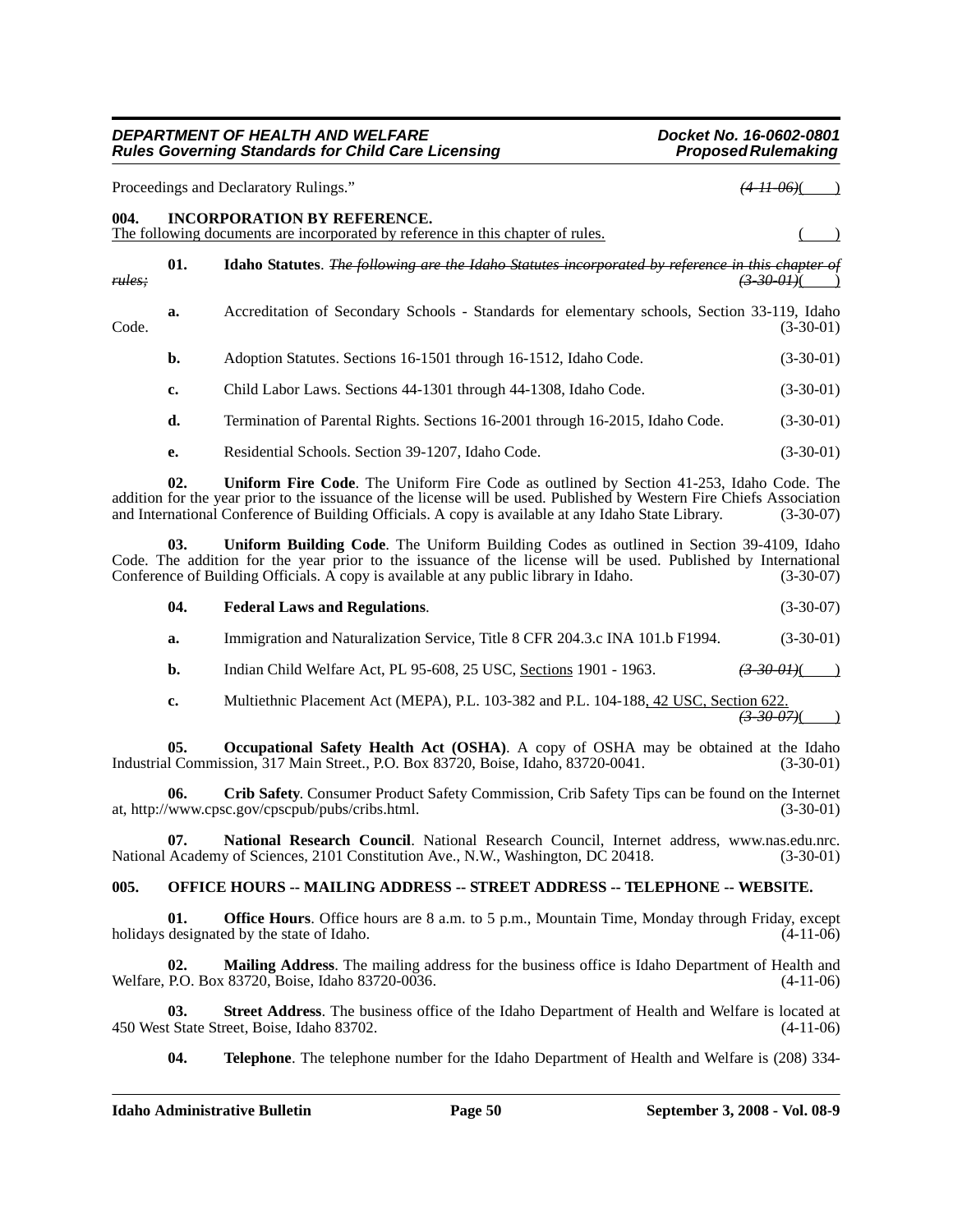| DEPARTMENT OF HEALTH AND WELFARE                          |  |
|-----------------------------------------------------------|--|
| <b>Rules Governing Standards for Child Care Licensing</b> |  |

| 5500. |     |                                 |  |                                                               |  |                  | $(4-11-06)$ |
|-------|-----|---------------------------------|--|---------------------------------------------------------------|--|------------------|-------------|
|       | 05. | www.healthandwelfare.idaho.gov. |  | <b>Internet</b> Website. The Department's internet website is |  | found at http:// | $(4-11-06)$ |
|       |     |                                 |  |                                                               |  |                  |             |

**06. Licensing Authority Location**. The Department's child care licensing authority for children's residential treatment facilities, children's agencies, and children's outdoor therapeutic programs is located at 450 West State Street, Boise, Idaho 83702; Phone (208) 334-5700.

### *(BREAK IN CONTINUITY OF SECTIONS)*

#### *007. POLICY.*

*It is hereby declared to be the policy of this state to insure that children of this state shall receive adequate substitute parental care in the event of absence, temporary or permanent inability of parents to provide care and protection for their children or the parents are seeking alternative twenty-four (24) hour long-term care for their children. This policy is predicated upon the fact that children are vulnerable, not capable of protecting themselves, and when their parents for any reason have relinquished their care to others, there arises the possibility of certain risks to the children's lives, health and safety which the community as a whole must protect against. This requires the offsetting statutory protection of review and, in certain instances, licensing or registration. (3-30-01)*

**007. -- 008. (RESERVED).**

#### *(BREAK IN CONTINUITY OF SECTIONS)*

#### **010. DEFINITIONS A THROUGH M.**

For the purposes of these rules *contained in this Chapter*, the following terms *are used as defined below:* apply.  $(3-30-01)$ 

**01. Accredited Residential School**. A residential school for any number of children subject to the jurisdiction of the Idaho Department of Education that has been certified as accredited according to the accrediting standards promulgated by the Idaho State Board of Education or a secular or religious accrediting association recognized by the Idaho Department of Education. (3-30-01)

**02. Alcohol-Drug Abuse Treatment Facility**. A children's residential care facility specializing in providing programs of treatment for children whose primary problem is alcohol or drug abuse. (3-30-01)

**03. Board**. The Idaho State Board of Health and Welfare. (3-30-01)

**04. Chief Administrator**. The duly authorized representative of an organization responsible for dayto-day operations, management and compliance with these rules and Title 39, Chapter 12, Idaho Code.

**0***4***5. Child**. An individual less than eighteen (18) years of age, synonymous with juvenile or minor. (3-30-01)

**05<u>6</u>.** Child Care. The care, control, supervision or maintenance of children for twenty-four (24) hours a day which is provided as *an alternative to* substitute parental care. *(3-30-01)*( )

**0***6***7. Children's Agency**. A person who operates a business for the placement of children in foster homes, children's residential care facilities or for adoption in a permanent home and who does not provide child care as part of that business. A children's agency does not include a licensed attorney or physician assisting or providing natural and adoptive parents with legal services or medical services necessary to initiate and complete adoptive placements.  $(3-30-01)$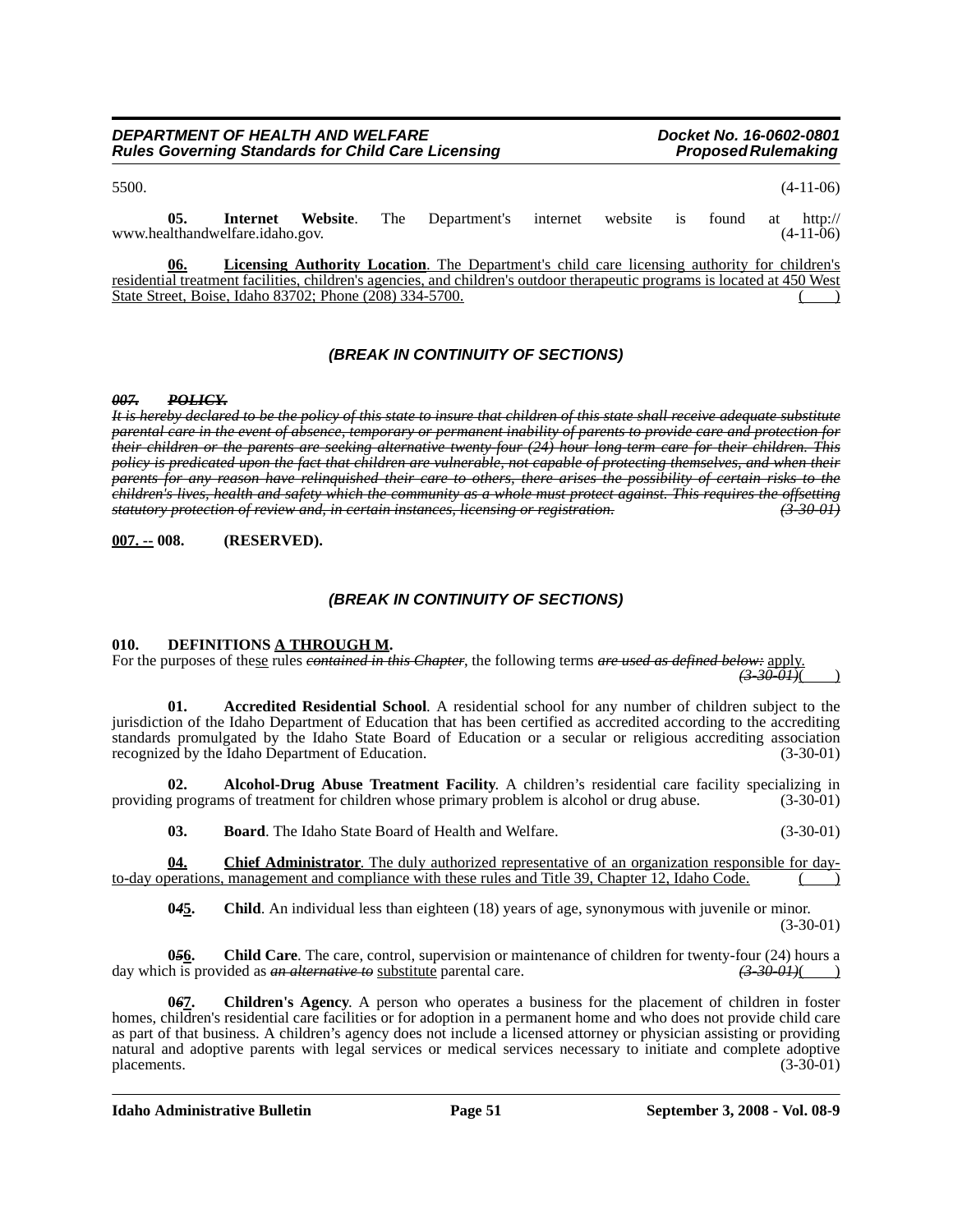**0***7***8. Children's Camp**. A program of child care at a location away from the child's home, which is primarily recreational and includes the overnight accommodation of the child and is not intended to provide treatment, therapy or rehabilitation for the child. A children's camp which only provides child care for any one (1) child for less than nine (9) consecutive weeks in any one (1) year period *shall be* is exempt from the licensure and disclosure provisions of this chapter. A children's camp which provides child care for any one (1) child for more than nine (9) consecutive weeks in any one (1) year period *shall* constitutes a children's residential care facility.

*(3-30-01)*( )

**0***8***9. Children's Institution**. A person defined herein, who operates a residential facility for unrelated children, for the purpose of providing child care. Children's institutions include foster homes, children's residential care facilities, maternity homes, or any residential facility providing treatment, therapy or rehabilitation for children, or any children's therapeutic outdoor program. or any children's therapeutic outdoor program.

**0910.** Children's Residential Care Facility. A facility that provides residential child care, excluding mes, residential schools, juvenile detention centers and children's camps that: (3-30-01) foster homes, residential schools, juvenile detention centers and children's camps that:

**a.** Seeks, receives or enrolls children for treatment of special needs such as substance abuse, mental illness, emotional disturbance, developmental disability, mental retardation, or children who have been identified by the judicial system as requiring treatment, therapy, rehabilitation or supervision; (3-30-01)

**b.** Receives payment, including payment from health insurance carriers, for identified treatment needs such as substance abuse, mental illness, emotional disturbance, developmental disability or mental retardation; or

**c.** Represents to the payor of the child care services provided by the children's facility that such payment may qualify for health insurance reimbursement by the payor's carrier or may qualify for tax benefits relating to medical services: and (5-3-03) relating to medical services; and

**d.** May include a children's therapeutic outdoor program whether or not that program operates out of a facility. (5-3-03) standard facility.

**1***0***1. Children's Therapeutic Outdoor Program**. A program which is designed to provide behavioral, substance abuse, or mental health services to minors in an outdoor setting and serves either adjudicated or nonadjudicated youth. Children's Therapeutic Outdoor programs do not include outdoor programs for minors that are primarily designed to be educational or recreational that may include Boy Scouts, Girl Scouts, 4-H and other youth organizations. organizations.

**1***1***2. Continued Care**. The ongoing placement of an individual in a foster home, children's residential care facility, <u>outdoor treatment program</u>, or transitional living placement who reaches the age of eighteen (18) years but is less than twenty-one (21) years of age. but is less than twenty-one (21) years of age.

**12<u>3</u>. Contraband**. Goods or merchandise, the possession of which is prohibited, such as weapons and (3-30-01) drugs. (3-30-01)

**1***3***4. Day Care**. The care and supervision provided for compensation during part of a twenty-four (24) hour day, for a child or children not related by blood or marriage to the person or persons providing the care, in a place other than the child's or children's own home or homes. (3-30-01)

**1***4***5. Day Care Center**. A place or facility providing day care for compensation for thirteen (13) or more children. (3-30-01)

**1***5***6. Department**. The Idaho Department of Health and Welfare or its designee. *(3-30-01)*( )

**167. Direct Care Staff**. An employee who has direct personal interaction with children in the provision care and is included as staff in meeting the minimum staff-child ratio requirements. (3-30-01) of child care and is included as staff in meeting the minimum staff-child ratio requirements.

 $(3-30-01)$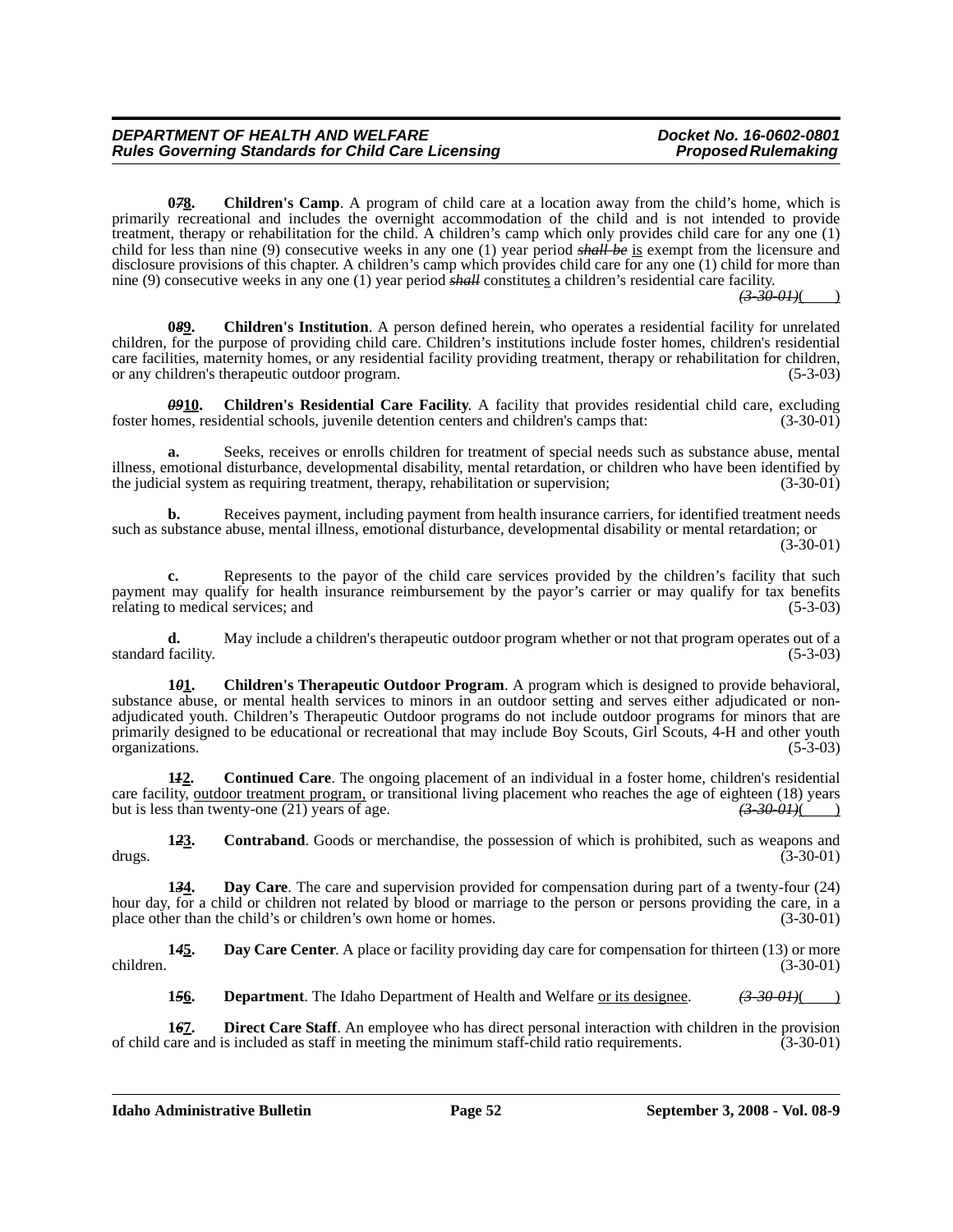**1***7***8. Director**. Director of the Idaho Department of Health and Welfare or designee. (3-30-01)

**1***8***9. Family Day Care Home**. A home, place, or facility providing day care for six (6) or fewer children during part of a twenty-four (24) hour day. (3-30-01)

**1920.** Foster Care. The twenty-four (24) hour substitute parental care of children, in a foster home by who may or may not be related to a child, in lieu of parental care in a foster home.  $\left(3\text{-}30\text{-}01\right)$ persons who may or may not be related to a child, *in lieu of parental care in a foster home*.

**2***0***1. Foster Home**. The private home of an individual or family licensed or approved as meeting the standards for foster care and providing twenty-four  $(24)$  hour substitute parental care to six  $(6)$  or fewer children. *(3-30-01)*( )

**2***1***2. Foster Parent**. A person or persons residing in a private home under their direct control to whom a foster care license or certification has been issued. (3-30-01)

**2<del>2</del>3.** Group Day Care Facility. A home, place, or facility providing day care for seven (7) to twelve dren. (3-30-01)  $(12)$  children.

**234.** Inter-Country Adoption. The placement of a child from one (1) country to another for the purpose of adoption. (3-30-01) of adoption.  $(3-30-01)$ 

**25. Licensing Authority**. The Department's child care licensing unit responsible for licensure or certification of Children's Residential Treatment Facilities, Children's Agencies, and Children's Outdoor Therapeutic  $P$ rogram.  $\overline{)}$ 

**2***4***6. Mechanical Restraint**. Devices used to control the range and motion of an individual, including handcuffs, restraint boards, restraint chairs, and restraint jackets. (3-30-01)

**2***5***7. Medical Professionals**. Persons who have received a degree in nursing or medicine and registered nurse, nurse practitioner, physician's assistant and medical doctor. (3-30-01)

**2***6***8. Member of the Household**. Any person, other than a foster child, who resides in, or on the property of, a foster home. (3-30-01)

#### **011. DEFINITIONS N THROUGH Z.**

For the purposes of these rules, the following terms apply.

*27***01. Nonaccredited Residential School**. A residential school for any number of children that is not certified or accredited pursuant to Section 39-1207, Idaho Code, or has lost accreditation and is subject to the jurisdiction of the Department as a children's residential care facility pursuant to Section 39-1210, Idaho Code, unless and until accreditation is certified by the Idaho Department of Education. (3-30-01)

*28***02. Non-Compliance**. Violation of, or inability to meet the requirements of, the act or a rule promulgated under the act, or terms of licensure. (3-30-01)

**2903. Organization**. A children's agency or a children's residential care facility. (3-30-01)

*3***04. Person**. Any individual, group of individuals, associations, partnerships or corporations. (3-30-01)

*31***05. Physical Intervention**. Physical restraint utilized to control the range and motion of an individual. (3-30-01)

*32***06. Placement**. The activities and arrangements related to finding a suitable licensed home or facility in which a child will reside for purposes of care, treatment, adoption, or other services. (3-30-01)

**Plan of Correction**. The detailed procedures and activities developed between the licensing authority and caregiver required to bring a foster family, facility, or children's agency into conformity with these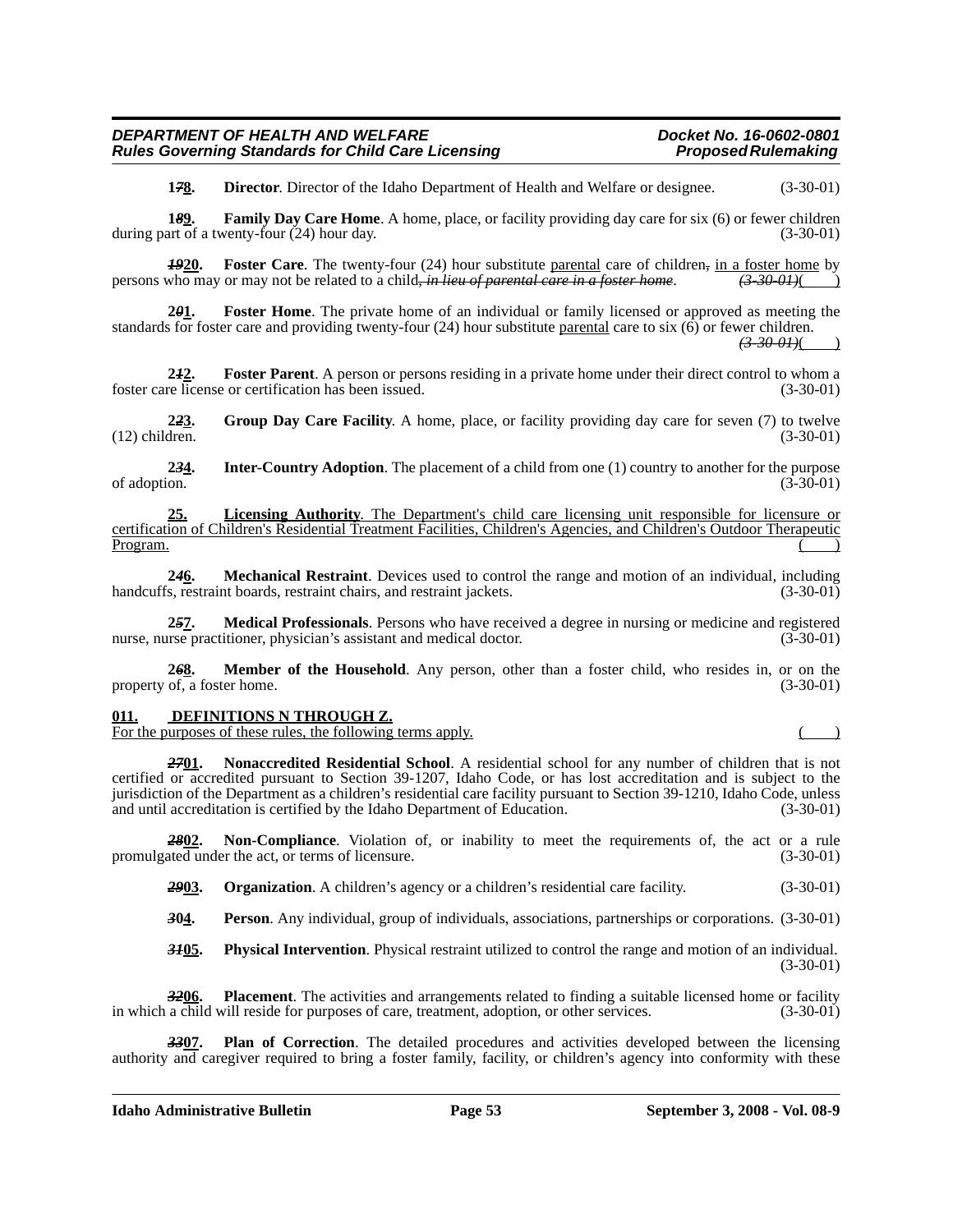#### *DEPARTMENT OF HEALTH AND WELFARE Docket No. 16-0602-0801* **Rules Governing Standards for Child Care Licensing** *Proposed Rulemaking**Proposed Rulemaking*

| licensing rules.       |              |                                                                                                                                                                                                                                                                                                                                | $(3-30-01)$ |  |
|------------------------|--------------|--------------------------------------------------------------------------------------------------------------------------------------------------------------------------------------------------------------------------------------------------------------------------------------------------------------------------------|-------------|--|
|                        | 3408.        | <b>Relative.</b> Individuals related to a child by blood, marriage or adoption.                                                                                                                                                                                                                                                | $(3-30-01)$ |  |
|                        | 3509.        | Representative. An employee of the Department of Health and Welfare.                                                                                                                                                                                                                                                           | $(3-30-01)$ |  |
|                        | 3610.        | <b>Residential School.</b> A residential facility for any number of children which:                                                                                                                                                                                                                                            | $(3-30-01)$ |  |
| a.                     |              | Provides a planned, scheduled, regular, academic or vocational program for students in the<br>elementary, middle or secondary grades as defined in Section 33-1001, Idaho Code; and                                                                                                                                            | $(3-30-01)$ |  |
| b.                     |              | Provides services substantially comparable to those provided in nonresidential public schools<br>where the primary purpose is the education and academic pursuits of the students; and                                                                                                                                         | $(3-30-01)$ |  |
| c.                     |              | Does not seek, receive or enroll students for treatment of such special needs as substance abuse,<br>mental illness, emotional disturbance, developmental disability or mental retardation; and                                                                                                                                | $(3-30-01)$ |  |
| d.<br>retardation; and |              | Does not receive payment, including payment from health insurance carriers, for identified<br>treatment needs such as substance abuse, mental illness, emotional disturbance, developmental disability, or mental                                                                                                              | $(3-30-01)$ |  |
| е.                     |              | Does not represent to the payor of child care services provided that such payment may qualify for<br>health insurance reimbursement by the payor's carrier or may qualify for tax benefits relating to medical services.                                                                                                       | $(3-30-01)$ |  |
|                        | 3711.        | <b>Restraint.</b> Interventions to control the range and motion of a child.                                                                                                                                                                                                                                                    | $(3-30-01)$ |  |
|                        | 3812.        | <b>Seclusion.</b> A room within a facility designed to temporarily isolate an individual in order to gain<br>emotional or physical control by means of structure and minimal stimulation.                                                                                                                                      | $(3-30-01)$ |  |
|                        | <b>3913.</b> | <b>Secure.</b> A physically restrictive setting, as in a locked or guarded residential facility.                                                                                                                                                                                                                               | $(3-30-01)$ |  |
|                        | 4014.        | Security Risk. An individual who presents the possibility by actions, behavior or emotional<br>reaction that may result in harm to self or others, or escape from physical control.                                                                                                                                            | $(3-30-01)$ |  |
|                        | 15.          | Service Worker. An employee of an organization who has obtained at a minimum, a Bachelor's<br>degree in a behavioral science, including social work, sociology, psychology, criminal justice, counseling, or a related<br>field, whose duties may include assessment, service planning, supervision and supportive counseling. |             |  |
| residential facility.  | 416.         | <b>Shelter Care.</b> The temporary or emergency out-of-home care of children in a foster home or                                                                                                                                                                                                                               | $(3-30-01)$ |  |
|                        | <u>17.</u>   | <b>Social Worker.</b> A social worker licensed by the state of Idaho.                                                                                                                                                                                                                                                          |             |  |
|                        | 4218.        | Soft Restraints. Mechanical restraints made of leather, cloth or other combinations of fibers,<br>utilized to control the range of motion of an individual.                                                                                                                                                                    | $(3-30-01)$ |  |
|                        | 4319.        | <b>Time-Out</b> . Separation of a child from group activity as a means of behavior management.                                                                                                                                                                                                                                 | $(3-30-01)$ |  |
|                        | 4420.        | Training. The preparation, instruction and education related to child care that increases the<br>knowledge, skill and abilities of a foster parent, agency and residential care facility staff or volunteers.                                                                                                                  | $(3-30-01)$ |  |
|                        | 4521.        | <b>Transitional Living.</b> Living arrangements and aftercare services for children, or as continued care,<br>to gain experience living on their own in a supportive and supervised environment prior to emancipation. (3-30-01)                                                                                               |             |  |
|                        | <u>4622.</u> | <b>Variance</b> . The means of complying with the intent and purpose of a child care licensing rule in a                                                                                                                                                                                                                       |             |  |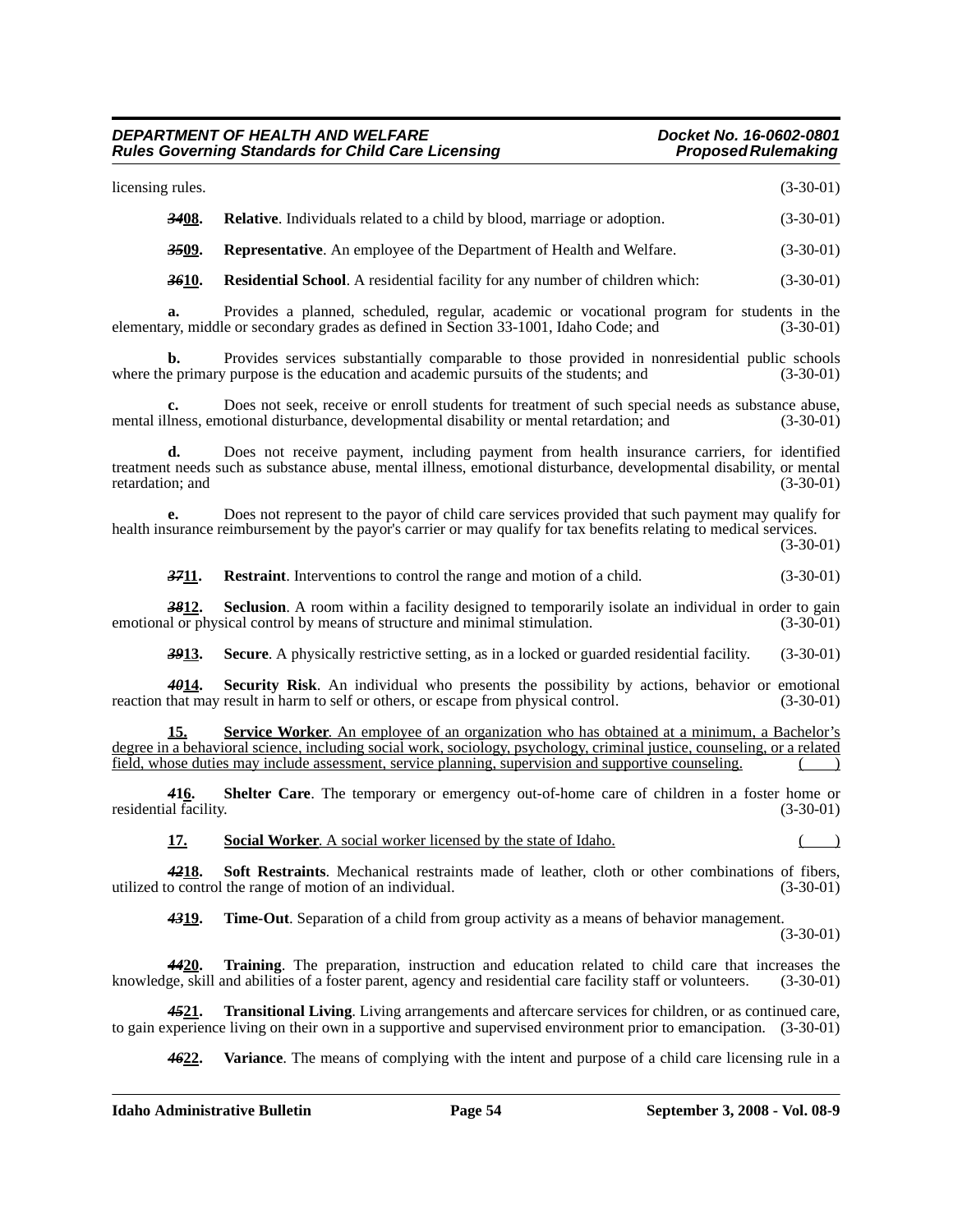manner <u>acceptable to the Department</u> other than that specifically prescribed in the rule.  $\left(3\text{-}30\text{-}01\right)\left(1\right)$ 

*47***23. Waiver**. The non-application of a child care licensing rule, except those related to safety, extended to a relative foster home by the Department which serves to promote child health, well-being, and permanence while not compromising safety. not compromising safety. *(3-30-01)*( )

#### **01***1***2. -- 099. (RESERVED).**

#### **LICENSING AND CERTIFICATION**

#### **(Sections 100 Through 299)**

#### **100. LICENSING AND CERTIFICATION.**

The purpose of licensing and certification is to *ensure insofar as possible that persons providing substitute parental care to children are* set minimum standards and to monitor compliance. Persons applying for licensure need to be physically and emotionally suited to *do so, that the care given* protect*s* the health, safety and well-being of the children *and that the* in their care. *p*Physical surroundings must present no hazards to the *proper care of* children in care.  $\frac{(3-30-01)}{2}$ 

**01.** Local Option. If a city or county, within its respective jurisdiction, has adopted and is enforcing ordinances for regulating or licensing of day care *center standards* services which are at least as stringent as those contained in Subsections 300.01 through *Subsection* 300.1*3*5 of these rules, then *the* those provisions *of Sections 39- 1101 through 39-1117, Idaho Code, shall* will not apply within such city or county, unless the ordinance is subsequently appealed or is no longer enforced. subsequently appealed or is no longer enforced.

**02. Exemptions From Licensing**. *Pursuant to* Under Sections 39-1103 and 39-1211, Idaho Code, the occasional or irregular care of a neighbor's, relative's, or friend's child or children by a person not ordinarily engaged in child care is exempt from licensure requirements for day care and foster homes. Foster homes which have been certified by a licensed children's agency are exempt from licensure requirements, provided the standards for approval by such agency are *no less restrictive than* at least as stringent as the rules and standards established by the Board and that such agency is maintained and operated in conformity with the rules and standards of the Board *pursuant to* under Section 39-1213(b), Idaho Code. under Section 39-1213(b), Idaho Code. *(3-30-01)*( )

**03. Responsibilities of the Foster Parent or Operator**. A foster parent or operator must conform to the terms of the license or certification. In addition: (3-30-01)

**a.** The foster parent or operator is responsible for knowing the standards and rules applying to the type of foster home, children's residential care facility or children's agency covered by the license or certification, and for conforming to them at all times; and

**b.** The operators of child care facilities and agencies are responsible for ensuring that all staff members are familiar with the applicable rules governing the children's residential care facility or children's agency. A copy of these rules are available from the Office of the Administrative Rules Coordinator, 650 W. State Street, [Boise ID 83720, or on the Office of the Administrative Rules Coordinator's website, http://adm.idaho.gov/](http://adm.idaho.gov/adminrules/)<br>administrative Rules Coordinator's website, http://adm.idaho.gov/<br> $\overline{(3-30-0.01)}$ [adminrules/](http://adm.idaho.gov/adminrules/); and

**c.** The foster parent or operator must immediately return his license or certification to the Department y of the following circumstances: (3-30-01) under any of the following circumstances:

- i. Changes of management or address; or (3-30-01)
- ii. Upon suspension or revocation of the license or certification by the Department; or (3-30-01)
- iii. Upon voluntary discontinuation of service. (3-30-01)

#### **101. APPLICATIONS FOR LICENSE OR CERTIFICATION.**

Applications for a license or certification are to be submitted and action is to be initiated on all applications within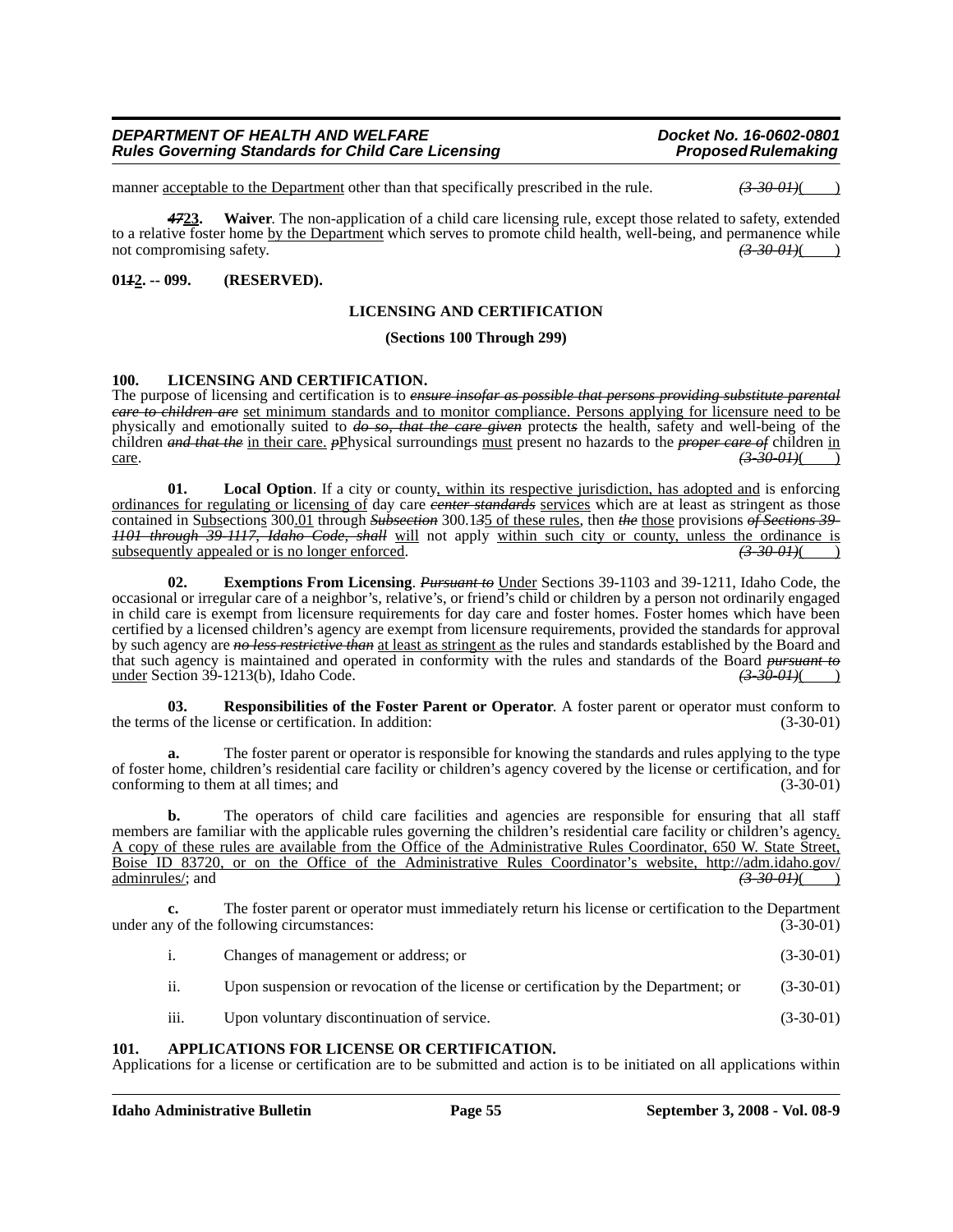thirty (30) days after receipt, that addresses each requirement for the particular type of home, facility or agency. Licensing and certification studies *shall* will follow the format of these rules and *shall* will contain a specific recommendation regarding the terms of the license or certification. All foster homes, children's agencies and children's residential care facilities *shall* must also comply with applicable Idaho city and county ordinances. *A copy of these rules are available from the Office of Administrative Rules, 650 W. State Street, Boise ID 83720, or on the state website, http://www.idaho.gov. (3-30-01)*( )

**01.** Sanitation Inspection. The applicant *shall* must request and obtain a sanitation inspection and written report from the <u>applicable Idaho Public Health</u> District *Health Department*. *(3-30-01)*( *(3-30-01)*(

**02.** Fire Inspection. The applicant *shall* must request <u>and obtain</u> a fire safety inspection and written on the office of the <u>Idaho</u> State Fire Marshall. (3-30-01) report from the office of the *Idaho State Fire Marshall*.

**Corrective Action and Fees.** The applicant *shall* must correct all deficiencies noted in the sanitation and fire reports, in order to provide documentation that the applicant has passed the inspections, and is responsible to pay any fees charged. responsible to pay any fees charged.

**04. Planning and Zoning**. The applicant must provide documentation demonstrating it meets planning and zoning requirements of the applicable Idaho city or county.

#### **102. DISPOSITION OF APPLICATIONS.**

Upon receipt of *the* <u>a completed</u> application and study, the licensing *agency* <u>authority</u> will review the materials for conformity with these rules. conformity with these rules.

**01.** Approval of Application. A license or certification *shall* will be issued to any foster home, children's residential facility or children's agency found to be in conformity with these rules governing the home or facility. The license or certification *shall be* is issued according to the terms specified in the licensing or certification study and will be mailed to the applicant. study and will be mailed to the applicant.

*a***02. Regular License**. A regular license or certification will be issued to any day care or group day care, foster home, children's residential care facility or children's agency found to be in conformity with these rules governing the facility *in accordance with this Chapter* and will specify the terms of licensure or certification, such as:  $(3-30-01)$ ( )

*i***a.** Full time or day care; (3-30-01) (3-30-01)

*ii***b.** The number of children who may receive care at any one (1) time; and (3-30-01)

*iii***c.** Age range and gender, if there are conditions in the foster home or children's residential care naking such limitations necessary; (3-30-01) facility making such limitations necessary;

*i*v**d.** The regular license or certification for foster homes, children's agencies and twenty-four (24) hour a day child care residential facilities will be in effect for one (1) year from the date of issuance unless suspended or revoked earlier;  $\left(3.30-0.04\right)$ revoked earlier;

*v***e.** A regular license or certification for day care and group day care *shall be* is in effect for two (2) years from the date of issuance unless suspended or revoked earlier; and *(3-30-01)*( )

*vi***f.** If the license for a foster home is for a specific child only, the name of that child will be shown on r home license.  $(3-30-01)$ the foster home license.

*b***03.** Waiver. A regular license or certification may be issued to the foster home of a relative who has received a waiver of *a* licensing rule*(*s*)* provided: *(3-30-01)*( )

| ıa. | The waiver is considered on an individual case basis: | $(3-30-01)$ |
|-----|-------------------------------------------------------|-------------|
|     |                                                       |             |

*ii***b.** The waiver is approved only for *a* non-safety foster care rule(s);  $\left(3-30-01\right)$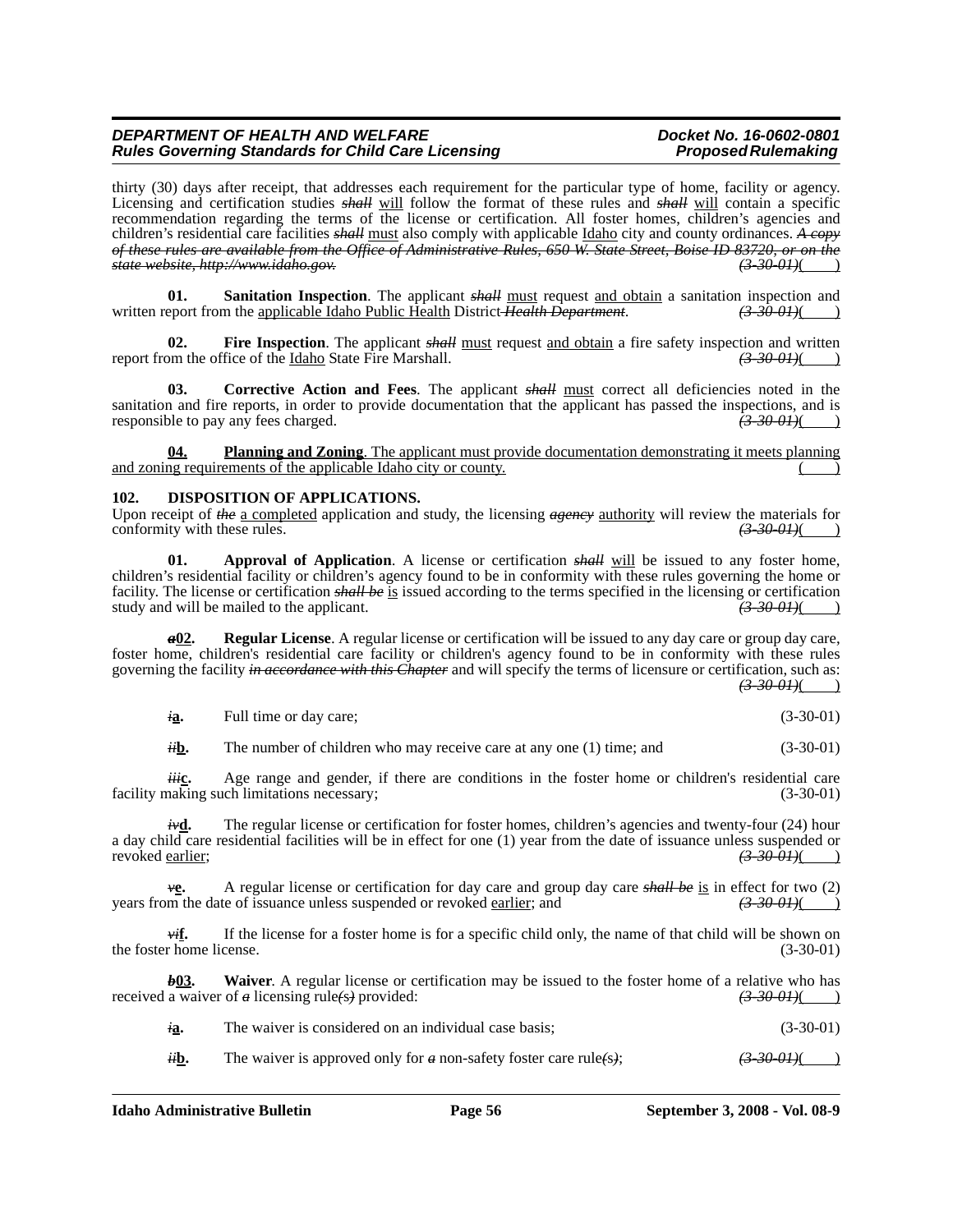*iii***c.** All other licensing or certification requirements have been met; (3-30-01)

*iv***d.** The approval of a waiver of any foster home rule(s) requires the licensing *agency* authority to document a description of the reasons for issuing a waiver, the rule<sup>(s)</sup> being waived, and assurance that the waiver will not compromise the child's safety; and  $\left(3\text{-}30\text{-}01\right)$ will not compromise the child's safety; and

*v***e.** The approved waiver *shall* must be reviewed for continued need and approval at regular intervals not to exceed six (6) months.  $\left(3-30-01\right)$ 

*c***04. Variance**. A regular license or certification will be issued to a foster home, children's residential care facility or children's agency approved for a variance of a licensing rule(s) provided: (3-30-01)

*i***a.** The variance is considered on an individual case basis; (3-30-01)

*ii***b.** The variance is approved for a non-safety licensing rule(s); (3-30-01)

*iii***c.** The approval of a variance *shall* must have no adverse effect on the health, safety, and well-being of any child in care at the foster home or facility; *(3-30-01)*( )

*iv***d.** The approval of a variance is documented by the licensing agency and includes a description of the reasons for issuing a variance and assurance<del>(s)</del> that the variance will not compromise any child's health, safety, and well-being; and  $\left(3.30-0.04\right)$ well-being; and

*v***<b>e.** The approved variance *shall* must be reviewed for continued need and approval at regular intervals ceed six (6) months.  $\overrightarrow{3900H}$  (3) not to exceed six (6) months.

*d***05. Provisional License or Certification**. A provisional license or certification may be issued when a licensing standard cannot be met but can be expected to be corrected within six (6) months, provided this does not affect the health, safety and well-being of any child in care at the home or facility. (3-30-01)

*i***a.** A provisional license or certification will be in effect for not more than six (6) months. (3-30-01)

*ii***b.** Only one (1) provisional license or certification will be issued to a *foster home or* children's residential care facility, children's agency, or a children's therapeutic outdoor program in any twelve (12) month period of time *pursuant to* under Section 39-1216, Idaho Code, and for day care facilities defined in Section 39-1102, Idaho Code. *(3-30-01)*( )

*e***06. Limited License**. A limited license for a foster home may be issued for the care of a specific child in a home which may not meet the requirements for a license, provided that:

*i***a.** The child is already in the home and has formed strong emotional ties with the foster parents; and (3-30-01)

*ii***b.** It can be shown that the child's continued placement in the home would be more conducive to their han would removal to another home.  $(3-30-01)$ welfare than would removal to another home.

**0***2***7. Denial of Application**. In the event that an application is denied, a signed letter *shall* will be sent directly to the applicant by registered or certified mail, advising the applicant of the denial and stating the basis for such denial.  $\left(3,30,01\right)$  $\left( \frac{3500}{1}\right)$ 

#### **08. Failure to Complete Application Process.**

**a.** Failure of the applicant to complete the application process within six (6) months, of the original  $date$  of application, will result in a denial of the application.

**b.** An applicant whose application has been denied for being incomplete, may not reapply until after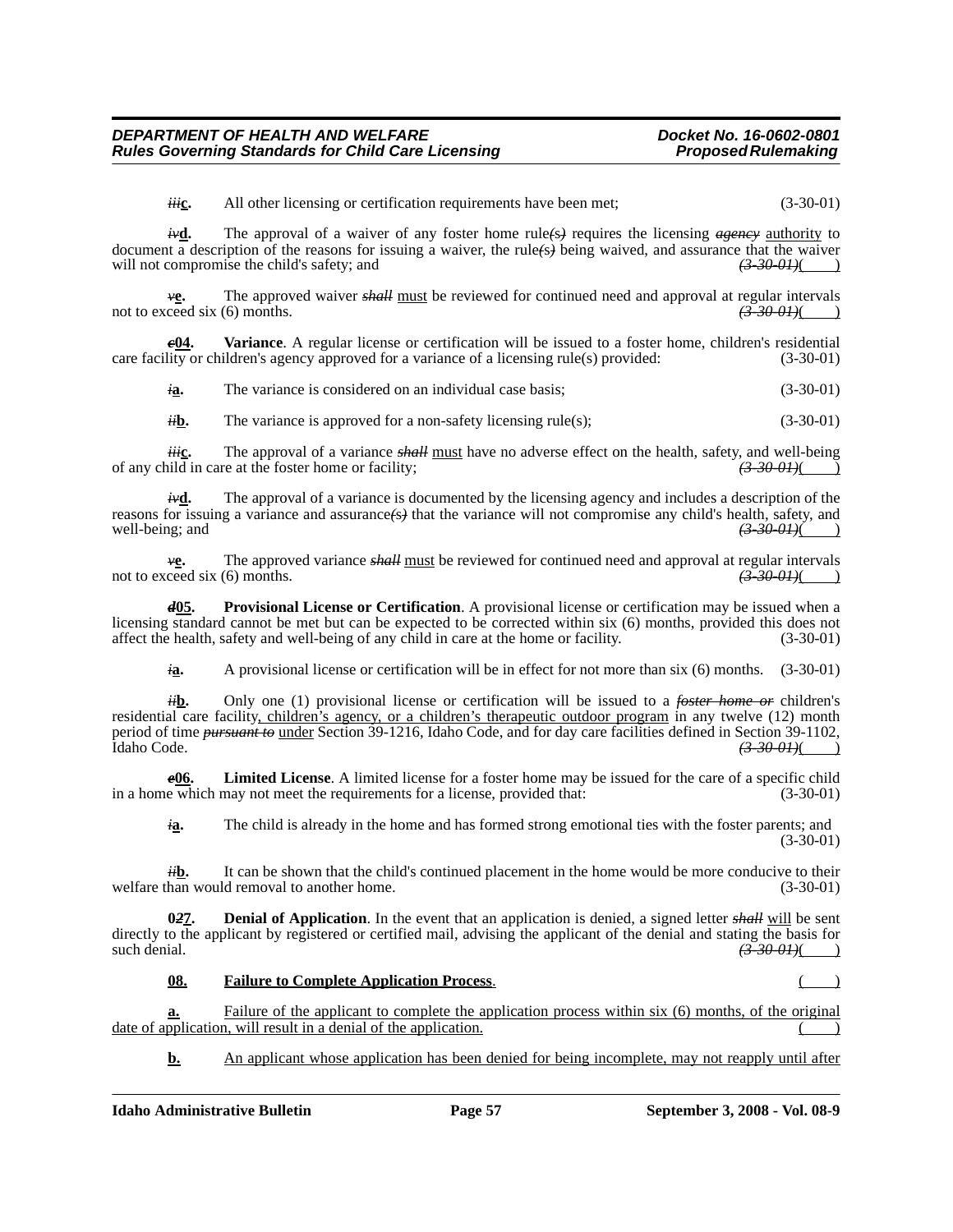one (1) year has elapsed from the date on the denial of application. ( )

#### *(BREAK IN CONTINUITY OF SECTIONS)*

#### **105. REVISIT, RELICENSE AND RECERTIFICATION.**

Revisit, re-license, and re-certification studies *shall* will document how the foster home, children's residential care facility or children's agency continues to meet the standards for licensing. Consideration must be given to each point of the standards, including a review of the previous study and original application to determine what changes have occurred. An application for renewal of a license or certification must be made by the operator on the form furnished by the Department, and filled out prior to the expiration date of the license or certification currently in force. When such application for renewal has been made in the proper manner and form, the existing license or certification will, unless officially revoked, remain in force until the Department has acted on the application for renewal.

*(3-30-01)*( )

#### **106. COMPLAINTS AGAINST FOSTER HOMES, CHILDREN'S RESIDENTIAL CARE FACILITIES AND CHILDREN'S AGENCIES.**

The Department *shall* will investigate complaints regarding foster homes, children's residential care facilities or children's agencies. The investigation may include further contact with the complainant, scheduled or unannounced visits to the children's residential care facility, foster home, or children's agency, collateral contacts including interviews with the victim, parents or guardian, children's residential care facility or children's agency administrator, staff, consultants, children in care, other persons who may have knowledge of the complaint, and inspections by fire or health officials. If an initial preliminary investigation indicates that a more complete investigation must be made, the foster parent*(*s*)*, operator, children's residential care facility or children's agency *shall* will be informed of the investigation, and any action to be taken, including referral for civil or criminal action.  $(3-30-01)($ 

#### **107. SUSPENSION FOR CIRCUMSTANCES BEYOND CONTROL OF FOSTER PARENT OR OPERATOR.**

When circumstances occur over which the foster parent or operator has no control including*, but not limited to,* illness, epidemics, fire, flood, or contamination, which temporarily place the operation of the foster home, child care facility, children's residential care facility, children's therapeutic outdoor program, or children's agency out of conformity with Idaho law or with these rules, the license or certification must be suspended until the nonconformity is remedied.  $\left(3.300H\right)$ is remedied.  $(3-30-0.01)()$ 

#### **108. SUSPENSION OR REVOCATION FOR INFRACTIONS.**

A license or certification may be suspended for infractions of these rules. Such suspension *shall* may lead to revocation if the foster parent or operator fails to satisfy the Director that the infractions have been corrected sufficiently to assure conformity with the rules.  $\frac{(3-30-0.01)()}{(3-30-0.01)()}$ sufficiently to assure conformity with the rules.

#### **109. NON-RENEWAL, DENIAL, REVOCATION, OR SUSPENSION OF LICENSE OR CERTIFICATION.**

If, upon investigation, it is found that an applicant, foster parent, or operator has failed or refused to comply with any of the provisions of the Basic Day Care License Law, Sections 39-1101 through 39-1117, Idaho Code, or the Child Care Licensing Reform Act, Sections 39-1208 through 39-1224, Idaho Code, or with these rules, or with any provision of the license or certification, the Director may deny, suspend, revoke, or not renew a license or certification. The Department may also deny, suspend, revoke, or not renew a license or certification for any day care facility, child care facility, children's residential care facility, children's agency, children's therapeutic outdoor program, or foster home  $\#$  when any of the following is determined: program, or foster home  $\hat{f}$  when any of the following is determined:

**01. Criminal Record**. Anyone providing direct care or working onsite under these rules*, shall participate in a Criminal History Check as set forth* refuses to comply with the requirements in IDAPA 16.05.06, "Criminal History and Background Checks." *(3-30-01)*( )

**02.** Other Misconduct. The applicant, foster parent, or the person proposed as chief executive officer except for day care facilities: (3-30-01)

**Idaho Administrative Bulletin Page 58 September 3, 2008 - Vol. 08-9**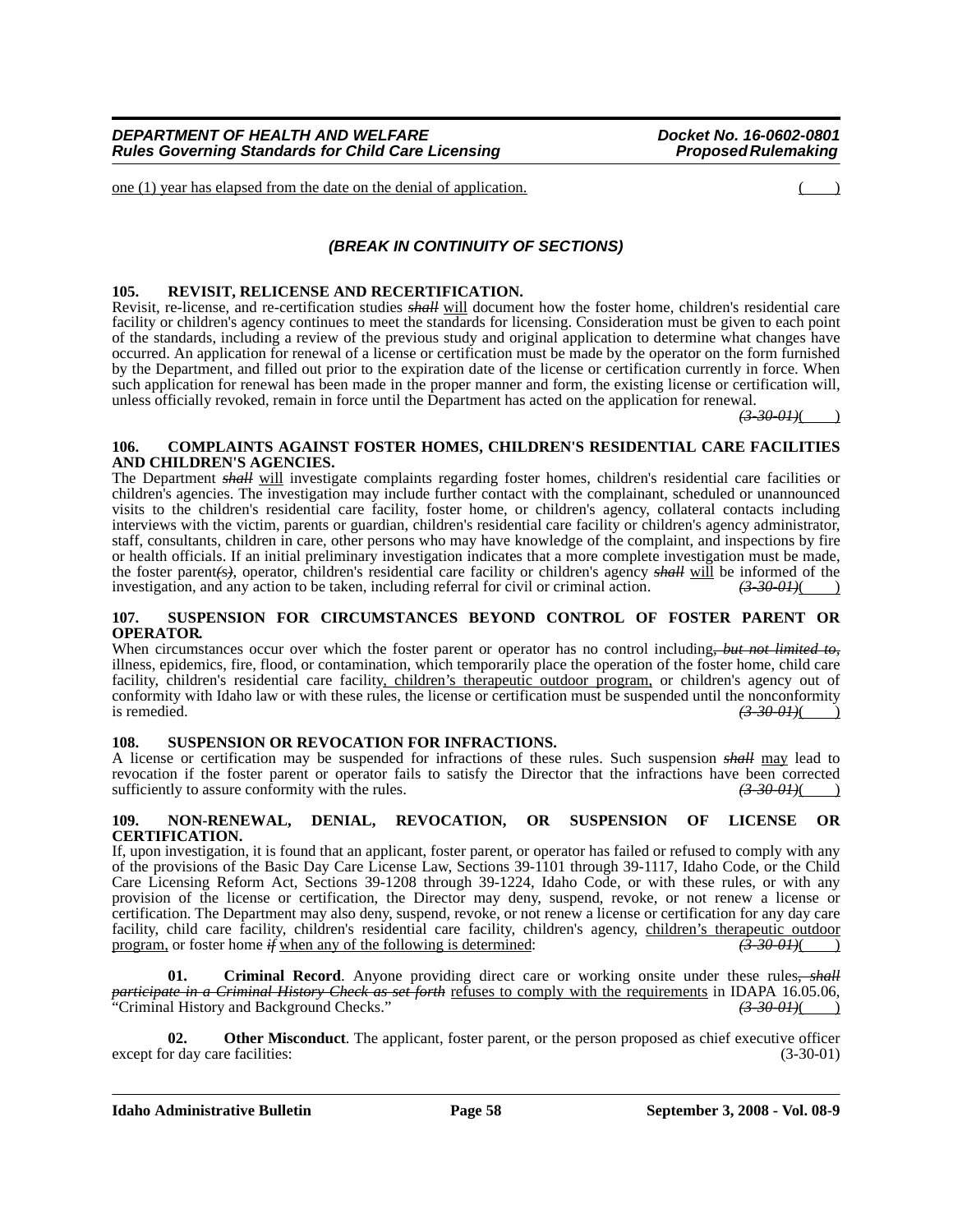**a.** Fails to furnish any data, statistics, records or information requested by the Department without good cause or provides false information; (3-30-01)

**b.** Has been found guilty of or is under investigation for fraud, deceit, misrepresentation or dishonesty associated with the operation of a children's residential care facility or children's agency; (3-30-01)

**c.** Has been found guilty of or is under investigation for the commission of any felony; (3-30-01)

**d.** Has failed to exercise fiscal accountability toward a client or the Department regarding payment for services; or (3-30-01) (3-30-01)

**e.** Has knowingly permitted, aided or abetted the commission of any illegal act on the premises of the foster home, children's residential care facility, or children's agency. *(3-30-01)*( )

#### **110. ENFORCEMENT REMEDY OF BAN ON ADMISSIONS.**

The Department may summarily ban admissions, in whole or in part, pending satisfactory correction of all deficiencies. Bans will remain in effect until the Department determines that the organization has achieved full compliance with all program requirements, or until a substitute remedy is imposed. ( )

#### **111. ENFORCEMENT REMEDY OF SUMMARY SUSPENSION AND TRANSFER OF RESIDENTS.**

The Department may summarily suspend a foster home, children's agency, children's therapeutic outdoor program, or a children's residential care facility license and require the program to transfer residents when the Department has determined a resident's health and safety are in immediate jeopardy.

#### **112. ENFORCEMENT REMEDY REVOCATION OF LICENSE.**

The Department may revoke the license of a foster home, children's agency, children's therapeutic outdoor program, or children's residential care facility when the Department determines the provider is not in compliance with these rules. Revocation may occur under the following circumstances.

**01. Endangers Health or Safety**. Any condition that endangers the health or safety of any resident.  $($  )

**02. Not in Substantial Compliance**. A foster home, children's agency, children's therapeutic outdoor program, or children's residential care facility is not in substantial compliance with these rules.

**03. Non-Compliance With Program Requirement**. A foster home, children's agency, children's therapeutic outdoor program, or children's residential care facility has not complied with a program requirement within thirty  $(30)$  days of the date it is found out of compliance with that requirement.

**04. No Progress to Meet Plan of Correction**. A foster home, children's agency, children's therapeutic outdoor program, or children's residential care facility has made little or no progress in correcting deficiencies within thirty  $(30)$  days from the date the Department accepted a plan of correction.

**05. Repeat Violations**. Repeat violations of any requirement of these rules or Idaho Code.

**06. Misrepresented or Omitted Information**. A foster home, children's agency, children's therapeutic outdoor program, or children's residential care facility has knowingly misrepresented or omitted information on the application or other documents pertinent to obtaining a certificate.

**07. Refusal to Allow Access**. Refusal to allow Department representatives full access to the foster home, children's agency, children's therapeutic outdoor program, or children's residential care facility and its grounds facilities and records. (a)

**08. Violation of Provisional License**. A children's agency, children's therapeutic outdoor program, or children's residential care facility that has violated any of the conditions of a provision license.

**Idaho Administrative Bulletin Page 59 September 3, 2008 - Vol. 08-9**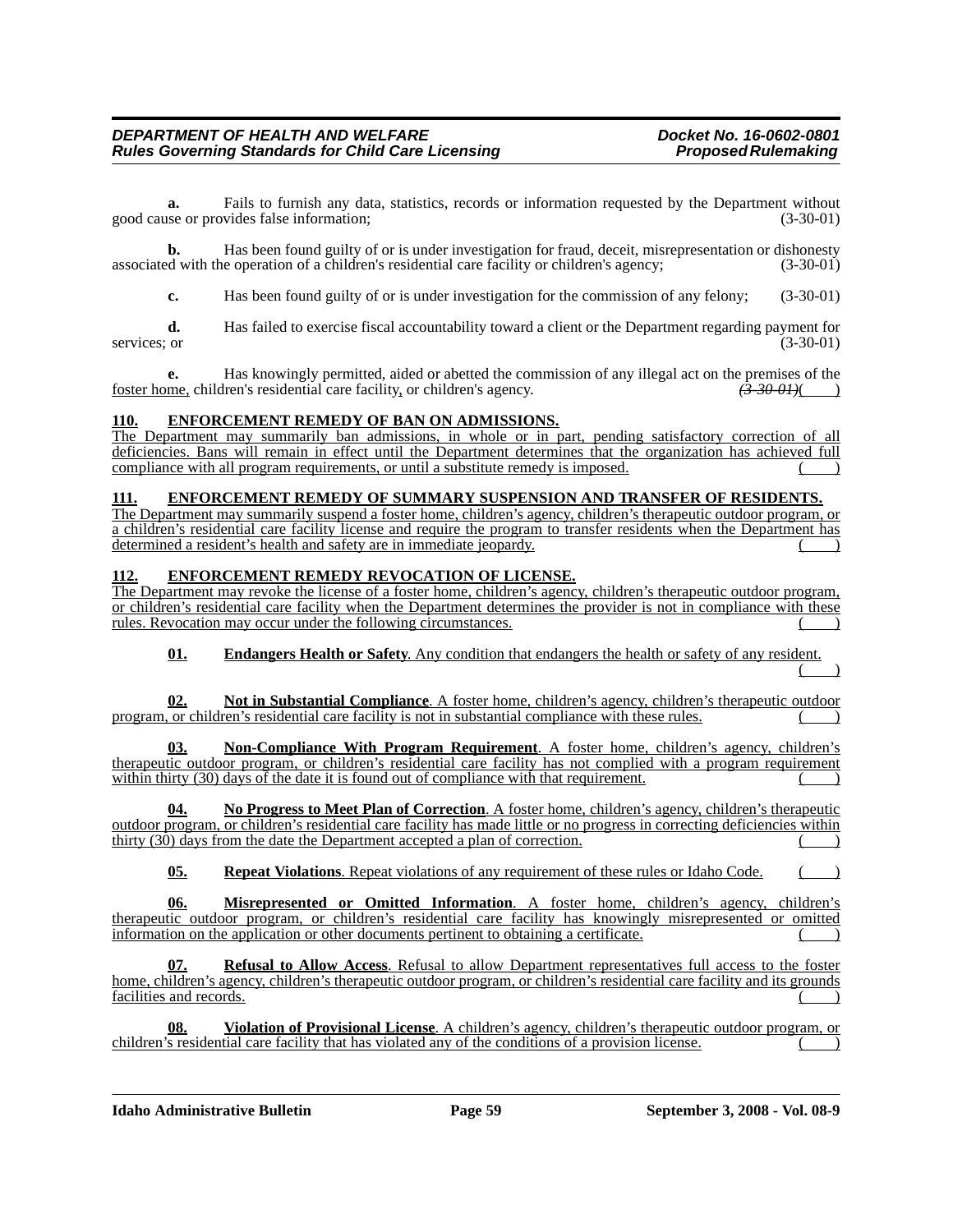#### **113. EFFECT OF PREVIOUS REVOCATION OR DENIAL OF A LICENSE.**

The Department will not review an application from any person, corporation, or partnership, including any owner with a ten percent (10%) or more interest, who has had a license denied or revoked, until five (5) years has elapsed from the date of denial, revocation, or conclusion of a final appeal, whichever occurred last.

#### **11***0***4. -- 299. (RESERVED).**

#### *(BREAK IN CONTINUITY OF SECTIONS)*

#### **501. ACCESS BY DEPARTMENT AUTHORIZED AGENTS.**

The Department's *authorized agents shall* representatives must be provided access to the foster home, children's agency, children's therapeutic outdoor program, or children's residential care facility and its grounds, facilities, and records for determining compliance with applicable rules and investigation of complaints against the organization. *(3-30-01)*( )

#### **502. COMPLIANCE REQUIRED.**

Before being licensed as an organization, the applicant *shall* must comply with all applicable rules where compliance can be achieved prior to being licensed and *shall* <u>must</u> demonstrate intent to comply with the applicable rules where compliance can only be achieved once the program has become fully operational.  $\left(3-30-01\right)$ compliance can only be achieved once the program has become fully operational.

#### **503. NOTIFICATION TO THE LICENSING AUTHORITY.**

An organization *shall* must notify the *Department as soon as possible but no later than* Licensing Authority, as described in Section 005 of these rules, a minimum of thirty (30) days *before* prior to a change in the name of the organization, type of service, type of children being served, an increase in licensed capacity of a child care facility or children's residential care facility, or the organization closes, moves or changes ownership. *(5-3-03)*( )

#### **504. NOTIFICATION TO THE LICENSING AUTHORITY NO LATER THAN ONE WORKING DAY.**

An organization *shall* must notify the *Department as soon as possible but* Licensing Authority, as described in Section 005 of these rules, no later than one (1) working day*, if a fire in a structure housing residents requires the services of a fire company, injury to a child requires in-patient hospital treatment, or there is a change of a chief administrator of a chief administrator of a chief*  $\frac{1}{3}$  *administrator of any circumstance in Subsec administrator* of any circumstance in Subsections 504.01 through 504.04 of this rule:

| 01. | <b>Fire.</b> There is a fire in a structure housing residents that requires the services of a fire company. |  |
|-----|-------------------------------------------------------------------------------------------------------------|--|
|     |                                                                                                             |  |

- **02. Injured Child**. A child is injured and requires in-patient hospital treatment. **03. Change in Administrator**. There is a change in chief administrator for the organization.
- **04. Employee Investigated**. An employee is the subject of an investigation for child abuse or neglect.  $($

#### **505. UNAUTHORIZED ABSENCES.**

Upon an unauthorized absence of a child in care, an organization *shall* must immediately notify the parent, guardian or placing children's agency and law enforcement. Clothing and other personal belongings *shall* must be secured immediately until the child returns or other arrangements are made, according to organization standards. *(3-30-01)*( )

#### **506. DEATH OF A CHILD IN CARE NOTIFICATION.**

*Upon the death of a child in care, a*An organization *shall* must immediately notify the parent, guardian or placing children's agency and the *Department* Licensing Authority upon the death of a child in care. In the event of a sudden death, or if the death occurs as a result of a crime or accident, the appropriate law enforcement agency *shall* must be contacted immediately by the organization. contacted immediately by the organization. *(3-30-01)* (3-30-01)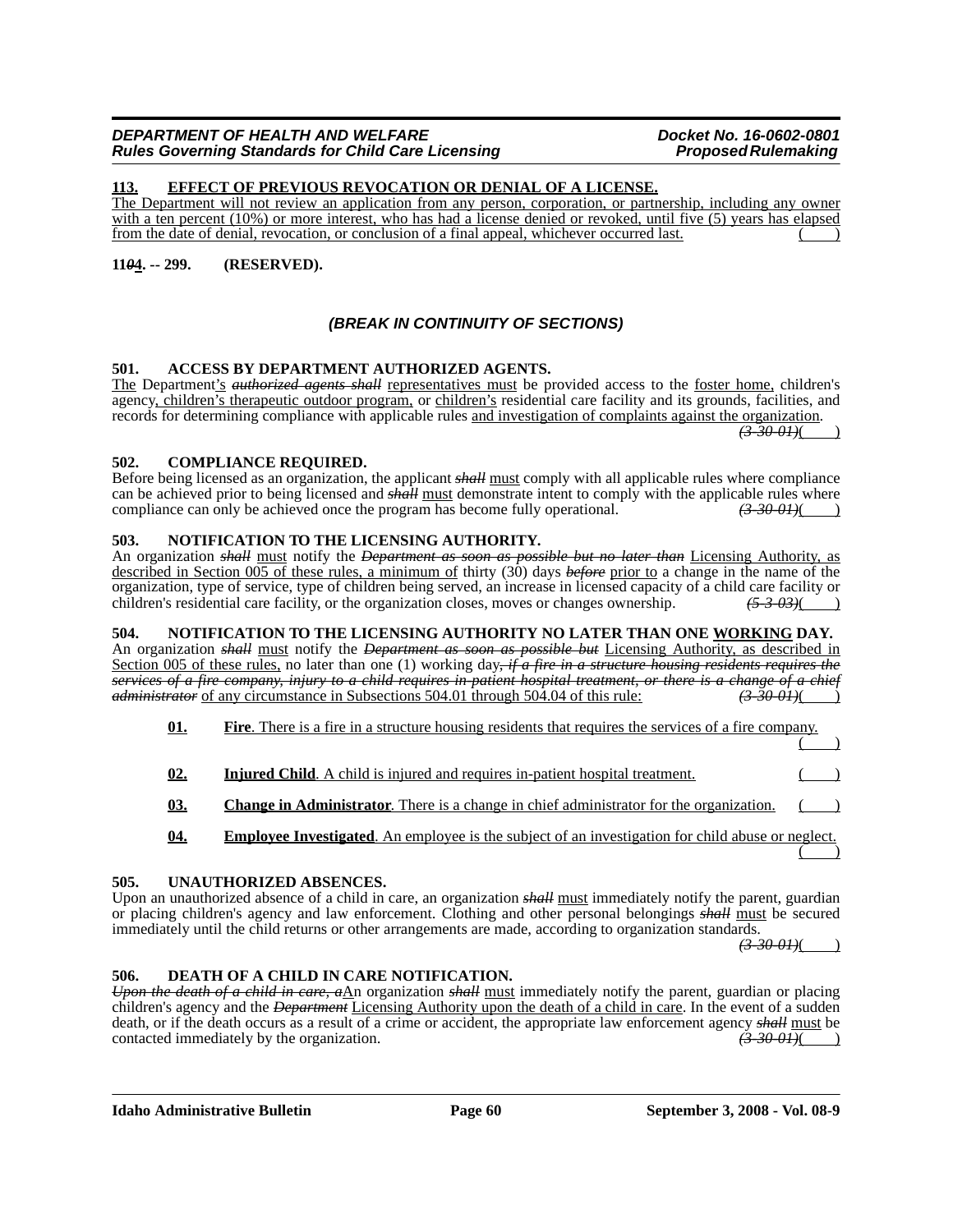#### **507. -- 519. (RESERVED).**

#### **520. WRITTEN BYLAWS.**

Except for an organization operated by a governmental entity, an organization *shall* must have written bylaws defining the board structure, philosophy and program. (3.30 01) defining the board structure, philosophy and program.

#### **521. GOVERNING BODY REQUIRED.**

An organization *shall* must have an identifiable functioning governing body. The governing body *shall* must designate a person to function as the chief administrator of the organization, who is competent to administer the organization and *shall* delegate *to the chief administrator* the overall day to day responsibility for the administration and operation of the organization. There  $\frac{\dot{A}}{dt}$  must be a written plan for the delegation of authority in the absence of the chief administrator. the chief administrator.

#### **522. DELINEATION OF JOB RESPONSIBILITIES.**

An organization *shall* must delineate, in writing, the job responsibilities and functions of the chief administrator. The chief administrator *shall* must adopt and implement lines of responsibility that ensure the proper and effective supervision and monitoring of employees and volunteers. supervision and monitoring of employees and volunteers.

#### **523. ORGANIZATIONAL CHART, POLICIES AND PROCEDURES.**

An organization *shall* must have an organizational chart identifying the job positions and the lines of authority within the organization. *The organization shall develop and follow written policies and procedures governing the requirements of these rules as to staffing, records, restraints, client grievances, suicide prevention, visitation, correspondence, religion and culture, personal possessions and money, and emergencies. In addition, children's agencies shall maintain and follow policies and procedures for the foster care service it provides, behavior management, substitute care, and unusual incidents. (3-30-01)*( )

#### **524. INSURANCE COVERAGE.**

An organization *shall* must secure and maintain on file copies of current motor vehicle, fire, comprehensive general liability, and professional liability insurance. liability, and professional liability insurance.

#### **525. QUALITY OF SERVICES ENVIRONMENT.**

An organization *shall* must carry out its licensed programs in an environment that is safe, accessible, and appropriate for the needs of those served and with due regard for the rights and protections of those persons receiving services. *At least annually, the organization administration shall assess compliance with the applicable rules. For each item of non-compliance, the organization shall immediately develop a plan to correct each item within six (6) months. If the Department determines that a more expeditious correction of a specific rule is needed, the Department may require it. If immediate correction is required because of imminent risk to a child, the corrective action shall be completed*  within twenty four (24) hours of discovery of the non-compliance. The organization shall also assess all disrupted *placements and unplanned removals of children from foster homes, transitional living, adoptive homes, and children's residential care facilities and implement correction of the causes of disrupted and unplanned removals.*

*(3-30-01)*( )

**01. Assess Compliance**. The organization's administration must assess compliance with the applicable rules annually.

**02. Corrective Action for Non-Compliance**. For each item of non-compliance, the organization must immediately develop a plan to correct each item within  $s$ ix  $(6)$  months.

**03. Expeditious Correction**. When the Department determines a more expeditious correction is needed for non-compliance of a specific rule, immediate correction may be required. Imminent risk to a child requires the corrective action be completed within twenty-four (24) hours of discovery of the non-compliance.

**04. Assess Disrupted Placement**. The organization must also assess all disrupted placements and unplanned removals of children from foster homes, transitional living, adoptive homes, and children's residential care facilities. Corrective action must be implemented to correct causes of disrupted and unplanned removals.

#### **526. RESEARCH PROTECTIONS FOR PERSONS SERVED.**

**Idaho Administrative Bulletin Page 61 September 3, 2008 - Vol. 08-9**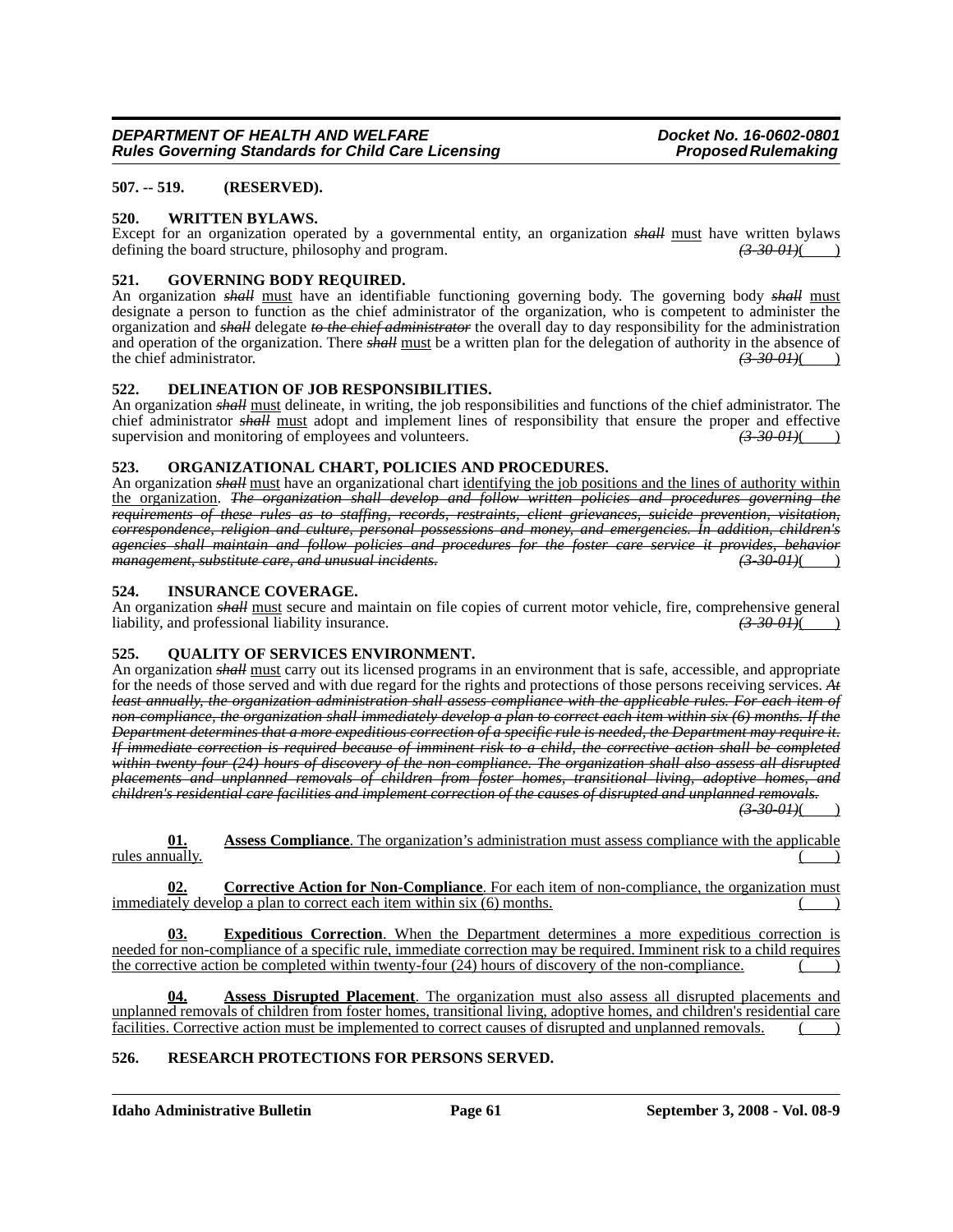#### *DEPARTMENT OF HEALTH AND WELFARE*<br>Rules Governing Standards for Child Care Licensing **Docket Mension Proposed Rulemaking Rules Governing Standards for Child Care Licensing**

An organization *shall* must have a mechanism for reviewing and recommending approval and denial of research proposals involving past or present persons served. When an organization or another acting on its behalf participates in research involving its clients, the organization *shall* must maintain the privacy and right of refusal of any person to participate.  $\left(3-30-01\right)$ ( $\left(3-30-01\right)$ ( $\left(3-30-01\right)$ )

#### **527. CONFIDENTIALITY AND PRIVACY PROTECTIONS OF PERSONS SERVED.**

An organization *shall* must have and follow written policies and procedures governing access to, use of, and release of information about a person served. The privacy of a child and his family *shall* must be protected. The identity of a child used in any form of publicity *shall* must be given only when written consent of the child's parent or guardian has been obtained prior to using or allowing to be used a child, picture of a child, or a child's name. Written consent is not required for publicity specifically used to locate an adoptive placement for a child.  $\left(3.300H\right$ required for publicity specifically used to locate an adoptive placement for a child.

#### **528. DESCRIPTION OF SERVICES.**

An organization *shall* must have and follow a written description of the services and fees the organization *provides* charges including those provided by the licensee or arranged through other sources. This information *shall* must be factual and available to the public. The description *shall* must include policies governing eligibility for service, age, specific characteristics, and treatment needs of children served, accommodation of cultural sensitivity, and the geographic area served. geographic area served. *(3-30-01)*( )

#### **529. INTAKE POLICY.**

An organization *shall* must have and follow a written intake policy that sets forth the criteria for admitting children for care or services. The policy *shall* must be in keeping with the organization's purpose and services provided. Except for an emergency placement, the intake policy *shall* must include a requirement that sufficient information on each child admitted for care or services is obtained to determine that the child can be appropriately served by the organization. For an emergency placement the policy *shall* must require that the information needed to determine the appropriateness of continuing the placement or services is obtained within seven (7) days of the child's admission or placement. *(3-30-01)*( )

#### **530. CONTINUED CARE.**

Continued care is permitted as defined and authorized in the Idaho Child Care Licensing Reform Act Sections 39- 1201 and 39-1213, Idaho Code, for appropriate individuals eighteen  $(18)$  to twenty-one  $(21)$  years of age.

**01. Department or Department of Juvenile Corrections (DJC) Placed Individuals**. Continued care for individuals receiving services by, through, or with the authorization of the Department or the Department of Juvenile Corrections  $(D\bar{J}C)$  prior to their eighteenth birthday.

**02. Individuals Not Placed by Department or DJC**. Continued care for individuals who are in the care of a licensed child care program prior to turning eighteen (18) years of age may remain in the program for up to ninety (90) days after their eighteenth birthday, or, until the close of the current school year for individuals attending school.  $\frac{\text{school}}{\text{.}}$ 

### **531. ADDITIONAL DOCUMENTATION REQUIREMENTS FOR CONTINUED CARE.**

**01. Voluntary Agreement**. A signed voluntary agreement to remain in the program, or a copy court order authorizing continued placement after the individual's eighteenth birthday.

### **02. Additional Continued Care Plans.**

**a.** A plan that prohibits individuals in continued care from sharing a bedroom or other sleeping  $quarters$  with a child as defined in Section 010 of these rules.

**b.** A plan assuring that an individual in continued care does not jeopardize the health, safety and well being of the children in care of the organization.

**03. Documentation of Care Prior to Eighteenth Birthday**. Documentation verifying the individual in continued care was in the care of the organization prior to eighteenth birthday.

**Idaho Administrative Bulletin Page 62 September 3, 2008 - Vol. 08-9**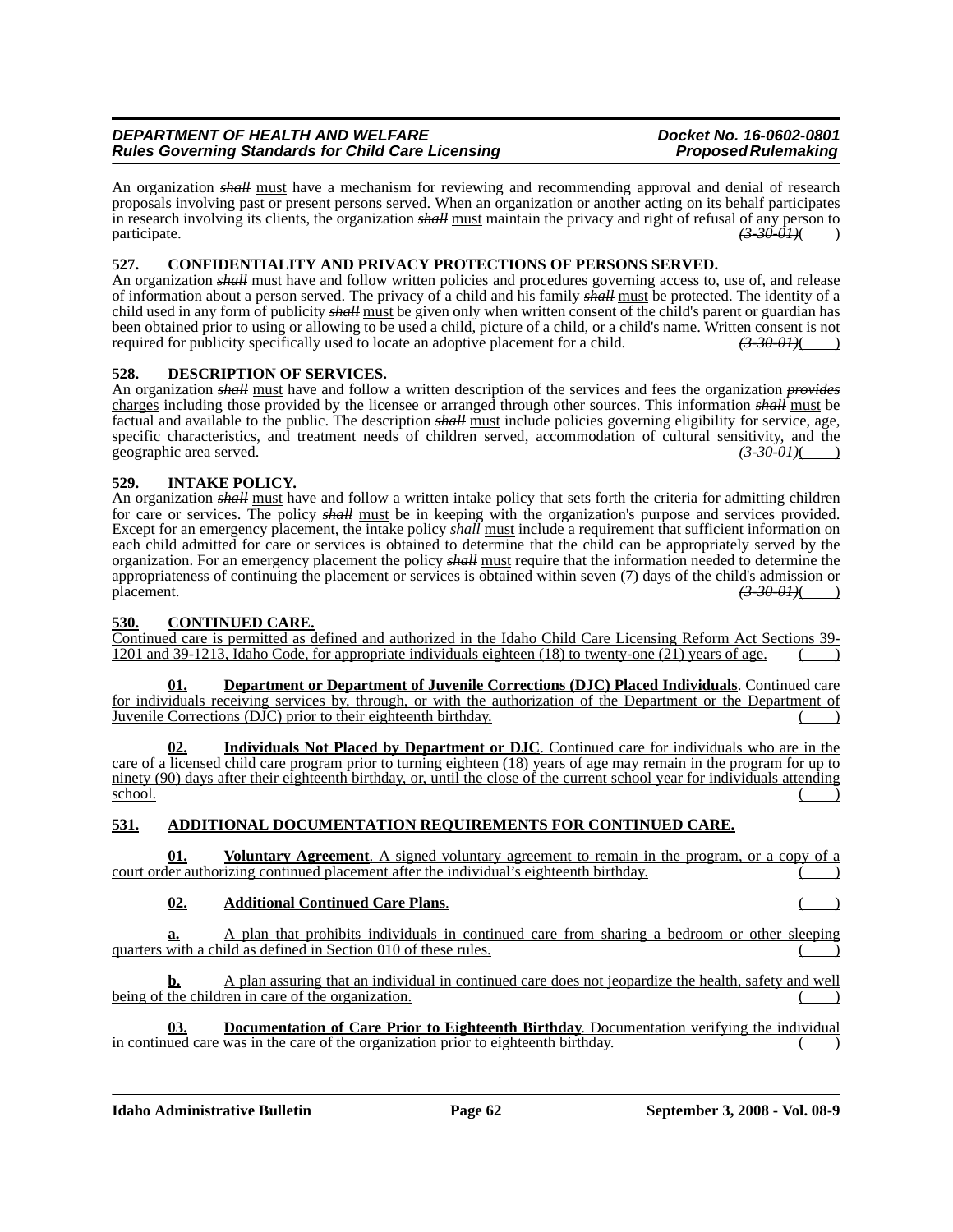**04. Documentation of Need for Continued Care**. Documentation verifying the individual in continued care needs to remain in order to complete treatment, education, or other similar needs.

#### **53***0***2. -- 534. (RESERVED).**

#### **535. SUFFICIENT FINANCIAL RESOURCES.**

An organization *shall* must have sufficient financial resources to implement and deliver its programs. It *shall* must initially and annually develop and implement a plan of financing to carry out its programs, to ensure that children receive safe and appropriate care and needed services, and to ensure applicable licensing requirements are met. The plan of financing *shall* must include realistic projected income and expenditures. *(3-30-01)*( )

#### **536. ANNUAL AUDIT.**

An organization *shall obtain an annual audit of the previous fiscal year's financial statements from an independent auditor and* must provide the *Department or submit to the* Licensing Authority a copy of *the* an annual audit, an auditor's report, *along with the previous year's* <u>or current annual</u> federal tax return-*and a copy of the current year's budget showing projected income and expenditures*. *budget showing projected income and expenditures.* 

#### **537. -- 54***4***3. (RESERVED).**

#### **54***5***4. HUMAN RESOURCES NEEDED.**

An organization *shall* must determine, organize and deploy the human resources needed to provide services subject to applicable rules and to promote optimum outcomes for persons served. An organization *shall* must have an adequate number of qualified administrative, supervisory, social service, direct care staff and other staff to perform the prescribed functions required by applicable rules to provide for the needs, safety, protection and supervision of children served.  $\left(3-30-01\right)$ children served. *(3-30-01)*( )

#### **545. SERVICE WORKER OR SOCIAL WORKER.**

An organization must employ, at a minimum, one (1) service or social worker, as defined in Section 011 of these rules, for a minimum of thirty-two  $(32)$  hours per week.

#### **546. STAFF RECRUITMENT, HIRING, SUPERVISION, TRAINING, EVALUATION, PROMOTION AND DISCIPLINE.**

An organization *shall* must have and follow written policies and procedures governing recruitment, screening, hiring, supervision, training, evaluation, promotion, and discipline of employees and volunteers. An organization *shall* must employ persons and use volunteers who have an understanding and respect for children and their needs, the child's family and culture; are physically and emotionally suited to provide, services to unrelated children and the problems they present: and are capable of performing activities related to their job.  $\left(3-30-0+1\right)$ they present; and are capable of performing activities related to their job.  $(3-30-0.01)($  )

**Job Descriptions**. An organization *shall* must have and follow written job descriptions for every position identifying necessary qualifications, including education, experience, training, duties, and lines of authority. *(3-30-01)*( )

**02. Personnel Records**. An organization *shall* must have a personnel record for every employee and r. The record *shall* must contain the following: volunteer. The record *shall* must contain the following:

|  | Employment application; |  | $(3-30-01)$ |
|--|-------------------------|--|-------------|
|--|-------------------------|--|-------------|

**b.** Name, date of birth, current address and home phone number; (3-30-01)

**c.** Documents verifying education, certification, and license when the person fills a position requiring a minimum level of education, applicable certification or license; (3-30-01)

**d.** Verification of child care work history; *(3.30-01)*(*3.30-01)*(

**e.** Three (3) references from persons who are unrelated to the employee or volunteer. For a job applicant who has worked for an organization which provides care or services to children, one (1) of the references *shall* must be from a prior child care provider for whom the employee or volunteer worked;  $(3-30-01)()$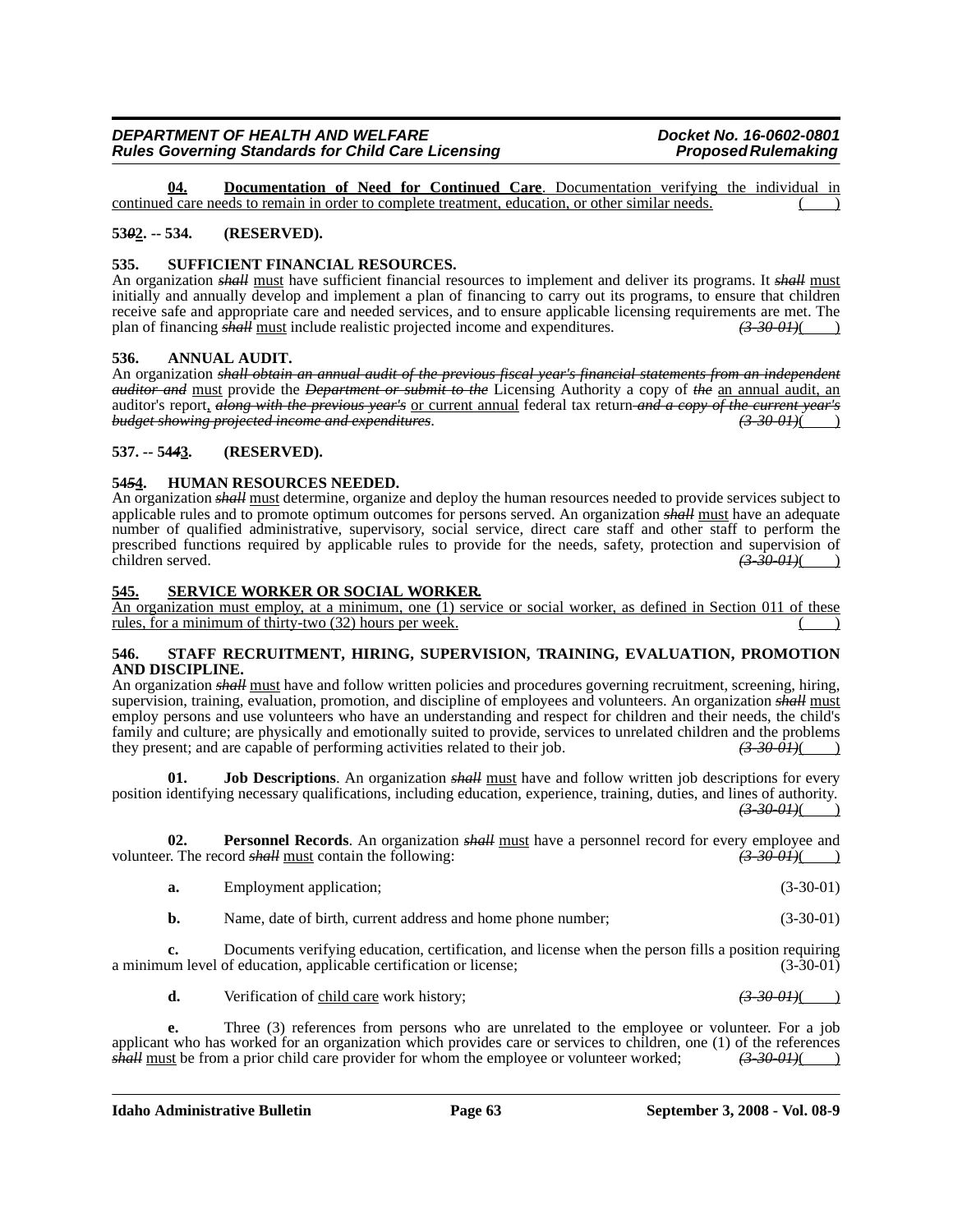**k.** A performance evaluation within a probationary period and annual performance evaluations thereafter; and (3-30-01) (3-30-01)

**l.** Documentation of any disciplinary actions. (3-30-01)

**f.** Verified documentation of a complete criminal history record check as required by Section 39-

**g.** Verification by the employee or volunteer of receipt of the organization's behavior management

**h.** Copy of the current job description and verification that the employee has been provided a copy of

**i.** The date the person was employed and the date he began his current job; (3-30-01)

**j.** For staff and volunteers who transport children, a copy of a valid driver's license for the type of

1211, Idaho Code; (3-30-01)

policy; (3-30-01) (3-30-01)

his current job description; (3-30-01) (3-30-01)

vehicle used while transporting children. If they use their own vehicle to transport children, the record *shall* must include proof that the vehicle is properly insured.  $\frac{(3-30-01)(\frac{1}{2})}{(3-30-01)(\frac{1}{2})}$ include proof that the vehicle is properly insured. *(3-30-01)*( )

### **547. PERSON FILLING MORE THAN ONE POSITION.**

**Rules Governing Standards for Child Care Licensing** 

A person filling more than one (1) position *shall* must meet the requirements for each position. *(3-30-01)*( )

### **548.** *EMPLOYEE QUALIFICATIONS UNDER PREVIOUS RULES* **(RESERVED).**

*An employee who is qualified for a position prior to the effective date of these rules is deemed to be qualified for that position, except for an alcohol-drug counselor who shall meet the new requirements in these rules. A person who takes a position as of the effective date of these rules shall meet the qualifications for that position. (3-30-01)*

#### **549. TUBERCULOSIS SCREENING.**

Staff and volunteers who have contact with children for four (4) or more hours per week for two (2) or more consecutive weeks *shall* must have documentation in their personnel file that they are free from communicable tuberculosis. The screening and documentation  $s$ *hall* must be done every three (3) years.  $(3-30-01)( )$ 

#### **550. VOLUNTEER SUPERVISION.**

| A designated employee of the organization <i>shall</i> must supervise a volunteer. | <del>(3-30-01)</del> (____) |
|------------------------------------------------------------------------------------|-----------------------------|
|------------------------------------------------------------------------------------|-----------------------------|

### **551. EMPLOYEE AND VOLUNTEER ORIENTATION.**

An organization *shall* must document that each new employee, contractor, and volunteer participates in an orientation that includes- the information described as follows (Subsections 551.01 through 551.04):  $\left(3-30-0.04\$ that includes: the information described as follows (Subsections 551.01 through 551.04):

**01. Organization**. The purpose of the organization. (3-30-01)

**02. Job Function**. The policies and procedures of the organization as they relate to his job function. (3-30-01)

**03. Job Responsibilities**. The employee's, contractor's, or volunteer's role and responsibilities*; and*. *(3-30-01)*( )

**04. Child Abuse and Neglect Reporting**. The requirement to report suspected incidents of child abuse and neglect. (3-30-01)

#### **552. EMPLOYEE AND VOLUNTEER TRAINING.**

Except for a licensed professional under contract with the organization, an organization *shall* must document that each new employee and volunteer, and current employee and volunteer whose job function significantly changes, and whose primary role requires interaction with children, *shall* receive at least twenty-five (25) hours of planned training before working independently. Orientation *shall* cannot be counted toward the required training hours. The training

- 
- 
- 
-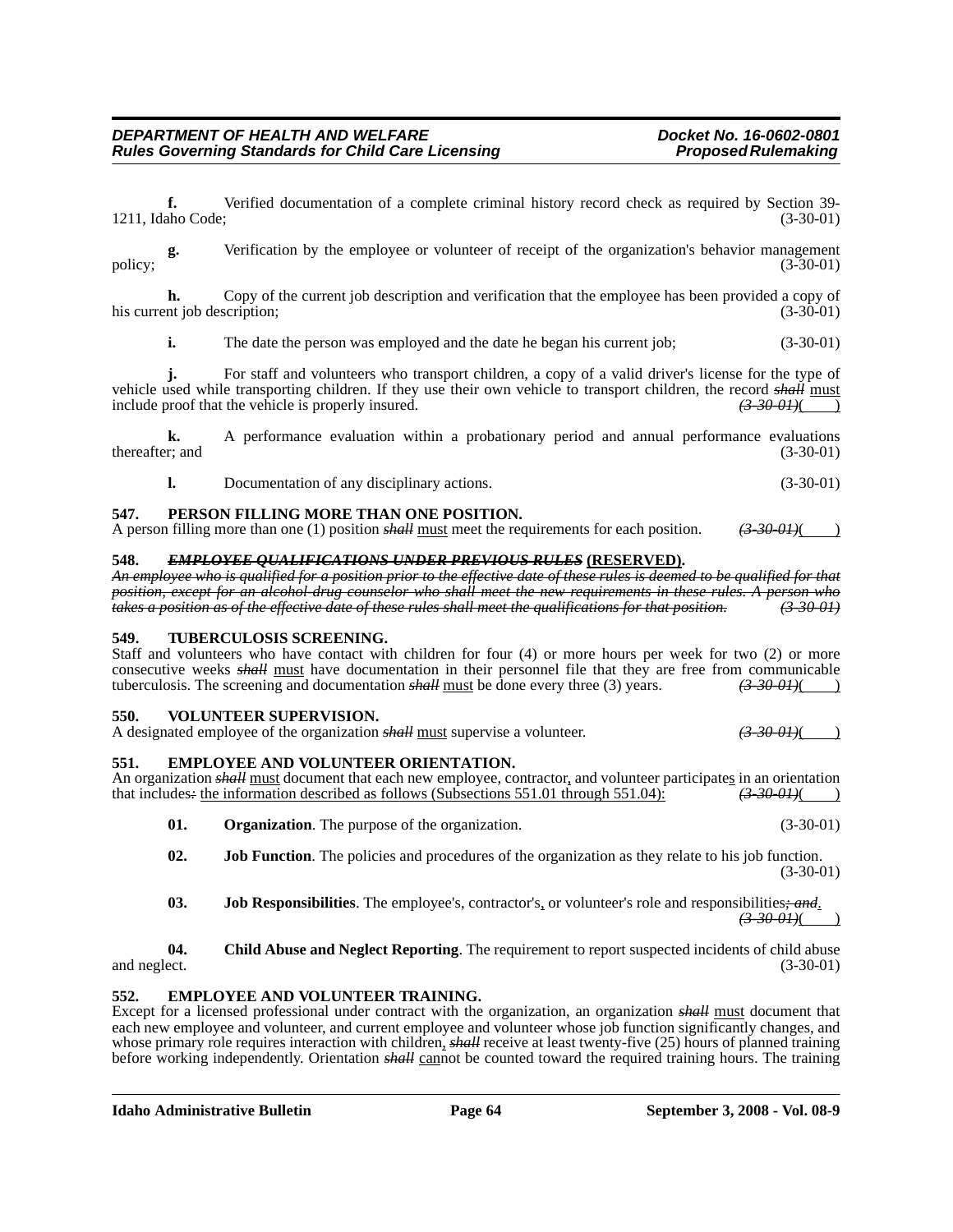*shall* must include specific instruction in job responsibilities, policies and procedures, emergency procedures, child safety, child abuse and neglect, and the applicable licensing requirements.  $\overrightarrow{(3.30.01)}}$ safety, child abuse and neglect, and the applicable licensing requirements.

#### **553. -- 559. (RESERVED).**

#### **560. PERMANENT REGISTER.**

Child agencies and child residential care facilities *shall* must maintain a permanent register of all children admitted into care. The permanent register *shall* must include each child's full name, gender, date and place of birth, parents or guardian, and address of the parent or guardian, who placed the child, the date of placement, date of discharge, and to whom the child was discharged.  $\left(3-30-01\right)$  ( $\left(3-30-01\right)$ )

#### **561. CONTENT OF CHILD'S RECORD.**

At the time of a child's placement, the person admitting the child *shall* must document in the child's record the child's physical and emotional state at the time of placement. In addition, at the time of placement and if not available at the time of an emergency placement, then within seven (7) days, *even if the placement was for less than seven (7) days,* an organization *shall* must document complete biographical and identifying information on each child admitted into care.  $(3-30-01)$ ( )

| 01.                            | <b>Minimum Information</b> . The record <i>shall</i> must contain at a minimum the following:<br><del>(3 30 01)</del> (                                                             |                      |
|--------------------------------|-------------------------------------------------------------------------------------------------------------------------------------------------------------------------------------|----------------------|
| a.                             | Child's full name;                                                                                                                                                                  | $(3-30-01)$          |
| b.                             | Date and place of birth;                                                                                                                                                            | $(3-30-01)$          |
| c.                             | Gender;                                                                                                                                                                             | $(3-30-01)$          |
| d.                             | Height, weight, hair color, eye color, race, and identifying marks;                                                                                                                 | $(3-30-01)$          |
| e.                             | Last known address and with whom the child lived;                                                                                                                                   | $(3-30-01)$          |
| f <sub>r</sub>                 | Known previous out of home placements, including names, addresses, and dates of the placements;                                                                                     | <del>(3-30-01)</del> |
| gf.<br>scholastic performance; | Last school attended and including previous grade level, current grade placement level and<br><del>(3-30-01)</del> (                                                                |                      |
| kg.                            | Parents' full names, <i>including mother's maiden name</i> , marital status, and addresses and if known to<br>be separated or divorced, proof of custody;<br><del>(3-30-01)</del> ( |                      |
| ih.                            | Guardian's name and address;                                                                                                                                                        | $(3-30-01)$          |
| ji.                            | Date of admission;                                                                                                                                                                  | $(3-30-01)$          |
| kj.                            | Name of the person who placed the child in care;                                                                                                                                    | $(3-30-01)$          |
| ŀ.                             | Known names, addresses, and ages of siblings;                                                                                                                                       | (3,30,01)            |

*m***k.** For children's residential care facilities which provide treatment, the child's primary diagnosis; (3-30-01)

*n***l**. The nature of the child's problems or the reason for being served; (3-30-01) *o***m.** Documentation of authority to accept and care for the child; (3-30-01)

*p***<u>n</u>.** Child's and parent's religious preference; (3-30-01)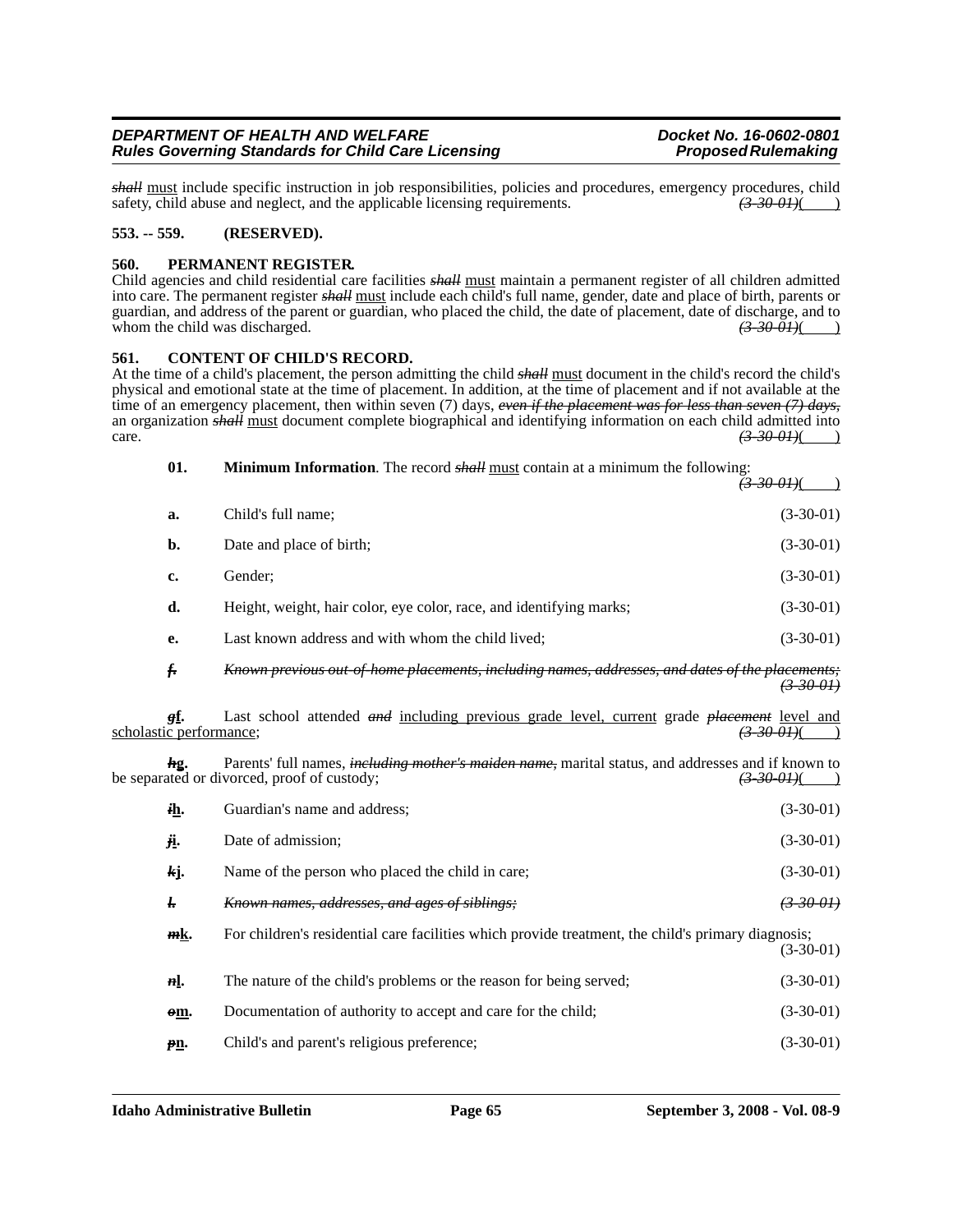*q***o.** Where it has been determined that a child is of applicable Indian heritage, compliance with the hild Welfare Act: (3-30-01) Indian Child Welfare Act;

*r. Except for non-accredited schools which do not provide treatment, applicable service plans including the dates the plans were developed;* 

*s. Medical, psychological, vision, hearing test and dental records as required by applicable rules, including dates; (3-30-01)*

*t***p.** Evaluation of the child's physical, social and emotional development and any special problems and needs he has, including medical, surgical and dental care needs; (3-30-01)

*u. The child's medical provider's name, addresses and telephone number, if any; (3-30-01)*

| vq.        | Reports of psychological tests and psychiatric examinations and follow-up treatment if obtained; | $(3-30-01)$ |
|------------|--------------------------------------------------------------------------------------------------|-------------|
| $w_{\tau}$ | School reports including grades and adjustment;                                                  | $(3-30-0)$  |
| xr.        | Record of the child's contacts with his family;                                                  | $(3-30-01)$ |

- *y***s.** Projected discharge date; (3-30-01)
- *z***t.** Discharge date and after care plan summary; and (3-30-01)
- **aau.** The assigned social worker or service worker, where appropriate. (3-30-01)

**02. Child's Health Record**. There *shall* must be a health record for each child, available to appropriate staff for emergency use and to provide for the child's routine care. The record *shall* must contain at a minimum the following: *(3-30-01)*( )

| a. | Medical and mental health authorizations: | $(3-30-01)$ |
|----|-------------------------------------------|-------------|
|    |                                           |             |

**b.** The child's health history and initial health screening, including known allergies; (3-30-01)

**c.** *Child's Medications.* A list of all medications the child is taking at the time of admission and any medication prescribed for the child while in care including the date prescribed and the prescribing physician; and *(3-30-01)*( )

**d.** A copy of the child's medical provider's name, addresses and telephone number  $\frac{d}{d\theta}$  and  $\frac{d}{d\theta}$  and  $\theta$ 

#### **562. AUTHORIZATIONS REQUIRED.**

Written authorization *shall* must be obtained from the parent, guardian or court of jurisdiction to obtain and provide routine medical care, emergency medical and surgical care, and mental health care for the child.  $\left(3$ routine medical care, emergency medical and surgical care, and mental health care for the child.

#### **563. SERVICE PLANS.**

*Except for a child admitted into shelter care, a non-accredited residential school, or a child in care with its parents or adoptive parents, a*An organization *shall* must develop and follow a written service plan for *the* a child admitted into care unless otherwise provided for in Subsection 563.03 of this rule.  $\overrightarrow{(3.30.01)}}$ care unless otherwise provided for in Subsection 563.03 of this rule.

**01. Initial Service Plan**. The initial service plan *shall* must be developed and recorded in the child's record within thirty (30) days after admission and *shall* must: *(3-30-01)*( )

**a.** *Assess the appropriateness of the current placement and project the length of stay in care* Identify so f the child and family and provide goals and a time frame to achieve the goals;  $\overrightarrow{3900H}$  (3) the needs of the child and family and provide goals and a time frame to achieve the goals; *(3-30-01)*( )

**Idaho Administrative Bulletin Page 66 September 3, 2008 - Vol. 08-9**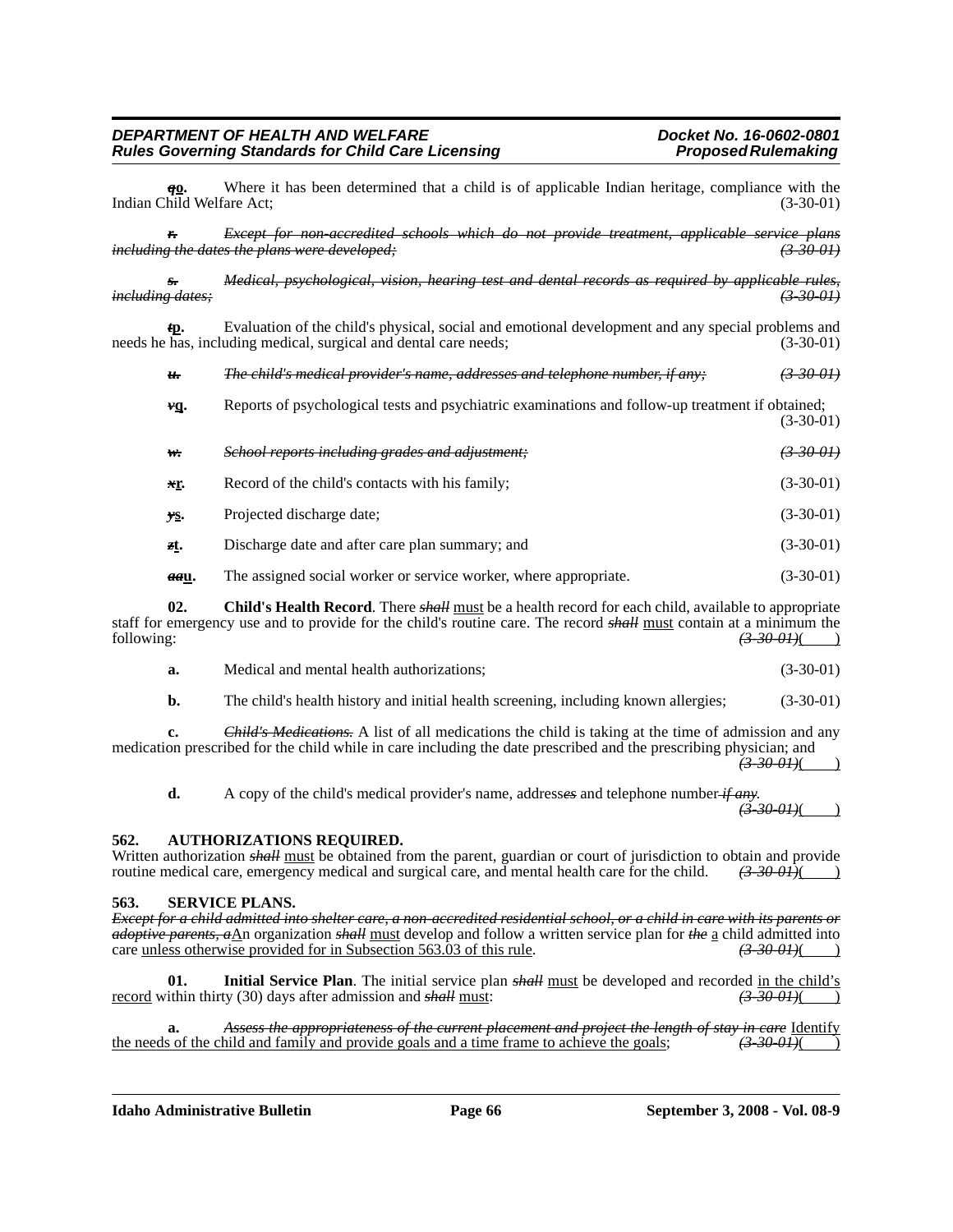**b.** *Assess the child's and family's strengths and needs in the applicable areas of permanency, education, mental health, socialization, health care, and dental care* Document services the organization will provide to assure the safety, health, permanency, and well-being of the child; *(3-30-01)*( )

**c.** *Identify plans for parent and child visitation unless documented as contraindicated* Establish and document criteria for discharge; *(3-30-01)*( )

**d.** *Specify treatment goals, methods, and time frames for each treatment goal to meet the identified needs of the child and family* Demonstrate the service plan was developed in a process that included participation of the child's parent, guardian, or legal custodian, and the child when he is over eight (8) years old and capable of understanding the purpose of the planned services; and  $\left(3.300J\right)$ understanding the purpose of the planned services; and *(3-30-01)*( )

*e. Specify the behavior management techniques to be used by the persons providing the child's care and supervision; (3-30-01)*

*f. Identify the barriers and the techniques to be used to overcome the barriers to the child's returning home, being placed with a relative, or another permanent placement and document why returning home or being placed with a relative is not a goal; (3-30-01)*

**g<sub>e</sub>**. Identify the persons responsible for coordinating and implementing the child's and family's t goals<del>: and</del>.  $\left(\frac{3-3\theta-0H}{2}\right)$ treatment goals; and.

*h. Specify the projected next placement. (3-30-01)*

**02. Updated Service Plan**. A service plan *shall* must be updated *within one hundred twenty (120) days after the admission and* every ninety (90) days *thereafter. Updated service plans shall assess the appropriateness of continuing the current placement, project length of stay in care, and update each element of the service plan.* and must: *(3-30-01)*( )

**a.** Assess the appropriateness of continuing the current placement;

**b.** Document services the organization will provide to assure the safety, health, permanency, and wellbeing of the child;

**c.** Document progress towards achieving the goals in the service plan;

**d.** Demonstrate the plan was reviewed in a process that included the participation of the child's parent, guardian, or legal custodian, and the child when he is over eight (8) years old and capable of understanding the purpose of the planned services.

**03. Exceptions to Service Plans**. A service plan is required for a child who is admitted into: **a.** Shelter care as provided in Section 564 of these rules; and

**b.** A non-accredited residential school as provided in Sections 790 through 794 of these rules.

#### **564. SHELTER CARE ADMISSION AND PLANS.**

The organization *shall* must develop and follow a *brief* written plan within seven (7) days of admission to shelter care. The plan *shall* must assess the child's immediate and specific needs and identify the specific services to be provided by the organization and other resources to meet the needs.  $\left(3.300H\right)$ provided by the organization and other resources to meet the needs.

**Shelter Care in Excess of Thirty Days**. The organization *shall* must re-assess and update the written plan for each child remaining in shelter care for thirty (30) days and at forty-five (45) days. The plan *shall* must include: *(3-30-01)*( )

**a.** The reason for continued care; (3-30-01)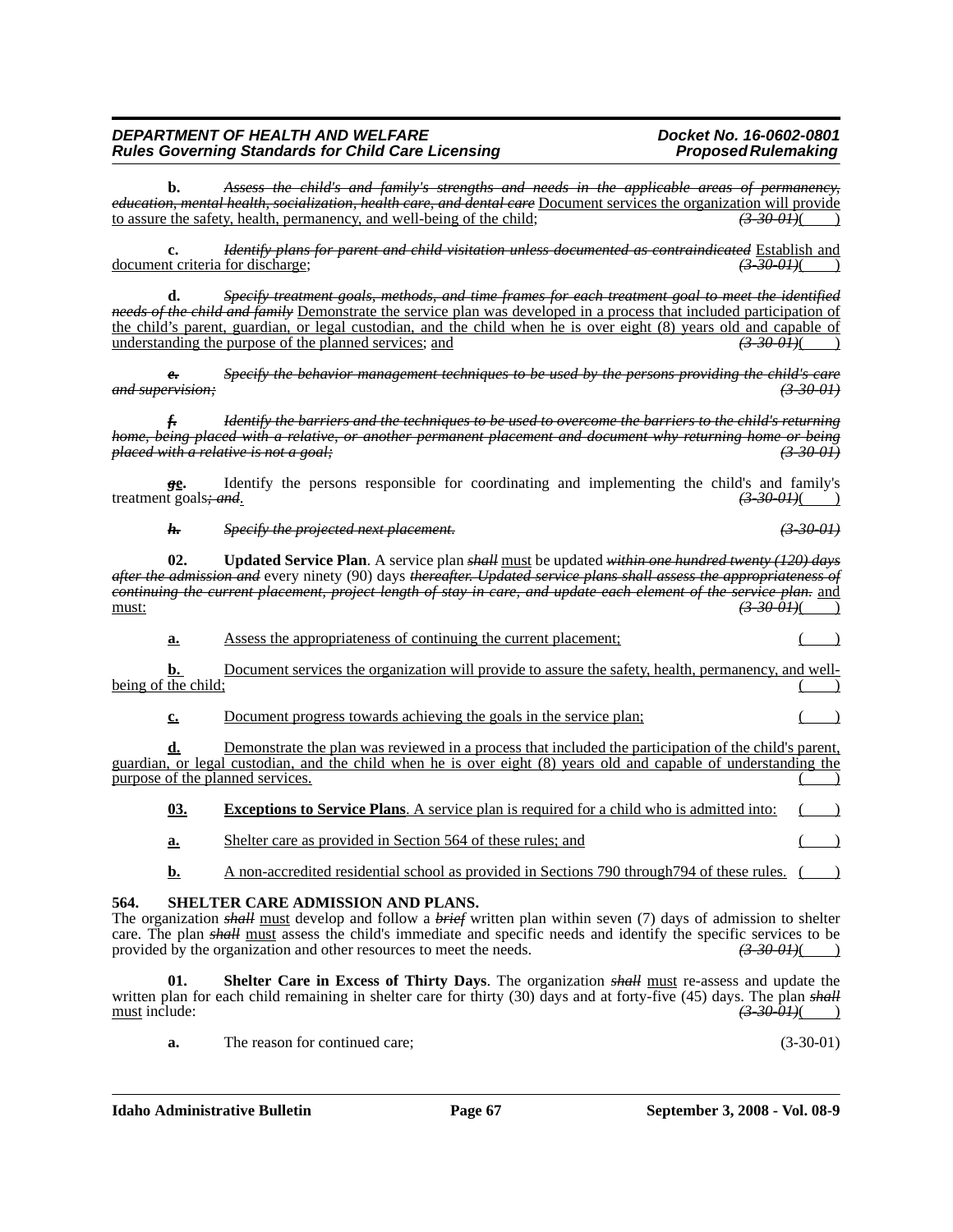| b. | Plans for other placement: and | $(3-30-01)$ |
|----|--------------------------------|-------------|
|----|--------------------------------|-------------|

**c.** Barriers to other placement and the plans to eliminate the barriers. (3-30-01)

**02. Shelter Care More Than Sixty Days**. The organization *shall* must develop and follow service plans that comply with these rules, except the initial service plan *shall* must be developed after sixty (60) days of admission. The service plan *shall* must be updated every ninety (90) days thereafter.  $\left(3-30-01\right)$ admission. The service plan *shall* must be updated every ninety (90) days thereafter.

#### **565. MAINTENANCE OF RECORDS.**

An organization *shall* must have and follow written policies and procedures for the maintenance and security of records. The policy and procedures *shall* must: (3-30-01) records. The policy and procedures *shall* must:

**01. Record Storage**. Ensure that the records are stored in a secure manner. (3-30-01)

**02. Record Confidentiality**. Ensure confidentiality of and prevent unauthorized access to the records. (3-30-01)

**03. Organization of Record**. Require that similar type records be maintained in a uniform and organized manner. (3-30-01)

*04. Record Access. Specify who may have access to the records. (3-30-01)*

**0***5***4. Record Storage for Closed Organizations**. Before an organization ceases operations, it must arrange with the Department for the storage of all child and adoptive family records required to be maintained by rules. (3-30-01)

#### **566. RECORD RETENTION.**

Except for an adoptive record, records *shall* must be maintained for at least seven (7) years after the child has been released from the organization's care or until the child reaches the age of twenty-five (25), which ever is longer. A record for an adopted child and adoptive parent *shall* must be kept *in perpetuity* forever. The record for each applicant for a foster care license or certification or an application to adopt where there was no adoptive placement *shall* must be maintained for at least seven (7) years after provision of services has ended. *(3-30-01)*( )

#### **567. -- 569. (RESERVED).**

#### **570. REPORTING OF CHILD ABUSE, ABANDONMENT, AND NEGLECT.**

All suspected incidents of child abuse, *and* abandonment, or neglect *shall* must be reported immediately to the Department as required by Section 16-1619, Idaho Code. The chief administrator or designee of the children's agency or facility *shall* must ensure the safety and protection of children when the allegation is against an organization's staff or volunteer and *shall* <u>must</u> initiate a thorough investigation and administer appropriate disciplinary action, when indicated. (3.30 0H)  $\left(3,30,01\right)$ ( )

#### **571. HEALTH SERVICES.**

The organization *shall* must provide a physical exam within the last year by a licensed physician when the child has been in continuous care. If a child has not been in continuous care, a physical *shall* must be done within thirty (30) days of admission by a licensed physician. Annual physical exams *shall* must be provided for a child two (2) years of age and older, and on a schedule determined by a pediatrician for a child under two (2) years of age. Documentation *shall* must be maintained of current immunizations or provisions for immunizations as required by Section 39-4801, Idaho Code, within thirty (30) days of admission. The organization *shall* must provide documentation of medical care for the treatment of illnesses, carrying out corrective measures and treatment, and for the administration of medication as ordered by the physician. medication as ordered by the physician.

#### **572. DENTAL SERVICES.**

For children three (3) years of age and older, the organization *shall* must ensure and document the child has had a dental exam within the last nine (9) months or a dental exam within three (3) months of admission, a yearly dental exam and necessary dental treatment, including prophylaxis, extraction, repair and restoration. The organization *shall* must make provisions for appropriate dental care for a child under the age of three (3) when the child's dental needs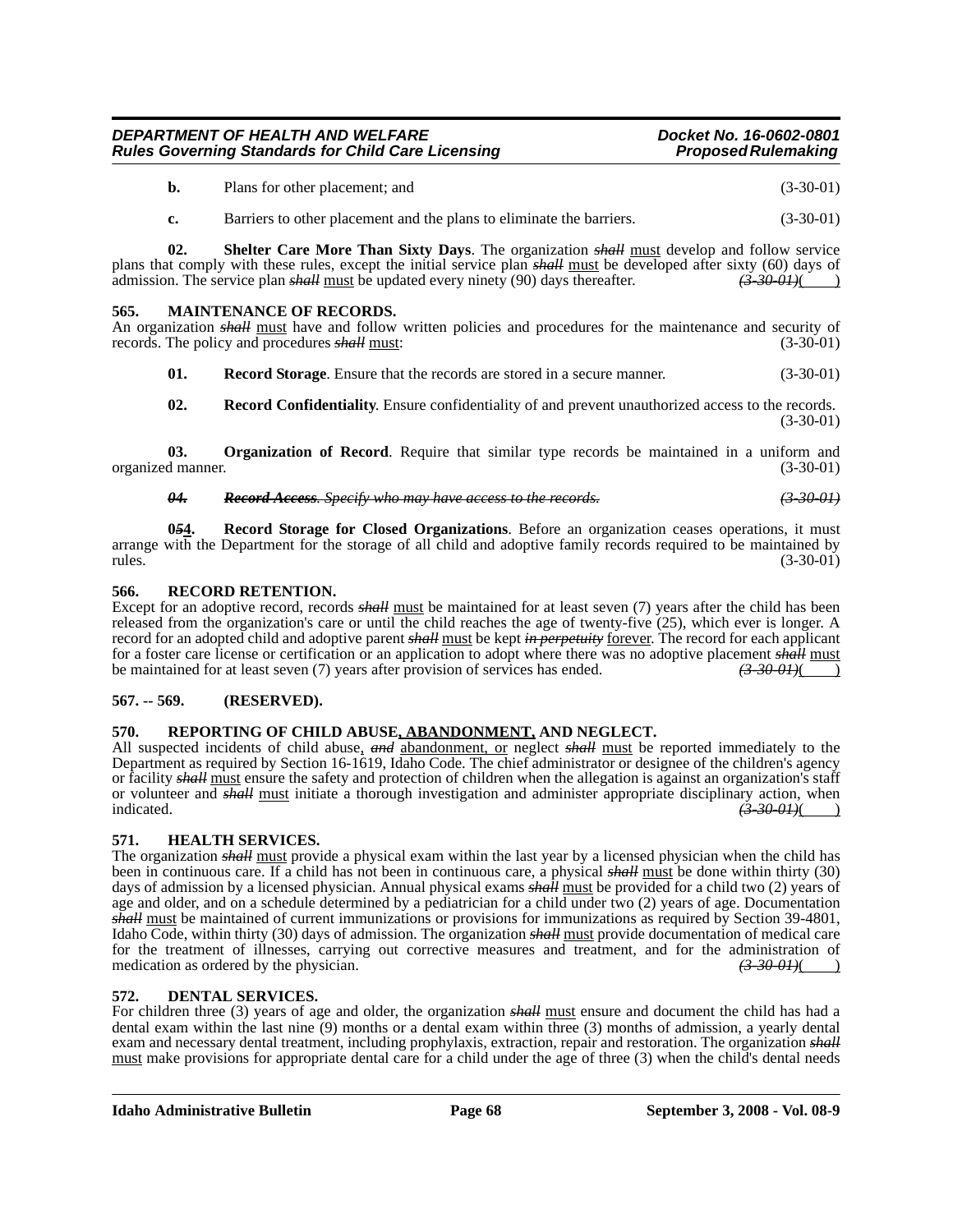indicate. Documentation of all medical treatment provided while the child is in care and documentation of applicable medical insurance provider, policy numbers and who holds the policy must be maintained.  $\left(3,30,01\right)$ medical insurance provider, policy numbers and who holds the policy must be maintained.

#### **573. NON-VIOLENT PHYSICAL INTERVENTION.**

An organization *shall* must have written policies and procedures governing the appropriate use of non-violent physical restraint intervention strategies. The polic*y*ies and procedures *shall* must be *in accordance with the* according to non-violent physical restraint intervention strategies of a nationally recognized program *and:*. Non-<br>violent physical restraint intervention strategies must include the following:<br>(3.30.01) violent physical restraint intervention strategies must include the following: *(3-30-01)*( )

**01. Protection from Harm to Self or Others**. Be used only when a child's behavior is out of control and could physically harm himself or others, or to prevent the destruction of property when the child fails to respond to non-physical behavior management interventions. (3-30-01)

**02. Intervention Time Guidelines**. Be used only until the child has regained control and *shall* must not exceed fifteen (15) consecutive minutes, include written documentation of attempts made to release the child<br>from the restraint if more than fifteen (15) minutes is required.<br>(3-30-01) from the restraint if more than fifteen (15) minutes is required.

**03. Intervention Training Requirements**. Be used only by employees or volunteers documented to have been specifically trained in its use and authorized to apply such strategies.  $(3-30-01)$ 

**04. Conditions Limiting Restraint Use**. Prohibit the application of a non-violent physical restraint intervention if a child has a documented physical condition that would contraindicate its use, unless a qualified medical professional has previously and specifically authorized its use in writing. Documentation *shall* must be maintained in the child's record. *(3-30-01)*( )

#### **05. Prohibition of Prone Restraints**. Prohibit the use of prone restraints.

**0***5***6. Intervention Documentation**. Require documentation of the behavior which required the nonviolent physical restraint intervention strategy, the specific attempts to de-escalate the situation before using physical restraint, the length of time of the non-violent physical restraint intervention strategy was applied which *shall* includes documentation of the time started and completed, and the debriefing completed with the staff and child<br>involved in the non-violent physical restraint intervention strategy.<br>( $\frac{3300H}{(}$ ) involved in the non-violent physical restraint intervention strategy.

**06.** Subsequent Review. Require that whenever the non-violent physical intervention policy and procedures have been used on a child more than two (2) times in one (1) week, there is a review by the chief administrator or his designee. Appropriate action *shall* must be taken based on the findings of the review.

 $(3-30-0)$ 

#### **574. CLIENT GRIEVANCE POLICY.**

An organization *shall* must develop and follow a written grievance policy for clients that is written in simple and clear language, requires prompt investigation of the grievance by a*n objective* person who can be objective, and provides at least one (1) level of appeal. Clients *shall* must be made aware of the grievance policy and this *shall* must be documented. The policy *shall* must be shared in a manner appropriate to the child's age and his ability to understand. The policy *shall* must require monitoring to ensure there is no retaliation against the child or the person who files a grievance.  $\frac{(3-30-01)}{2}$ 

#### **575. SUICIDE PREVENTION PLAN.**

An organization *shall* must develop and follow a written suicide prevention plan that addresses the needs of the population the organization serves. population the organization serves.

#### **576. CLOTHING.**

An organization *shall* must ensure that each child in care has sufficient clean, properly fitting clothing, appropriate for the child's age, gender, individual needs, program and season. for the child's age, gender, individual needs, program and season. *(3-30-01)*( )

#### **577. VISITATION POLICY.**

An organization *shall* must have and follow a written visitation policy. The policy *shall* will encourage visits between a child in care and family members and others significant to the child except when visitation is contraindicated and is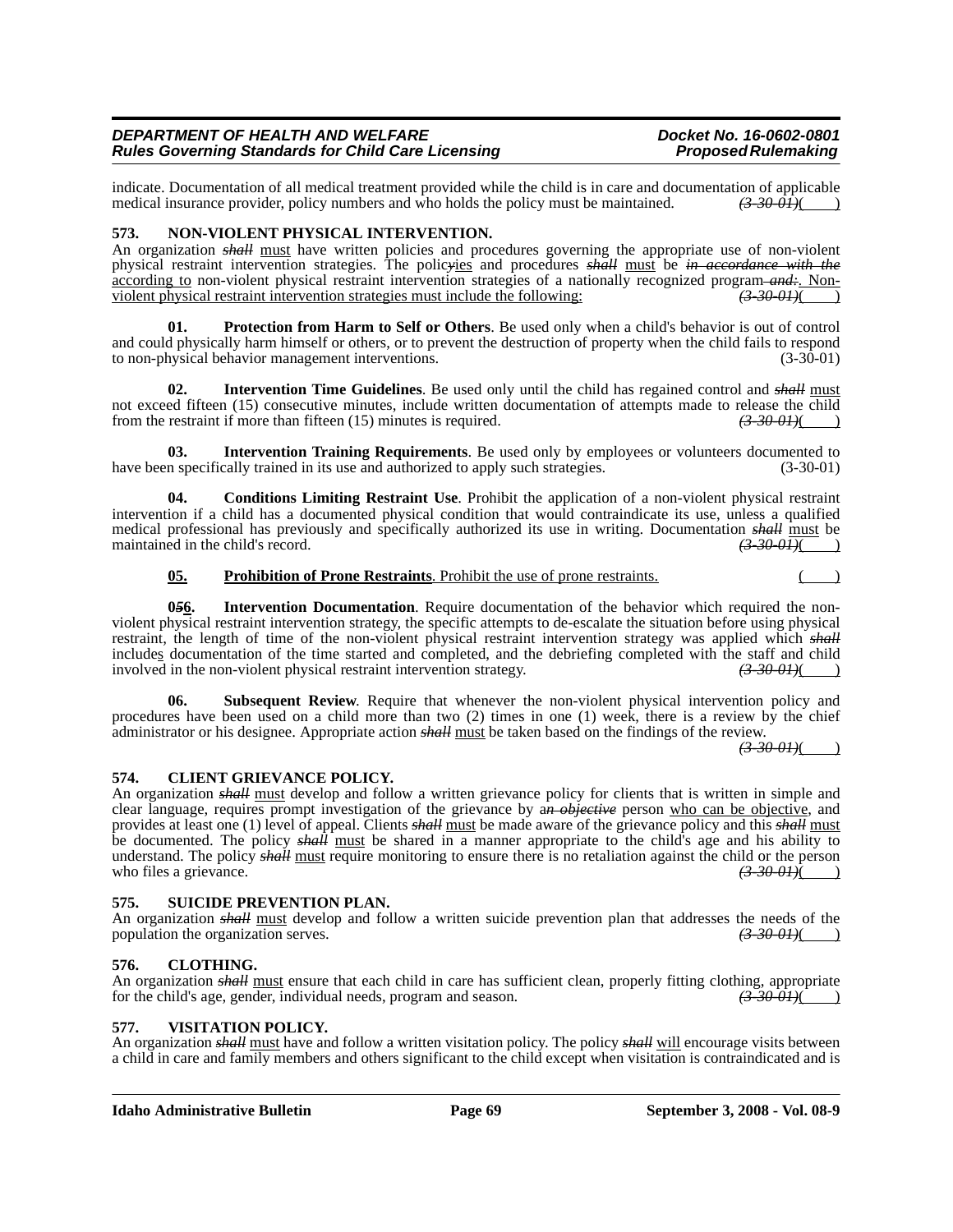documented in the child's record or a court order. The policy *shall* must require the maintenance of a log of visitation for each child in residential care which includes the name of the person visiting and the date and time of the visit. *(3-30-01)*( )

#### **578. CORRESPONDENCE POLICY.**

An organization *shall* must have and follow a written correspondence policy that specifies the conditions under which the organization restricts the receipt of correspondence to or from a child. The conditions *shall* must require that the child and parent or guardian be informed of the restriction, the reason for the restriction, and that the restriction be documented in the child's record. The policy *shall* must prohibit staff and foster parents from reading children's correspondence except where there is a legitimate documented reason to do so. When staff or foster parents read a child's correspondence, the child *shall* must be present. Packages may be exempt from the prohibition against inspection.  $\left(3-30-01\right)$  ( $\left(3-30-01\right)$ )

#### **579. RELIGIOUS AND CULTURE POLICY.**

An organization *shall* must have and follow a written policy on religious participation, religious training and cultural heritage of a child. The policy *shall* will require reasonable attempts to accommodate the religious and cultural preferences of the child and parents. When it is required by the program that a child participate in religious practices, the provider's policy *shall* must clearly state so and the parent, guardian and referral source *shall* must be informed of the requirement, before placement of the child.  $\left(3-30-01\right)$  (3-30-01)

#### **580. EDUCATION POLICY.**

An organization *shall* must have and follow an education policy. The policy *shall* will require that *as soon as possible but at least* within five (5) school days after a child's placement, each child of school age, as defined by state law, be enrolled in an appropriate school program or document why the child was unable to enroll.  $\left(3\text{-}30\text{-}01\right)(\text{ }$ 

#### **581. PERSONAL POSSESSIONS, ALLOWANCE, AND MONEY POLICY.**

An organization *shall* <u>must</u> have and follow a personal possessions, allowance and money policy. The policy *shall* will include: (3-30-01)( will include: *(3-30-01)*( )

**01.** Financial Accounting. Payment of, and accounting for any allowance, social security benefits, and ancial benefits to a child in care. (3-30-01) other financial benefits to a child in care.

**02. Child's Personal Possessions**. Documented accounting for a child's personal possessions, including clothing with which the child came into care and items which were obtained while he is in care and documented return of all inventoried items, to the child, parent, or guardian at discharge from care, except illegal contraband and contraband prohibited by the organization in its policy which may be exempt from return. (3-30-01)

**03. Signature Required**. The organization *shall* must obtain the signature of the parent, guardian or child over eight (8) years of age who is capable of understanding the purpose of the inventory at the time of inventory and when the items are returned.  $\left(3-30-01\right)$ and when the items are returned.

#### **582. EMERGENCY POLICIES.**

*01. Emergency Policy Provisions.* An organization *shall* must have and follow an emergency policy and procedures. The policy *shall* <u>must</u> contain provisions for ensuring that a caregiver has and follows the organization's approved written procedures for the following emergencies:  $\left(3-30-0.01\right)$ organization's approved written procedures for the following emergencies:

| a01.              | Fire:                                             | $(3-30-0)$             |
|-------------------|---------------------------------------------------|------------------------|
| b <sub>02</sub> . | Natural <i>d</i> Disasters;                       | $(3-30,0)$             |
| e03.              | Serious $a \triangle$ ccident or <i>i</i> Injury; | <del>(3-30-01)</del> ( |
| d04.              | Medical:                                          | <del>(3-30-01)</del> ( |
| e05.              | Missing Child;                                    | <del>(3 30 01)</del> ( |
|                   |                                                   |                        |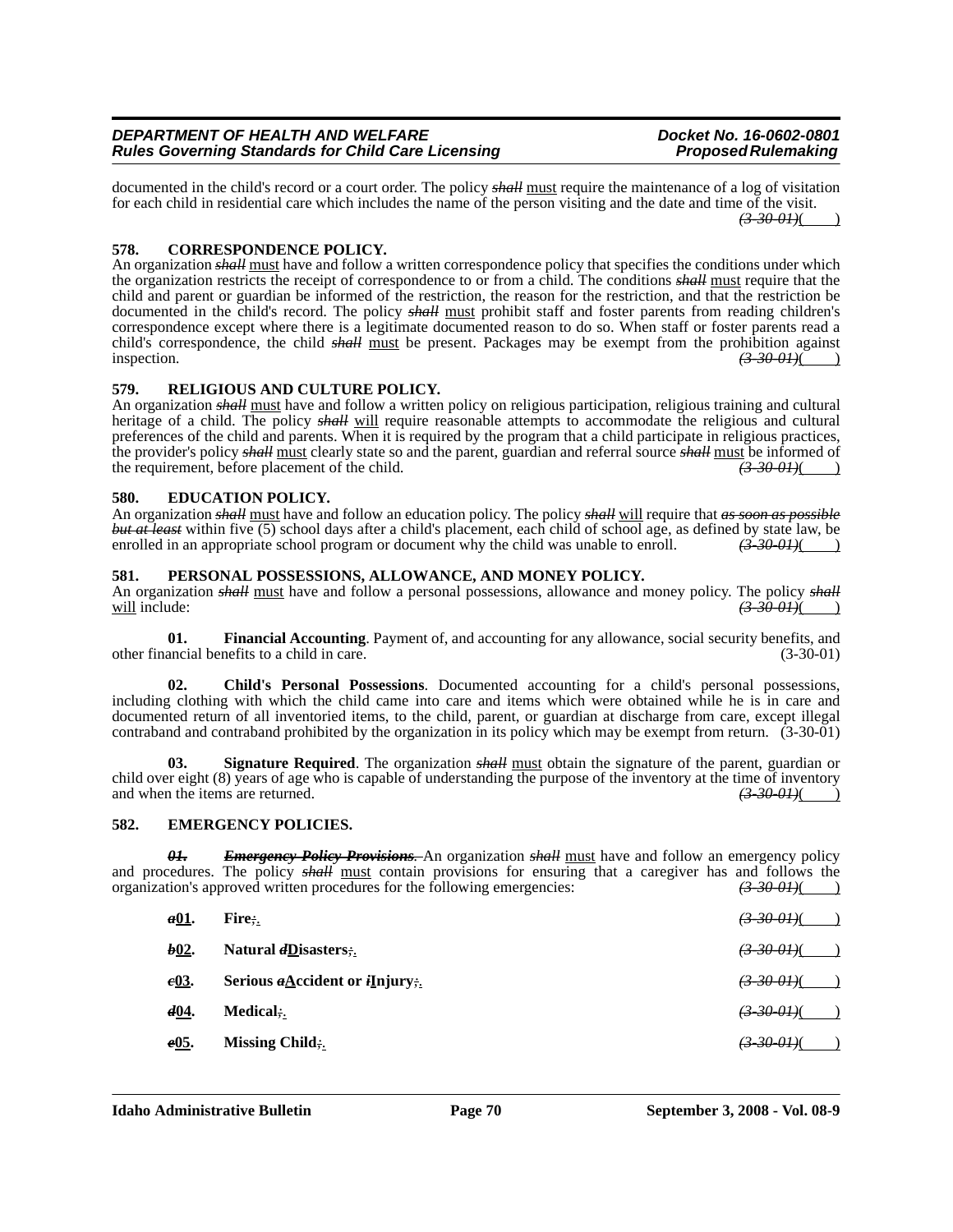| DEPARTMENT OF HEALTH AND WELFARE<br><b>Rules Governing Standards for Child Care Licensing</b> |                                                                                                 | Docket No. 16-0602-0801<br><b>Proposed Rulemaking</b> |
|-----------------------------------------------------------------------------------------------|-------------------------------------------------------------------------------------------------|-------------------------------------------------------|
| f06.                                                                                          | <b>Power Outage:.</b>                                                                           | <del>(3-30-01)</del> (                                |
| $g07$ .                                                                                       | <b>Bomb Threat:</b>                                                                             | <del>(3-30-01)</del> (                                |
| <b>h</b> 08.                                                                                  | Severe Weather.                                                                                 | <del>(3–30–01)</del> (                                |
| <i>i</i> 09.                                                                                  | Hostage Taking; and                                                                             | <del>(3-30-01)</del> (                                |
| <i>j</i> 10.                                                                                  | $\frac{A_{HY}}{A_{HY}}$ oQther dD angers uUnique to the <i>IL</i> ocation of an oQ rganization. | <del>(3-30-01)</del> (                                |

### *(BREAK IN CONTINUITY OF SECTIONS)*

#### **601. CHIEF ADMINISTRATOR POSITION AND QUALIFICATIONS.**

The children's agency *shall* must employ or contract for a chief administrator who *shall have* has at the time of appointment, at a minimum: *(3-30-01)*(*3-30-01)*(

**01. Master's Degree**. A Master's degree from an accredited college or university in a field related to *human* behavioral science, two (2) years of experience working with families or children in a social services setting, and three (3) years of experience in staff supervision and administration; or  $\left(3\text{-}30\text{-}01\right)$ 

**02. Bachelor's Degree**. A Bachelor's degree from an accredited college or university in a field related to *human* behavioral science, five (5) years of experience working with families or children in a social services setting and three (3) years of experience in staff supervision and administration.  $\left(3.300H\right)$ setting and three (3) years of experience in staff supervision and administration.

#### **602. SERVICE WORKER SUPERVISOR POSITION.**

The children's agency may employ a service worker supervisor who *shall* possesses either: *(3-30-01)*(

**01. Master's Degree Provision**. A Service Worker Supervisor *shall* must be a certified social worker or a person who possesses a Master's degree from an accredited college or university in a related field with appropriate licensure as required by state law, and have demonstrated experience of not less than five (5) years in adoptions or foster care; or adoptions or foster care; or

**02. Bachelor's Degree Provision**. A Bachelor's degree from an accredited college or university in a *human* behavioral science, or in another major where twenty-five percent (25%) of the course credits earned toward the degree are in *human* behavioral sciences, and five (5) years of experience working with families or children in a social service setting and three (3) years in staff supervision and administration.  $\left(3\text{-}30\text{-}01\right)(\text{ }$ 

#### **603.** *SERVICE WORKER SUPERVISOR RESPONSIBILITIES* **(RESERVED).**

*A service worker supervisor shall be responsible for providing ongoing supervision to designated social workers and ensure that the delivery of services complies with licensing requirements for a children's agency.* 

#### **604. SOCIAL WORKER POSITION AND QUALIFICATIONS.**

A children's agency may employ or contract for a licensed social worker who *shall* possesses at least a bachelor's degree from an accredited college or university with a major in a social work.  $\left(3.300H\right)$ degree from an accredited college or university with a major in a social work.

#### **605. SERVICE WORKER POSITION AND QUALIFICATIONS.**

A children's agency *may* that does not employ or contract for a social worker must employ or contract for a service worker. *(3-15-02)*( )

**01. Qualification**. Qualifications of the service worker *shall* must be verified through written documentation of work experience and education. The service worker *shall* will have at *least* a minimum:

*(3-15-02)*( )

*a. A bachelor's degree in a behavioral science such as social work, psychology, marriage and family*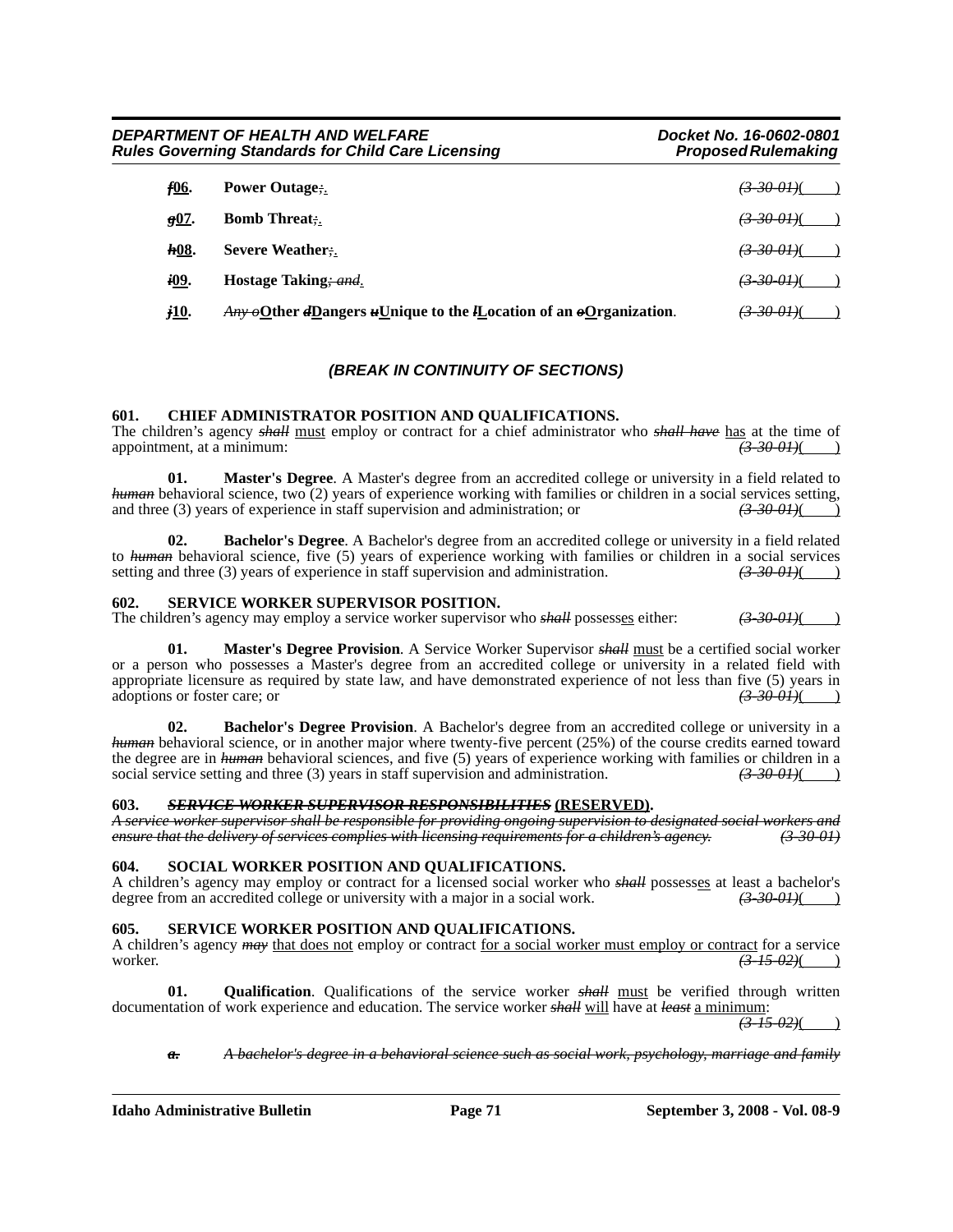*counseling; or (3-15-02)*

*b. A closely related field. A closely related field will have at least twenty-one (21) semester credit hours (equivalent to a minor degree) in a human services field such as psychology, social work, counseling, or marriage and family counseling; and either; (3-15-02)*

*i***a.** Twenty (20) hours of completed training in adoption or foster care services specific to the assigned duties: or (3-15-02) duties; or  $(3-15-02)$ 

*ii***b.** One (1) year of full-time paid experience in adoption or foster care services specific to assigned (3-15-02) duties.  $(3-15-02)$ 

**02. Training**. Service Workers must document twenty (20) hours of completed training every four (4) years in adoption or foster care services specific to the assigned duties. (3-15-02)

#### **606. SOCIAL WORKER OR SERVICE WORKER RESPONSIBILITIES.**

*A children's agency shall require that social workers or service workers are directly responsible for service plans, selecting foster home and adoptive placements, foster home certification and studies, preparing adoptive family studies and supervision and support services for children in foster care, adoptive placements, and transitional living* The responsibilities of a social worker or service worker employed or contracted by a children's agency will include child assessment, service plan development, child placement, foster or adoptive home assessment, supportive services for children and families, and transitional living services. services for children and families, and transitional living services.

#### **607. SELF-SUPERVISION PROHIBITED.**

Neither a service worker supervisor nor a social worker *shall be* is allowed to supervise his own work.

*(3-30-01)*( )

#### **608. STAFF WORKLOADS.**

A children's agency *shall* must have identified workload standards for each staff member*:*. *(3-30-01)*( )

**01. Supervisor to Staff Ratio**. Service Worker Supervisors *shall* must not supervise more than eight (8) workers made up of the following: social workers, service workers, and social service aides. *(3-30-01)*( )

**02.** Caseload Limitations. At the discretion of the supervisor, a social worker or service worker may be assigned a caseload of twenty (20) families with an adoption placement, active child foster care, or transitional living cases; or forty (40) adoptive families being studied or awaiting an adoptive placement or foster home certification cases, or a proportionate combination of these functions. (3-30-01)

#### *609. CERTIFICATION TRAINING.*

*A children's agency shall ensure that a social worker or service worker who performs foster home licensing or certification functions receives training appropriate to his level of functioning. (3-30-01)*

#### **6***1***09. -- 614. (RESERVED).**

#### **615. ADDITIONAL PROVISIONS FOR FOSTER HOME CERTIFICATION.**

A children's agency that licenses or certifies foster homes *shall* must have policies to comply with foster care rules, Sections 400 through 499 of these rules and may require that additional foster care standards be met if the agency deems appropriate. *(3-30-01)*( )

#### **616. PROGRAM DESCRIPTION.**

A children's agency providing foster care *shall* must include information in their brochure and their licensing application of the types of foster care provided, the type and number of homes needed, and the type of support services provided to foster parents. *(3-30-01)* (*3-30-01)* (*3-30-01)* 

#### **617. LICENSING AND CERTIFICATION AGENCY POLICIES AND PROCEDURES FOR FOSTER HOMES.**

In addition to meeting the general requirements for policies in Sections 500 through 616 of these rules, a children's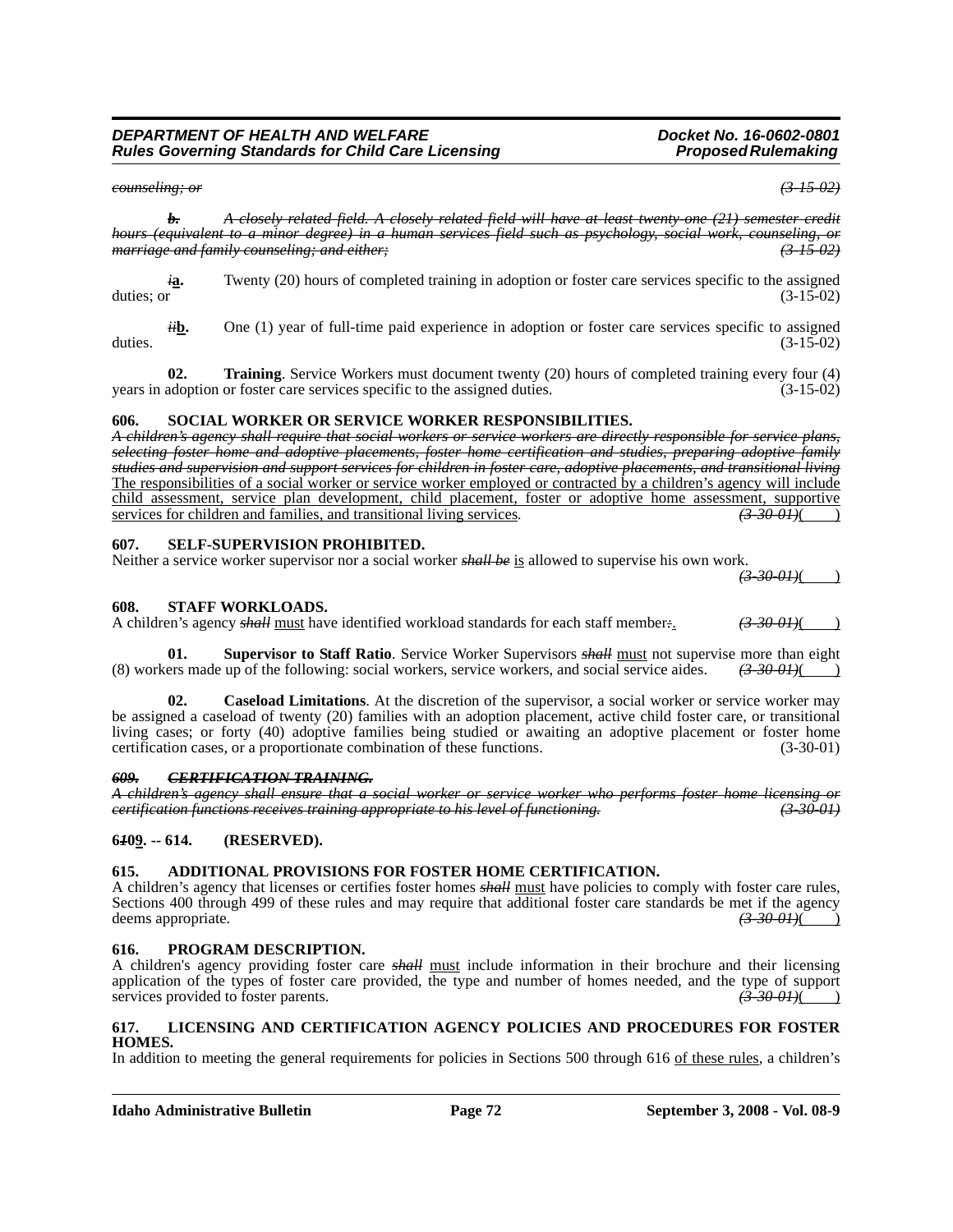agency which licenses or certifies foster homes *shall* must have policies and procedures for Sections 618 through 649<br>of these rules.  $(3-30.01)$ ( )

#### **618. APPLICATION REQUEST PROCESS.**

A children's agency that licenses or certifies foster homes *shall* must document that a person who has requested an application *receives* has been given a copy of the foster care rules*,* found in Sections 400 through 499*, is informed that a copy of these rules are available,* of these rules and *is* has been provided a copy of the *children's agency'* foster parent training requirements for children's agencies. (3.300) parent training requirements <u>for children's agencies</u>.

#### **619.** *APPLICATION SUBMISSION, WITHDRAWAL, AND DENIAL PROCESS* **(RESERVED).**

*Agency Application Action. A children's agency shall initiate and document action within thirty (30) days of receipt of a completed and signed application for a foster home license or certification. An application may be considered withdrawn if the applicants fail to cooperate with completion of the licensing or certification process for a period of sixty (60) days and has been provided written notice that failure to cooperate will result in the application being considered withdrawn. Notice that the application is withdrawn shall be provided per the requirements of Sections 100 through 149 of these rules. A children's agency shall deny an application if the applicant fails or refuses to comply with an applicable rule. If denying an application, the procedures required by these rules shall be followed.*

*(3-30-01)*

#### **620. INITIAL AND SUBSEQUENT FAMILY FOSTER HOME EVALUATION STUDY PROCESS AND CONTENTS.**

The children's agency *shall* must conduct *the* an appropriate home study based on the foster care Sections 400 through 499 of these rules, to determine if the family meets required licensing standards to be issued a foster care license, and *shall* must maintain a copy of the study on file. *(3-30-01)*( )

#### **621. TRAINING.**

The children's agency *shall* must have and follow a training policy that *shall* includes meeting the orientation and ongoing training requirements of Sections 400 through 499 of these rules, and *shall* must include additional information on the requirements unique to the particular agency program. All foster care training *shall* must be documented in the foster parents case file record. *(3-30-01)*( )

#### **622. PLACEMENT AGREEMENT REQUIRED CONTENTS.**

The children's agency *shall* must use a placement agreement that *shall be* is signed by the foster parents and the children's agency before placing a child in a foster home. The placement agreement *shall* must identify the responsibilities of the children's agency including supervision and support services for the foster family and the responsibilities of the foster family. The foster family *shall* must be informed and agree to follow the children's agency policies and procedures. A children's agency *shall* must review the agreement with the foster family at least annually and, when needed, develop a new agreement. The children's agency *shall give a* must provide the foster family with a copy of the signed current placement agreement and maintain a copy in the foster home record.

 $(3-30-01)$ 

#### **623. COMPLAINT INVESTIGATION, BASIS, TIME REQUIREMENTS, NOTIFYING FOSTER PARENTS, CONTENTS, AND PROCESS.**

When a complaint is received that relates to possible foster parent noncompliance with any provisions in Sections 400 through 499 of these rules, a children's agency *shall* must initiate a complaint investigation as soon as is indicated, based on seriousness of the allegation received, no later than seven (7) calendar days after receipt of the allegation. A children's agency *shall* must inform a foster parent that a complaint has been received, provide a clear description of the allegations, and allow a representative of the foster parent in interviews regarding the complaint before they are questioned or interviewed.  $\left(3-30-6H\right)(\right)$ questioned or interviewed.

**01. Investigation Timeline and Extension**. A children's agency *shall* must complete a complaint investigation within forty-five (45) calendar days after receipt of the allegation. If additional time is required, the children's agency *shall* must inform the foster parent, in writing, of the basis for the extension.  $(3-30.01)()$ 

**02. Summary of Findings**. Before completion of a written report, a children's agency *shall* must a verbal summary of the preliminary findings with the foster parent.  $\left(3.300H\right)(1.60)$ provide a verbal summary of the preliminary findings with the foster parent.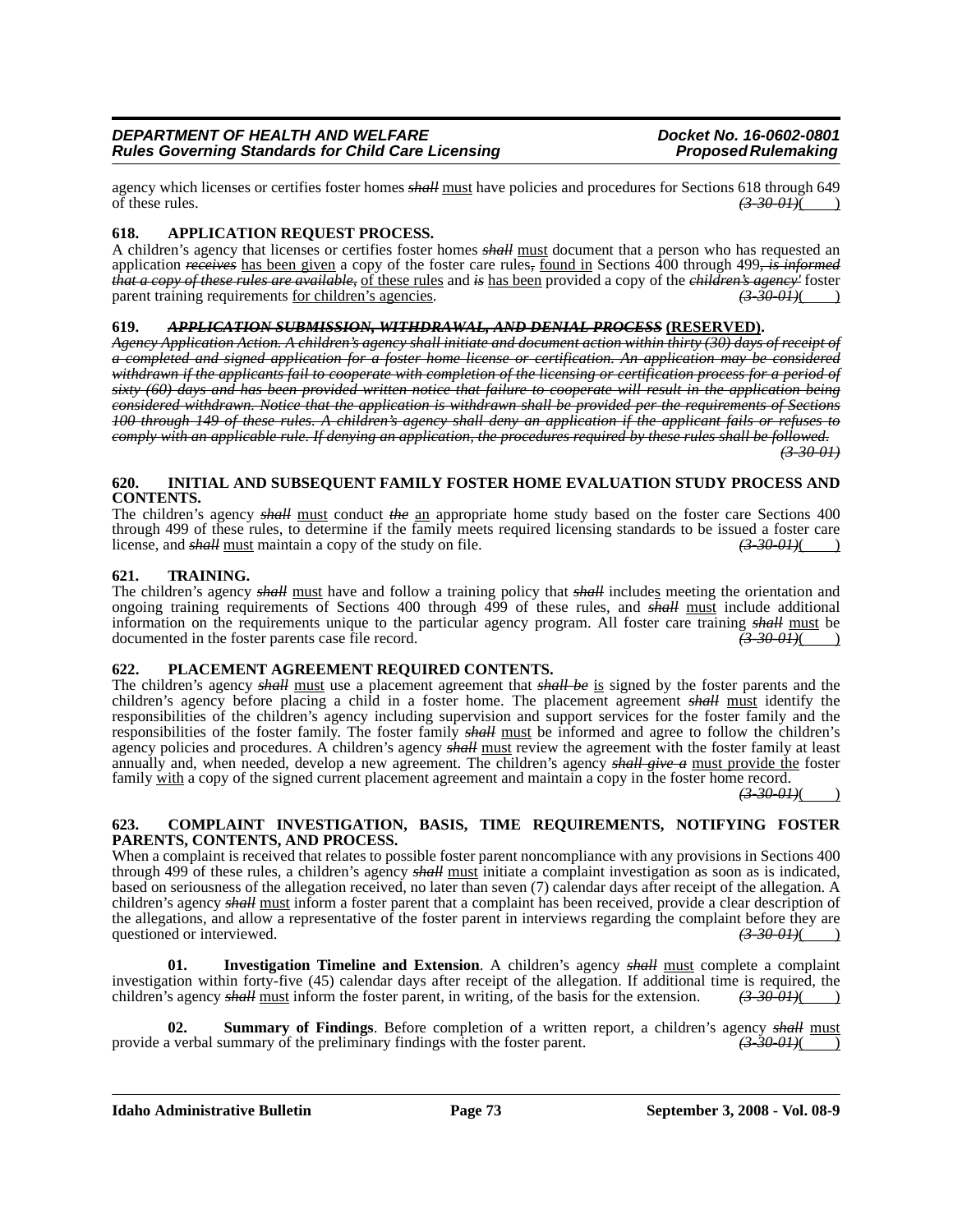**03. Agency Written Report**. Upon completion of the investigation, a children's agency *shall* must prepare a written report that includes date and report source, identification of the source of the allegation, unless anonymous or confidential, as specified in the Child Protective Act, Title 16, Chapter 16, Idaho Code. The report shall must also include:<br>  $\frac{330-01}{10}$ *shall* must also include:

**a.** The specific allegations; (3-30-01)

**b.** Dates and places of contacts, names of persons interviewed, and names of the interviewers. If children are interviewed, their names *shall* must be coded in the report;  $(3-30-01)$ 

**c.** Findings of fact, based on the investigation; (3-30-01)

**d.** Conclusions regarding compliance or noncompliance with Sections 400 through 499 of these rules, based on the findings of the investigation summarized in the report; (3-30-01)

Any changes in the children's agency decision regarding placement specifications that are based on einvestigation summarized in the report; and (3-30-01) the findings of the investigation summarized in the report; and (3-30-01)

**f.** Recommendations regarding licensing or certification action and any required corrective action. (3-30-01)

**04. Conclusion of Investigation**. A children's agency *shall* must provide a copy of the complaint investigation report, excluding the source of the allegation to the foster parent, within ten (10) calendar days of its completion. The foster parent *shall* must be allowed to attach his written response to the report. The children's agency shall must document any identified corrective action required of the foster family.  $\left(3-30-01\right)$ *shall* must document any identified corrective action required of the foster family.

#### **624. RECORDS MANAGEMENT, MAINTENANCE, AVAILABILITY TO FOSTER PARENT, AND CONTENTS.**

A children's agency *shall* must maintain a foster home record for each foster home and may make copies of a record available to the applicant or licensed or certified foster parent upon request except for medical documents specifically identified as confidential, pending complaint investigation reports and documents, records of privileged communications and criminal records, police reports, and child protective service information. Social security numbers from any source *shall* cannot be provided, except a social security number needed by a foster parent to provide needed services for a foster child.  $\left(3-30-01\right)$ provide needed services for a foster child.

**01. Record Contents**. The record *shall* must contain all documents pertaining to licensing or certification of the home, any complaint investigation reports, and placement agreements between a foster parent and the children's agency.<br>(3.30.01) the children's agency.  $\left(3.30-0.01\right)$  ( $\left(3.30-0.01\right)$ )

**02. Placement Record**. A complete record identifying all children placed in the foster home and removed from the home, including: full name, age, gender, and race of the child; date of the placement; date and reasons for a foster child's departure from the foster home; any written response from a foster parent to a complaint investigation or response to a cited rule compliance; and any corrective action plans. (3-30-01)

### **625. -- 629. (RESERVED).**

#### **630. ADDITIONAL PLACEMENT CONSIDERATIONS.**

A children's agency *shall* <u>must</u> follow the provisions of Sections 400 through 499 of these rules and have a policy on the following placement considerations.  $\left(3-30-01\right)$ the following placement considerations.

**01.** Child Placement Preparation. Before the placement of a child, the children's agency *shall* must prepare the child for the placement consistent with the child's age, individual needs, the circumstances necessitating placement, and identified special problems presented.  $\overrightarrow{(3,30,0)}$ placement, and identified special problems presented.

**02. Placement Emergency Change**. If an emergency change in placement is necessary, within fourteen (14) days of the placement change, documentation *shall* must be included in the child's record.

*(3-30-01)*( )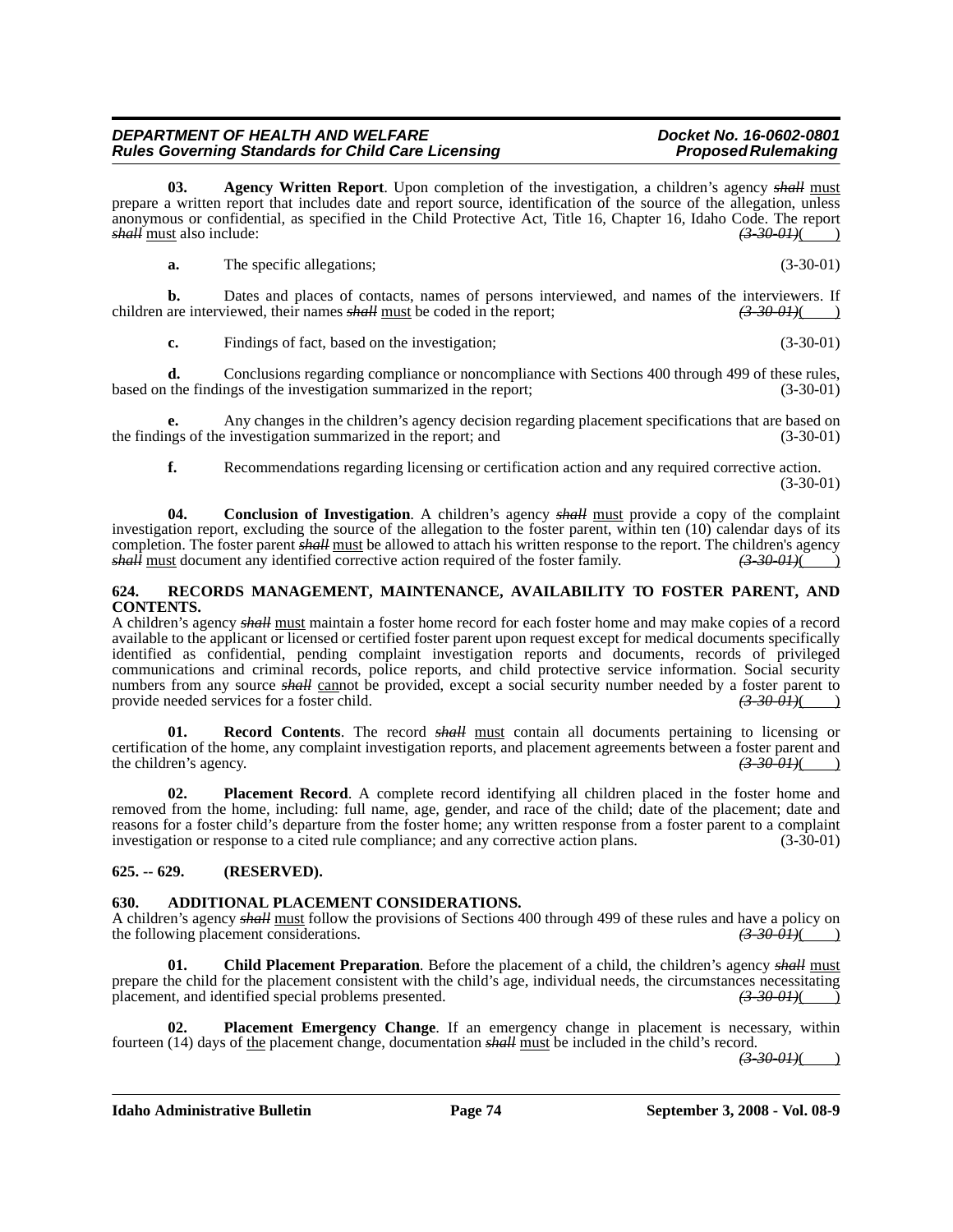**03.** Placement Service Termination. If a children's agency is no longer providing services to the child in a foster home, the following information *shall* must be documented within fourteen (14) days of the service termination that *will* includes a summary of the services provided, *and* the needs that remain, and provision for any continuing services with another children's agency.  $\left(\frac{3300I}{\frac{1}{2}\pi}\right)$ continuing services with another children's agency.

#### **631. EMERGENCY EVACUATION PLAN.**

A children's agency *shall* must have a policy to require and approve a written evacuation plan for a foster home.

### **632. UNUSUAL INCIDENT POLICY.**

The children's agency *shall* must have a policy to notify the state licensing authority within one (1) working day of the occurrence of an incident as outlined in Section 473 of these rules. The policy *shall* must require the children's agency to notify the Department immediately, the foster child's parents, and the responsible children's agency of the death of a foster child. *(3-30-01)*( )

### **633. SERVICE PLANS AND PARTICIPANTS.**

A children's agency *shall* must develop initial and updated service plans on behalf of the child through a team approach which includes the child, the child's parents or legal guardian, the foster parents, the referring children's agency, others identified in providing needed placement services and the assigned social worker or service worker, as appropriate. A service plan *shall* must include behavioral management procedures with the placing agency, if appropriate, and with the foster parents and *maintain* a copy <u>must be maintained</u> in the child's file.  $(3-30-01)()$ 

#### **634. CHILDREN'S AGENCY SUPERVISION OF CHILD.**

*Supervisory Visits Plan.* A children's agency *shall* must develop a plan of supervisory visits with a child in foster care consistent with the child's service plan, as required by these rules. The child's record *shall* must contain documentation that the assigned social worker or service worker personally visited the foster child at least once each month. A children's agency may reduce the number of social worker or service worker visits with a child to once every ninety (90) days if there is documentation and justification in the service plan that a child's placement in a foster home is a long-term planned placement. At least one-half (1/2) of the visits *shall* must occur in the foster home.  $(3-30-0)$ 

## *(BREAK IN CONTINUITY OF SECTIONS)*

### **705. CHIEF ADMINISTRATOR QUALIFICATIONS.**

A children's residential treatment care facility *shall* must employ or contract *for* with a full time chief administrator. *who shall a* $\underline{A}$ t the time of appointment<u>, the chief administrator must</u> have, at a minimum,:

**<u>Bachelor's Degree.</u>**  $\alpha A$  Bachelor's degree in a relevant discipline, two (2) years of experience working with children, and three  $(3)$  years experience in staff supervision and administration.

**Career Development Program.** *or have e*Completed a career development program which includes work-related experience, training or college credits, or a combination of these, that provide a level of achievement equivalent to the Bachelor's degree. Work experience must include two (2) years of experience working with children, and three (3) years of experience in staff supervision and administration.  $\left(3\right.30\cdot 0.01$ with children, and three (3) years of experience in staff supervision and administration.

#### **706. SERVICE WORKER SUPERVISOR QUALIFICATIONS.**

A service worker supervisor, at the time of appointment, *shall be at least twenty-one (21) years of age and shall* must possess at least one  $(1)$  of the following:

**01. Master's Degree**. A Master's degree from an accredited college or university in a *human* al science and one (1) year of experience as a service worker: or  $\left(3-30-0.01\right)$ behavioral science and one (1) year of experience as a service worker; or

**02. Bachelor's Degree**. Bachelor's degree from an accredited college or university in a *human*

*(3-30-01)*( )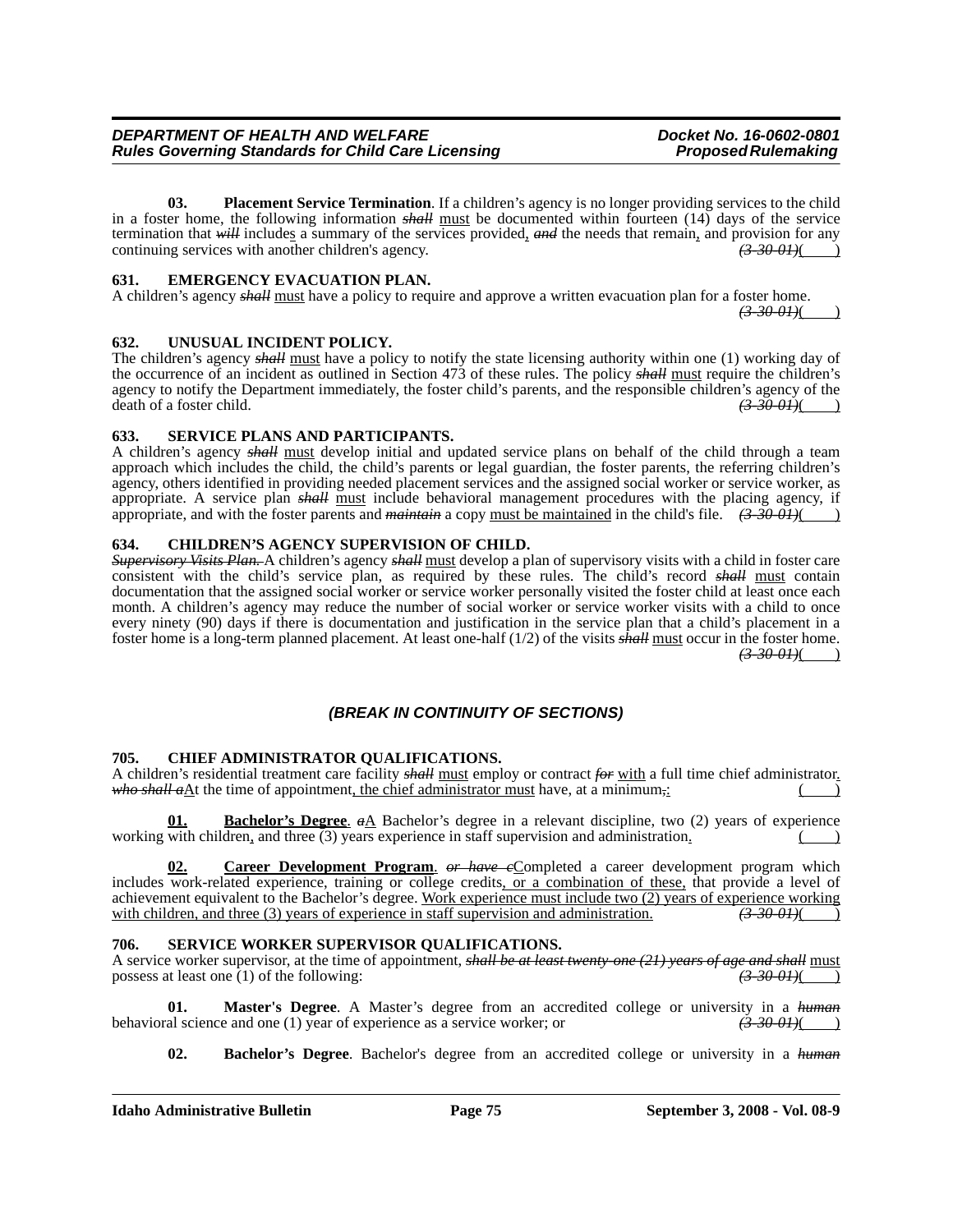behavioral science, including social work, sociology, psychology, criminal justice, counseling, or *another major where twenty-five percent (25%) of the course credits earned toward the degree are in human behavioral sciences,* a related field, and four (4) years of experience working with children, of which two (2) years *of which shall* must have been as a service worker.

### **707. DIRECT CARE STAFF SUPERVISOR QUALIFICATIONS.**

A direct care staff supervisor, at the time of appointment, *shall be at least twenty-one (21) years of age and shall* must<br>possess at least one (1) of the following÷ in Subsection 707.01 through 707.03 of this rule. (3.30 possess at least one (1) of the following- in Subsection 707.01 through 707.03 of this rule.

**Bachelor's Degree**. A Bachelor's degree from an accredited college and one (1) year of full-time iddren's residential care facility:  $\frac{\partial \mathbf{F}}{\partial t}$ . experience in a children's residential care facility; or.

**02. Associate's Degree**. An Associate's degree or a minimum of forty-eight (48) credit hours from an accredited college and two (2) years of full-time experience in a children's residential care facility*; or*.

*(3-30-01)*( )

**03. Experience**. A high school diploma or equivalent and three (3) years of full-time experience in a children's residential care facility. (3-30-01)

#### **708.** *SERVICE WORKER QUALIFICATIONS* **(RESERVED).**

*A service worker, at the time of appointment, shall be at least twenty-one (21) years of age and possess at least a Bachelor's degree from an accredited college or university with a major in a human behavioral science, or another major where twenty-five percent (25%) of the course credits earned toward the degree are in human behavioral sciences. (3-30-01)*

#### **709. DIRECT CARE STAFF QUALIFICATIONS.**

Direct care staff *shall* must be at least nineteen (19) years of age at the time of appointment and possess a high school diploma or equivalent. diploma or equivalent.

#### **710. REQUIRED STAFF RATIOS.**

There **shall** must be written staff ratios for direct care staff to children and service workers to children. Unless otherwise specified in these rules, staff ratios *shall* must be*:* as described in Subsections 710.01 through 710.06 of this rule. *(3-30-01)*( )

**01. Supervisor-Staff Ratio**. At least one (1) staff supervisor for every twenty (20) direct care staff or fraction thereof. (3-30-01)

**02. Staff-Child Ratio-Daytime**. At least one (1) direct care staff to every eight (8) children when children are awake and present, unless the presenting problems of the children in care are such that a ratio of one (1) to eight (8) is not sufficient to provide for the safety and treatment needs of the children. In that case, the ratio of direct care staff to children ratio *shall* must be increased to ensure the safety and treatment needs of the children are met. *(3-30-01)*( )

**03. Staff-Child Ratio-Sleeping Hours**. At least one (1) awake direct care staff to twenty (20) children or fraction thereof during the children's normal sleeping hours in buildings housing children's sleeping quarters. If the presenting problems of the children in care are such that a ratio of one (1) to twenty (20) is not sufficient to provide for the safety and treatment needs of the children, then the ratio of direct care staff to children ratio *shall* must be increased to ensure the safety and treatment needs of the children are met. *(3-30-01)*( )

**Medical Emergency**. At least one (1) staff on duty in a children's residential care facility who is certified to provide cardiopulmonary resuscitation (CPR) and first aid for the age of the children in care. (3-30-01)

**05. Emergency Staff Access**. When only one (1) direct care worker is on duty, an additional staff person *shall* must be available within ten (10) minutes or if assistance from law enforcement is available within ten (10) minutes an additional staff person *shall* must be available within thirty (30) minutes to assist with an emergency. *(3-30-01)*( )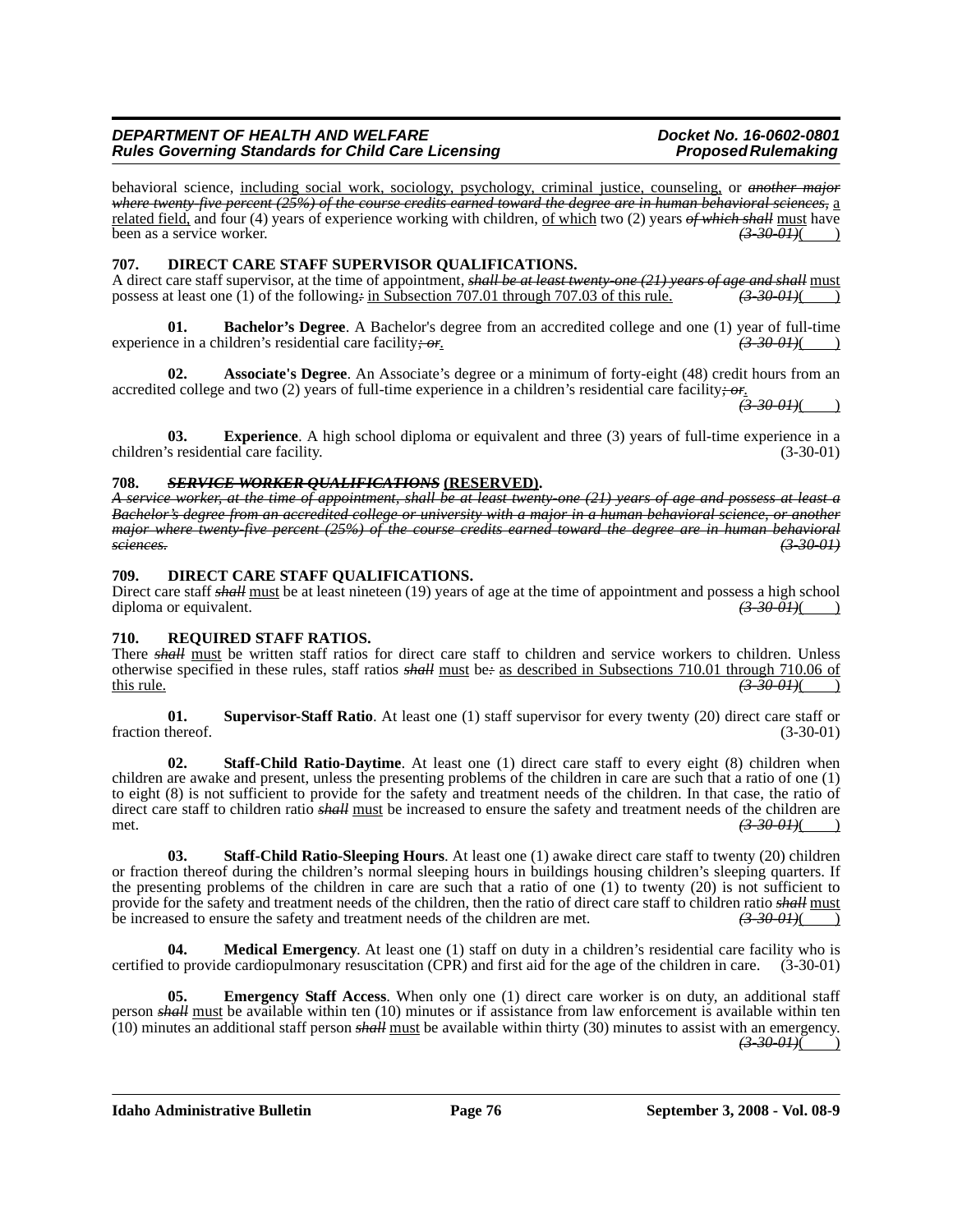**06. Service Worker or Social Worker Ratios**. Except for non-accredited children's residential schools, at least one  $(1)$  service worker  $or social worker as defined in Section 011 of these rules needs to be available$ </u> for every twenty (20) children in care or fraction thereof. *(3-30-01)*( )

#### **711. HOUSE PARENT RELIEF STAFF.**

Where house parents are used to provide direct care staff functions, they *shall* must be provided time off in accordance with the Idaho Department of Commerce and Labor requirements in Section 44-1202, Idaho Code. *(3-30-01)*( )

**712. STAFF TRAINING.**

Unless otherwise specified in these rules, an employee or volunteer whose primary job function requires interaction with children and who works twenty-four (24) or more hours a week *shall* must receive at least twenty (20) hours of training annually. An employee or volunteer whose primary job function requires interaction with children and who works less than twenty-four (24) hours a week *shall* must receive at least ten (10) hours of training annually. The training *shall* must include cultural sensitivity and diversity, behavior management, and child development issues appropriate to the population served. Training *shall* must also include instruction in administering cardiopulmonary resuscitation (CPR) and administering first aid appropriate to the age of the children in care within ninety (90) days after employment. after employment. *(3-30-01)*( )

#### **713. -- 714. (RESERVED).**

#### **715. COMPLIANCE WITH APPLICABLE LAWS.**

Children's residential care facilities *shall* must comply with the applicable Idaho state and local zoning, fire, health, construction laws, ordinances and regulations. *(3-30-01)*( )

**01. Sanitation Inspection**. The applicant must request and obtain a sanitation inspection and written report from the applicable Idaho Public Health District.

**02. Fire Inspection**. The applicant must request and obtain a fire safety inspection and written report from the office of the Idaho State Fire Marshall.

**03. Corrective Action and Fees**. The applicant must correct all deficiencies noted in the sanitation and fire reports (in order to provide documentation that the applicant has passed the inspections) and is responsible to pay any fees charged.

**04. Planning and Zoning**. The applicant must provide documentation demonstrating it meets planning and zoning requirements of the applicable Idaho city or county.

#### **716. CHILDREN'S RESIDENTIAL CARE FACILITY BUILDING REQUIREMENTS.**

A children's residential care facility building *shall* <u>must meet the requirements in Subsection 716.01 through 716.03</u> of this rule:<br>
(3.30 0 H) of this rule: *(3-30-01)*( )

**01.** Access to Community Resources. The facility must  $H_{\text{have}}$  access to school facilities, hospitals,  $\left(3.300H\right)(\frac{1}{2} \cdot 3.000)$ churches, recreational and other community resources.

**02.** Occupancy Restrictions. The facility must *H*house only the number of persons for which it is rated, given its type of construction and size.  $(3-30-0.01)($ 

*03. Classification Plans. Be constructed or arranged so children can be grouped in accordance with a classification plan. (3-30-01)*

Location Restrictions. The facility must *N*not be located within three hundred (300) feet of an aboveground storage tank containing flammable liquids or gasses used in connection with a bulk plant, marine terminal, aircraft refueling or bottling plant of a liquefied gas installation, or similar hazard.  $(3-30-01)$ terminal, aircraft refueling or bottling plant of a liquefied gas installation, or similar hazard.

#### **717. NATIONAL ELECTRICAL CODE COMPLIANCE.**

A building used to house children *shall* must comply with the National Electrical Code adopted by the Department of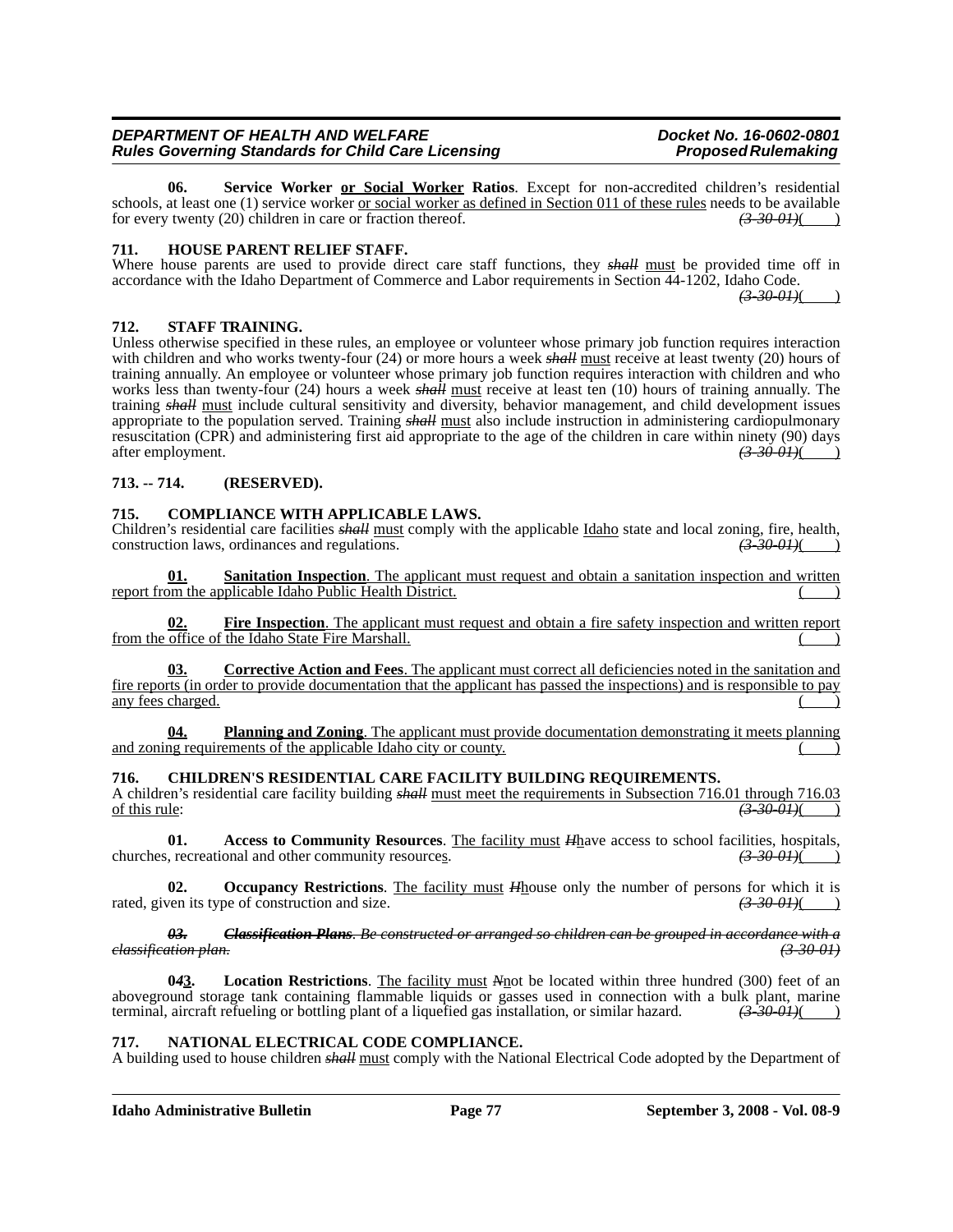Building Safety in Section 54-1001, Idaho Code or authorized local jurisdiction.  $\left(3\text{-}30\text{-}01\right)$ 

#### **718. FIRE SAFETY REQUIREMENTS.**

A building which houses children *shall* must be inspected by a state certified fire inspector before being occupied and on an annual basis thereafter for compliance with the applicable Uniform Fire Code as described in Section 004 of these rules. A copy *shall* of the inspection must be maintained at the facility*:*. *(3-30-01)*( )

*01. Group R-3. Non-Secure Group R-3, Congregate children's residential facility building housing ten (10) or less persons shall conform to the current Uniform Building Code for a Group R-3 Congregate Residence; (3-30-01)*

*02. Group R-1. Non-Secure Group R-1, Congregate children's residential facility building housing more than ten (10) persons shall conform to the current Uniform Building Code for a Group R-1 Congregate Residence; and (3-30-01)*

*03. Secure Groups. Secure Groups I-3, children's residential care facility building housing any number of persons shall conform to Group I-3 of Type I or Type II, Fire Restrictive Construction, or a one (1) story building of either Type II one (1) hour, Type III one (1) hour, or Type V one (1) hour construction provided that the floor area does not exceed three thousand nine hundred (3,900) square feet between separation walls of two (2) hour fire resistant construction with openings protected by fire assemblies having one and one-half (1 1/2) hour fire protection rating. (3-30-01)*

**0***4***1. Fire Extinguishers**. Each building used to house children *shall* must have a minimum of one (1) 2- A-10BC type per floor, and if there is a kitchen on the floor, a fire extinguisher *shall* must be in or immediately adjacent to the kitchen. Each fire extinguisher *shall* must be inspected annually by a fire extinguisher service agency. *(3-30-01)*( )

**02. Smoke Detecting Devices**. There must be at least one (1) smoke detector on each floor of the facility, approved by a nationally recognized testing laboratory, installed and maintained as recommended by the manufacturer.

**03. Carbon Monoxide Detecting Devices**. There must be at least one (1) carbon monoxide detecting device that is approved by a nationally recognized testing laboratory that is installed and maintained as recommended by the manufacturer. A facility that does not have equipment which produces carbon monoxide or does not have an attached garage is exempt from this requirement.

#### **719. EMERGENCY PROCEDURES.**

A children's residential care facility *shall* must have and follow written policies and procedures governing the handling of emergencies which include emergency evacuation plans, telephone numbers for contacting ambulances, emergency medical personnel, fire departments, hospitals, poison control centers, police, location and use of first aid kits, and roster and telephone numbers of staff to be contacted during an emergency, and other emergency services as appropriate. *(3-30-01)*( )

### **720. EMERGENCY DRILLS.**

**01. Fire Drills**. Fire drills *shall* must be *held* conducted and recorded *at least* monthly, with each *staff* work shift *conducting* participating in a drill *at least once a quarter* a minimum of once every three (3) months. Emergency evacuation routes *shall* must be posted in conspicuous *places* locations on each floor of a building housing children.

**02. Disaster Drill**. A *D*disaster drills *shall* must be *held* conducted and recorded *at least* annually. The annual disaster drill cannot be a fire drill. *(3-30-01)***( )**  $(3-30-01)$ 

#### **721.** *DISTRICT* **PUBLIC HEALTH** *DEPARTMENT* **DISTRICT INSPECTION.**

The facility *shall* must provide documentation of an initial and annual inspection and approval by the *District* applicable Idaho Public Health *Department* District addressing the following health and safety standards before *issuing* a license for a facility used to house children will be issued. A copy of the inspection *shall* must be maintained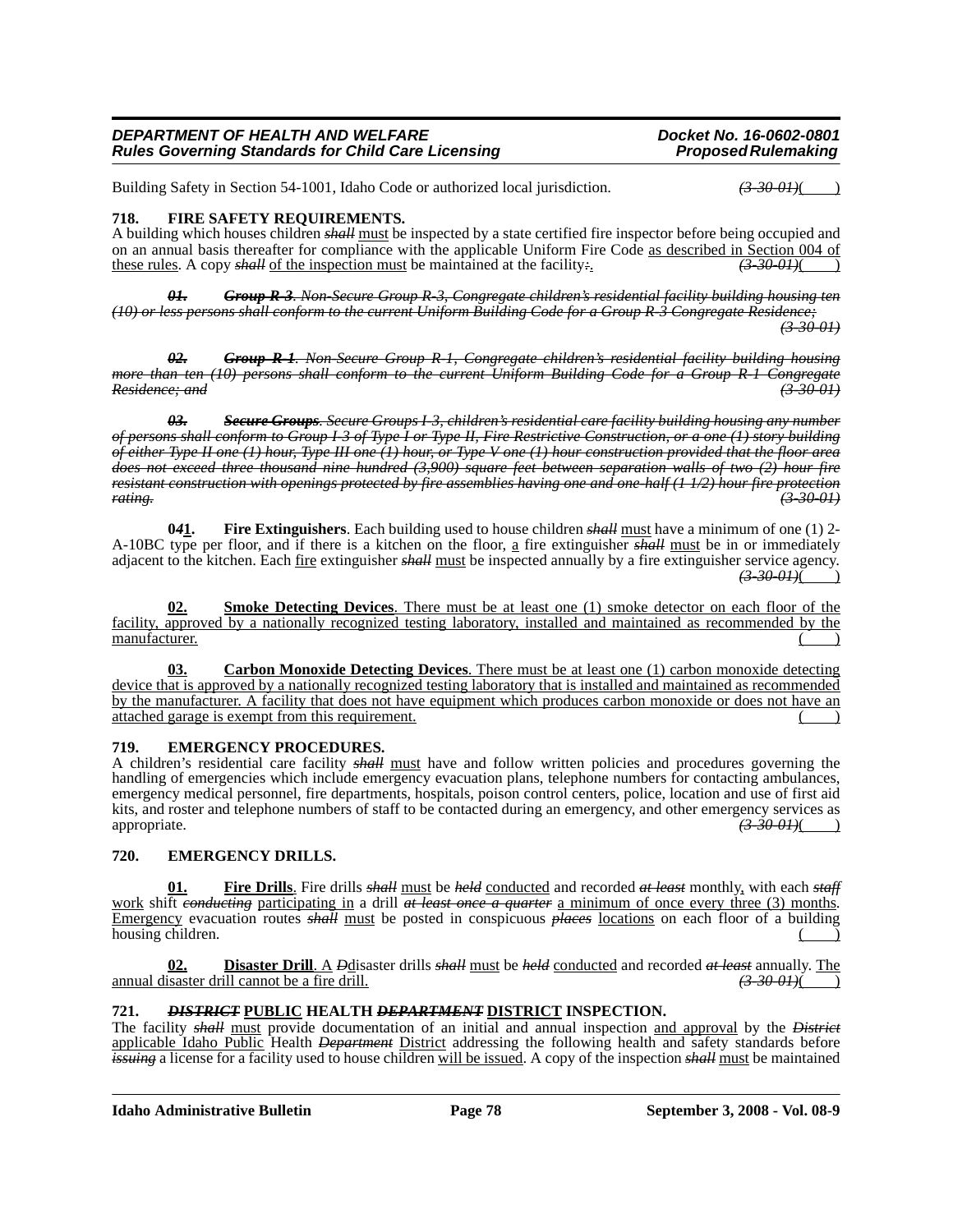at the children's residential care facility. *A children's residential care facility shall comply with: (3-30-01)*( )

**01. Food Safety and Sanitation Standards**. *Rules of the Idaho Department of Health and Welfare,* The facility must comply with IDAPA 16.02.19, "Food Safety and Sanitation Standards for Food Establishments."*; (3-30-01)*( )

*02. Sewage Disposal Systems. Rules of the Idaho Department of Environmental Quality, IDAPA 58.01.03, "Individual/Subsurface Sewage Disposal Rules"; (3-30-01)*

**0***3***2. Drinking Water Systems**. *Rules of the Idaho Department of Environmental Quality,* The facility must comply with IDAPA 58.01.08, *Idaho* "Idaho Rules for Public Drinking Water Systems."*; and (3-30-01)*( )

*04. Garbage Disposal Requirements. Garbage disposal regulations of the local Public Health District, where the facility is located. (3-30-01)*

#### **722. BUILDINGS, GROUNDS, FURNISHINGS AND EQUIPMENT.**

Buildings used to house children *shall* must be furnished with comfortable furniture, in good repair and appropriate to the age, size and capabilities of the children. the age, size and capabilities of the children.

#### **723. MAINTENANCE.**

Buildings, grounds, furnishings and equipment *shall* <u>must</u> be kept clean, free of clutter, and in good repair in a scheduled or routine manner. scheduled or routine manner.

#### **724. EQUIPMENT STORAGE.**

All facility cleaning equipment *shall* must be stored separate from the kitchen, *and* food preparation, *and* serving, and storage areas. Kitchen and bathroom sinks *shall* must not be used for cleaning mops, emptying mop buckets, or for any other purpose not connected with food preparation, or personal hygiene.  $\left(3-30-01\right)$ any other purpose not connected with food preparation, or personal hygiene.

#### **725. SERVICE SINK.**

A building housing more than twelve (12) persons *shall* must have a service sink *which is* used for general maintenance purposes such as floor mopping and not used for food preparation or dish washing.  $\left(3\text{-}30\text{-}01\right)(\text{ }$ 

#### **726. HAZARDOUS MATERIALS OR TOXINS.**

Buildings used to house children *shall* must be free from hazardous materials and toxins. An organization must provide documentation of testing for radon gas, materials containing asbestos, and lead paint. Documentation *shall* must be maintained at the facility confirming *the* any hazardous material or toxins have been removed or do not pose a threat to the children served. Hazardous materials or toxins *may include, but* are not limited to*:* lead paint, asbestos, and radon.  $\left(3.30-0.01\right)$  ( $\left(3.30-0.01\right)$ )

#### **727. LIGHTING.**

*Kitchens, bedrooms, dining rooms, recreation rooms and classrooms* All rooms used by children *shall* must be appropriately lighted for safety and comfort<del>, with a minimum of thirty (30) foot-candles of light. All other areas used<br>by children shall have a minimum of ten (10) foot-candles of light.</del> *by children shall have a minimum of ten (10) foot-candles of light*. *(3-30-01)*( )

#### **728. HEATING.**

*The temperature in buildings used to house children shall be capable of being heated at least to sixty-eight (68) degrees Fahrenheit at a height of three (3) feet above floor level during the day and sixty (60) degrees Fahrenheit at night.* Heating and ventilation equipment *shall* must be properly installed, inspected annually, and kept in good repair. Portable fuel burning and wood burning heating appliances are prohibited. Portable electric heaters *shall* must not be used in children's residential sleeping quarters. Local fire officials must approve portable heaters used in other areas.  $(3-30-01)$ ( )

#### **729. BATHROOM FACILITIES.**

A building used to house children *shall* must have adequate, clean and easily accessible bathroom facilities. The number of toilets for a Group R *shall be* is one (1) per eight (8) females and one (1) per ten (10) males; bathtubs or showers *shall be* is one (1) for each ten (10) individuals; washstands *shall be* is one (1) for every five (5) individuals according to the Uniform Building Code applicable for the type of building and its use. There *shall* must be separate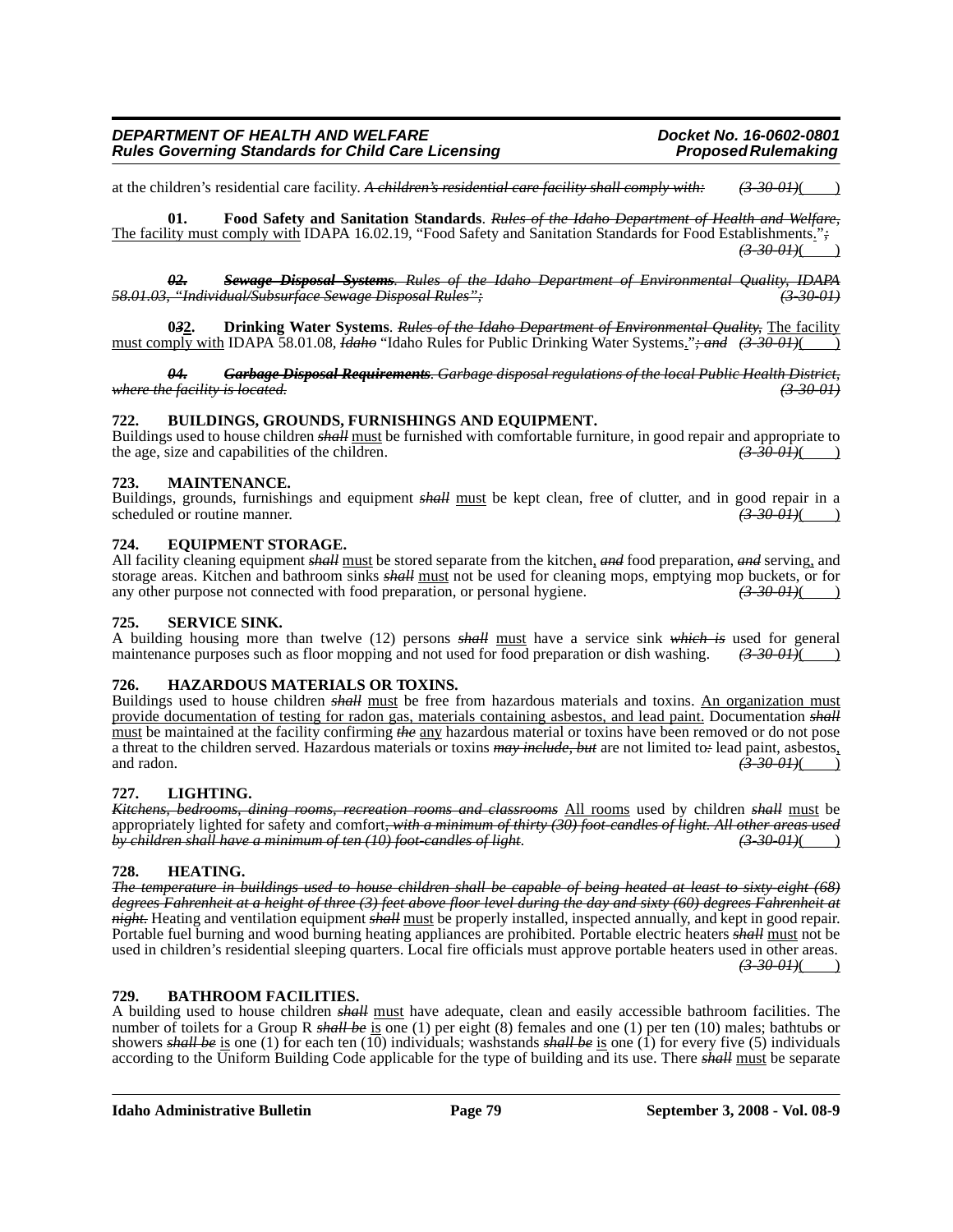use of bathroom facilities for boys and girls over six (6) years of age. There *shall* <u>must</u> be separate bathroom facilities for staff.  $(3-30-01)$ ( )

#### **730. SLEEPING ROOMS.**

Sleeping rooms in a building used to house children *shall be*: <u>must meet the requirements in Subsections 730.01</u> through 730.03 of this rule. through 730.03 of this rule. *(3-30-01)*( )

**01.** Size. At least seventy (70) square feet, exclusive of closet space, in a single occupancy room. In a multiple occupancy room, there *shall* must be at least forty-five (45) square feet per occupant, exclusive of closet space. Existing multiple occupancy sleeping rooms, may be approved relative to square feet per occupant until the room is remodeled or the building is extensively remodeled. There *shall* must be a minimum of three (3) feet between the sides of beds and two (2) feet at the end of the beds. the sides of beds and two (2) feet at the end of the beds.

Window Space. There **shall** must be sufficient window space for adequate natural light and ventilation. Emergency egress or rescue windows *shall* must comply with the State-adopted Uniform Building Code.  $(3-30-01)$ ( )

**03.** Restrictions. A child and an adult *shall* cannot share a sleeping room except that a child under one (1) year of age may sleep in a room with an adult. A sleeping room *shall* must not be in a stairway, hallway, unfinished attic, *or* unfinished basement, or in a separate building apart from staff supervision. There *shall* must be separate rooms for male and female residents. Sleeping rooms *shall* must be in close proximity to adult supervision.  $(3-30-01)$ ( )

#### **731. BEDS.**

Each child *shall* must have his own bed which has substantial support, a comfortable non-neoprene mattress and seasonally appropriate non-neoprene bedding. The bed *shall* must be equipped with railings when used for children under two (2) years of age. Over-and-under bunk beds *shall* must not be used for children under eight (8) years of age. Cribs *shall* must meet Consumer Product Safety Commission, Crib Safety Tips, *recommendations* as described<br>in Section 004 of these rules. (3.30 01) in Section 004 of these rules. *(3-30-01)*( )

#### **732. STORAGE OF POISONOUS AND TOXIC MATERIALS.**

Poisonous and toxic materials *shall* must be stored under lock and key and distinctly labeled as poisonous, toxic and stored so as not to contaminate food and  $\frac{1}{300}$  so as hazard to children.  $\left(\frac{3-30-01}{2}\right)$ 

#### **733. FLAMMABLE LIQUIDS.**

Flammable liquids, including gasoline, and kerosene, *shall* <u>must</u> be stored only in appropriate containers and *only in*  $a$  storage be kept separate from any building housing children.  $\left(3-30-01\right)$ *a storage* be kept separate from any building housing children. *(3-30-01)*( )

#### **734. FIREARMS.**

Firearms *shall* are not *be maintained* allowed in a children's residential care facility, except in a facility which uses *house parents for the direct care of children. Where house parents have firearms, they shall be unloaded and equipped with trigger locks and stored under lock and key and inaccessible to children. Ammunition shall be stored under lock and key separate from the firearms and inaccessible to children*. *(3-30-01)*( )

#### *(BREAK IN CONTINUITY OF SECTIONS)*

#### **736. GENERAL SAFETY PROVISIONS.**

**01. Reasonable Precaution**. Reasonable precautions  $\frac{\partial H}{\partial x}$  must be taken to prevent children from nauthorized access to machinery, tools, irrigation ditches, and hazardous materials.  $\left(\frac{3.30 \text{ }\Omega}{2}\right)$ having unauthorized access to machinery, tools, irrigation ditches, and hazardous materials.

**02. Balconies and Stairways**. Balconies and stairways accessible to children *shall* must have all railings as required by the State-adopted Uniform Building Code.  $\overrightarrow{3300H}$ substantial railings as required by the State-adopted Uniform Building Code.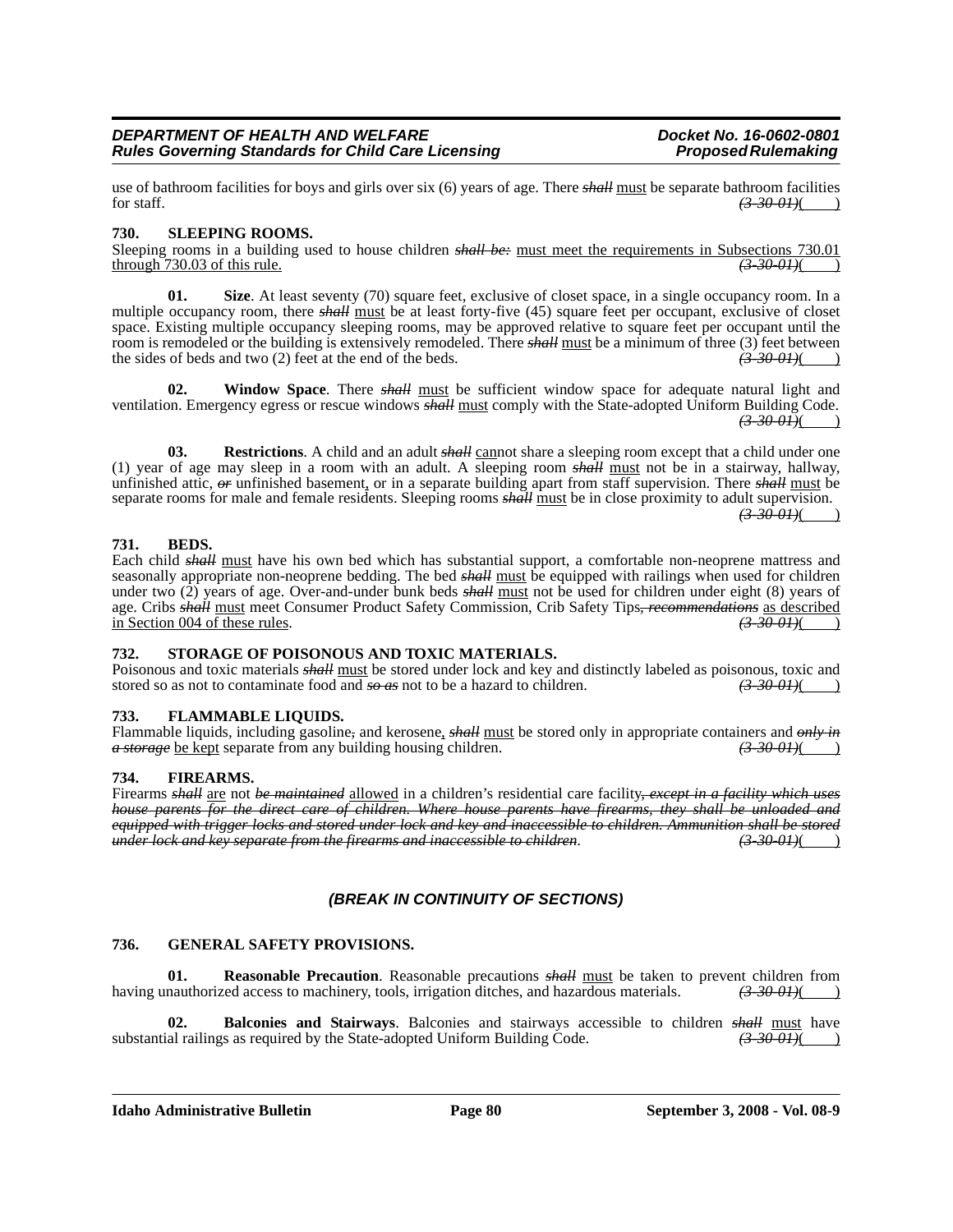**03. Stairway Protection**. Where a children's residential care facility provides care to children under three (3) years of age, stairways *shall* must be protected to prevent children from falling down the stairs.

*(3-30-01)*( )

**04. Hazard Areas Restrictions**. Based on the age and functioning level of children in care and the type of hazard, an outdoor hazard area *shall* must be restricted to prevent easy access to the hazard.  $(3-30-01)()$ 

#### **737. DIAPERING AND SANITATION.**

A diaper-changing area *shall* must be separate from food preparation and serving areas and be easily accessible to a hand-washing sink. The area *shall* must have non-absorbent and washable surfaces, and *shall* must be disinfected between uses by different children or protected by a disposable covering discarded after each use. *(3-30-01)*( )

#### **738. -- 744. (RESERVED).**

#### **745. EDUCATION PROGRAM.**

Each child of school age *shall* must attend either an on-grounds or community-based education program that is approved by the Idaho Department of Education*, excluding children in a non-accredited children's residential school*. When the education program is provided directly by the children's residential care facility, the education program *shall:* must meet the requirements in Subsections 745.01 through 745.08 of this rule. *(3-30-01)*( )

**01. Teacher Ratio**. At least one (1) <u>Idaho certified</u> teacher for every twenty (20) children or fraction  $r$  as approved by the accreditation or certification standards.  $(3-30-64)$  (3.430) thereof *or as approved by the accreditation or certification standards.* 

**02. Teacher Qualifications**. Employ only teachers <u>certified by Idaho *who are at least twenty-one* (21) *are and who meet accreditation or certification requirements*. (3-30-01) *(3-30-01)*</u> *age and who meet accreditation or certification requirements.* 

**03. Minimum Hours**. Operate for at least as many school days and clock hours as are required by Section 33-512, Idaho Code. (3-30-01)

**04.** Core Curriculum. Provide *C*<sub>C</sub>ore curriculum appropriate to the population served. (3-30-01)( )

**05. Special Education**. Provide special education services to a child in care who requires special  $\frac{1}{3-30-01}$  (3-30-01)

**06. Written Transcripts and an Individual Education Plan (IEP)**. Maintain transcripts and IEP's for each child as appropriate. (3-30-01) (3-30-01)

**07.** Grading System. Use a uniform grading system. (3-30-01)

**08. Release of Records**. Process for transfer and release of education records to and from other schools and children's residential care facilities. (3-30-01)

#### **746. WORK.**

Children may be given a non-vocational work assignment as a constructive experience in compliance with child labor laws, which are age appropriate and within the child's capabilities. The primary purpose of work *shall* must not be to substitute for paid labor. substitute for paid labor.

#### **747. RECREATION, PHYSICAL EXERCISE, AND LEISURE TIME ACTIVITIES.**

*Leisure time activities both on and off the premises shall include* An organization must have a policy requiring children have the opportunity for daily participation in recreation, physical exercise and leisure time activities. The organization must document both individual and group activities, *and a balanced mix of planned recreation, leisure time activities, and physical exercise,* including one (1) hour of large muscle activity each day. Participation *may* must be encouraged but not forced. *Children shall be offered a reasonable choice of activities. A schedule of monthly planned recreation, physical exercise and leisure time activities shall be readily available for staff to reference.*

 $(3 - 30 - 0)$ 

#### **748. SLEEP.**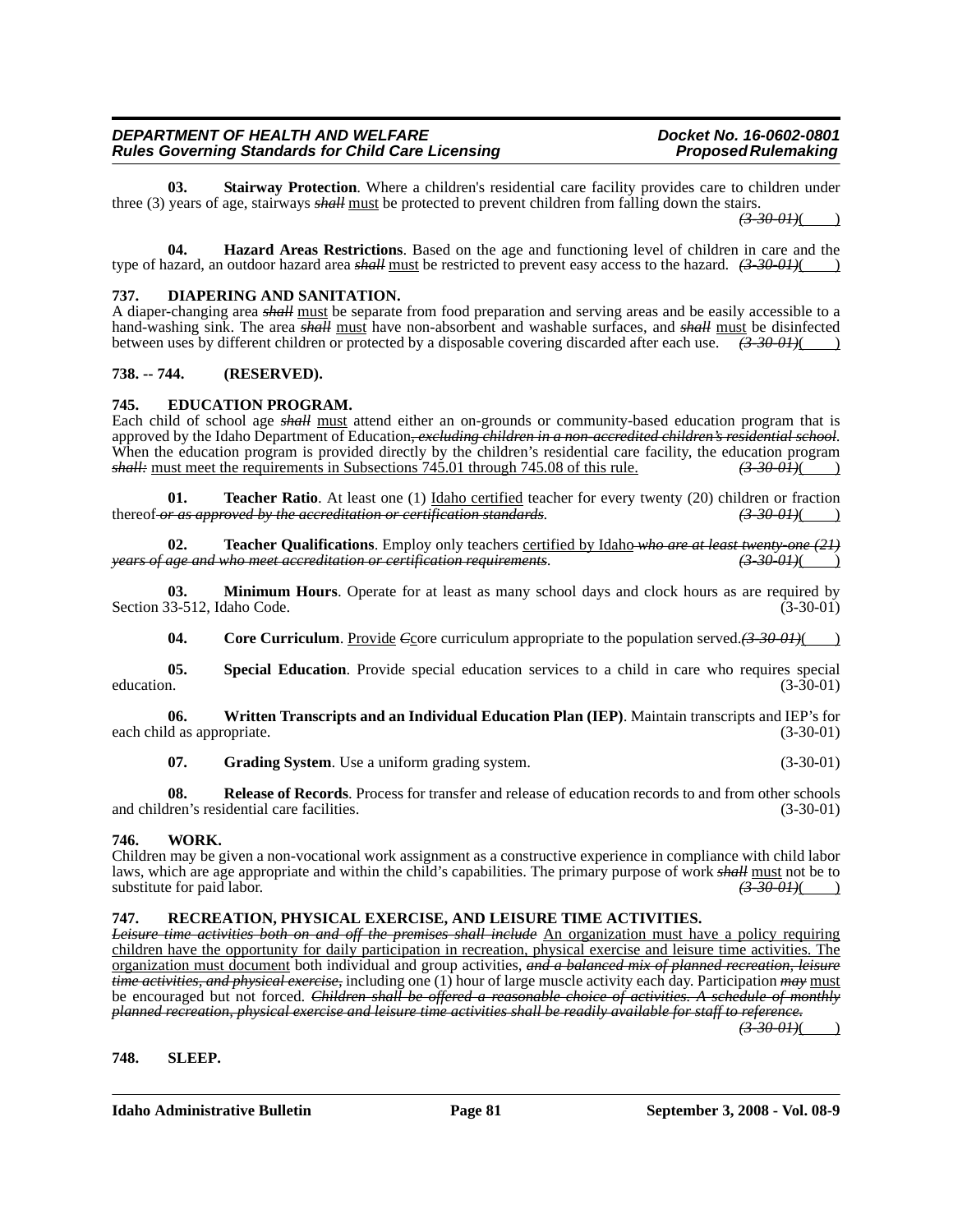A children's residential care facility *shall* must have and follow policies and procedures governing time to be set aside so that each child *shall be* is given the opportunity for at least eight (8) hours of uninterrupted rest at night and more time if the service plan or health needs of the child require.  $(3-30-01)()$ 

### *(BREAK IN CONTINUITY OF SECTIONS)*

#### **750. WATER FRONT.**

At a waterfront used for swimming, there *shall* must be available a whistle, an assist pole or other appropriate reaching device, a rope attached to a ring buoy or other appropriate throwing assist device, a backboard that has appropriate rigid cervical collars and a minimum of six (6) straps, a first aid kit and a rescue tube.  $\left($ appropriate rigid cervical collars and a minimum of six (6) straps, a first aid kit and a rescue tube.

#### **751. SUPERVISION OF RECREATIONAL ACTIVITY.**

Staff conducting or supervising a recreational activity *shall* must have knowledge of and enforce appropriate safety techniques for the activity *and*: as described in Subsections 751.01 through 751.05 of this rule. (3.30 techniques for the activity *and*: as described in Subsections 751.01 through 751.05 of this rule.

**01.** Instruction. Instruct each participant in the appropriate safety procedures. (3-30-01)

**02. Safety Equipment**. Ensure that each participant uses adequate and appropriate safety equipment ctivity and the child's ability. (3-30-01) for the activity and the child's ability.

**03. Rescue Equipment**. Ensure that there is proper rescue equipment available and easily accessible. (3-30-01)

**04. Cardiopulmonary Resuscitation (CPR) and First Aid**. Ensure that at least one (1) staff has current cardiopulmonary resuscitation (CPR) and first aid certification appropriate to the age of the children in the facility. (3-30-01) facility. (3-30-01)

**05.** Staff Coverage. Ensure that there are adequate members of staff for the activity and children involved.  $(3-30-01)$  $involved.$  (3-30-01)

#### **752. MEDICATION STORAGE AND ADMINISTRATION.**

A children's residential care facility *shall* must have and follow policies and procedures on the storage and administration of prescription and non-prescription medication. The policy  $s$ *hall* must address<sup>2</sup> the requirements in Subsections 752.01 through 752.06 of this rule. Subsections 752.01 through 752.06 of this rule.

**01. Medication Storage and Administration**. Require prescription and over-the-counter medication be stored under lock and key and the keys safe guarded from children. For medications taken on field outings, storage of medication *shall* must be in the possession of a staff member qualified to administer medications. *(3-30-01)*( )

**02. Trained Staff**. Require that staff who administer and assist with self-administration of medications be trained by a qualified medical professional. (3-30-01)

#### **03. Psychotropic Medication**: (3-30-01)

**a.** Prohibit the administration of psychotropic medication unless a qualified medical professional determines that the medication is clinically indicated; and (3-30-01)

**b.** Prohibit the administration of psychotropic medications for disciplinary purposes, for the nece of staff, or as a substitute for appropriate treatment services; (3-30-01) convenience of staff, or as a substitute for appropriate treatment services;

**04. Documentation**. Required documentation for all prescription medication issued by a qualified medical professional's valid order that includes the dosage to be given, and documentation of each dose given, including: (3-30-01)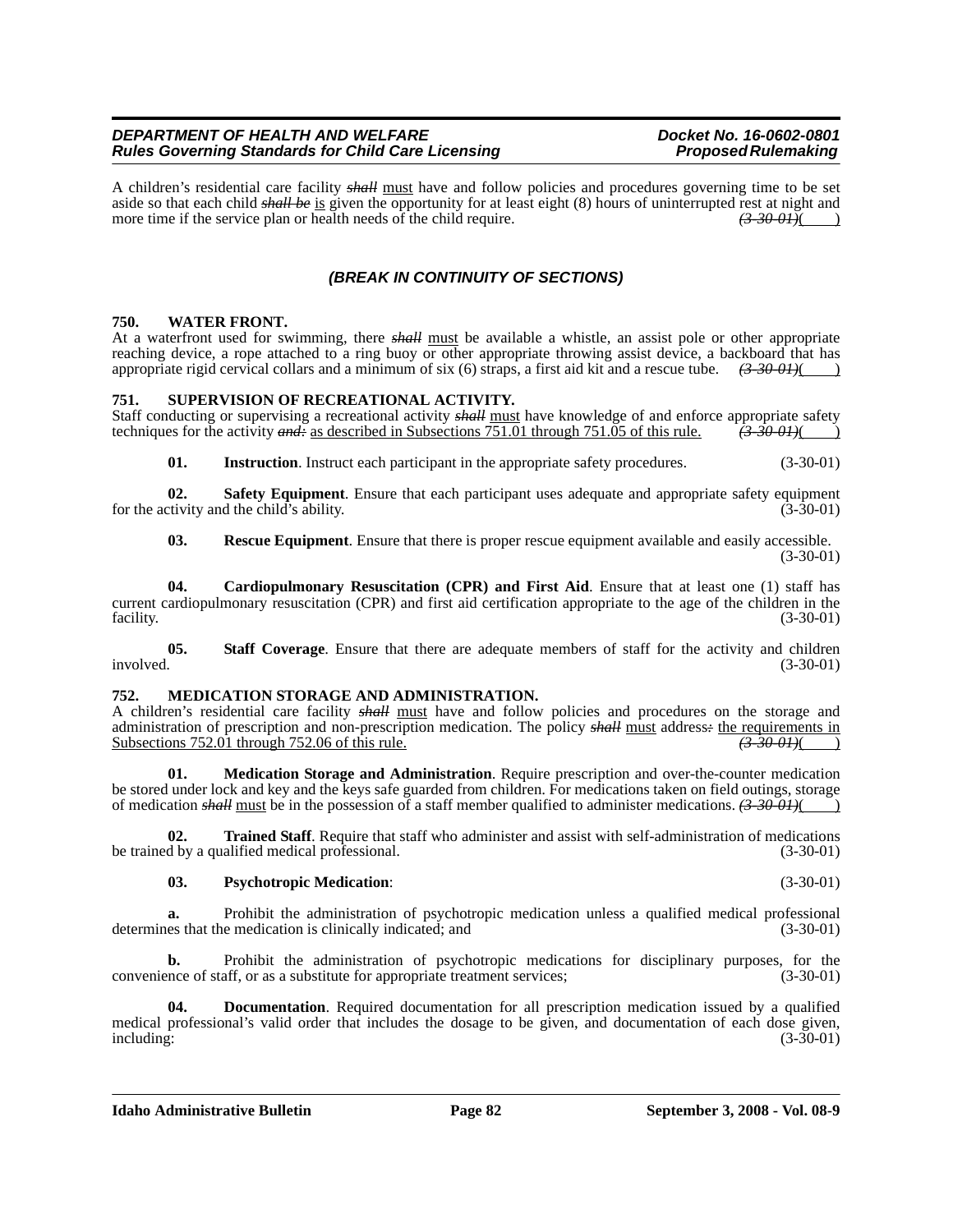| a. | The child's name; | $(3-30-01)$ |  |
|----|-------------------|-------------|--|
|----|-------------------|-------------|--|

**b.** The date and time; (3-30-01)

**c.** The amount of dosage given and whether the child did not take the medication; and (3-30-01)

**d.** The person who administered or assisted in self-administration of the medication. (3-30-01)

**05. Medication Changes**. Require that prescribed medication not be stopped or changed in dosage or administration without consulting with a qualified medical professional and documenting the consultation and the change. (3-30-01) change. (3-30-01) (3-30-01)

**06. Disposal of Unused Medication**. Require that all unused and expired medication be disposed of so they are not available to children. (3-30-01) (3-30-01)

#### **753. UNIVERSAL PRECAUTIONS.**

Universal precautions *shall* must be taken for spills of body fluids such as blood, blood containing body fluids, eye discharge, feces, body tissue discharge, nasal discharge, saliva, urine, vomit, contaminated material and diapers, which *shall* must be disposed of in a plastic bag that is secured with a tie. The disinfectant solution used to clean up body fluids *shall* must be a commercially prepared spill kit or a disinfectant solution made from one-fourth (1/4) cup of household bleach to one (1) gallon of water. A person doing the cleaning and disinfecting *shall* must wear nonporous disposable gloves*,*. *m*Mops*,* and other cleaning devices and fluids used to clean up body fluid spills *shall* must be disinfected, properly dried and stored. Syringes *shall* must be disposed of in accordance with OSHA standards and not to be accessible to children. *(3-30-01)* (*3-30-01)* 

#### **754. FIRST AID KIT.**

A first aid kit which is approved by a physician or nationally recognized accrediting body, *shall* must be readily available at all times, containing materials to sufficiently meet the needs of *the* a child's medical needs until other medical treatment is obtained, if needed. The contents, location and use of first aid kits *shall* must be reviewed annually with all staff. The content of the kits *shall* must be inventoried monthly and restocked as needed.

 $(3-30-0)$ 

### **755. NUTRITION.**

#### Children *shall* must be provided three (3) nutritionally balanced meals in appropriate intervals and in amounts appropriate to their size and age, and which are in accordance with the recommended dietary allowances of the National Research Council or its equivalent. A child *shall* must be provided a qualified medical professional prescribed diet or special diet based on religious beliefs. A nutritional or dietician professional *shall* must approve menus annually. The current menu *shall* must be readily available and any change or substitution *shall be* noted on the menu. Menus *shall* must be maintained on file for at least six (6) months.  $\left(3-30-01\right)$ the menu. Menus *shall* must be maintained on file for at least six (6) months.

### **756. ANIMALS AND PETS.**

Animals and household pets *shall* must be free from disease and cared for in a safe and clean manner. All domestic animals and pets *shall* must be vaccinated against rabies. Documentation of the vaccination against rabies *shall* must<br>be kept on file at the children's residential care facility.  $\left(3-30-01\right)$ be kept on file at the children's residential care facility.  $\frac{(3-30-01)(}{ }$ 

### **757. USE OF TOBACCO PRODUCTS, ALCOHOL, AND ILLEGAL DRUGS PROHIBITED.**

Tobacco products, alcohol and illegal drugs *shall* must not be used by children, staff, volunteers, or visitors in any building used to house children or in the presence of children or in vehicles used to transport children.

 $(3-30-0)$ 

#### **758. TRANSPORTING CHILDREN.**

**01. Vehicle**. Transportation of children in a children's residential care facility vehicle *shall* must be in a vehicle that is:  $\left(3-30-01\right)$  ( $\left(3-30-01\right)$ )

**a.** Properly registered; (3-30-01)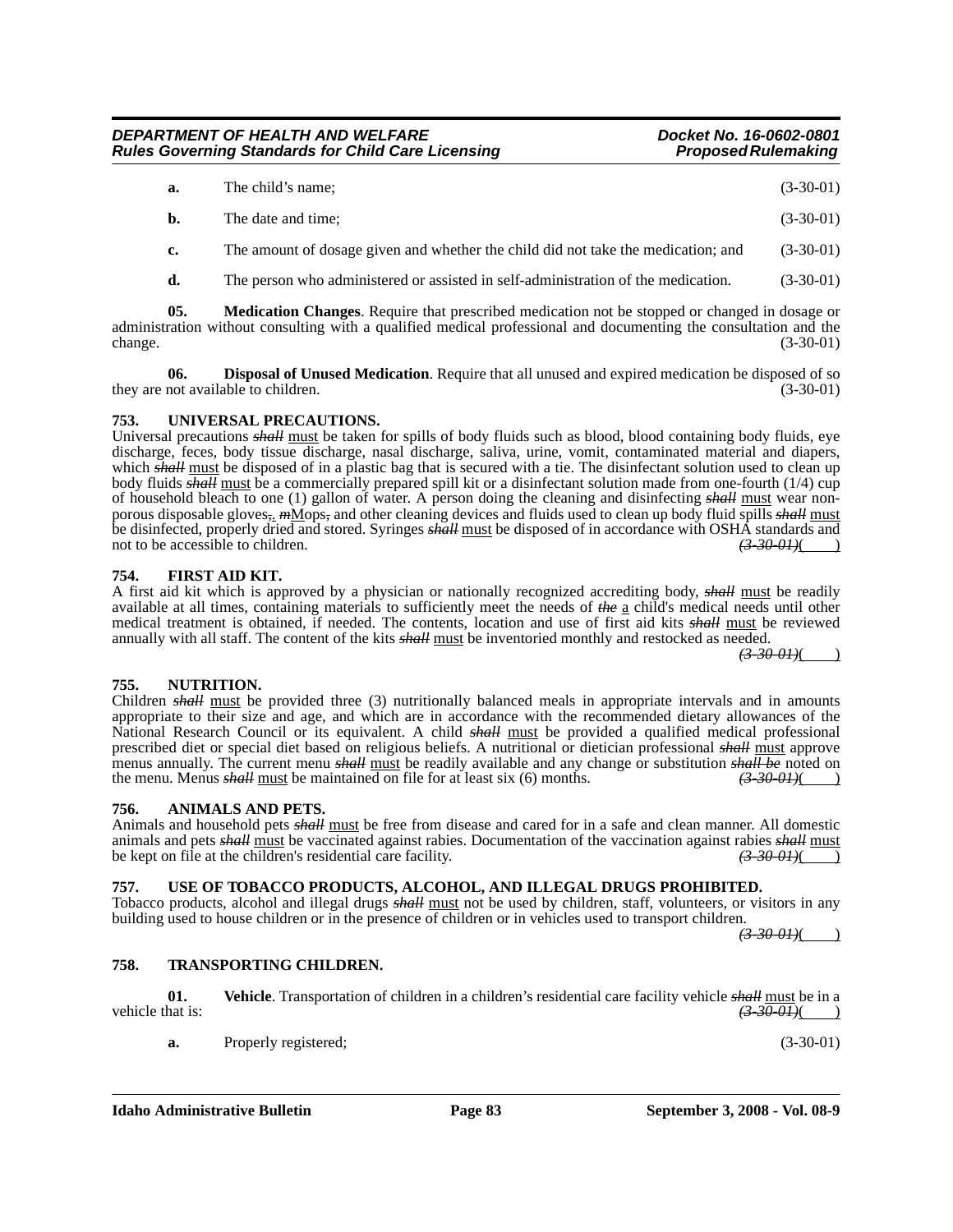| DEPARTMENT OF HEALTH AND WELFARE                          | Docket No. 16-0602-0801    |
|-----------------------------------------------------------|----------------------------|
| <b>Rules Governing Standards for Child Care Licensing</b> | <b>Proposed Rulemaking</b> |

| b.  | Covered by insurance for personal injury and liability;                                                                                                | $(3-30-01)$ |
|-----|--------------------------------------------------------------------------------------------------------------------------------------------------------|-------------|
| c.  | Driven by a person with a valid driver's license for the type of vehicle who complies with all<br>applicable traffic laws while transporting children; | $(3-30-01)$ |
| d.  | Maintained in a clean and safe condition;                                                                                                              | $(3-30-01)$ |
| e.  | Equipped with a red triangular reflector device for use in emergency;                                                                                  | $(3-30-01)$ |
| f.  | Equipped with a first aid kit; and                                                                                                                     | $(3-30-01)$ |
| g.  | Equipped with a fire extinguisher that is properly secured and not readily available to children.                                                      | $(3-30-01)$ |
| 02. | <b>Proper Seating of Children and Adults:</b>                                                                                                          | $(3-30-01)$ |
|     |                                                                                                                                                        |             |

**a.** A child *shall* must ride in an age appropriate vehicle restraint seat, properly secured, or if the child is large enough, in a vehicle manufactured seat*, properly using* and properly use the passenger restraint device; and  $(3-30-01)$ ( )

**b.** Adults riding in the vehicle *shall* must occupy a manufactured seat and *shall* use the passenger restraint device.  $\left(3-30-01\right)$  $\left( \frac{3-30-01}{ } \right)$ 

#### **759. CONTRABAND.**

A children's residential care facility *shall* must define prohibited contraband in a written policy. Contraband found in the possession of children or staff *shall* must be confiscated by staff and secured in a location inaccessible to children. Local law enforcement *shall* must be notified in the event that illegal contraband is confiscated. It *shall be* is the responsibility of the administrator or designee to dispose of all contraband not confiscated by law enforcement, in accordance with the children's residential care facility contraband policy.  $\left(3.30-0.01\right)$ accordance with the children's residential care facility contraband policy. (3-30-01)( )

#### **760. SEARCHES.**

If a children's residential care facility conducts searches of children, the children's residential care facility, staff or visitors, it *shall* must have and follow written policies and procedures. Searches *shall* must be completed in the least intrusive manner possible for the type of search being conducted. All contraband will be disposed of in accordance with these rules. The policies and procedures at a minimum *shall* require: the following procedures. (3-30-01)( )

**01. Pat Down Searches**. Pat down searches of children may only be conducted when the children's residential care facility feels it is necessary to discourage the introduction of contraband into the children's residential care facility, or to promote the safety of staff and other children. Pat down searches are conducted as follows:

(3-30-01)

**a.** By staff trained in proper search techniques; (3-30-01)

**b.** By a staff member of the same sex as the child being searched, and  $\frac{\text{shell must}}{\text{must}}$  be in the presence of taff member; another staff member; *(3-30-01)*( )

**c.** The child is told he is about to be searched; (3-30-01)

**d.** The child should remove all outer clothing (gloves, coat, hat and shoes) and empty all pockets; (3-30-01)

**e.** The staff person *shall* <u>must</u> then pat the clothing of the child using only enough contact to conduct priate search;  $\left(3,30,01\right)$ an appropriate search; *(3-30-01)*( )

**f.** If the staff detects anything unusual, the child *shall* must be asked to identify the item and appropriate steps *should be* taken to remove the item for inspection; *(3-30-01)*( )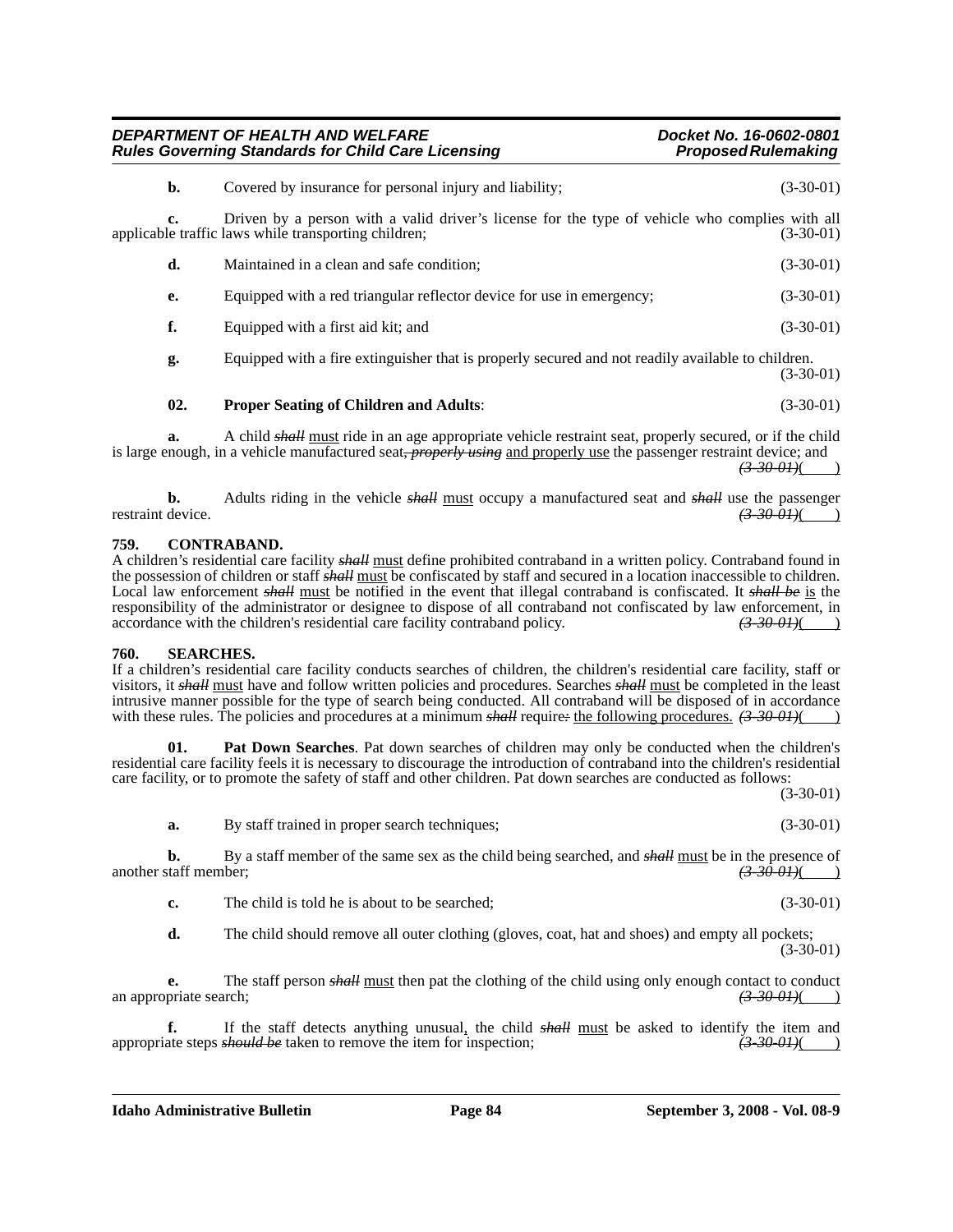If the child refuses to comply, the administrator or designee will be notified immediately and be olve the matter: and  $(3-30-01)$ responsible to resolve the matter; and

**02. Strip Searches are Prohibited**. *Strip searches may only be conducted after a pat down search, whenever there is reason to believe that contraband may be found through additional searches. Only the children's residential care facility administrator or his designee shall authorize strip searches. Strip searches are to be conducted as follows: (3-30-01)*( )

| $\boldsymbol{a}$ . | By staff trained in proper search techniques that do not touch the child; | (3300)                     |
|--------------------|---------------------------------------------------------------------------|----------------------------|
| h.                 | By two $(2)$ staff members of the same sex as the child who is searched;  | <del>(3-30-01)</del>       |
| e                  | Performed in an area that ensures the privacy of the child;               | $\left(3 - 30 - 01\right)$ |
| d.                 | The child removes all clothing and moves away from the articles;          | <del>(3 30 OH)</del>       |
| e                  | <i>Require the child to runs his hands through his hair</i> :             | <del>(3-30-01)</del>       |
|                    | <b>Staff search the clothing and return it to the child; and</b>          | <del>(3-30-01)</del>       |
|                    |                                                                           |                            |

#### *g. Body cavity searches are not to be conducted by children's residential care facility staff. (3-30-01)*

#### **761. BEHAVIOR MANAGEMENT AND DISCIPLINE POLICY.**

**01. Behavior Management**. A children's residential care facility *shall* must have and follow a behavior management and discipline policy for children which identifies appropriate and specific methods of behavior management and discipline, and ensures that the methods of behavior management and discipline are positive and consistent. Individualized behavior management *shall* must be based on an assessment of the child's needs, stage of development and behavior to promote self control, self direction, self esteem, and an acceptable pattern of social behavior appropriate to the age and development level of the child. The policy *shall* must include the concept and application of least restrictive effective treatment and positive reinforcements and prohibits the following:  $\left(3-30-0.01\right)$ following: *(3-30-01)*( )

**a.** Physical force, except as permitted under the restraint Sections 766 and 767 of these rules;

(3-30-01)

**b.** Any kind of punishment inflicted on the body, including spanking, hitting, slapping, spitting, kicking, shaking, pulling hair, pinching skin, twisting of an arm or leg in a way that would cause pain or injury to the child, kneeling and sitting on the chest of a child, placing a choke hold on a child, bending back a finger, and shoving or pushing a child into the wall, floor or other stationary object; (3-30-01)

**c.** Cruel and unusual physical exercise, including forcing the child to take an uncomfortable position; (3-30-01)

**d.** Verbal abuse, ridicule, humiliation, profanity and other forms of degradation directed at a child or a child's family; (3-30-01)

**e.** Locked confinement in an area except an area approved by the Department for confinement of a child as provided in these rules; (3-30-01)

**f.** Withholding of necessary food, clothing, bedding, rest, toilet use, bathing facilities, and entrance to a children's residential care facility housing a child; (3-30-01)

**g.** Denial of visits or communication with the child's family except as specified in the child's service plan or court order; (3-30-01)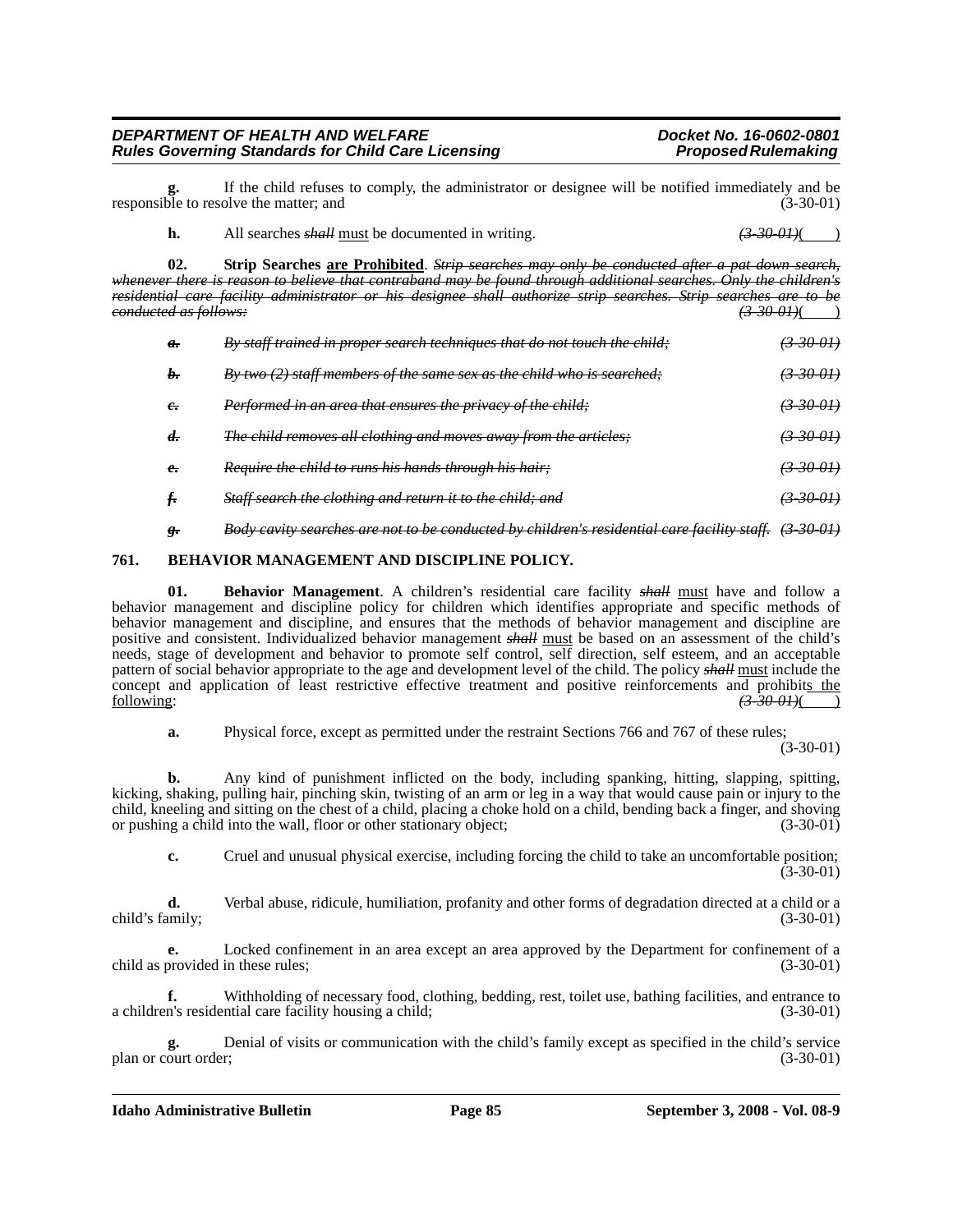**h.** Denial of necessary educational, medical, counseling, and social services; (3-30-01)

**i.** Disciplining a child or group of children for the actions of one (1) child, unless the organization's policies and procedures for group behavior management and discipline are based on a nationally recognized peer group treatment model and clearly prescribe the circumstances and safeguards under which disciplining the group is allowed and is supervised directly by staff; allowed and is supervised directly by staff;

**j.** The placing of anything in or on a child's mouth; and (3-30-01)

**k.** A physical work assignment that produces unreasonable discomfort. (3-30-01)

**02. Documentation**. An organization *shall* must document that the policy has been provided to a resident capable of reading it or is explained to the resident appropriate to his age and level of understanding and is made available to parents, guardians, and referral sources. *(3-30-01)*( )

#### **762. TIME-OUT.**

A children's residential care facility *shall* must have and follow written policy and procedures governing the appropriate use of time-out, *which shall* as required*:* in Subsections 762.01 through 762.08 of this rule.

*(3-30-01)*( )

**01.** Use. Time-out is only used when a child's behavior is disruptive to the child's ability to learn, to the appropriately, or to function appropriately with other children or the activity. (3-30-01) participate appropriately, or to function appropriately with other children or the activity.

**02. Children Under Six Years of Age**. For children under six (6) years of age, the period of time for time-out is not to exceed one (1) minute for each year of the child's age and is used as a supplement to, but not a substitute for other developmentally appropriate positive methods of behavior management. (3-30-01)

**03.** Children Six Years of Age or Older. For children six (6) years of age and older the time duration not exceed sixty (60) consecutive minutes.  $\left(3\text{-}30\text{-}01\right)$ *shall* cannot exceed sixty (60) consecutive minutes.

**04. Prohibited Locations**. The time-out *is* cannot be in a closet, bathroom, *or* unfinished basement, or attic and *is* cannot be in a locked area or box. *(3-30-01)*( )

**05. Documentation**. A description in sufficient detail to provide a clear understanding of the incident which resulted in the child being placed in time-out, and the staff's attempts to help the child avoid time-out.

(3-30-01)

**06. Observations.** A staff *has been* person is designated to be responsible for visually observing the candom intervals not to exceed fifteen (15) minutes.  $\left(3\text{-}30\text{-}01\right)$ child at random intervals not to exceed fifteen (15) minutes.

**07. Re-Introduction to the Group**. The child is re-introduced to the group in a sensitive and nonpunitive manner as soon as control is regained. (3-30-01)

**08.** Review. If there are more than ten (10) time-outs for a child in a twenty-four (24) hour period, a review is conducted by the chief administrator or designee, to determine the suitability of the child remaining in the children's residential care facility, whether modifications to the child's service plan are warranted, or whether staff need additional training in alternative therapeutic behavior management techniques and appropriate action taken is based on the findings of the review. (3-30-01)

#### **763. UNLOCKED SECLUSION.**

If a children's residential care facility uses seclusion there *shall* must be written policies and procedures, which at a minimum *shall* requires:  $(3-30-01)$  (3.30-01)

**01. Use of Unlocked Seclusion**. Unlocked seclusion *shall* must not be used as punishment or to substitute for other developmentally appropriate positive methods of behavior management. Seclusion may only be used as a means of intervention when the child's behavior is so violent or disruptive that it presents a high risk of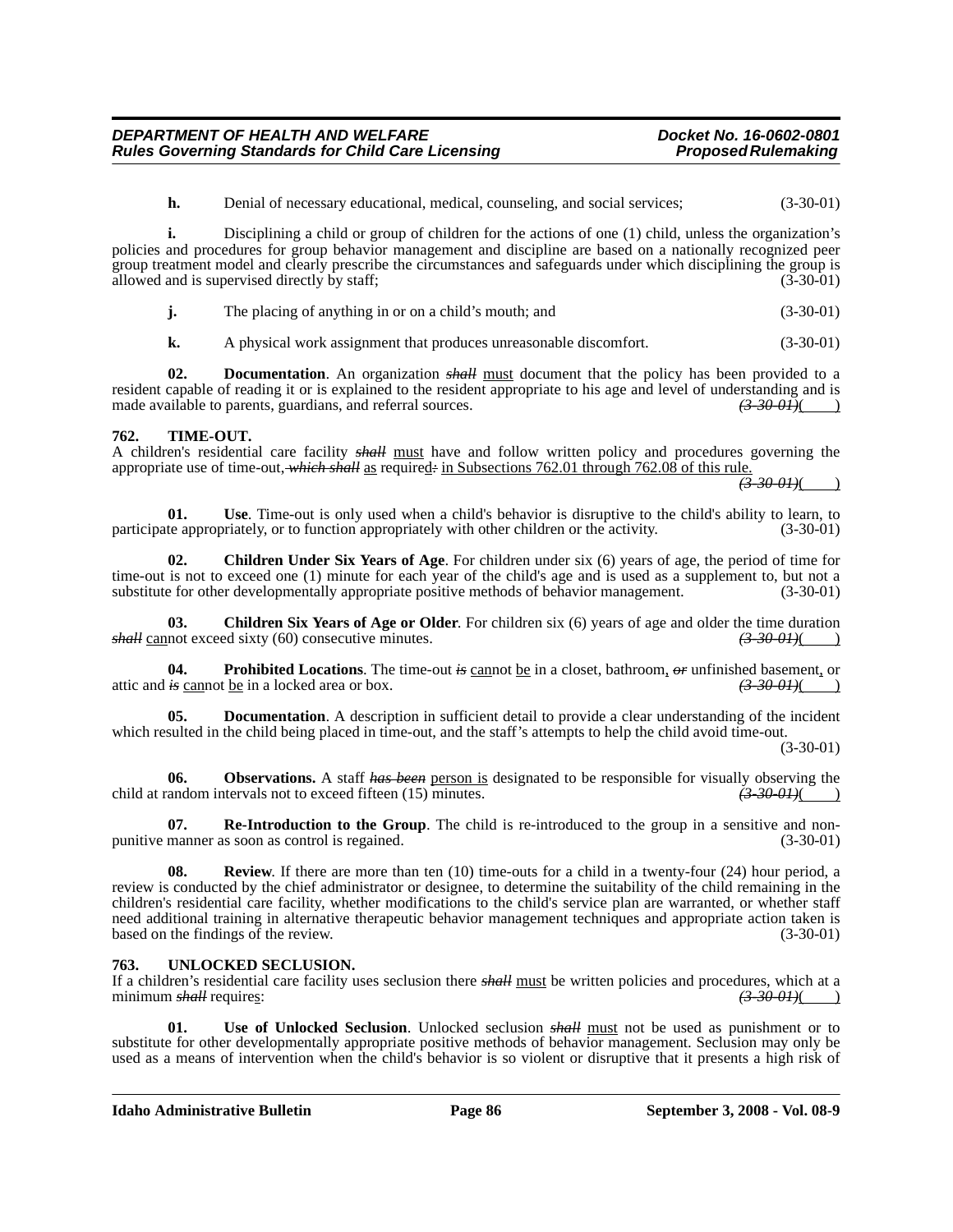physical or emotional harm to self or others, and less restrictive and less punitive interventions have been applied without success.  $\left(3,30,01\right)$  $\overline{\overline{\text{without success.}}}$ 

**02. Time Needed**. Seclusion *shall* must be used only for the time needed to change the behavior compelling it.  $\sqrt{3-30-01}$ 

**03. Children Under Six Years of Age**. For children under six (6) years of age, the period of time is not to exceed one (1) minute for each year of the child's age and is used as a supplement to, not a substitute for, other developmentally appropriate positive methods of behavior management. For children six (6) years of age and older<br>the time duration  $\frac{\partial H}{\partial t}$  cannot exceed sixty (60) consecutive minutes. (3-30-01) the time duration *shall* cannot exceed sixty (60) consecutive minutes.

**04. Restrictions on Seclusion**. The seclusion *shall* <u>must</u> not be in a box, closet, bathroom, unfinished t or attic.  $\left(3-30-01\right)$ basement or attic.

**05. Staff Supervision**. A staff person is designated to be responsible for visually observing the child at random intervals, which are not to exceed fifteen (15) minutes throughout the period of seclusion, and *shall* must be recorded in a log. recorded in a log.

**06. Supervisory Approval**. Supervisory approval is required for a period of seclusion of one (1) child that exceeds two (2) hours, or the total seclusion time exceeds three (3) hours in a twenty-four (24) hour period, or more than four (4) separate seclusion incidents in a twenty-four (24) hour period. (3-30-01)

**07. Documentation**. Each seclusion *shall* must be documented in writing and include the child's name, reason for the seclusion, date and start and end time of the seclusion and the staff assigning the seclusion.

 $(3-30-0)$ 

**08.** Re-Introduction. The child is re-introduced to the group in a sensitive and non-punitive manner as ne can participate appropriately.  $(3-30-01)$ soon as he can participate appropriately.

**09.** Review. If there are more than ten (10) seclusion's for a child in a twenty-four (24) hour period, there *shall* must be a review by the chief administrator or his designee. The review *shall* is to determine whether modifications to the child's service plan are warranted and whether staff needs additional training in alternative therapeutic behavior management techniques or disciplinary action. Appropriate action *shall* must be taken based on the findings of the review. the findings of the review.

#### **764. LOCKED SECLUSION.**

Locked seclusion is used only when a child's behavior is so violent or disruptive that it presents a high risk of physical or emotional harm to the child or others and other less restrictive and less punitive interventions have been applied without success. Locked seclusion is prohibited for: non-violent and non-assaultive offenses and behaviors; practices designed to prevent children from running away; secluding a child who is ill; as a punishment; and facilitating supervision for the convenience of staff. No more than one (1) child *shall* can be in a locked seclusion room at a time. Supervisory staff *shall* must be notified at the time the locked seclusion begins. *(3-30-01)*( )

**01. Duration**. Locked seclusion *shall* must be used only for the time needed to change the behavior compelling its use. Locked seclusion *shall* cannot exceed two (2) consecutive hours or a total of four (4) nonconsecutive hours within any twenty-four (24) hour period, unless approved by a qualified medical professional.

*(3-30-01)*( )

**02. Potentially Harmful Objects**. A child placed in locked seclusion *shall* must not be in possession of belts, matches, weapons or any other potentially harmful objects or materials that could present a risk of harm to the child.  $\left(3-30-0.01\right)$ the child. **(3-30-01)**( )

**03. Observation**. A child in locked seclusion *shall* must be observed by staff at random intervals, not to exceed every ten (10) minutes to assure that the child is safe.  $(3-30-01)$   $(3-30-01)$ 

**04. Locked Seclusion Log**. A locked seclusion room log *shall* must be maintained and at a minimum includes: *(3-30-01)*( )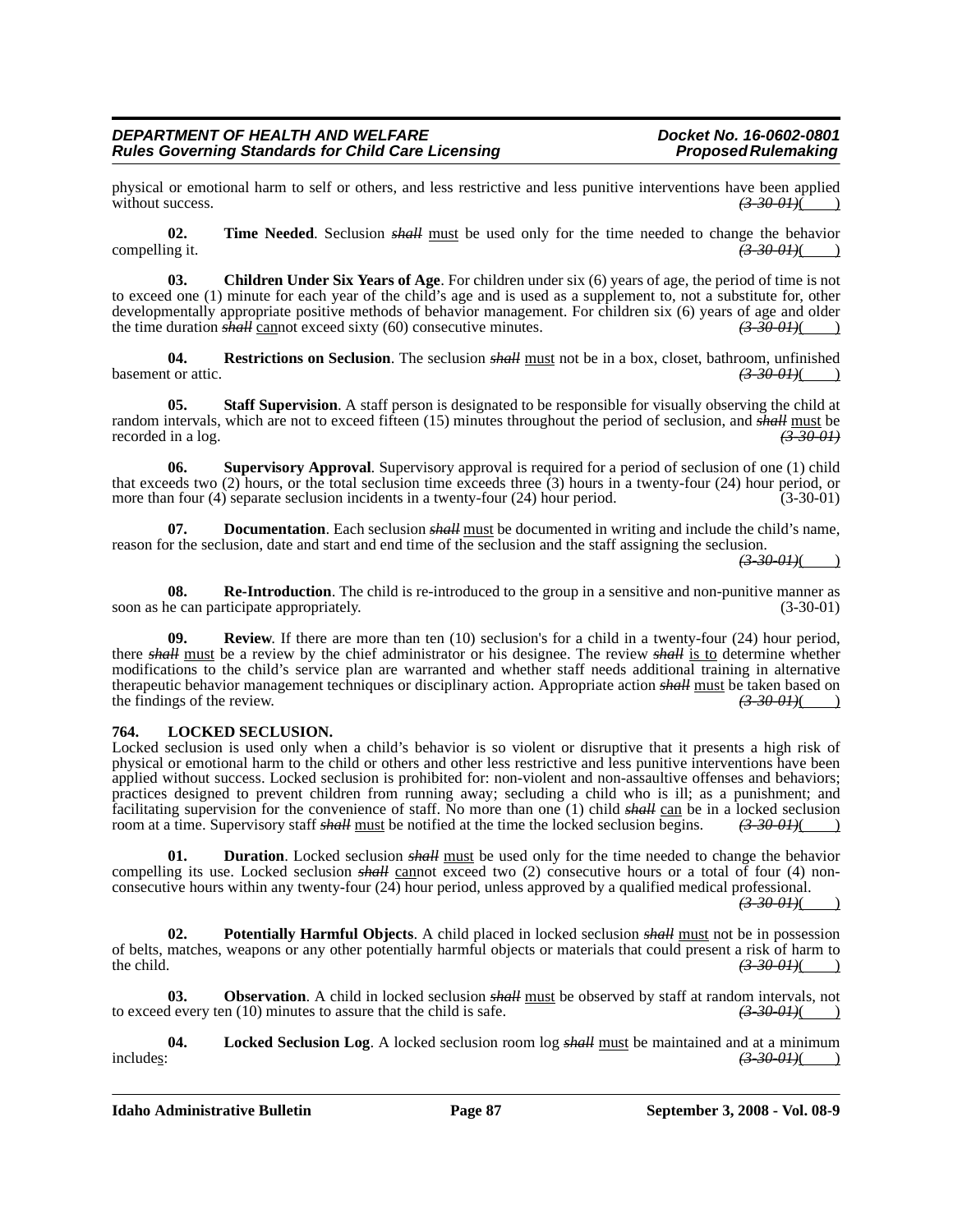| a. | The child's name;                                                                                        | $(3-30-01)$ |
|----|----------------------------------------------------------------------------------------------------------|-------------|
| b. | The date and time of placement in locked seclusion;                                                      | $(3-30-01)$ |
| c. | The name of the staff who requested the child's locked seclusion;                                        | $(3-30-01)$ |
| d. | The name of the supervisory staff notified and the time and date notified.                               | $(3-30-01)$ |
|    | A - Johannia in 1995, iang Johannia ng manalita ng Isang Isaang Jino - af tha ing Johann India na maling |             |

**e.** A description in sufficient details, to provide a clear understanding, of the incident which resulted in the child being placed in locked seclusion and the staff's attempts to help the child avoid locked seclusion; (3-30-01)

|    | A record of observations; and                       | $(3-30-01)$ |
|----|-----------------------------------------------------|-------------|
| g. | The date and time of removal from locked seclusion. | $(3-30-01)$ |

**05. Re-Introduction**. The child *shall* <u>must</u> be re-introduced to the group in a sensitive and non-<br>manner as soon as he has re-gained control.  $\frac{(3-30-01)(}{2-20-01}$ punitive manner as soon as he has re-gained control.

**06.** Review. When a child is in locked seclusion for a total of two (2) cumulative hours or four (4) noncumulative hours within a twenty-four (24) hour period, there must be a review by the chief administrator or his designee within one (1) working day. The review *shall* is to determine whether modifications to the child's service plan is warranted, and whether staff need additional training in alternative therapeutic behavior management techniques or disciplinary action. Appropriate action *shall* must be taken based on the findings of the review.

*(3-30-01)*( )

#### **765. LOCKED SECLUSION ROOM REQUIREMENTS.**

Rooms used for locked seclusion *shall* must measure at least seventy-five (75) square feet with a ceiling height of at least seven (7) feet. They *shall* must have either natural or mechanical ventilation and be equipped with a break resistant window, or a mirror or camera that allows for full observation of the room. Locked seclusion rooms *shall* must have no hardware, equipment or furnishings that obstruct observing the child or that present a physical hazard or a suicide risk. Rooms used for locked seclusion *shall* must be inspected and approved by a fire inspector and the  $\left( \frac{3-30-01}{2} \right)$ 

#### **766. MECHANICAL RESTRAINT.**

If a children's residential care facility uses mechanical restraint, it *shall* must have and follow written mechanical restraint policies and procedures. The policies *shall* <u>must</u> at a minimum require *that:* those described in Subsections 766.01 through 766.13 of this rule. (3-30-01) 766.01 through 766.13 of this rule. *(3-30-01)*( )

**01. Mechanical Restraint Use as a Last Resort**. Mechanical restraint *shall* must only be used as a last resort when other therapeutic techniques have not worked and less restrictive interventions have been tried and have been found to be ineffective, and only after at least one (1) of the following has been determined: *(3-30-01)*( )

**a.** The child is emotionally or physically uncontrollable and constitutes a serious and evident danger others;<br>(3-30-01) to self or others:

**b.** The child is causing serious property damage; or (3-30-01)

**c.** An attempted escape is imminent and the child is out of control and poses a danger to self or others. (3-30-01)

**02. Staff Training**. All staff who apply mechanical restraints *shall* must be trained in the proper and safe use of the mechanical restraint device used and training must be current and documented.  $(3-30-01)()$ 

**03. Intervention**. Staff *shall* must inform the child that if his behavior continues, staff will have to intervene by placing him in mechanical restraint to help him regain control.  $\left(3\text{-}30\text{-}01\right)(\text{ }$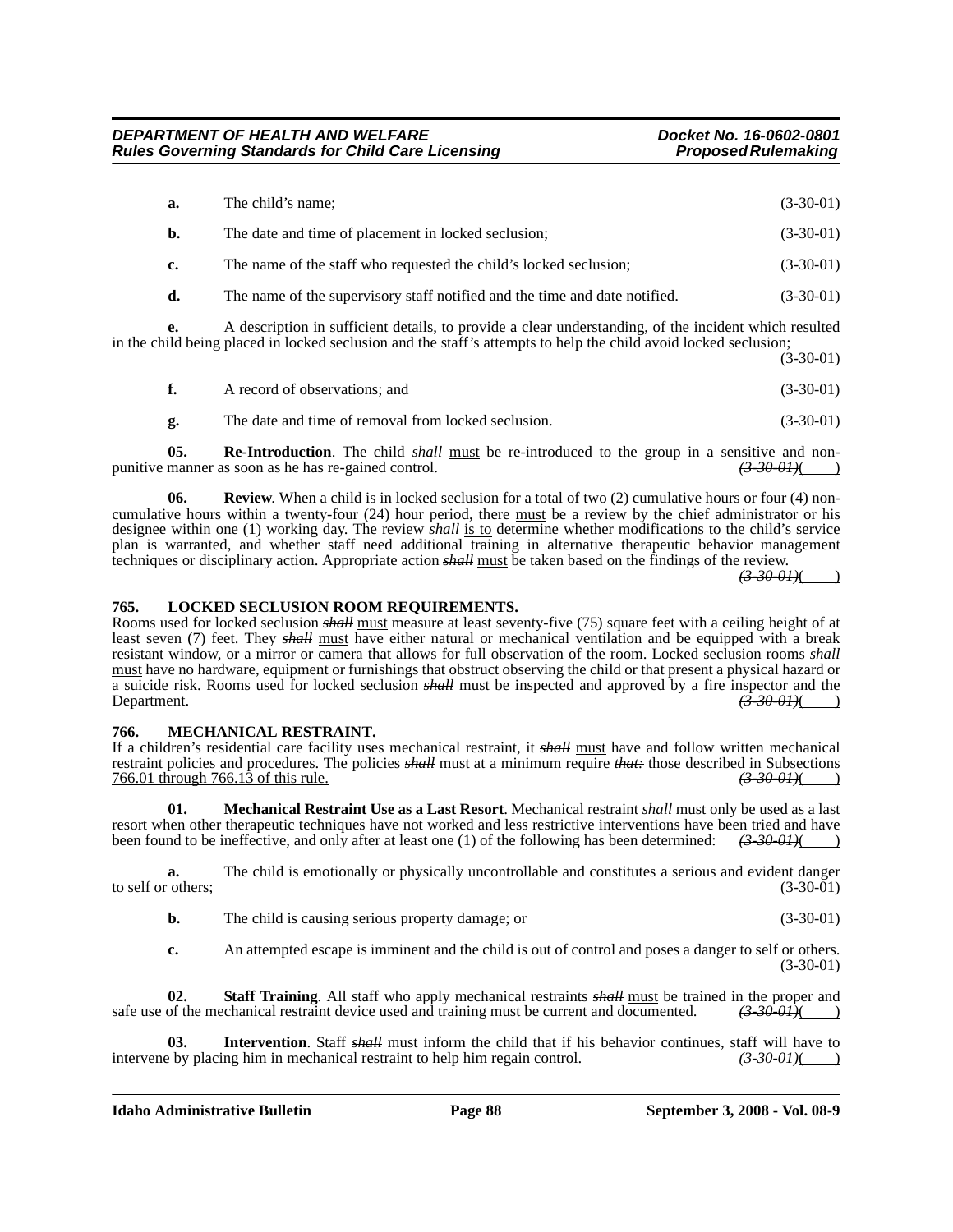**04. Administrator Approval**. The administrator or designee *shall* must approve the use of mechanical restraint for the specific child for the specific behavior before each application of mechanical restrain.

 $(3-30-01)$ 

**05.** Restraint Type. Restraints *shall* must be of a soft type when used to restrain the child's wrists to his side, secure the child's ankles together, or both; or be in or on a mechanical restraint device specifically designed for restraint which is recognized as safe and is made by a nationally recognized restraint device manufacturer. A restraint device *shall* must be used only in accordance with the manufacturer's written instructions for the device, except that handcuffs may not be used for more than five (5) minutes when it has been determined that the child may harm himself or others while the mechanical restraint is being applied. Handcuffs may only be used for the time needed to apply the mechanical restraints. needed to apply the mechanical restraints.

**06. Used Only Until Child Has Regained Control**. A mechanical restraint *shall be* is used only until the child has regained control.  $\left(3-30-01\right)$  ( $\left(3-30-01\right)$ )

**07. Prohibitions on Mechanical Restraints**. Mechanical restraints are prohibited when there are specified medical reasons pursuant to a qualified medical professional's order. A child *shall* must not be mechanically restrained to a fixed object except one that was specifically designed for the purpose, meets nationally recognized standards and has been approved by the Department. Mechanical restraints *shall* must not be used for non-violent and non-assaultive offenses and behaviors as punishment to facilitate supervision for the convenience of staff or as a substitute for a treatment program.  $\left(3-30-0.01\right)$ substitute for a treatment program.

**08. Monitoring**. A staff assigned to monitor a child placed in mechanical restraint *shall* must have no other immediate responsibility and *shall* <u>must</u> be in visual and auditory contact with the child at all times to ensure that all personal needs of the child are met, including access to toilet facilities as needed.  $\left(3$ that all personal needs of the child are met, including access to toilet facilities as needed. *(3-30-01)*( )

**09. Professional Opinion**. After one (1) hour has elapsed with the child in mechanical restraint, or if the child is released from mechanical restraint and has to be placed back in mechanical restraint, the supervisor *shall* must obtain a qualified medical or mental health professional's opinion regarding continuation of the restraint. The professional giving the opinion *shall* must be thoroughly familiar with the proper use of the mechanical restraint device being used. It *shall be* is the qualified medical or mental health professional's responsibility to assess the problem requiring the use of restraint and amass any resources necessary to eliminate the problem.  $(3-30-01)$ 

**10.** Mechanical Restraint Log. There *shall* must be a mechanical restraint log documenting each use of mechanical restraint that *shall* includes: *(3-30-01)*( )

| а.        | The child's name;                                                          | $(3-30-01)$ |
|-----------|----------------------------------------------------------------------------|-------------|
| b.        | The date and time of placement in mechanical restraint;                    | $(3-30-01)$ |
| $c_{\rm}$ | The name of the staff who requested the mechanical restraint of the child; | $(3-30-01)$ |

**d.** The name of the administrator or designee who approved the use of mechanical restraint of the child; (3-30-01)

**e.** A description in sufficient details to provide a clear understanding of the incident which resulted in the child being placed in mechanical restraint and the staff's attempts to help the child avoid mechanical restraint;

(3-30-01)

**f.** Detailed observation notes by the person assigned to monitor the child while in mechanical restraint; (3-30-01)

**g.** Documentation of the professional opinion required if a restraint lasts for more than one (1) hour or ed to mechanical restraint; and (3-30-01) is returned to mechanical restraint; and

**h.** The date and time of removal from mechanical restraint. (3-30-01)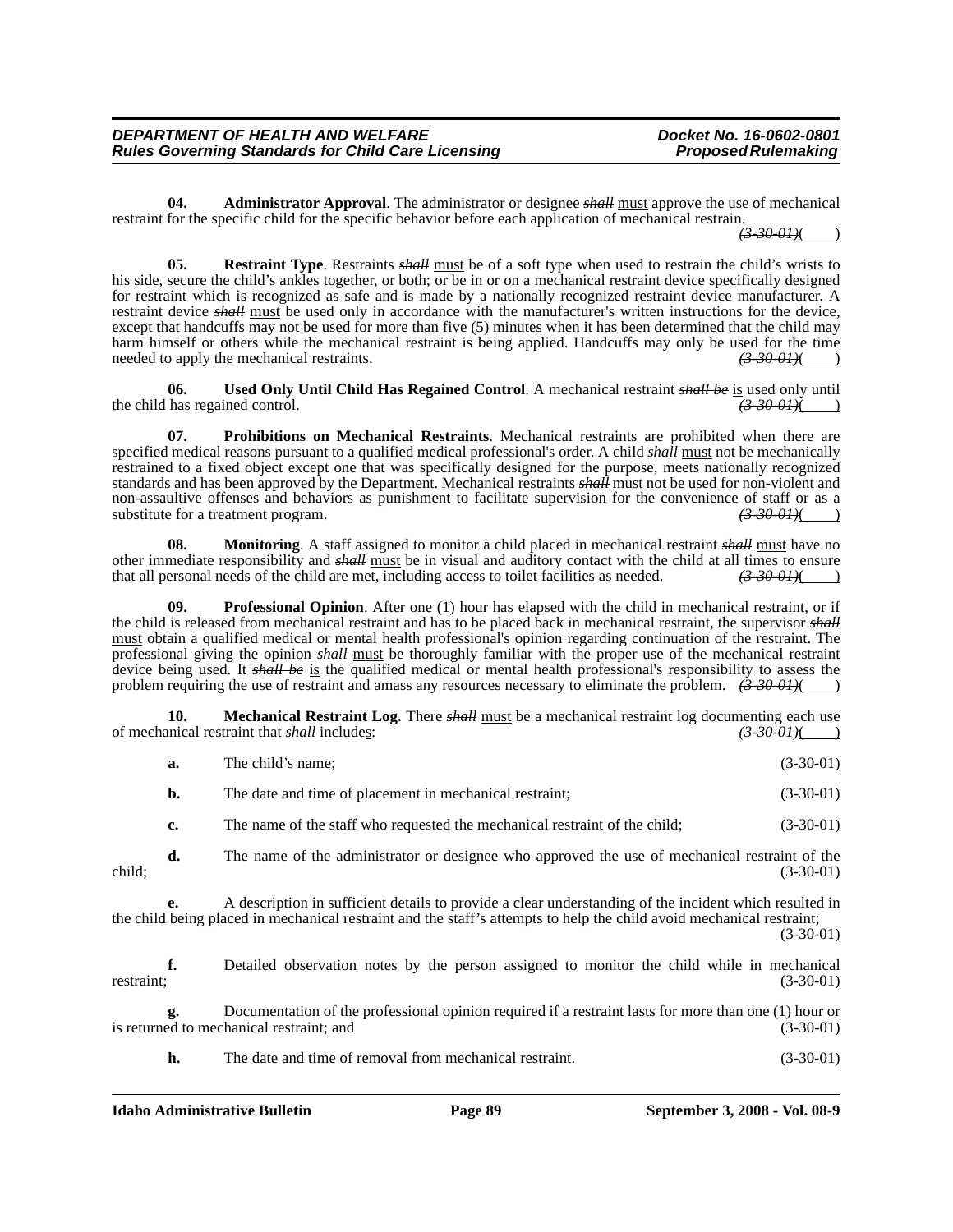**11.** Counsel. When the child has been released from mechanical restraint, staff *shall* must counsel with the child about the behavior and problems experienced that resulted in the mechanical restraint.  $(3-30-01)()$ 

**12. Re-Introduction**. The child *shall* must be re-introduced to the group in a sensitive and nonpunitive manner as soon as he has regained control. *(3-30-01)*( )

**13.** Review. When the child is in mechanical restraint there *shall* must be a review by the chief administrator or designee within twenty-four (24) hours. The review *shall be* is to determine the suitability of the child remaining in the children's residential care facility, whether modifications to the child's service plan is warranted and if staff need further training or disciplinary action. Appropriate action *shall* must be taken based on the findings of the review. The person doing the review *shall* must be knowledgeable about the proper use of the mechanical restraint devise and its impact on the child. mechanical restraint devise and its impact on the child.

#### **767. ALTERNATIVE FORMS OF RESTRAINT.**

A children's residential facility *shall* must have and follow written policies and procedures governing the appropriate use of alternative forms of restraint. *Alternative forms of restraint may include, but are not limited to: pepper spray, tear gas, and medically administered sedatives.* The policies and procedures *shall* must be in accordance with the restraint intervention strategies of a nationally recognized program and approved by the Department. The polic*y*ies *shall* must at a minimum require *that:* those described in Subsections 767.01 through 767.11 of this rule.

 $\sqrt{(3-30-01)}$ 

**01. Restraint Used as a Last Resort**. Restraint is only to be used as a last resort when other therapeutic techniques have not worked and less restrictive interventions have been tried and have been found not to be effective and only after one (1) of the following has been determined:  $\left(3\text{-}30\text{-}01\right)\left(2\text{-}30\text{-}01\right)$ 

**a.** The child is emotionally or physically uncontrollable and constitutes a serious and evident danger others;<br>(3-30-01) to self or others;

**b.** The child is causing serious property damage; or (3-30-01)

**c.** An attempted escape is imminent and poses a serious and evident danger to self or to the community. (3-30-01)

**02. Staff Training**. All staff who apply restraints are trained in the proper and safe use of the restraint device used and the training is current and documented, including any special certification required to apply the restraint. (3-30-01) restraint.  $(3-30-01)$ 

**03.** Intervention. Staff informs the child that if his behavior continues, staff will have to intervene by straint to help him gain control. (3-30-01) use of restraint to help him gain control.

**04. Restraint Approval**. Administrative or designee approves the restraint for the specific child for the specific behavior before each application of restraint. (3-30-01)

**05.** Used Only Until the Child Has Regained Control. Restraint *shall only be* is used only until the regained control. (3-30-01) child has regained control.

| 06. | <b>Restraint Is Prohibited:</b>                                                     | $(3-30-01)$ |
|-----|-------------------------------------------------------------------------------------|-------------|
| a.  | When there are specific medical reasons pursuant to a medical professional's order; | $(3-30-01)$ |
| b.  | For non-violent and non-assaultive behaviors;                                       | $(3-30-01)$ |
| c.  | As punishment;                                                                      | $(3-30-01)$ |
| d.  | To facilitate supervision for the convenience of staff; and                         | $(3-30-01)$ |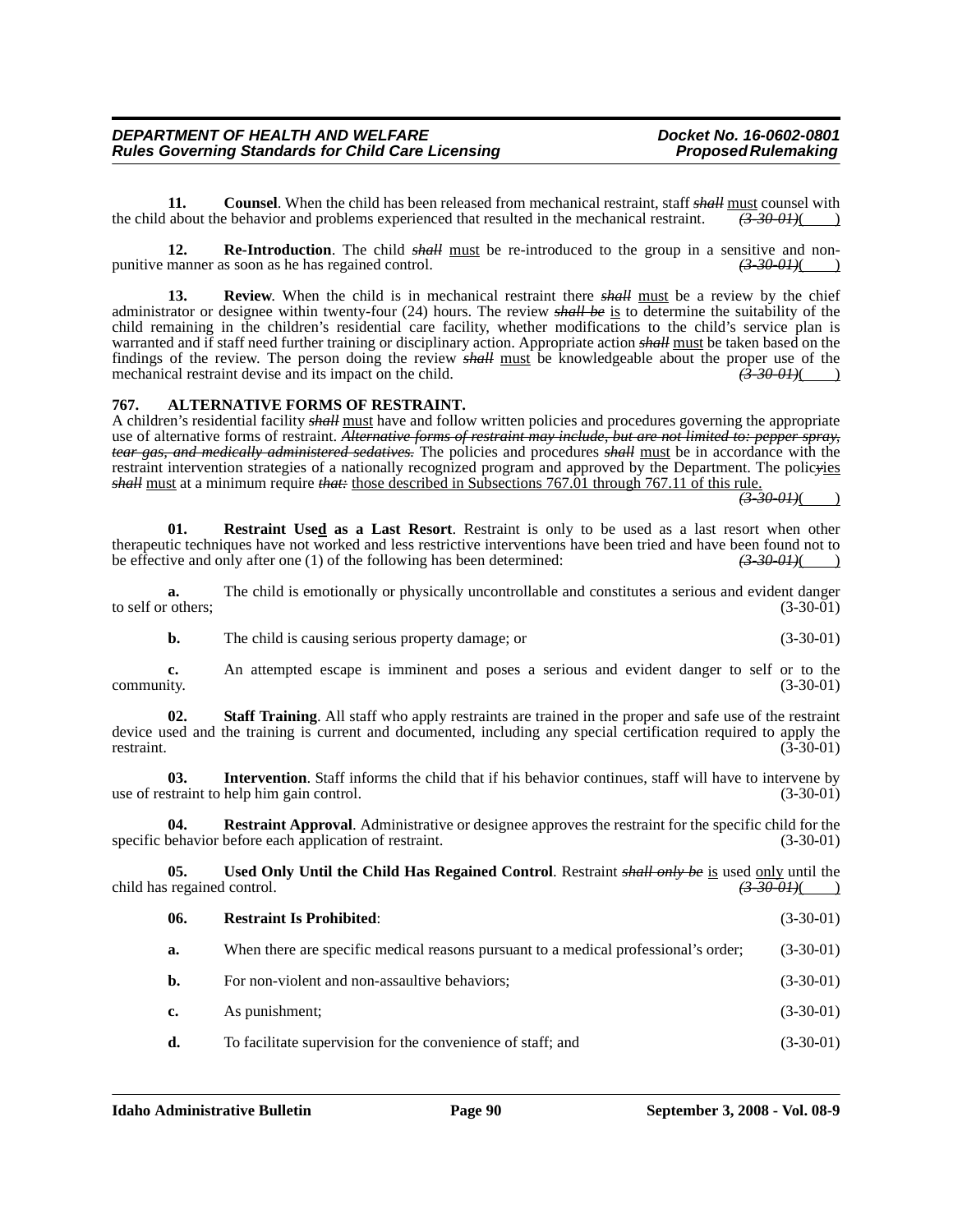| DEPARTMENT OF HEALTH AND WELFARE                          | Docket No. 16-0602-0801    |
|-----------------------------------------------------------|----------------------------|
| <b>Rules Governing Standards for Child Care Licensing</b> | <b>Proposed Rulemaking</b> |

| e.  | As a substitute for other more effective treatment methods.                                                                                                                                                                                                                                                                                        | $(3-30-01)$ |
|-----|----------------------------------------------------------------------------------------------------------------------------------------------------------------------------------------------------------------------------------------------------------------------------------------------------------------------------------------------------|-------------|
| 07. | <b>Monitoring.</b> A staff assigned to monitor a child in restraint <i>shall</i> must have no other immediate<br>responsibility and shall must be in visual and auditory contact with the child at all times to ensure that all personal<br>needs of the child are met, including access to toilet facilities as needed.<br><del>(3–30–01)</del> ( |             |
| 08. | <b>Restraint Log.</b> A restraint log documenting each use of restraint which includes:                                                                                                                                                                                                                                                            | $(3-30-01)$ |
| a.  | The child's name;                                                                                                                                                                                                                                                                                                                                  | $(3-30-01)$ |
| b.  | The time and date of initiation of the restraint;                                                                                                                                                                                                                                                                                                  | $(3-30-01)$ |
| c.  | The name of the staff who requested the restraint of the child;                                                                                                                                                                                                                                                                                    | $(3-30-01)$ |
| d.  | The name of the administrator or designee who approved the use of the restraint of the child;                                                                                                                                                                                                                                                      | $(3-30-01)$ |
| e.  | A description in sufficient details to provide a clear understanding of the incident which resulted in<br>the child being restrained and the staff's attempts to help avoid the restraint;                                                                                                                                                         | $(3-30-01)$ |
| f.  | Detailed observation notes by the person assigned to monitor the child while in restraint; and                                                                                                                                                                                                                                                     | $(3-30-01)$ |
| g.  | The time and date of termination of the restraint.                                                                                                                                                                                                                                                                                                 | $(3-30-01)$ |

**09. Counsel**. When a child has been released from restraint, staff *shall* must counsel with the child about behavior and problems experienced which resulted in the restraint use. *(3-30-01)*( )

**10. Re-Introduction**. The child is re-introduced to the group in a sensitive and non-punitive manner as soon as he has regained control. (3-30-01) (3-30-01)

**11. Review**. When a child has been in restraint, there *will* must be within twenty-four (24) hours a review by the chief administrator or his designee. The review *shall be* is to determine the suitability of the child remaining in the children's residential care facility and whether modifications to the child's service plan is warranted and if staff need further training or disciplinary action. Appropriate action *shall* must be taken based on the findings of the review. The person doing the review *shall* must be knowledgeable about the proper use of the restraint device and its impact on the child.  $\left(3-30-0.01\right)$ and its impact on the child.

#### **768. TRANSPORTATION OF CHILDREN IN RESTRAINTS PROHIBITED.**

*When children who are security risks are transported they shall be accompanied by child care workers of the same gender. When rest stops and meals are provided to a child who is in mechanical restraints during transportation, the stops shall be made in areas with a minimum exposure to the public when possible. The childcare worker shall accompany the child during restroom stops. All vehicle doors shall be locked. Under no circumstances is a child to be restrained to a vehicle.* A children's residential facility or its agents are prohibited from transporting children in restraints.  $\left(3-30-01\right)$ (

### *(BREAK IN CONTINUITY OF SECTIONS)*

#### **780. ADDITIONAL PROVISIONS FOR CHILDREN'S ALCOHOL-DRUG ABUSE RESIDENTIAL CARE FACILITIES.**

*(Sections 780 through 789, see also Sections 500 through 599 and 700 through 769.)* In addition to complying with Sections 500 through 599, 700 through 769, and 800 through 899 of these rules, a children's alcohol and drug abuse residential care facilities must be approved under IDAPA 16.07.20, "Alcohol and Substance Use Disorder Treatment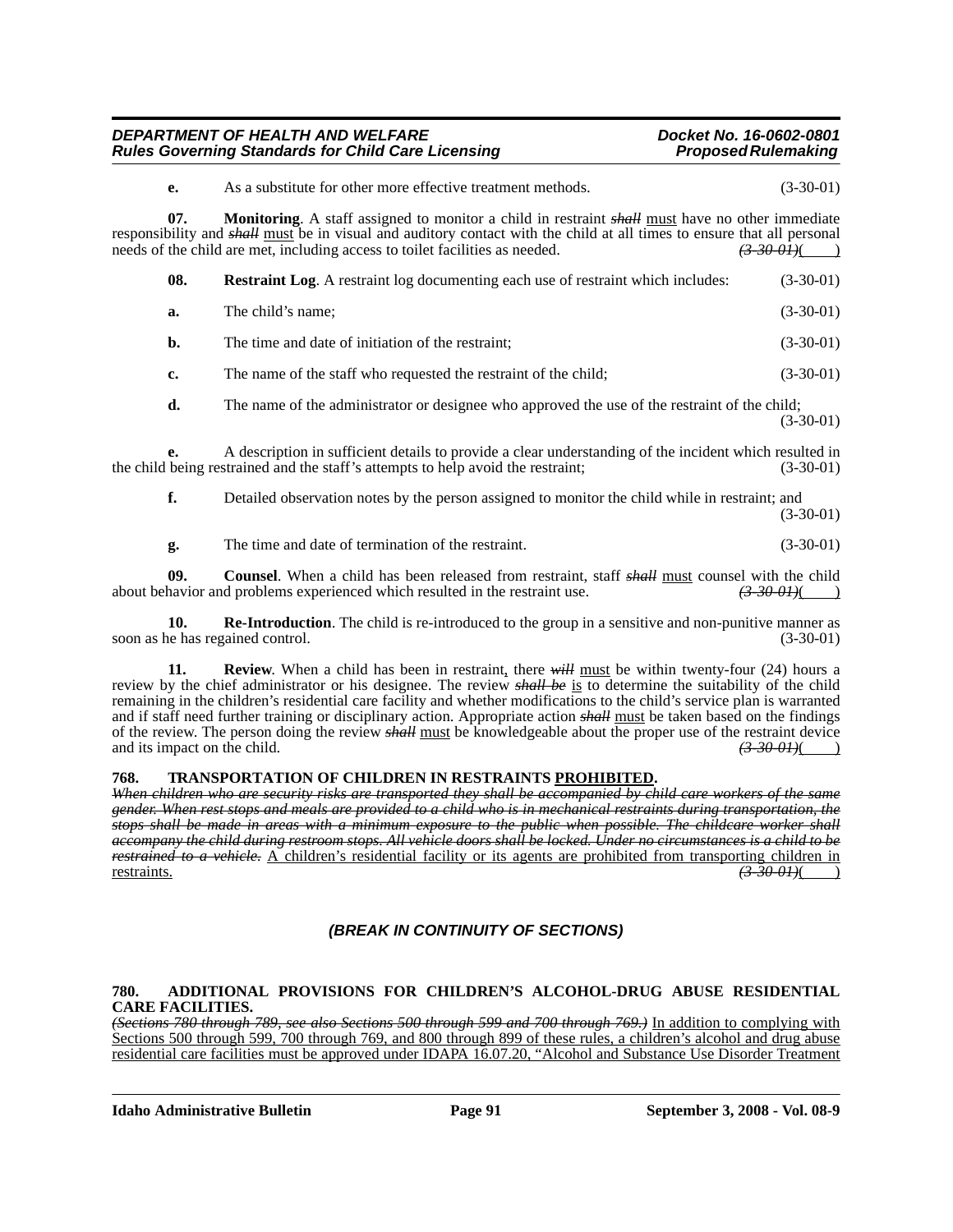#### Programs." *(3-30-01)*( )

#### *781. DIAGNOSIS.*

*A children's alcohol-drug treatment facility shall only admit children with a primary diagnosis of substance abuse, alcohol or drug dependency. (3-30-01)*

#### *782. TREATMENT FOCUS.*

*A children's alcohol-drug abuse residential care facility program shall focus primarily on alcohol-drug abuse diagnosed problems. A child who is likely to have a withdrawal reaction shall be admitted only after stabilization of withdrawal unless the children's residential care facility has a medically supervised program specifically designed for dealing with withdrawal. A children's alcohol-drug abuse residential care facility shall provide individual and group counseling sessions, family treatment services, and alcohol-drug education sessions. Care shall include at least twenty-one (21) hours a week of treatment program hour's specific to alcohol-drug treatment by clinical staff, including planned and structured education, individual and group counseling, family counseling and motivational counseling. (3-30-01)*

#### *783. CARE TO CHILDREN AND ADULT RESIDENTS.*

*An alcohol-drug treatment facility providing care to both children and adults shall ensure the separation of the two (2) populations, which includes not sharing the same wing, or the same floor for recreation, living, sleeping, and restroom facilities. Children and adult residents shall not dine together. Children and adult residents shall not share treatment groups, recreation, counseling sessions, educational programs, or treatment programs unless there is a documented therapeutic reason. (3-30-01)*

#### *784. STAFF QUALIFICATIONS FOR CHILDREN'S ALCOHOL-DRUG ABUSE RESIDENTIAL FACILITY.*

*01. Chief Administrator. Qualifications of the chief administrator must be verified through written documentation of work experience, education and classroom instruction. The chief administrator must have at least: (3-30-07)*

*a. A Master's degree from an accredited college or university in a relevant field and two (2) years of paid full-time experience with one (1) year in administration; or (3-30-01)*

*b. A Bachelor's degree from an accredited college or university in a relevant field and three (3) years of paid full-time experience with one (1) year in administration; and (3-30-01)*

*c. Knowledge and demonstrated competence in planning, budget development and other administrative duties. (3-30-01)*

*02. Clinical Director Qualifications. A clinical director must have at least: (3-30-07)*

*a. A Master's Degree from an accredited college or university in a relevant field and five (5) years of paid full-time experience with three (3) years experience in direct alcohol-drug abuse treatment; (3-30-01)*

*b. Knowledge and experience and demonstrated competence in treatment including client evaluation, counseling techniques, relapse prevention, case management and family systems; and (3-30-01)*

*c. Working knowledge of the normal process of child and adolescent growth and development, the effects of alcohol and drugs on a child's growth and development. (3-30-01)*

*03. Program Supervision Qualifications. A program supervisor, located at the children's residential care facility must possess at least: (3-30-07)*

*a. Five (5) years of full-time paid experience in alcohol-drug abuse treatment with at least two (2) years in direct treatment; or (3-30-01)*

*b. A Master's degree from an accredited college or university and three (3) years of paid full-time*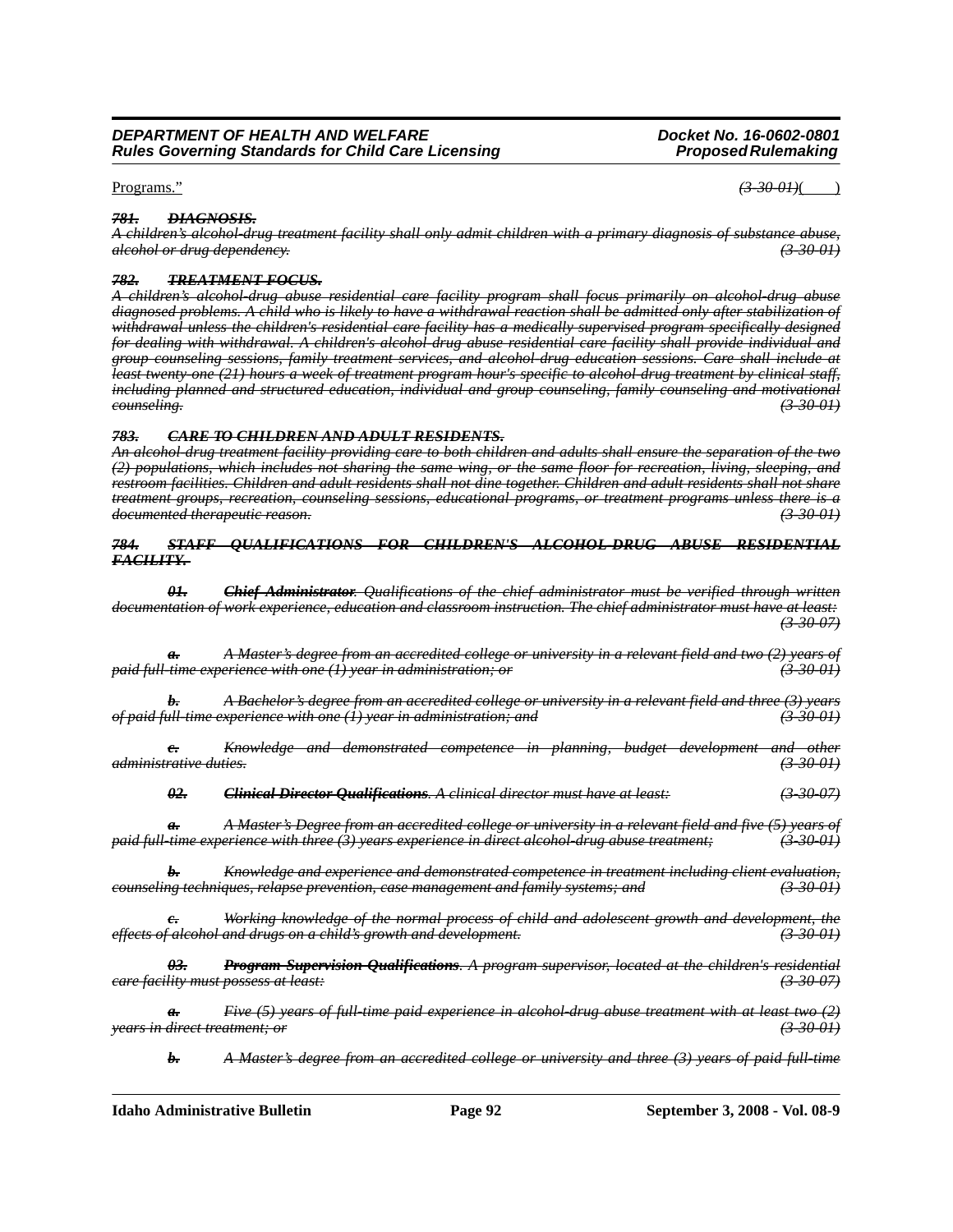| experience with two (2) years in direct alcohol-drug treatment; or                                                                                                                                                                  | <del>(3-30-01)</del>       |
|-------------------------------------------------------------------------------------------------------------------------------------------------------------------------------------------------------------------------------------|----------------------------|
| A Bachelor's degree from an accredited college or university in a relevant field and four (4) years<br>$e_{\tau}$<br>of paid full-time experience with two (2) years in direct alcohol-drug treatment; and                          | $(3-30-01)$                |
| d.<br>One (1) year of paid full-time experience in supervision; and                                                                                                                                                                 | $(3-30-0)$                 |
| Knowledge and experience and demonstrated competence in alcohol drug treatment, including<br>$e_{\tau}$<br>client evaluation, counseling techniques, relapse prevention, case management and family systems; and                    | <del>(3-30-01)</del>       |
| <b>f</b> . Working knowledge of the normal process of child and adolescent growth and development, the effects of alcohol-drugs on a child's growth, and development.                                                               |                            |
| <b>Counselor Qualifications.</b> The facility must have a ratio of at least one (1) alcohol drug counselor<br>for every six (6) children in treatment. The alcohol-drug counselor must meet the following qualifications: (3-30-07) |                            |
| Five (5) years of full time paid experience in alcohol drug abuse treatment with at least two (2)<br>$a_{\overline{r}}$<br><del>years in direct alcohol-drug treatment with children; or</del>                                      | $\left(3 - 30 - 01\right)$ |
| A Bachelor's degree from an accredited college or university in a relevant field and two (2) years of<br>b.<br>paid full-time experience with one (1) year in direct alcohol-drug abuse treatment with children; and                | $(3-30-0)$                 |
| Possess certification or licensure by a state or nationally recognized alcohol drug addiction<br>$e_{\tau}$<br>counselor credentialing or certifying organization which requires:                                                   | $(3-30-0)$                 |
| Knowledge and skill acquired through at least two thousand (2000) hours of a combination of<br><del>specialized training, education and experience with direct treatment of children; and</del>                                     | $(3-30-01)$                |
| ii.<br>Thirty (30) hours of classroom instruction in child development; and                                                                                                                                                         | (33001)                    |

*iii. A working knowledge of family systems as documented through experience, course-work or training. (3-30-01)*

*d. An alcohol-drug counselor hired prior to January 1, 2007, will have three (3) years to complete the minimum requirements as described in Subsections 784.04.a. through 784.04.c. of these rules. A counselor hired on January 1, 2007, or after, must meet all requirements. (3-30-07)*

*05. Direct Care Staff Qualifications. Direct care staff must have at least sixteen (16) hours of training in basic alcohol-drug abuse issues, addressing dependency, enabling, co-dependency and confidentiality within sixty (60) days of employment. (3-30-07)*

#### *785. AFTER CARE PLAN.*

*A children's residential care facility that provides alcohol or drug treatment shall develop a written plan of aftercare services for each child that includes procedures for reintegrating the child into the family and community as appropriate, and outpatient and other continued care services recommended. (3-30-01)*

#### *786. ALCOHOL-DRUG TESTING.*

*A children's alcohol-drug treatment facility shall establish and follow written policies and procedures for drug testing of children in care. (3-30-01)*

#### *787. CONFIDENTIALITY.*

*All matters relating to confidentiality of records of children shall comply with 42 CFR Chapter 1, Sub-Chapter A, Part 2, "Confidentiality of Alcohol and Drug Abuse Patient Records." (3-30-01)*

**78***8***1. --789. (RESERVED).**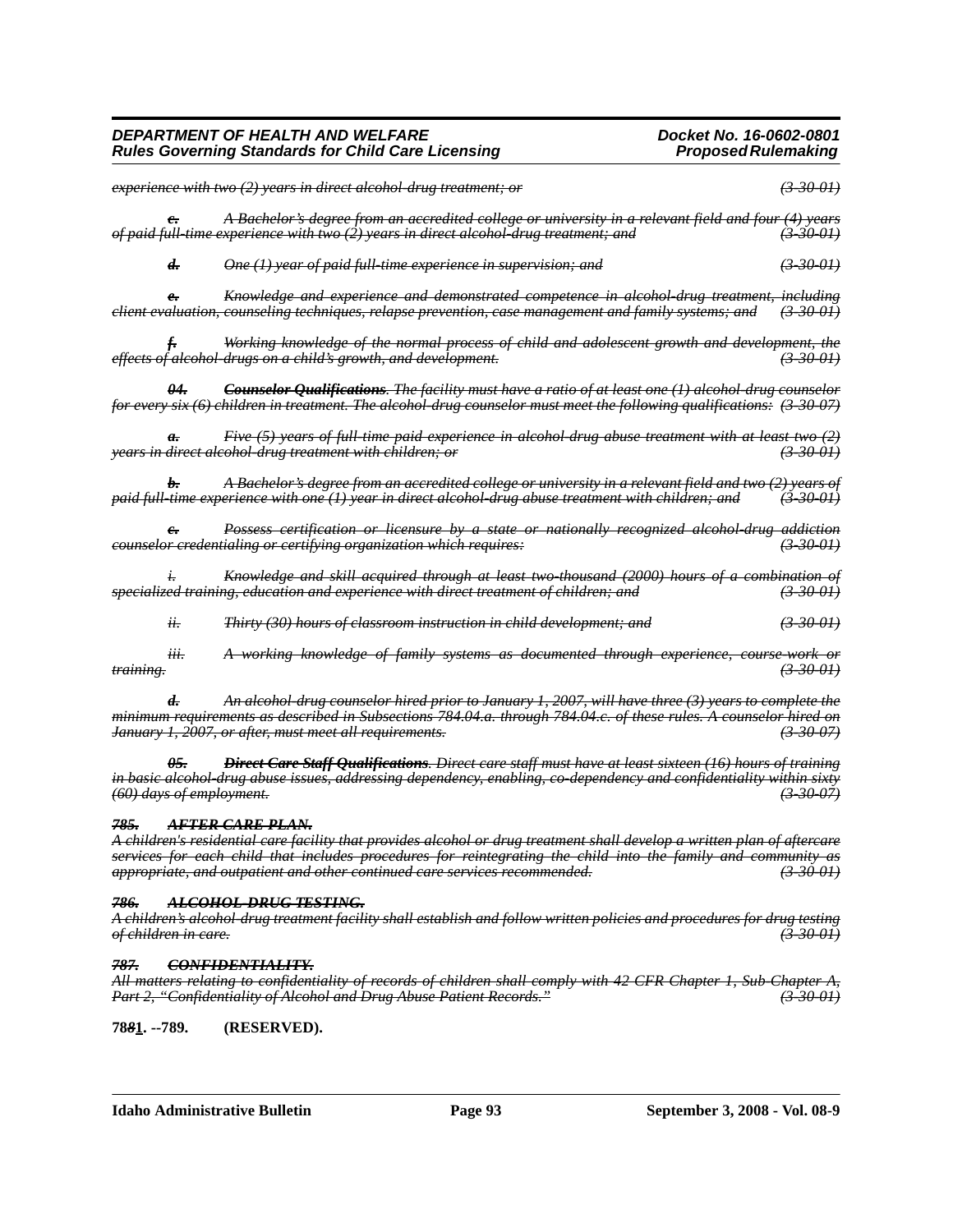#### *(BREAK IN CONTINUITY OF SECTIONS)*

**801.** *PROGRAM DESCRIPTION* **(RESERVED).** *Every children's therapeutic outdoor program shall have a detailed, written description of the services and activities provided. All written descriptions shall be factual and accurate and be provided to the parent or guardian of the child prior to entrance into the program. Any program which advertises their children's therapeutic outdoor program in any manner shall ensure any advertisement of a children's therapeutic outdoor program must be factual and accurate in its statements and representations.* 

#### **802. POLICIES AND PROCEDURES.**

In addition to the requirements for policies in Sections 500 through 599 of these rules, a children's therapeutic outdoors program *shall* must have policies and procedures in place addressing the licensing standards *set forth* required in Sections 800 through 899 of these rules.

#### **803. -- 804. (RESERVED).**

#### **805. BASE CAMP REQUIREMENTS.**

**01. Base Camp**. A children's therapeutic outdoor program *shall* must have a base camp or field office here after referred to as a base camp. Base camp at a minimum *shall* must:  $(53.03)()$ in Idaho, here after referred to as a base camp. Base camp at a minimum *shall* must:

|           | Be staffed and monitored twenty-four (24) hours a day when there are children in care in the base<br>a.<br>camp or on expeditions;<br>$(5-3-03)$ |                                                                                                                                                                                                       |                     |
|-----------|--------------------------------------------------------------------------------------------------------------------------------------------------|-------------------------------------------------------------------------------------------------------------------------------------------------------------------------------------------------------|---------------------|
|           | b.                                                                                                                                               | Have current staff personnel files;                                                                                                                                                                   | $(5-3-03)$          |
|           | c.                                                                                                                                               | Have a current list of the names of staff and children in each field group;                                                                                                                           | $(5-3-03)$          |
|           | d.                                                                                                                                               | Have a master map of all activity areas used by the program;                                                                                                                                          | $(5-3-03)$          |
|           | e.                                                                                                                                               | Have copies of each group's expeditionary route with its schedule and itinerary, copies of which<br><i>shall be sent</i> must be provided to the Department and local law enforcement when requested; | (5303)              |
|           | f.                                                                                                                                               | Maintain current logs of all communications with each field group away from the base camp; and                                                                                                        | $(5-3-03)$          |
| annually. | g.                                                                                                                                               | Have an emergency response plan that is reviewed developed by the organization and updated                                                                                                            |                     |
| include:  | $\theta$ 2.                                                                                                                                      | Requirements.<br>The base camp shall have program participant files, which                                                                                                                            | <del>(5-3-03)</del> |
|           | $\theta$ .                                                                                                                                       | Demographics;                                                                                                                                                                                         | <del>(5-3-03)</del> |
|           | b.                                                                                                                                               | Eligibility criteria;                                                                                                                                                                                 | <del>(5-3-03)</del> |
|           | $e_{\overline{z}}$                                                                                                                               | Medical forms; and                                                                                                                                                                                    | $(5-3-03)$          |
|           | $d_{\tau}$                                                                                                                                       | <i>Medical treatment authorization.</i>                                                                                                                                                               |                     |

**0***3***2. Proof of Compliance**. A children's therapeutic outdoor program which operates in Idaho *shall* must comply with federal, state, and local regulations and *shall* must maintain proof of compliance at the base camp. *(5-3-03)*( )

#### **806. HIGH ADVENTURE REQUIREMENTS.**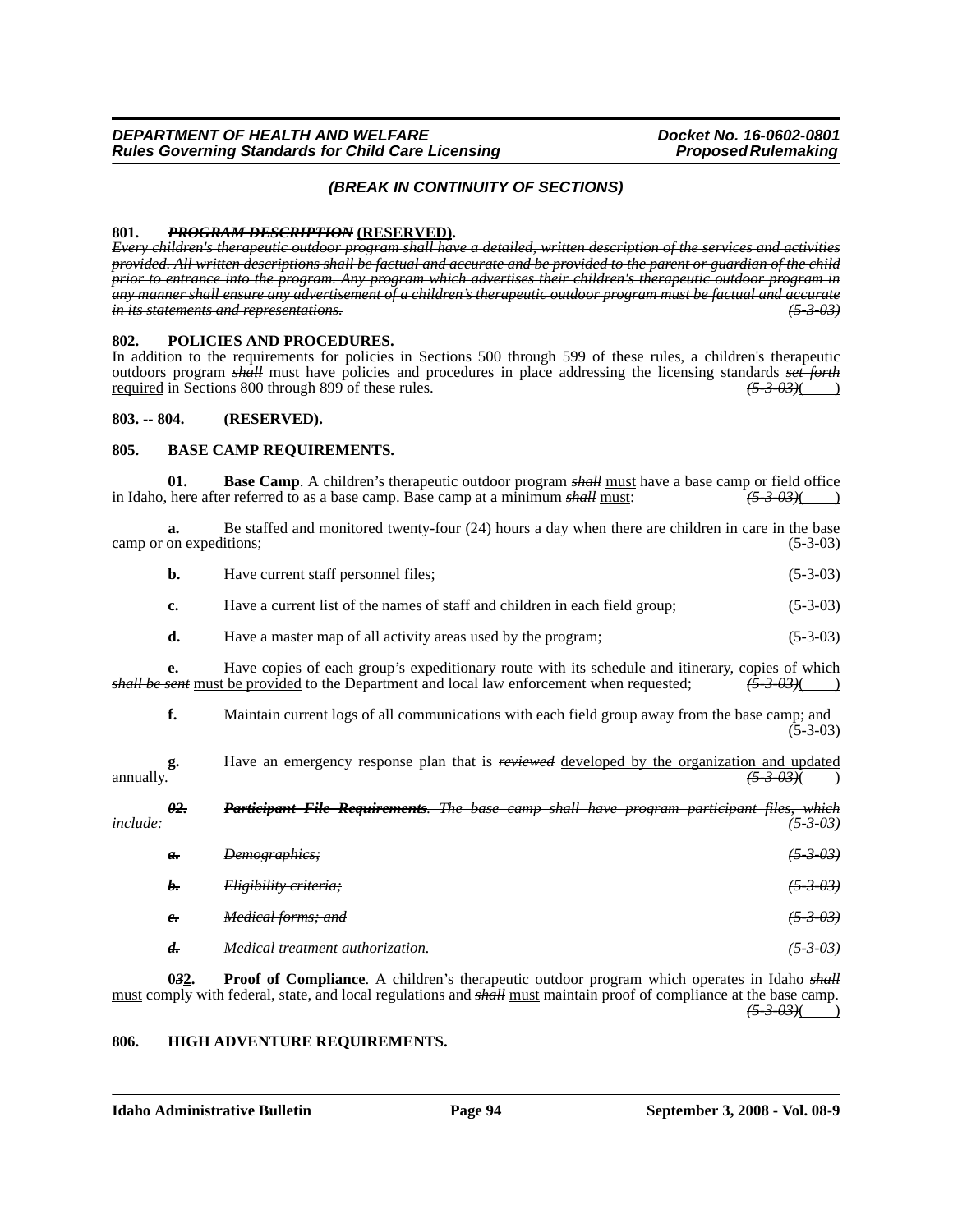| DEPARTMENT OF HEALTH AND WELFARE<br>Docket No. 16-0602-0801<br><b>Rules Governing Standards for Child Care Licensing</b><br><b>Proposed Rulemaking</b> |                                                                                 |            |
|--------------------------------------------------------------------------------------------------------------------------------------------------------|---------------------------------------------------------------------------------|------------|
| 01.                                                                                                                                                    | High Adventure Activities. High adventure activities may include the following: | $(5-3-03)$ |
| a.                                                                                                                                                     | Target sports;                                                                  | $(5-3-03)$ |
| b.                                                                                                                                                     | Aquatics;                                                                       | $(5-3-03)$ |
| c.                                                                                                                                                     | Hiking;                                                                         | $(5-3-03)$ |
| d.                                                                                                                                                     | Adventure challenge courses;                                                    | $(5-3-03)$ |
| е.                                                                                                                                                     | Climbing and rappelling;                                                        | $(5-3-03)$ |
| f.                                                                                                                                                     | Winter camping;                                                                 | $(5-3-03)$ |
| g.                                                                                                                                                     | Soloing;                                                                        | $(5-3-03)$ |
| h.                                                                                                                                                     | Spelunking;                                                                     | $(5-3-03)$ |
| i.                                                                                                                                                     | Expeditioning;                                                                  | $(5-3-03)$ |
| j.                                                                                                                                                     | Swimming in a river, stream, lake, or pond;                                     | $(5-3-03)$ |
| k.                                                                                                                                                     | White water activities; and                                                     | $(5-3-03)$ |
| l.                                                                                                                                                     | Animal related activities.                                                      | $(5-3-03)$ |

**02. High Adventure Activity Policy and Procedures**. For the high adventure activities identified in Subsection 806.01 of *these* this rules and for any activity identified by the children's therapeutic outdoor program or the Department as a high adventure activity, there *shall* must be a written policy and procedure to be followed which include: *(5-3-03)*( )

| Training, experience, and qualifications for leader and staff;                 | $(5-3-03)$ |
|--------------------------------------------------------------------------------|------------|
| Specific staff-to-participant ratios appropriate to the activity;              | $(5-3-03)$ |
| Classification and limitations for each child's participation;                 | $(5-3-03)$ |
| Arrangement, maintenance, and inspection of the activity area;                 | $(5-3-03)$ |
| Appropriate equipment and the inspection and maintenance of the equipment; and | $(5-3-03)$ |
| Safety precautions to reduce the possibility of an accident or injury.         | $(5-3-03)$ |
|                                                                                |            |

**03. High Adventure Activities Leader**. An activity leader who is at least twenty-one (21) years of age and who has documented training and experience in conducting the activity  $s$ *hall* must conduct high adventure activities.  $\overline{5} - 3 - 03$ )

#### **807. -- 809. (RESERVED).**

# **810. STAFF QUALIFICATIONS FOR CHILDREN'S THERAPEUTIC OUTDOOR PROGRAMS.**

Qualifications of staff, interns, and volunteers **shall** must be verified through written verification of a completed criminal history and background check as required by IDAPA 16.05.06, "Criminal History and Background Checks," work experience, education, and classroom instruction. A program which provides children's therapeutic outdoor programs shall have the following staff:  $\frac{(5-3-0.3)}{(2-3-0.3)}$ 

**01. Chief Administrator**. A children's therapeutic outdoor program *shall* must have a chief administrator who is primarily responsible for ensuring that the program is at all times in compliance with applicable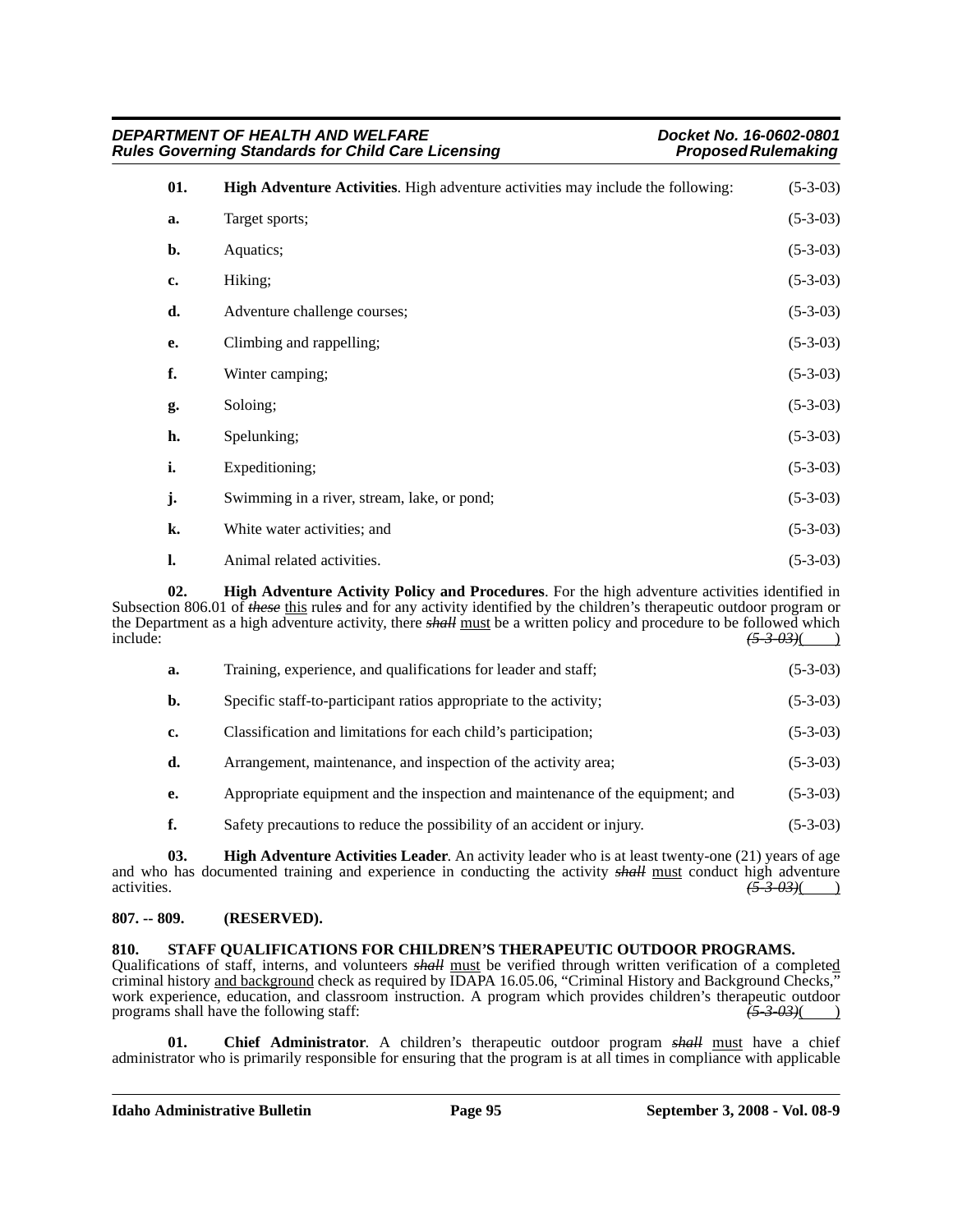licensing rules and that staff are familiar with all program policies and procedures. The chief administrator may also function as the field director. The chief administrator  $\frac{4}{4}$  must:  $\left(\frac{53\%}{53\%}\right)$ function as the field director. The chief administrator *shall* must:

**a.** Be at least twenty-five (25) years of age; (5-3-03)

**b.** Have two (2) years experience working with children and three (3) years experience in staff ion and administration: and either: (5-3-03) supervision and administration; and either;

i. At the time of appointment, at a minimum, have a Bachelor's degree in a relevant discipline; or  $(5-3-03)$ 

ii. Have completed a career development program which includes work related experience, training, i.e credits that provide a level of achievement equivalent to the Bachelor's degree: and (5-3-03) or college credits that provide a level of achievement equivalent to the Bachelor's degree; and

Have a minimum of thirty (30) semester hours or forty-five (45) quarter hours in recreational experience, or one (1) year of outdoor youth program field experience; and (5-3-03) therapy or related experience, or one  $(1)$  year of outdoor youth program field experience; and

**d.** Demonstrate or obtain proficiency in the required training criteria *set forth* described in Subsection 812.02 of *these* this rule*s*. *(5-3-03)*( )

**02. Field Director**. A children's therapeutic outdoor program *shall* must have a field director who is primarily responsible for the quality of the field activities, coordinates field operation, supervises direct care staff, and manages the field office. The field director *shall be* is responsible for compliance with applicable licensing rules and ensure that staff are familiar with all program policies and procedures. The field director *shall* must: *(5-3-03)*( )

**a.** Be at least twenty-five (25) years of age; (5-3-03)

**b.** Have a minimum of thirty (30) semester hours or forty-five (45) quarter hours in recreational therapy or related experience, or one (1) year of outdoor youth program field experience; (5-3-03)

**c.** Have a minimum of forty (40) twenty-four (24) hour field days of program experience or equivalent experience in outdoor programs documented in his personnel file; and (5-3-03)

**d.** Demonstrate or obtain proficiency in the required training criteria *set forth* described in Subsection 812.02 of *these* this rules within ninety (90) days of assuming administrative responsibilities and prior to any provision of direct care to children; and  $\frac{(5-3-0.3)()}{(5-3-0.3)()}$ provision of direct care to children; and

**e.** Be certified to provide cardiopulmonary resuscitation (CPR) and first aid.  $(5-3-03)$ 

**03.** Senior Field Staff. A children's therapeutic outdoor program *shall* must have a senior field staff working directly with each group of program participants. Each senior field staff *shall* must: *(5-3-03)*( )

**a.** Be at least twenty-one (21) years of age; (5-3-03)

**b.** Have an associate degree or high school diploma or equivalent with thirty (30) semester hours or forty-five (45) quarter hours of education and training or comparable experience and training in a field related to recreation and adventure activities; (5-3-03)

**c.** Have a minimum of forty (40) twenty-four (24) hour field days of program experience or nt experience in outdoor programs documented in his personnel file; (5-3-03) equivalent experience in outdoor programs documented in his personnel file;

**d.** Demonstrate or obtain proficiency in the required training criteria *set forth* described in Subsection  $f$  *these* this rules prior to assuming direct care responsibilities; and  $\frac{f}{f}$   $\frac{3.03}{f}$   $\frac{3.03}{f}$ 812.02 of *these* this rules prior to assuming direct care responsibilities; and

**e.** Be Certified to provide cardiopulmonary resuscitation (CPR) and first aid.  $(5-3-03)$ 

**04. Field Staff**. Each field staff *shall* must: *(5-3-03)*( )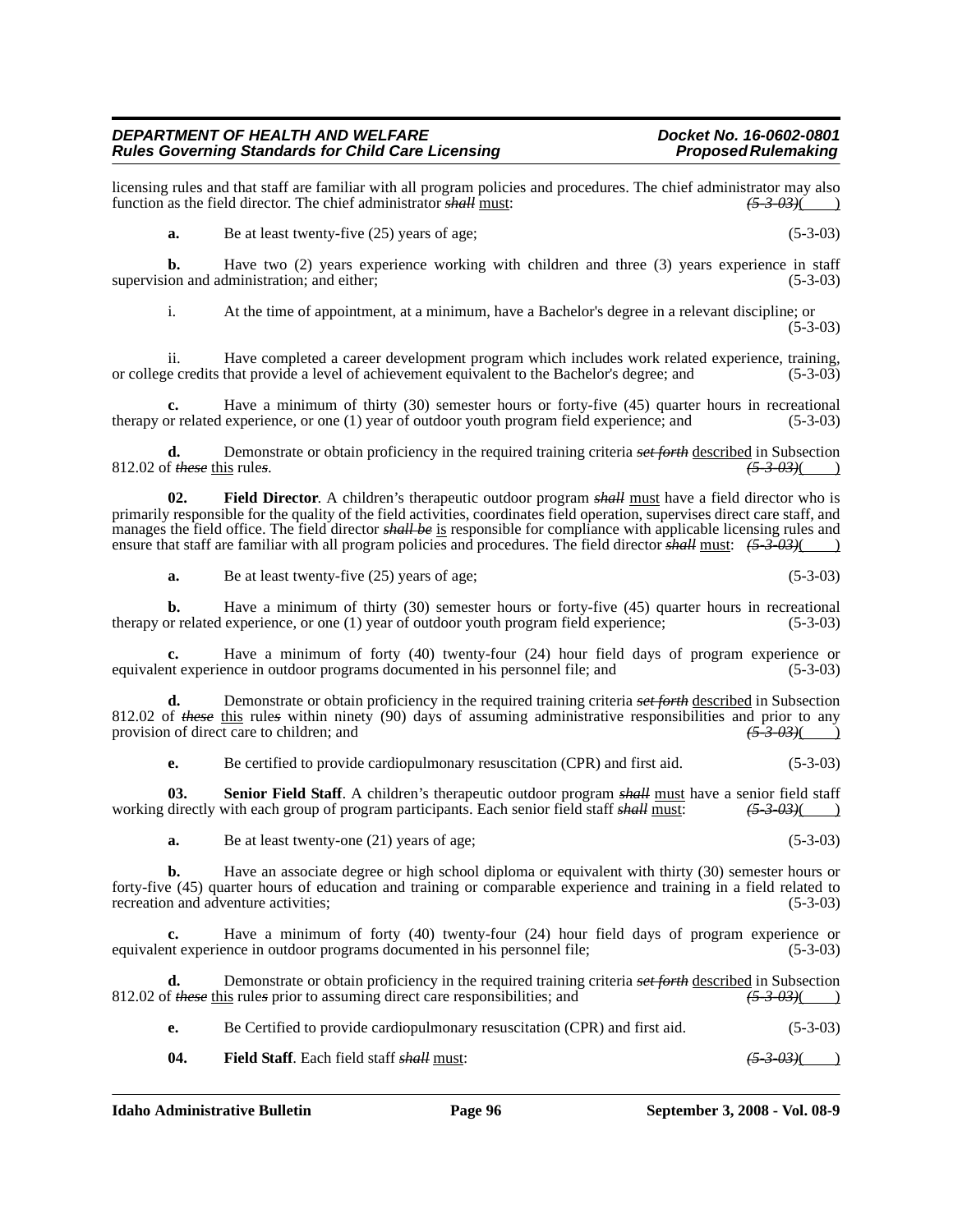| a.  | Be at least twenty-one (21) years of age;                                                                                                                                                                                                                                                                                                                                                 | $(5-3-03)$            |
|-----|-------------------------------------------------------------------------------------------------------------------------------------------------------------------------------------------------------------------------------------------------------------------------------------------------------------------------------------------------------------------------------------------|-----------------------|
| b.  | Have a high school diploma or equivalent;                                                                                                                                                                                                                                                                                                                                                 | $(5-3-03)$            |
| c.  | Have completed staff training and field course work as required by Subsection 812.02 of these this<br>rules prior to assuming direct care responsibilities; and                                                                                                                                                                                                                           | $(5-3-0.3)$ (         |
| d.  | Be certified to provide cardiopulmonary resuscitation (CPR) and first aid.                                                                                                                                                                                                                                                                                                                | $(5-3-03)$            |
| 05. | <b>Program Consultants.</b> A children's therapeutic outdoor program shall must have a<br>multidisciplinary staff or program consultants that have knowledge of the physical and emotional demands of the<br>program and be available to program participants upon the recommendation of the field director or senior field staff.<br>At a minimum the team <i>shall</i> must consist of: | <del>(5 3 03)</del> ( |
| a.  | A licensed physician; and                                                                                                                                                                                                                                                                                                                                                                 | $(5-3-03)$            |
| b.  | A licensed treatment professional including either a licensed psychologist, certified social worker,<br>marriage and family counselor, or professional counselor.                                                                                                                                                                                                                         | $(5-3-03)$            |

| 06. | <b>Intern.</b> Each intern <b><i>shall</i></b> must:                                                |            |
|-----|-----------------------------------------------------------------------------------------------------|------------|
| a.  | Be in a learning program to meet personal educational goals;                                        | $(5-3-03)$ |
| b.  | Be at least nineteen (19) years of age;                                                             | $(5-3-03)$ |
| c.  | Have at least a high school diploma or its equivalent;                                              | $(5-3-03)$ |
| л   | Have completed staff training and field course work as required by Subsection 812.02 of these rules |            |

**d.** Have completed staff training and field course work as required by Subsection 812.02 of these rules prior to assuming direct care responsibilities; and (5-3-03)

**e.** Be under the supervision of a licensed therapist if they are in a clinical internship pursuing a professional degree or license. (5-3-03)

| 07. | <b>Volunteers.</b> Each volunteer shall must: | $\frac{(5.3.03)}{)}$ |
|-----|-----------------------------------------------|----------------------|
| а.  | Be at least eighteen (18) years of age;       | $(5-3-03)$           |

**b.** Be under the direct, constant supervision of qualified staff; and (5-3-03)

**c.** Have completed the staff training and course work required by Subsection 812.02 of these rules prior to assuming direct care responsibilities. (5-3-03)

#### **811. STAFF HEALTH REQUIREMENTS.**

Prior to engaging in any field activities with children, staff, interns, and volunteers *shall* must have a written statement from a licensed physician, physician's assistant or nurse practitioner verifying they are physically fit to perform the duties of the job. A new written physician's statement *shall* must be obtained at least every three (3) years. The medical professional who provides the written statement *shall* must be given a form to use which clearly describes the physical demands for the job and the environmental conditions the person being evaluated is required to work in. The administrator or designee *shall* must review the form and maintain it in the individual's personnel file. *At no time shall staff be under the influence of an intoxicating or illegal substance, or any other substance that impairs their ability to function and ensure the health and safety of the children in the program while on duty. (5-3-03)*( )

#### **812. SKILLS AND TRAINING.**

Skills and training for each staff, intern, and volunteer *shall* must be documented and kept on file at the base camp.

 $(5-3-03)$ ( )

**Idaho Administrative Bulletin Page 97 September 3, 2008 - Vol. 08-9**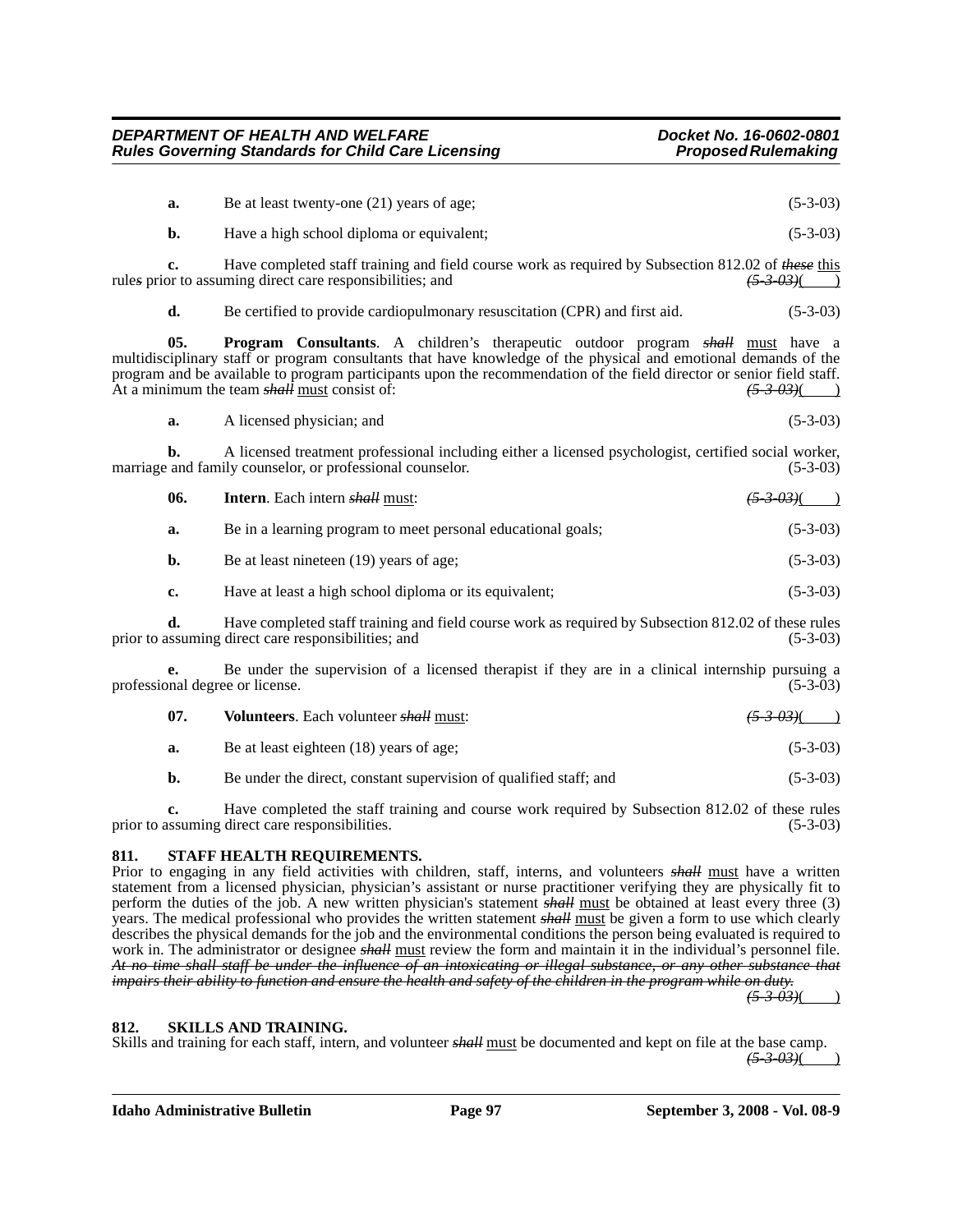#### *DEPARTMENT OF HEALTH AND WELFARE*<br>Rules Governing Standards for Child Care Licensing **Docket Mo. 2002-0801**<br>Proposed Rulemaking **Rules Governing Standards for Child Care Licensing**

**01. Skills**. Each staff *shall* must demonstrate specific skills to the administrator or designee, prior to assuming field supervision. The skill assessment procedures *shall* must be approved by the *Department* agency and results of the assessment *shall* must be documented and kept on file at the base camp.  $\frac{(5-3-0.3)(}{(5$ results of the assessment *shall* must be documented and kept on file at the base camp.

| minimum:                                                                                                                                                                                                                          | 02.                      | Training. Training must supplement any deficiencies. The curriculum <i>shall</i> will include at a                                                                               | <del>(5-3-03)</del> ( |
|-----------------------------------------------------------------------------------------------------------------------------------------------------------------------------------------------------------------------------------|--------------------------|----------------------------------------------------------------------------------------------------------------------------------------------------------------------------------|-----------------------|
|                                                                                                                                                                                                                                   | a.                       | Four (4) days of practicum field training;                                                                                                                                       | $(5-3-03)$            |
|                                                                                                                                                                                                                                   | b.                       | Supervision of program participants;                                                                                                                                             | $(5-3-03)$            |
|                                                                                                                                                                                                                                   | c.                       | Water, food, and shelter procurement, preparation and conservation;                                                                                                              | $(5-3-03)$            |
|                                                                                                                                                                                                                                   | d.                       | Low impact wilderness expedition and environmental conservation skills and procedures; (5-3-03)                                                                                  |                       |
| management;                                                                                                                                                                                                                       | e.                       | Child management including containment control, safety, conflict resolution, and behavior                                                                                        | $(5-3-03)$            |
|                                                                                                                                                                                                                                   | f.                       | Instruction in safety procedures and safe equipment use of fuel, fire, and life protection;                                                                                      | $(5-3-03)$            |
|                                                                                                                                                                                                                                   | g.                       | Sanitation procedures related to food, water, and waste;                                                                                                                         | $(5-3-03)$            |
|                                                                                                                                                                                                                                   | h.                       | Special instruction for staff who conduct and staff who supervise high adventure activities;                                                                                     | $(5-3-03)$            |
|                                                                                                                                                                                                                                   |                          | Wilderness medicine, including health issues related to acclimation, exposure to the environment,<br>and environmental elements;                                                 | $(5-3-03)$            |
|                                                                                                                                                                                                                                   | j.                       | First aid kit contents and use:                                                                                                                                                  | $(5-3-03)$            |
|                                                                                                                                                                                                                                   | k.                       | Navigation skills including map and compass use, contour and celestial navigation, and Global<br>Positioning System (GPS);                                                       | $(5-3-03)$            |
|                                                                                                                                                                                                                                   | l.                       | Local environmental precautions, including terrain, weather, insects, poisonous plants, wildlife,<br>and proper response to adverse situations;                                  | $(5-3-03)$            |
|                                                                                                                                                                                                                                   | m.                       | Report writing, including development and maintenance of logs and journals;                                                                                                      | $(5-3-03)$            |
| Federal, state, and local regulations including Idaho State Department of Health and Welfare, Idaho<br>State Department of Fish and Game, Idaho Outfitters and Guides, and State and Federal land use agencies; and<br>$(5-3-03)$ |                          |                                                                                                                                                                                  |                       |
|                                                                                                                                                                                                                                   |                          | Ongoing training for direct care staff to upgrade their skills, including mandatory training to<br>maintain skills, certifications and licenses.                                 | $(5-3-03)$            |
| 813.                                                                                                                                                                                                                              |                          | STAFF RATIOS AND GROUP SIZE.                                                                                                                                                     |                       |
|                                                                                                                                                                                                                                   | 01.                      | Staffing Ratio. Each group of children <i>shall</i> must be staffed as follows:                                                                                                  | $(5-3-03)$ (          |
|                                                                                                                                                                                                                                   | a.                       | One $(1)$ staff for every four $(4)$ children or fraction thereof, but where there are less than four $(4)$<br>children there <i>shall</i> must be at least two $(2)$ staff; and | $(5-3-03)$ (          |
|                                                                                                                                                                                                                                   | b.<br>male staff member. | Where the gender of a group is mixed, there $\frac{\text{shell}}{\text{must}}$ be at least one (1) female staff and one (1)                                                      | $(5 - 3 - 03)$        |

**02.** Interns and Volunteers. Interns and volunteers *shall* must never be counted in the staff ratio and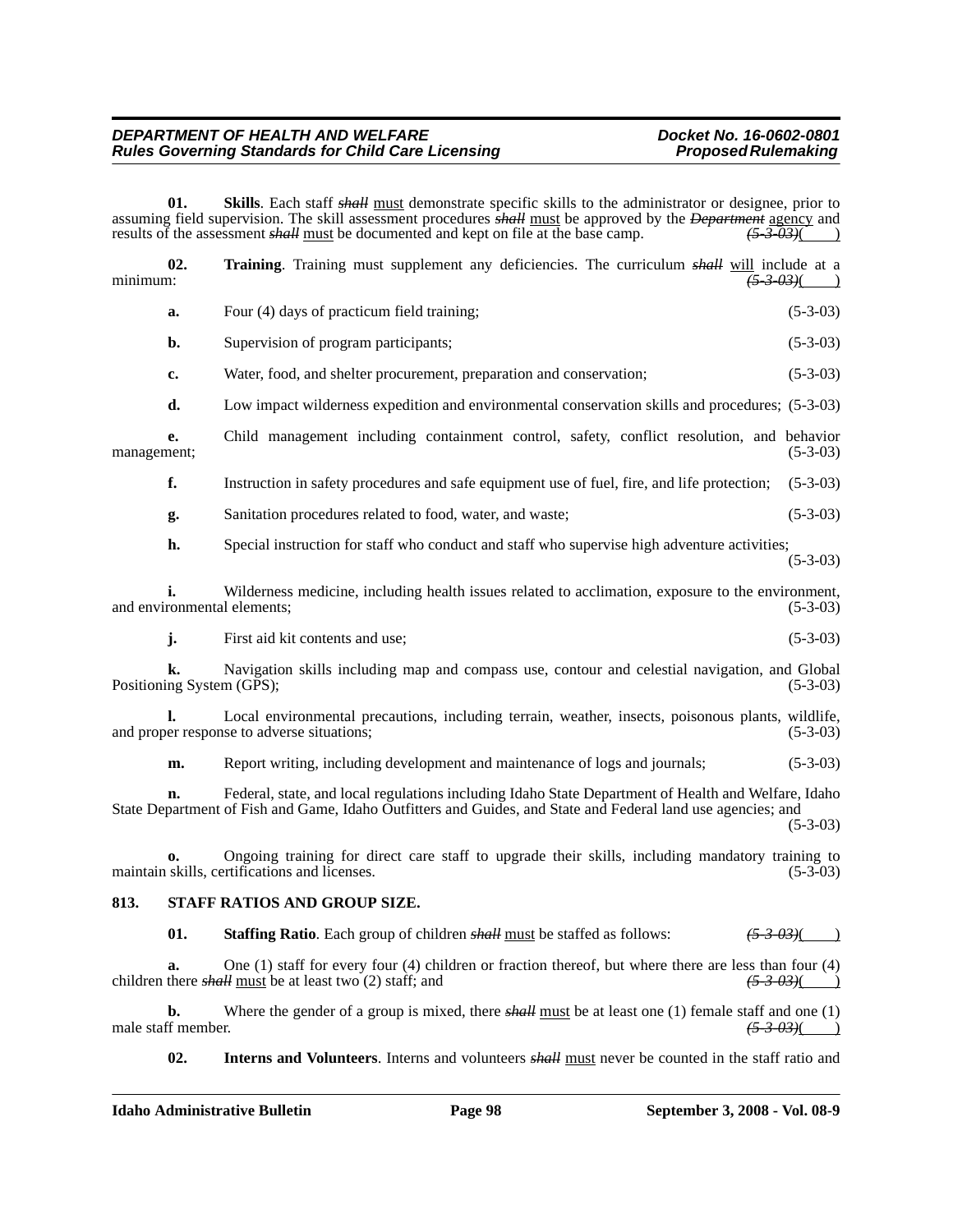*shall* never have sole responsibility to supervise the youth. *(5-3-03)*( )

#### **814. STAFF USE OF ALCOHOL OR CONTROLLED SUBSTANCES PROHIBITED.**

Staff engaging in field activities, whether on or off duty, are prohibited from using alcohol or controlled substances, or any other substance that impairs their ability to function and ensure the health and safety of the children in the program. ( )

#### **81***4***5. -- 820. (RESERVED).**

#### **821. ASSESSMENTS.**

Preadmission and subsequent assessments *shall* must be performed  $\omega n$  for each child.

**01. Preadmission Assessment**. Admission assessments *shall* must be done for each child by a qualified treatment professional familiar with the children's therapeutic outdoor program prior to enrollment. This *shall* must include a review of the child's social and psychological history. *(5-3-03)*( )

**02. Subsequent Assessments**. Subsequent assessments *shall* must be done at least one (1) week before the child leaves for the field portion of the program away from the main base of operations. The assessment *shall* must include: *(5-3-03)*( )

**a.** An interview with the child by the senior field staff assigned to the child's field experience prior to into the field: and (5-3-03) entrance into the field; and

**b.** A review of the child's health history and physical examination by a medically trained field staff assigned to the child's field experience. (5-3-03)

**03. Psychological Problems**. For a child with a history of psychological problems, a psychological evaluation *shall* must be obtained and reviewed by the multidisciplinary team prior to the child's entrance into the field portion of the program. field portion of the program.

#### **822. PHYSICAL EXAMINATION.**

A child *shall* must have a physical examination within thirty (30) days prior to entrance into the children's therapeutic outdoor program. *(5-3-03)*( )

**01. Standard Physical Examination Requirements**. The result of the physical exam *shall* must be recorded on a standard form provided by the program. The form *shall* must clearly document the type and extent of physical activity in which the child will be engaged. The exam *shall* must be completed by a licensed physician, physician's assistant, or nurse practitioner, who signs the form, and *shall* includes:  $\frac{(5.3.03)}{(2.3.03)}$ physician's assistant, or nurse practitioner, who signs the form, and *shall* includes: *(5-3-03)*( )

| а.                    | A Complete Blood Count (CBC);                 | $(5 - 3 - 03)$    |
|-----------------------|-----------------------------------------------|-------------------|
| ba.                   | A urinalysis:                                 | $(5-3-03)$        |
| $e_{\tau}$            | An electrolyte sereen;                        | <del>(5303)</del> |
| $d_{\underline{b}}$ . | A pregnancy test for each female participant; | $(5-3-03)$        |

*e***c.** A physical assessment to determine fitness given the climate and temperature in which the child will be participating, and the child's age, weight, and physical condition; and (5-3-03)

*f***d.** A determination whether detoxification is indicated for the child prior to entrance into the field portion of the program. (5-3-03)

**02. Prior Physical Examination**. A physical examination of a child who is coming into a children's therapeutic outdoor program directly from a children's residential care facility, *shall* must be acceptable provided the physical examination is current as required by Section 571 of these rules, meets the criteria *set forth* provided in Subsection 822.01 of this rule, and occurred prior to entrance into the field*, and includes a new CBC and electrolyte*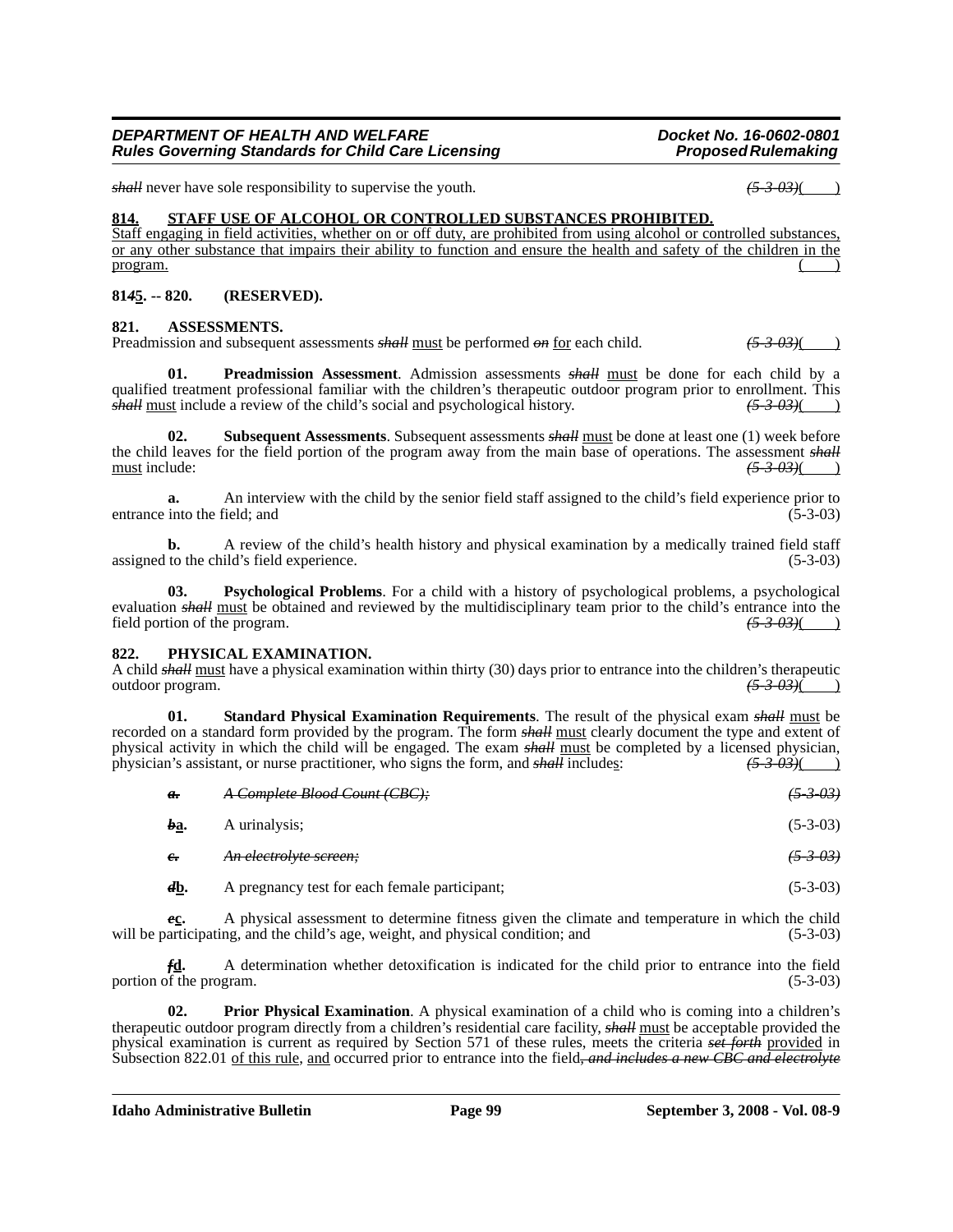#### **Idaho Administrative Bulletin Page 100 September 3, 2008 - Vol. 08-9**

 $(5-3-03)$ ( )

**a.** The expedition route, terrain, time schedule, weather forecast and any potential hazards; (5-3-03)

**04. Global Positioning System (GPS)**. Each group *shall* must be equipped with a GPS system for use

- **b.** Any procedures unique to that expedition; and (5-3-03)
- **c.** Participant backgrounds and any potential problems. (5-3-03)

**05.** Staff Briefing. Staff *shall* <u>must</u> be briefed prior to any expedition. The briefing at a minimum *shall*<br>(5.3.03)(1)

on all expeditions.  $\left(53-03\right)$ 

**03.** Wilderness First Responder (WFR). At least one (1) staff member per expedition group *shall* re a current WFR Certificate. (5.3.03)( must have a current WFR Certificate. *(5-3-03)*( )

children. *(5-3-03)*( )

The expedition *shall* must not expose children to unreasonable risk.  $(5-3-0.3)$ **02.** Group Size. For an expedition group, the number of participants *shall* must not exceed fifteen (15) children.

approved by the organization's governing body and *provided to the Department* signed by the Chief Administrator.

placed in a younger program group or in an older program group. The decision *shall* must be based upon the child's needs and level of maturity, both physical and mental. The basis for the decision *shall* <u>must</u> be documented in the child's record.  $(5-3-03)$ ( ) **824. EXPEDITIONS.** Expeditions include any excursion that will take the children away from the base camp. (5-3-03)

program *shall* must determine whether children eleven (11) years of age through thirteen (13) years of age are to be

unless the individual meets the definition of continued care as *defined* provided in *Subsection 006.11* Sections 010, 530, and 531 of these rules.

Children *shall* must be assigned to groups according to age and ability.  $(5-3-03)$ 

**01. Age**. A child *shall* must be at least eleven (11) years of age and less than eighteen (18) years of age

original maintained at the base camp and a copy carried by staff in a waterproof container when the child is away from the base camp. The physical examination form **shall** must be maintained in a manner that assures the confidentiality of all medical and identifying information.  $\left(5-3-03\right)$  (5)

**823. GROUPING BY AGE.**

*04. Sickle Cell Anemia and Thalassemia. If a child is in a risk group for Sickle Cell Anemia or Thalassemia, written approval must be included on the physical examination form by the medical professional. The examination form must also include written approval by the medical professional for the child's participation in strenuous exercise, exposure to cold temperatures and participation in activities that may occur in altitudes over five* 

**0***5***4. Physical Examination Availability**. The physical examination form *shall* must be copied and the

**02. Placement**. A licensed treatment professional familiar with the children's therapeutic outdoor

**01.** Written Description. There *shall* must be a written description of expedition programming,

**03. Medical Special Needs**. If a child is currently taking or has been taking prescribed medication within the past six (6) months prior to placement in the children's therapeutic outdoor program, a specific notation must be made on the physical examination form by the medical professional. The medical professional must also include approval for the child's participation in an outdoor, high impact environment and a description of any possible special needs due to the use of medication in said environment. (5-3-03)

*DEPARTMENT OF HEALTH AND WELFARE Docket No. 16-0602-0801* **Rules Governing Standards for Child Care Licensing** 

special needs due to the use of medication in said environment.

confidentiality of all medical and identifying information.

*thousand (5000) feet. (5-3-03)*

530, and 531 of these rules.

*screen;*. *(5-3-03)*( )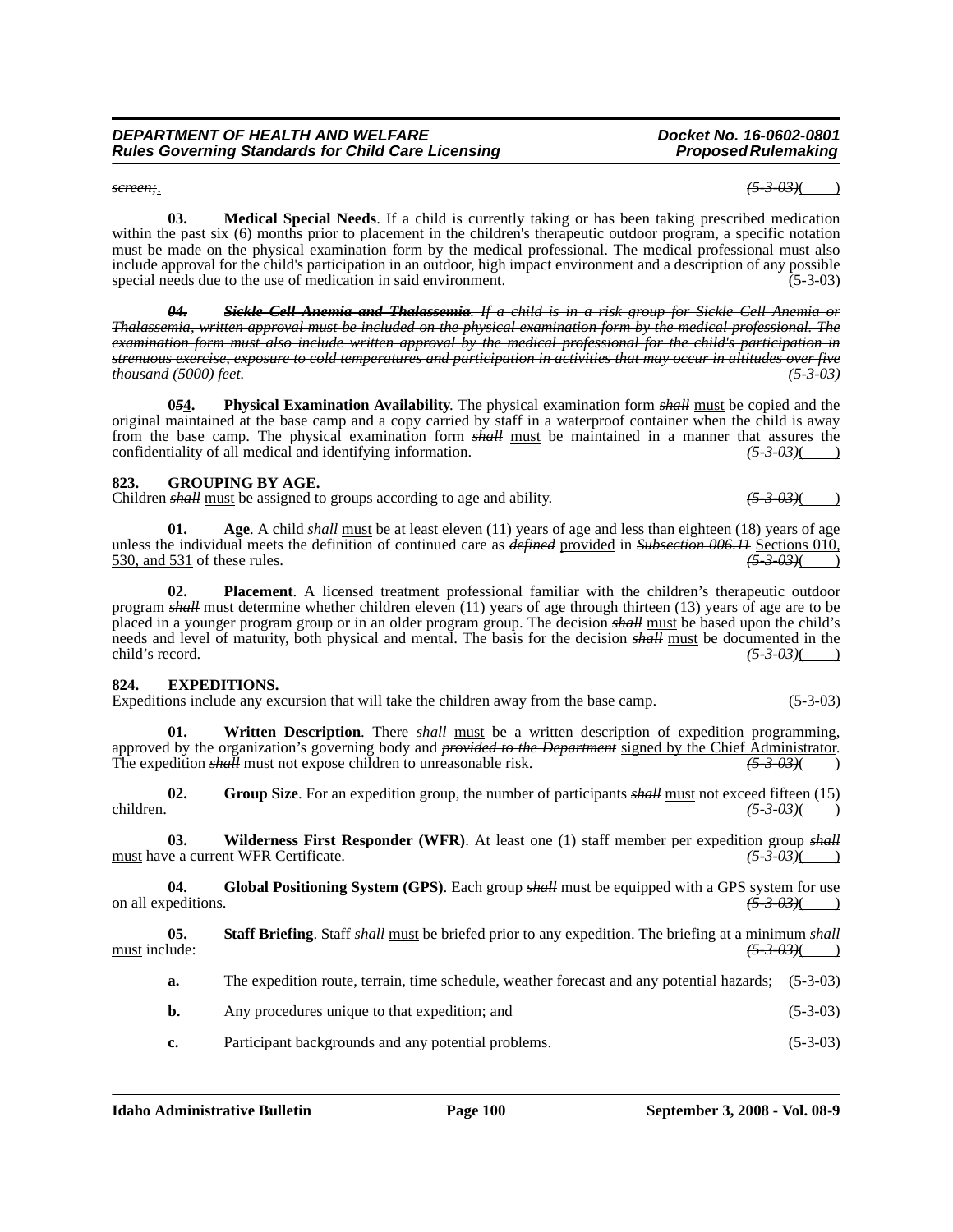#### *DEPARTMENT OF HEALTH AND WELFARE*<br>Rules Governing Standards for Child Care Licensing **Docket Mension Proposed Rulemaking Rules Governing Standards for Child Care Licensing**

**06. Expedition Evaluations**. Each expedition *shall* must be evaluated at least every seven (7) days, either in person *or through Department approved procedures* by a field director or as detailed in the organization's approved policies and procedures. If the expedition is longer in duration than three (3) weeks, on-site visits by a field director must occur at minimum increments of three (3) weeks. director must occur at minimum increments of three (3) weeks.

**07.** Staff De-Briefing. Staff *shall* must be de-briefed after returning from any expedition.

 $(5 - 3 - 0.3)$ 

**08. Participant De-Briefing**. Children *shall* must be de-briefed after returning from any expedition. The de-briefing *shall* must include a written summary of the child's participation and progress achieved and be retained in the child's record.  $\left(53.03\right)$ retained in the child's record.

**09. Expedition Summary**. Results of the evaluation of the conditions of the children, interactions of children and staff, briefings, de-briefings, and compliance with program policies and procedures *shall* must be summarized, and documented, and records retained for seven (7) years.  $(5-3-03)$ ( )

#### **825. SAFETY.**

Each children's therapeutic outdoor program *shall* must have appropriate safety procedures and equipment.

*(5-3-03)*( )

**01. Environmental Hazards**. Each program participant *shall* must have instruction on environmental and precautions.  $(5-3-03)($ hazards and precautions.

**02. First Aid Kit**. There *shall* must be a first aid kit with sufficient supplies available at all times. The first aid kit *shall* must at a minimum: *(5-3-03)*

**a.** Meet the standards of an appropriate national organization for the activity being conducted and the and environment being used; (5-3-03) location and environment being used;

| <b>b.</b>   | Be reviewed with new staff for contents and use:                       | $(5-3-03)$ |
|-------------|------------------------------------------------------------------------|------------|
| $c_{\cdot}$ | Be reviewed at least annually with all staff for contents and use; and | $(5-3-03)$ |

# **d.** Be inventoried after each expedition and restocked as needed. (5-3-03)

#### **826. COMMUNICATIONS.**

**01.** Communication Support System. There *shall* must be a communication system that includes: *(5-3-03)*( )

**a.** A reliable two (2) way radio communication with extra charged battery packs for each group away from the base camp; and (5-3-03)

**b.** A back up plan for re-establishing communication to be implemented in the event regular communication fails. (5-3-03)

**02. Communication Requirements**. There *shall* must be daily verbal communication between each field group and the base camp unless alternative arrangements have been made and documented in a communications log maintained at the base camp and *shall* must never exceed seventy-two (72) hours.  $\frac{(5-3-0.3)}{(5-3-0.3)}$ log maintained at the base camp and *shall* must never exceed seventy-two (72) hours.

**03.** Emergencies. The base camp support personnel *shall* must have immediate access to emergency telephone numbers, contact personnel and procedures for an emergency evacuation or field incident requiring emergency medical support.  $\left(5-3-0.3\right)$ 

#### **827. EMERGENCY PLAN.**

A children's therapeutic outdoor program *shall* must have and follow a written emergency plan and specific procedures for evacuations, disasters, medical emergencies, hostage situations, casualties, and missing children.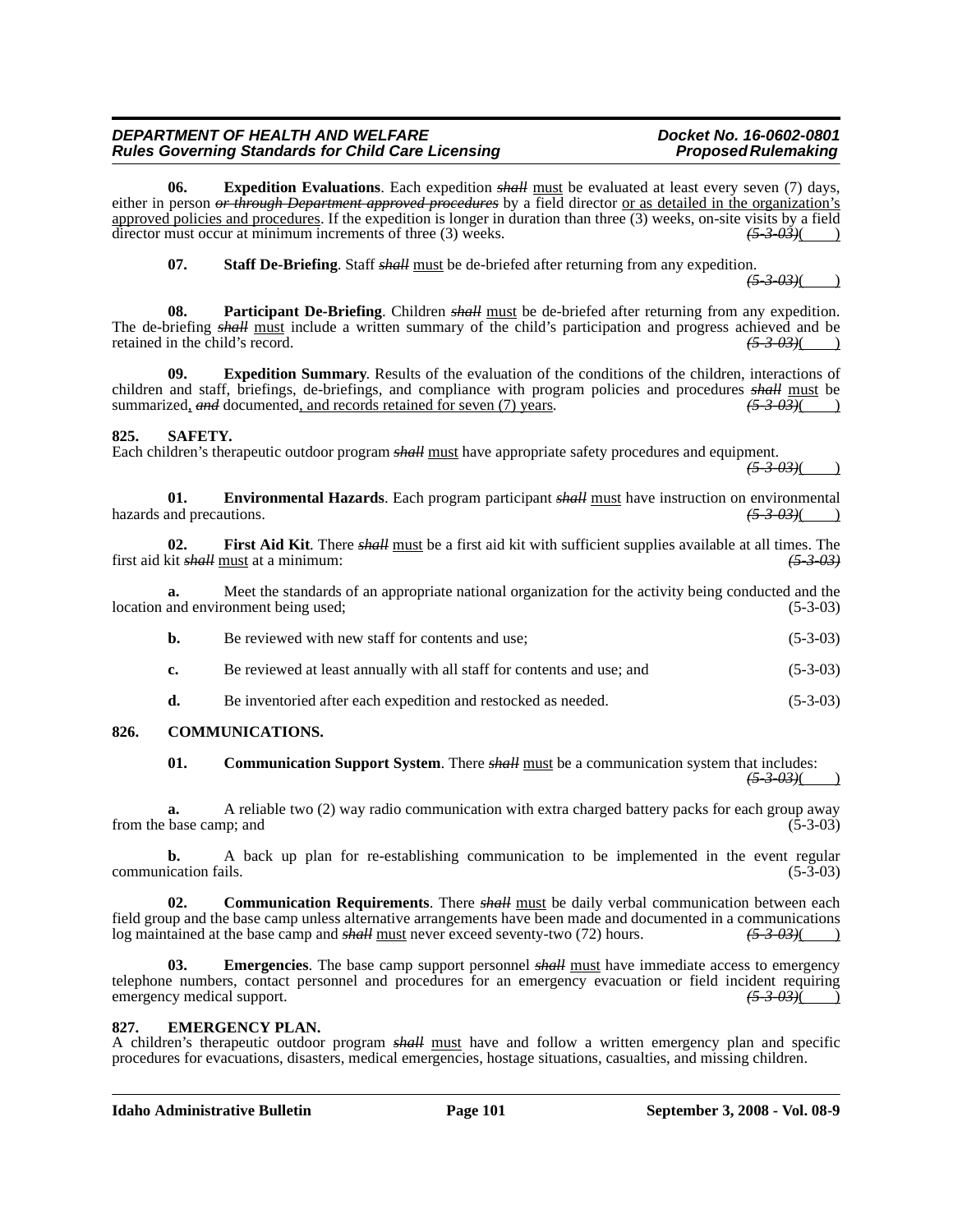*(5-3-03)*( )

| Written Plan. The plan <i>shall</i> must at a minimum include: | $\frac{(5-3-0.3)}{2}$ |
|----------------------------------------------------------------|-----------------------|
| Designation of authority and staff assignments;                | $(5-3-03)$            |

**b.** Transportation and relocation of program participants when necessary; (5-3-03)

**c.** Instruction to all participants on how to respond in the event of an emergency; (5-3-03)

**d.** Notification to the base camp of the nature of the emergency and an accounting of each participant's location and status; (5-3-03)

**e.** Supervision of program participants after an evacuation or a relocation; and (5-3-03)

**f.** Arrangements for medical care and notification of a child's physician and identified parent or guardian. (5-3-03) guardian.  $(5-3-03)$ 

**02.** Emergency Drills. Emergency plan drills *shall* must be *held* conducted and recorded at least annually. (5-3-03) annually.  $(5-3-03)$ 

#### **828. EXPEDITION AND HIKING LIMIT REQUIREMENTS.**

**01. Physical Capability**. Hiking *shall* <u>must</u> not exceed the physical capability of the weakest member  $\frac{(5-3-0.3)}{(5-3-0.3)}$ of the group. *(5-3-03)*( )

**02.** Maximum Temperature. There *shall* <u>must</u> be no hiking when the temperature is above ninety-five rees Fahrenheit.  $\frac{(5-3-0.3)}{(5-3-0.3)}$ (95) degrees Fahrenheit. *(5-3-03)*( )

**03. Inability or Refusal to Hike**. When a child cannot or refuses to hike, the group *shall* cannot continue hiking unless it is necessary for obvious safety reasons, and a contingency plan, based on preapproved polices and procedures, *shall* must be used. The contingency plan *shall* must ensure there is staff coverage for each group, if the group is split, and that communication between the groups is maintained.  $\left(5-3-03\right)\left(6-0.0005\right)$ 

**04. Maps and Itinerary**. Copies of map routes, anticipated schedules including arrival and departure times *shall* must be maintained by the field staff and base camp when a group is on an outing away from the base camp.  $\frac{(5-3-0.3)}{(5-3-0.3)}$ 

**05.** Acclimation to Environment. Staff *shall* <u>must</u> closely monitor children for acclimation to the ure, climate, altitude, environment and situation.  $\left(5-3-03\right)$  ( temperature, climate, altitude, environment and situation.

**06. Log**. There *shall* must be a common written log*, which* that is signed and dated by the participating staff immediately following the termination of an outing away from the base camp. The log *shall* must contain information on health problems, accidents, injuries, medications used, behavioral problems, and unusual occurrences. The log *shall* must be recorded in permanent ink with any corrections initialed and dated.  $\frac{(5-3-0.3)}{(1-0.5-0.3)}$ 

#### **829. WATER REQUIREMENTS.**

**01.** Water. Children *shall* <u>must</u> have access to potable water while hiking. At a minimum the program  $\frac{(5-3.03)}{(5-3.03)}$ *shall* must: *(5-3-03)*( )

Provide each child with six (6) quarts of potable water a day, unless a child's weight exceeds one hundred fifty (150) pounds, then one (1) additional quart of potable water will be provided for every twenty-five (25) pounds of body weight over one hundred fifty (150) pounds; and (5-3-03)

**b.** Encourage each child to consume at least three (3) quarts of potable water per day. (5-3-03)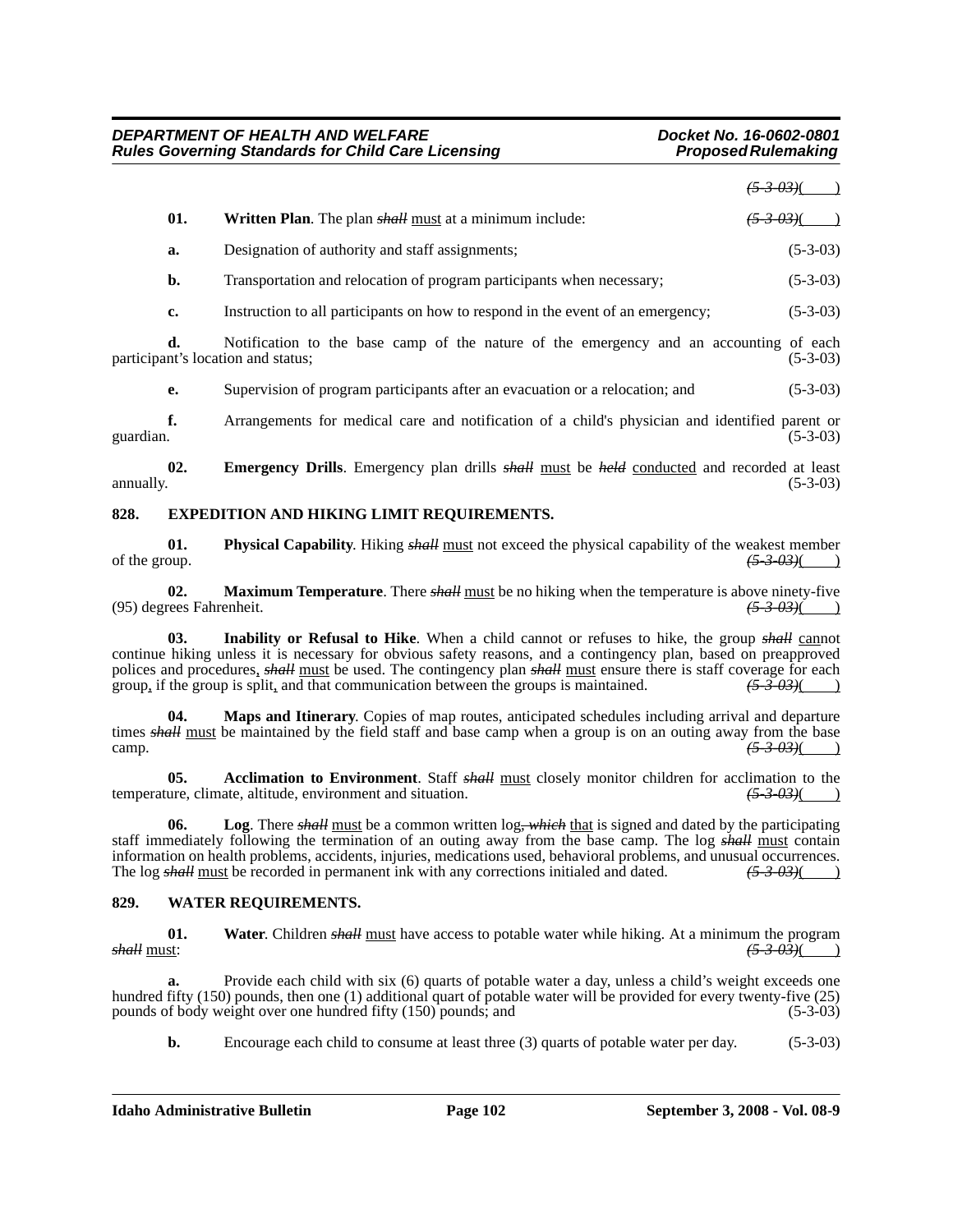#### *DEPARTMENT OF HEALTH AND WELFARE*<br>Rules Governing Standards for Child Care Licensing **Docket Mension Proposed Rulemaking Rules Governing Standards for Child Care Licensing**

**02. Water for Cooling**. When the temperature is eighty (80) degrees Fahrenheit or higher, adequate water *shall* must be available for coating each child's body for the purpose of cooling when needed.  $\overline{(5-3-03)}$ 

**03. Water Caches**. When water caches are used, each water cache *shall* must be placed at predetermined sites prior to the day the group leaves the camp. Field staff *shall* must verify the water cache locations before the group leaves the base camp each day.  $\frac{(5-3-0.3)()}{(5-3-0.3)()}$ before the group leaves the base camp each day.

**04. Aerial Water Drops**. An expedition group *shall* must not depend on aerial drops for its water supply. Aerial water drops *shall* must be used only in the event of an emergency.  $(5-3-0.3)$ 

**05.** Water From a Natural Source. Water from a natural source used for drinking or cooking *shall* treated to eliminate health hazards. must be treated to eliminate health hazards.

**06. Electrolyte Replacement**. Each group *shall* must have a supply of electrolyte replacement, quantities to be determined by group size and environment conditions.  $(5-3-03)$  (

#### **830. NUTRITIONAL AND SANITARY REQUIREMENTS.**

**01. Menu**. There *shall* must be a written menu approved annually by a professional nutritionist or dietitian with knowledge of program activity levels and environmental factors. The menu *shall* will list the necessary or recommended food supplies and caloric intake for each group. The current menu *shall* must be readily available and any change or substitution *shall be* noted on the menu. Menus *shall* must be maintained on file for six (6) months. *(5-3-03)*( )

**02. Food**. Each child *shall* must be provided a sufficient amount of food and calories based on the approved menu. The food provided *shall* must include fresh fruit and vegetables at least twice a week.(5-3-03)(

**03.** Special Needs. The menu *shall* must take into consideration a child's special nutritional needs,  $(53.03)(63.0)$ including food allergies or religious restrictions.

**04. Fasting**. There *shall* must be no imposed food fasting. *(5-3-03)*( )

**05.** Cleansing of Hands. Cleansing of hands *shall occur* is required after each latrine use and prior to paration and food consumption.  $\left(5-3-03\right)$  ( $\left(5-3-03\right)$ ) food preparation and food consumption.

#### **831. -- 834. (RESERVED).**

#### **835. HEALTH CARE.**

**01.** First Aid. First aid treatment *shall* <u>must</u> be provided in as prompt a manner as the location and ances allow.  $\frac{(5.3 \text{ }0.3)}{(5.3 \text{ }0.3)}$  $circumstances$  allow.

**02. Field Treatment**. A child with an illness or physical complaint needing care or treatment beyond what can be provided in the field *shall* must be immediately transported to appropriate medical care.  $(5-3-03)$ ( $\qquad$ )

**03. Documentation**. Complaints or reports by a child of illness and injuries *shall* must be recorded in the daily log along with any treatment provided.  $(5-3-0.3)$  ( $(5-3-0.3)$ )

**04.** Negative Consequences. There  $\frac{\text{shall must}}{\text{d}t}$  be no negative consequences imposed on a child for  $\tan$  injury or illness or for requesting to see a health care professional.  $\frac{(5.3.03)}{(2.3.03)}$ reporting an injury or illness or for requesting to see a health care professional.

**Daily Physical Assessment**. Children's hydration, skin condition, extremities, and general physical ust be evaluated and recorded by field staff in the daily log on a daily basis.  $\left(53.03\right)$ condition *shall* must be evaluated and recorded by field staff in the daily log on a daily basis.

**06. Weekly Physical Assessment**. At least every seven (7) days, each child's physical condition *shall* must be assessed by a Wilderness First Responder (WFR), an Emergency Medical Technician (EMT), or a qualified medical professional. The results of the assessment *shall* must be recorded in the daily log and *shall* at a minimum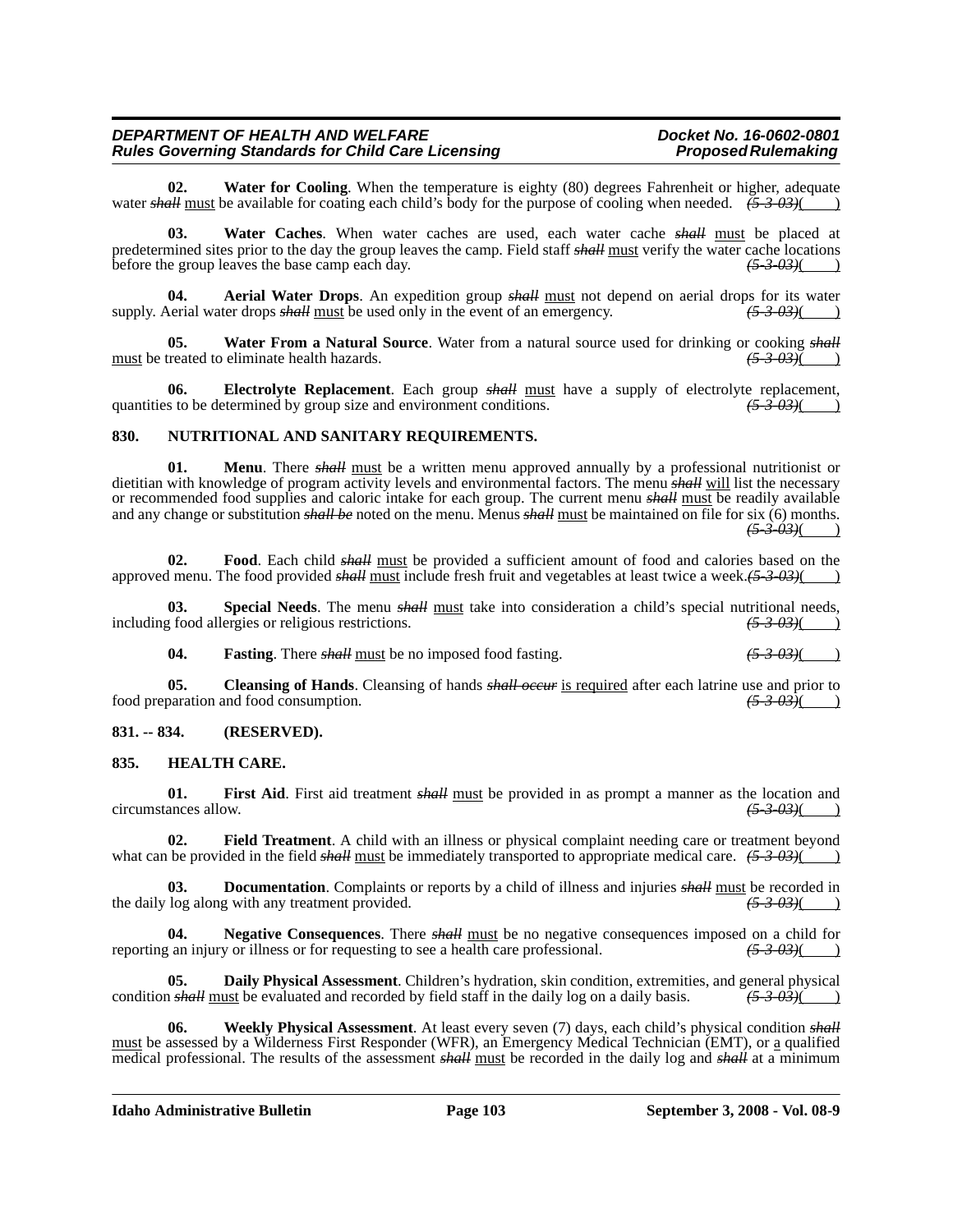| DEPARTMENT OF HEALTH AND WELFARE<br><b>Rules Governing Standards for Child Care Licensing</b><br>includes: |                                                       | Docket No. 16-0602-0801<br><b>Proposed Rulemaking</b> |
|------------------------------------------------------------------------------------------------------------|-------------------------------------------------------|-------------------------------------------------------|
|                                                                                                            |                                                       | <del>(5-3-03)</del> (                                 |
| a.                                                                                                         | Blood pressure;                                       | $(5-3-03)$                                            |
| b.                                                                                                         | Heart rate;                                           | $(5-3-03)$                                            |
| c.                                                                                                         | Condition of extremities;                             | $(5-3-03)$                                            |
| d.                                                                                                         | Condition of skin;                                    | $(5-3-03)$                                            |
| e.                                                                                                         | Hydration level;                                      | $(5-3-03)$                                            |
| f.                                                                                                         | Allergies, if any;                                    | $(5-3-03)$                                            |
| g.                                                                                                         | General physical condition; and                       | $(5-3-03)$                                            |
| h.                                                                                                         | Provision of appropriate medical treatment if needed. | $(5-3-03)$                                            |

#### **836. MEDICATION STORAGE AND ADMINISTRATION.**

A children's therapeutic outdoor program *shall* must have and follow policies and procedures on the storage, administration, and disposal of prescription and nonprescription medication.  $\frac{(5-3-0.3)}{(2.5-0.3)}$ administration, and disposal of prescription and nonprescription medication.

**01. Medication Storage and Administration**. Prescription and over-the-counter medication must be stored under lock and key safeguarded from children. For medications taken on field outings, all medication *shall*<br>must be in the possession of a staff member qualified to administer medications.  $\frac{(5-3-0.3)}{(5-3-0.3)}$ must be in the possession of a staff member qualified to administer medications.

**02. Trained Staff**. Staff who administer and assist with self-administration of medications *shall* must d by a qualified medical professional.  $\frac{(5-3-0.3)}{(5-3-0.3)}$ be trained by a qualified medical professional.

**03. Prescription Medication**. All prescription medications *shall* must be issued by a qualified medical mal's valid order that includes the dosage to be given. professional's valid order that includes the dosage to be given.

**04. Psychotropic Medication**. The administration of psychotropic medication *shall be* is prohibited unless a qualified medical professional determines that the medication is clinically indicated<sub>r</sub> and u<sub>U</sub>nder no circumstances *shall* will psychotropic medication be administered for disciplinary purposes, for the convenience of staff, or as a substitute for appropriate treatment services.  $\frac{(5-3-0.3)}{(5-3-0.3)}$ staff, or as a substitute for appropriate treatment services.

**05. Documentation**. There *shall* <u>must</u> be a written record of all medications given to the child. The *call* must include:  $\frac{(5-3-0.3)()}{(5-3-0.3)()}$ record **shall** must include:

| a. | The child's name;                                                              | $(5-3-03)$ |
|----|--------------------------------------------------------------------------------|------------|
| b. | The name of the medication;                                                    | $(5-3-03)$ |
| c. | The date and time the medication was given;                                    | $(5-3-03)$ |
| d. | The dosage given and whether the child did or did not take the medication; and | $(5-3-03)$ |

**e.** The person who administered or assisted in self-administration of the medication. (5-3-03)

**06. Medication Changes**. Prescribed medication *shall* must not be stopped or changed in dosage or administration without consulting with the prescribing physician. If the prescribing physician is not available, a qualified medical professional must be consulted. Results of the consultation and any resulting medication changes must be recorded in the child's record.  $\left(5-3-03\right)$  (5-3-03)

**07. Disposal of Unused Medication**. All unused and expired medication must be disposed of so it is not available to anyone. When medication is disposed of, this must be witnessed by at least one (1) other staff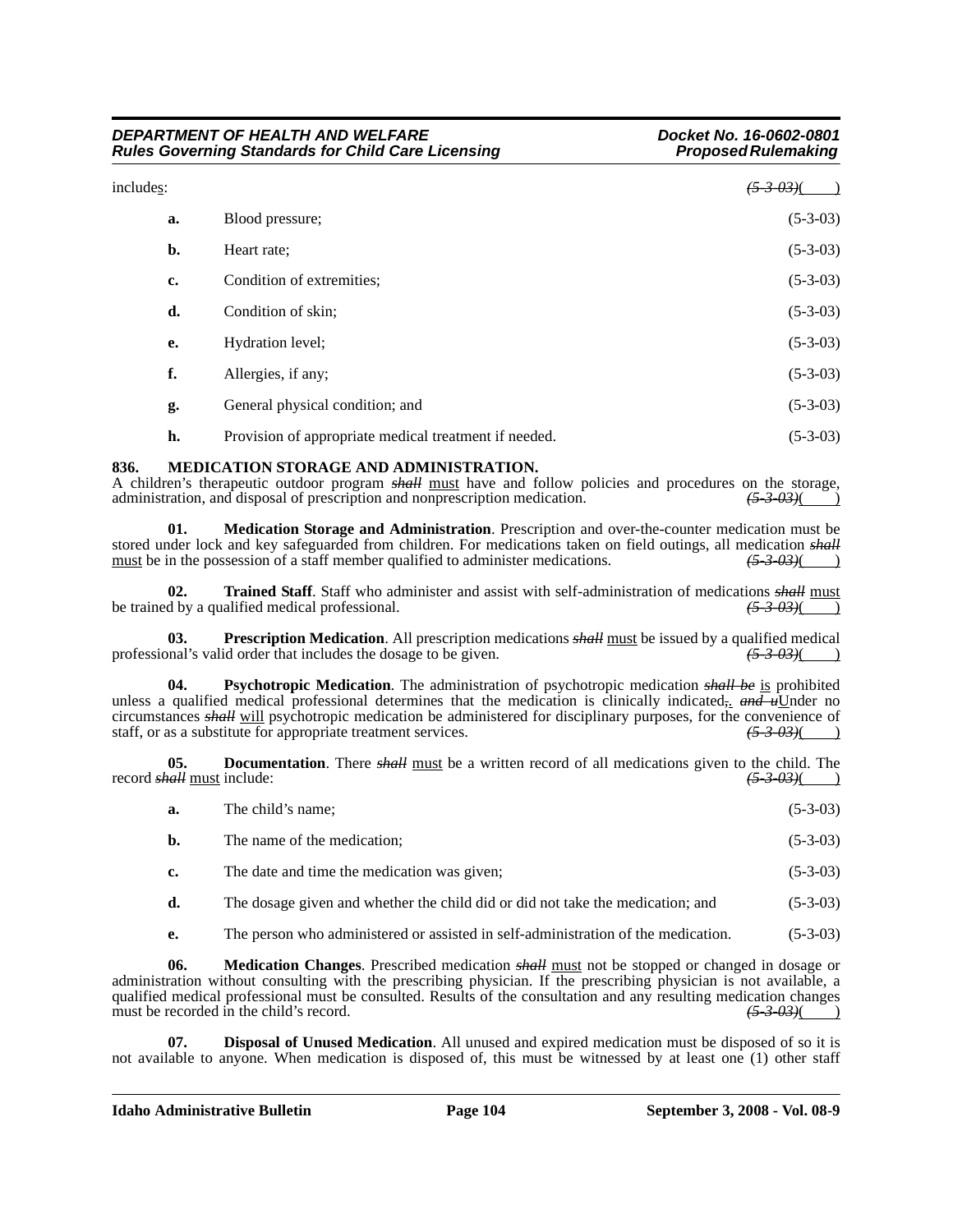member and the disposal documented in the child's record. (5-3-03)

#### **837. -- 839. (RESERVED).**

#### **840. PARTICIPANT CLOTHING, EQUIPMENT AND SUPPLIES.**

Each program participant *shall* must have appropriate clothing, equipment and supplies appropriate for the types of activities and for the weather conditions likely to be encountered.  $\frac{(5-3-0.3)(})}{(5-3-0.3)(})$ activities and for the weather conditions likely to be encountered.

**01. Clothing, Equipment, and Supplies Requirements**. Clothing, equipment and supplies *shall* include at a minimum:  $\left(5-3-03\right)$ 

| a. | Sunscreen;        | $(5-3-03)$ |
|----|-------------------|------------|
| b. | Insect repellent; | $(5-3-03)$ |

**c.** A commercially available backpack or the materials to construct a safe backpack or bedroll; (5-3-03)

| d. | Personal hygiene items necessary for cleansing; | $(5-3-03)$ |
|----|-------------------------------------------------|------------|
|    |                                                 |            |

**e.** Appropriate feminine hygiene supplies; (5-3-03)

**f.** Wool blankets or an appropriate sleeping bag and a tarp or poncho *in the event* when the average nighttime temperature is expected to be forty (40) degrees Fahrenheit or higher;  $\left(5-3-03\right)$ 

**g.** Shelter, appropriate sleeping bag and ground pad when the average night time temperature is expected to be thirty-nine (39) degrees Fahrenheit or lower; (5-3-03)

**h.** Clothing appropriate for temperature changes generally expected for the area; (5-3-03)

**i.** Each child *shall* must be provided a clean change of clothing at least once a week or an opportunity to wash his clothes at least once a week; and  $(5-3-0.3)$  ( $(5-3-0.3)$ )

**j.** Each child *shall* must be provided clean undergarments and a means to clean his body at least twice a week. Additional clean undergarments *shall* must be provided to a child as may be needed for health or sanitary reasons. *(5-3-03)*( )

**02. Denial of Clothing, Equipment, and Supplies**. Appropriate clothing, equipment, and supplies st not be removed, denied, or made unavailable for any reason.  $\frac{(5-3-0.3)}{(5-3-0.3)}$ *shall* must not be removed, denied, or made unavailable for any reason.

#### **841. CONTRABAND.**

A children's therapeutic outdoor program *shall* must define prohibited contraband in a written policy. *(5-3-03)*( )

**01.** Confiscation. Contraband found in the possession of children or staff *shall* must be confiscated by secured in a location inaccessible to children.  $\frac{(5-3-0.3)()}{(5-3-0.3)()}$ staff and secured in a location inaccessible to children.

**02. Law Enforcement Notification**. Local law enforcement *shall* must be notified when illegal contraband is confiscated. *(5-3-03)*( )

Disposal. It *shall be* is the responsibility of the administrator or designee to dispose of all contraband not confiscated by law enforcement, in accordance with the program's contraband policy. When contraband is disposed of, this must be witnessed by at least one (1) other staff member and the disposal documented<br>in the child's record.  $\left(53.03\right)$ in the child's record.  $(5-3-03)$  ( $(5-3-03)$ )

#### **842. SEARCHES.**

If a children's therapeutic outdoor program conducts searches of children, staff or visitors, it *shall* must have and follow written policies and procedures. Searches *shall* must be completed in the least intrusive manner possible for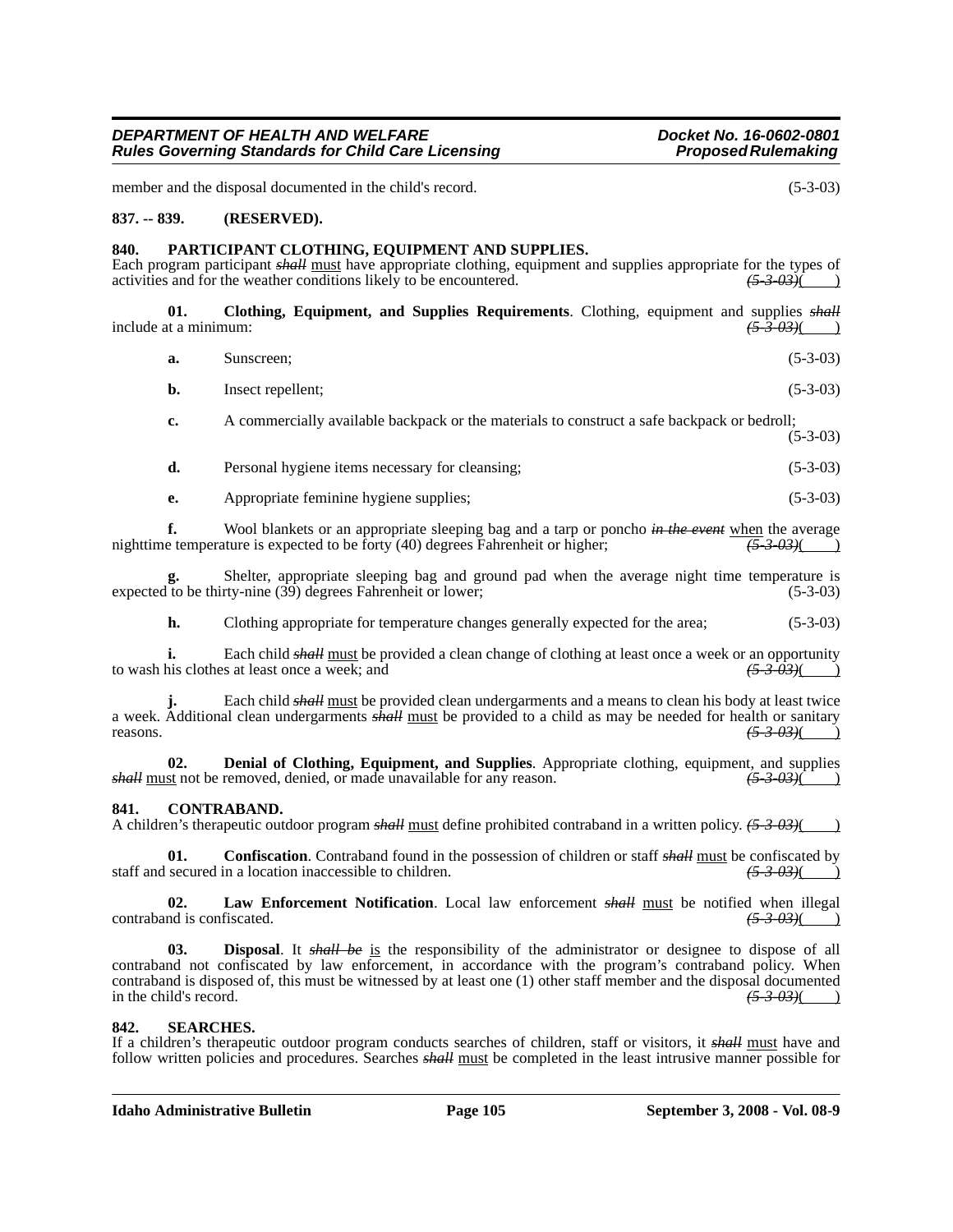the type of search being conducted. All contraband will be disposed of in accordance with Section 841 of these rules. All searches *shall* must be documented, including the reasons for the search, the persons conducting the search, and any results. The policies and procedures at a minimum *shall require:* <u>must include those in Subsections 842.01 and</u> 842.02 of this rule. 842.02 of this rule. *(5-3-03)*( )

**01. Pat Down Searches**. Pat down searches of children may only be conducted when the therapeutic outdoor program feels it is necessary to discourage the introduction of contraband or to promote the safety of staff and other children. Pat down searches *shall* must be conducted as follows: and other children. Pat down searches *shall* must be conducted as follows:

**a.** Staff *shall* must be trained in proper search techniques; *(5-3-03)*( )

**b.** There *shall* must be a staff member of the same sex as the child being searched and *shall be in* the of another staff member.  $\frac{(5-3-0.3)}{(5-3-0.3)}$ presence of another staff member;

**c.** The child *shall* must be told he is about to be searched;  $(5-3-03)$ 

**d.** The child *shall* must remove all outer clothing (gloves, coat, hat, and shoes) and empty all pockets; *(5-3-03)*( )

**e.** The staff person *shall* <u>must</u> pat the clothing of the child using only enough contact to conduct an ate search;  $\frac{(5-3-0.3)}{(2-3-0.3)}$ appropriate search; *(5-3-03)*( )

**f.** If the staff detects anything unusual, the child *shall* will be asked to identify the item and appropriate steps *should be* taken to remove the item for inspection; *(5-3-03)*( )

**g.** If the child refuses to comply, the administrator or designee  $\frac{\text{shell}}{\text{must}}$  be notified immediately and  $\frac{(5-3-0.3)}{(5-3-0.3)}$ *be* is responsible for resolving the matter; and

**h.** All searches *shall* must be documented in writing.  $(5-3-0.3)$  (5-3-03)

**02. Strip Searches are Prohibited**. *Strip searches may only be conducted after a pat down search whenever there is reason to believe that contraband may be found through additional searches. Only the administrator or his designee shall authorize strip searches. Strip searches are to be conducted as follows:*

 $(5 - 3 - 0.3)$ 

| а.         | Staff shall be trained in the proper search techniques and staff shall not touch the child;        | <del>(5-3-03)</del> |
|------------|----------------------------------------------------------------------------------------------------|---------------------|
| h.         | The child shall be searched by two (2) staff members of the same sex as the child who is searched; | $(5 - 3 - 03)$      |
| $\epsilon$ | The search shall be performed in an area that ensures the privacy of the child;                    | <del>(5-3-03)</del> |
| d.         | The child shall remove clothing and move away from the articles;                                   | <del>(5-3-03)</del> |
| $e_{\tau}$ | <i>The staff shall require the child to run his hands through his hair;</i>                        | <del>(5-3-03)</del> |
|            | Staff shall search the clothing and return it to the child; and                                    | <del>(5-3-03)</del> |
|            | Body cavity searches shall not be conducted by children's therapeutic outdoor program staff.       |                     |

#### **843. BEHAVIOR MANAGEMENT AND DISCIPLINE POLICY.**

**01. Behavior Management**. A children's therapeutic outdoor program *shall* must have and follow a behavioral management and discipline policy which identifies appropriate methods of behavioral management and ensures that any discipline is positive and consistent. Individual behavioral management *shall* must be based on an assessment of the child's needs, behavior, and stage of development with the goal of promoting self-control, self-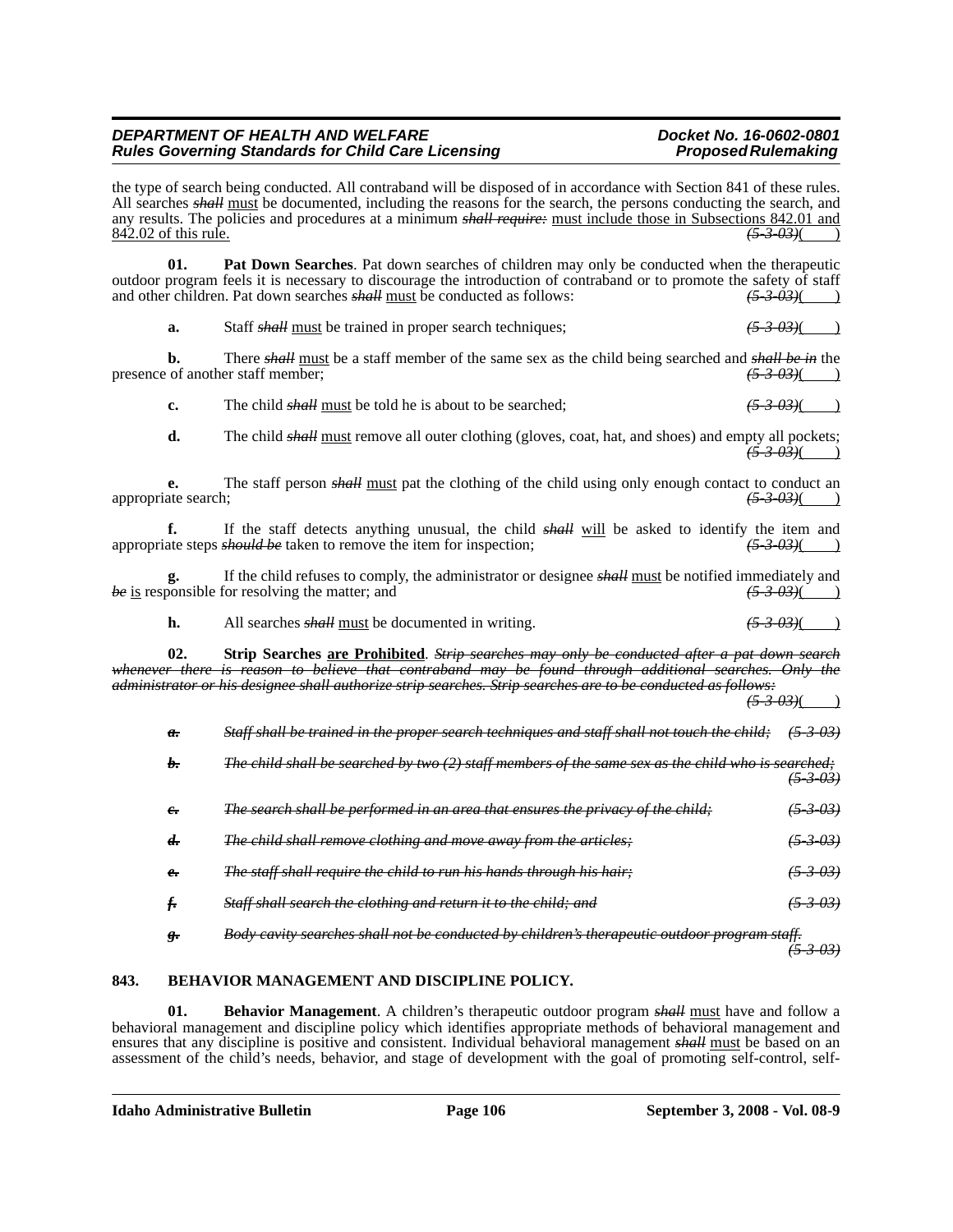direction, self-esteem, and an acceptable pattern of social behavior appropriate to the age and development level of the child. The policy *shall require the* must include the concept and application of least restrictive effective treatment and positive reinforcement and *shall* prohibit the following:  $(5-3-03)$ (

**a.** Physical force, except as permitted under Section 573 of these rules; (5-3-03)

**b.** Any kind of punishment inflicted on the body, including spanking, hitting, slapping, spitting, kicking, shaking, pulling hair, pinching skin, twisting of an arm or leg in a way that would cause pain or injury to the child, kneeling and sitting on the chest of a child, placing a choke hold on a child, bending back a finger, and shoving or pushing a child into a stationary object; (5-3-03)

**c.** The placing of anything in or over a child's mouth; (5-3-03)

**d.** Cruel or excessive physical exercise, prolonged positions, or work assignments that produce unreasonable discomfort; (5-3-03)

**e.** Verbal abuse, ridicule, humiliation, profanity, and other forms of degradation directed at a child or a child's family; (5-3-03) (5-3-03)

**f.** Locked seclusion as described under Section 764 of these rules; (5-3-03)

**g.** Mechanical restraint as described under Section 766 of these rules; (5-3-03)

**h.** Alternative forms of restraint as described in Section 767 of these rules; (5-3-03)

**i.** Withholding of necessary food, clothing, shelter, bedding, rest, medical care, and toilet use;

(5-3-03)

**j.** Denial of visits or communication with the child's family except as specified in the child's plan or court order; and (5-3-03)

**k.** Disciplining a child or group of children for actions of one (1) child, unless the organization's policies and procedures for group behavior management and discipline are based on a nationally recognized peer group treatment model and clearly prescribe the circumstances and safeguards under which disciplining the group is allowed and is supervised by staff. (5-3-03) allowed and is supervised by staff.

**02. Documentation**. An organization *shall* <u>must</u> document that the policy has been provided to a child ade available to parents, guardians, and referral sources.  $\frac{(5.3.03)}{(2.3.03)}$ and is made available to parents, guardians, and referral sources.

#### **844. TIME-OUT.**

A children's therapeutic outdoor program *shall* must have and follow written policy and procedures governing the appropriate use of time-out *that shall* as required*:* in Subsections 844.01 through 844.06 of this rule. *(5-3-03)*( )

**01. Use**. Time-out is only used when a child's behavior is disruptive to the child's ability to learn, to participate appropriately, or to function appropriately with other children or the activity. (5-3-03)

**02. Duration**. Time duration *shall* cannot exceed sixty (60) consecutive minutes. *(5-3-03)*( )

**03. Observation**. A staff *has been* person is designated to be responsible for visually observing the candom intervals at least every fifteen (15) minutes.  $\left(53.03\right)$ child at random intervals at least every fifteen (15) minutes.

**Documentation**. A written description in sufficient detail to provide a clear understanding of the incident or behavior which resulted in the child being placed in time-out, and staff's attempts to help the child avoid time-out, and observations by staff maintained in the child's file. (5-3-03)

**Reintroduction to the Group**. The child is reintroduced to the group in a sensitive and nonpunitive manner as soon as control is regained. (5-3-03)